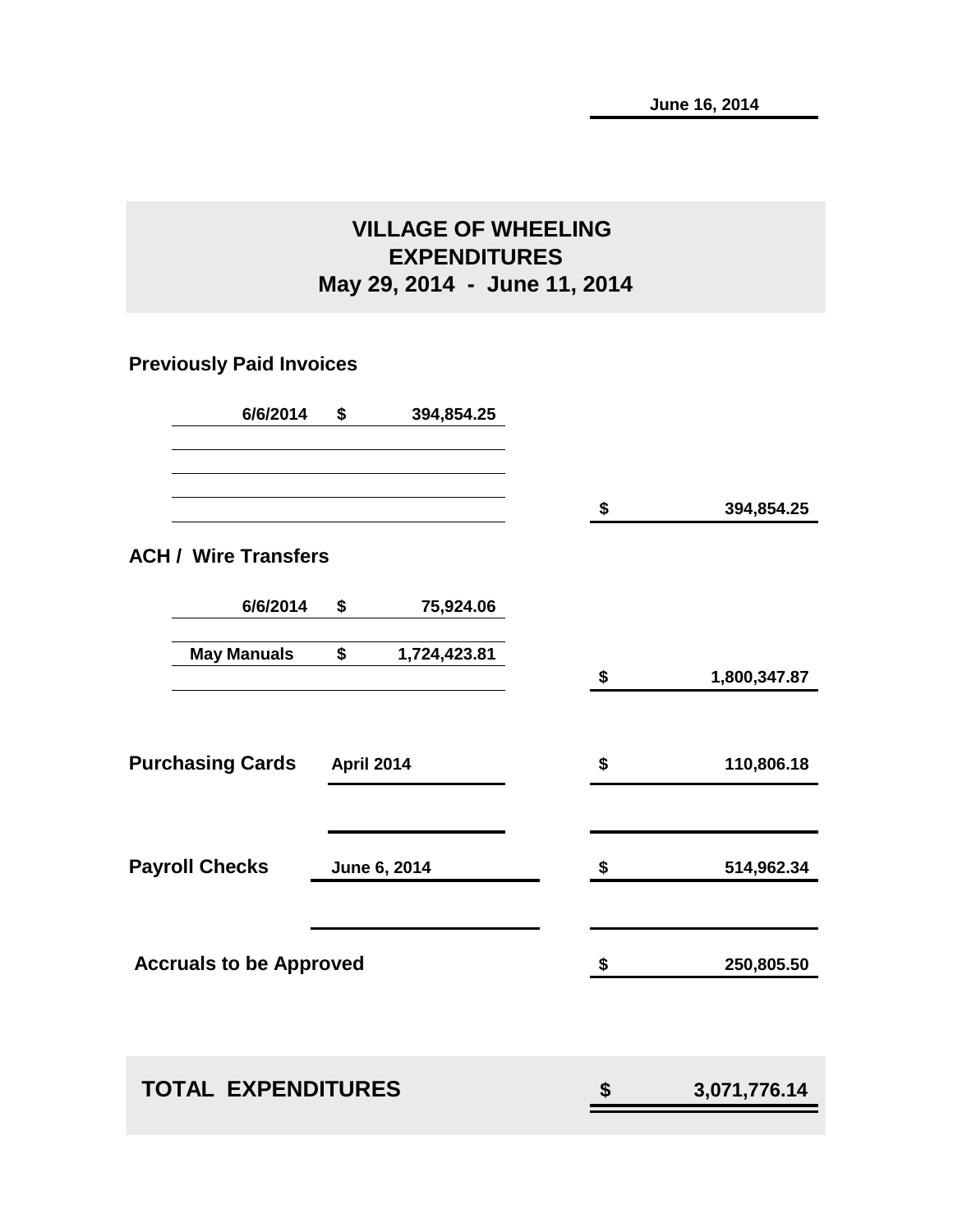SUNGARD PENTAMATION PAGE NUMBER: 1TIME: 08:52:57 CASH REQUIREMENTS - CHECK FORMAT - DUE DATE: 06/06/2014 SELECTION CRITERIA: ALL

DATE: 06/06/2014 VILLAGE OF WHEELING ACCTPA51

ACCOUNTING PERIOD: 6/14

| <b>VENDOR</b>                                       | <b>ORGANIZATION</b> | <b>ACCOUNT</b> | PURCHASE OR INVOICE  |                | AMOUNT                           | DESCRIPTION                                  |
|-----------------------------------------------------|---------------------|----------------|----------------------|----------------|----------------------------------|----------------------------------------------|
| 8768<br>AFSCME COUNCIL 31                           | 50                  | 2124           |                      |                | 715.48                           | DED:094 AFSCME DUE                           |
| TOTAL CHECK                                         |                     |                |                      |                | 715.48                           |                                              |
| 8866<br>ALLIANCE TECHNOLOGY GROUP LL<br>TOTAL CHECK | 1750                | 5207           | 14001074             | 8366C01-IN     | 11,000.00<br>11,000.00           | BACKUP RECOVERY PROG                         |
|                                                     |                     |                |                      |                |                                  |                                              |
| 8848<br>ARTHUR B ADLER & ASSOCIATES<br>TOTAL CHECK  | 50                  | 2126           |                      |                | 198.15<br>198.15                 | DED:505 MISC DED                             |
|                                                     |                     |                |                      |                |                                  |                                              |
| 4920<br>AT&T<br>TOTAL CHECK                         | 1600                | 5238           | 14001222             |                | 3,425.14<br>3,425.14             | 911 PHONE LINES                              |
|                                                     |                     |                |                      |                |                                  |                                              |
| 6255<br>AT&T MOBILITY<br>TOTAL CHECK                | 1600                | 5239           | 14001281             |                | 304.06<br>304.06                 | CELLULAR SERVICE                             |
|                                                     |                     |                |                      |                |                                  |                                              |
| 8903<br>BERKADIA COMMERCIAL MORTGAGE<br>TOTAL CHECK | 3410                | 5506           | 14001223             | 33-8172136     | 8,000.00<br>8,000.00             | EASEMENT #33-8172136                         |
|                                                     |                     |                |                      |                |                                  |                                              |
| 8878<br>BLUE LINE CONSULTANTS<br>TOTAL CHECK        | 2100                | 5106           | 14001165             | $14 - 29$      | 264.95<br>264.95                 | UNIFORM EQUIPMENT                            |
|                                                     |                     |                |                      |                |                                  |                                              |
| 521<br>CIRCUIT COURT LAKE COUNTY<br>TOTAL CHECK     | 01                  | 4790           | 14001193             | 00235/00236    | 150.00<br>150.00                 | BAIL BOND-DIVITO                             |
|                                                     |                     |                |                      |                |                                  |                                              |
| 521<br>CIRCUIT COURT LAKE COUNTY<br>TOTAL CHECK     | 01                  | 4790           | 14001279             | 00238          | 150.00<br>150.00                 | BAIL BOND-ZHGENTI                            |
|                                                     |                     |                |                      |                |                                  |                                              |
| 8473<br>CITY CONSTRUCTION CO INC                    | 4330<br>4340        | 5503<br>5502   | 13001670<br>13001670 | 5<br>5         | 4,494.66<br>593.82               | 2013 WATERMAIN PROG<br>2013 WATERMAIN PROG   |
| TOTAL CHECK                                         | 4330                | 5503           | 13002682             | 5              | 93,795.78<br>98,884.26           | DUNDEE ROAD WATERMAIN                        |
| 6697<br>CIVILTECH ENGINEERING INC<br>TOTAL CHECK    | 3100<br>3410        | 5506<br>5223   | 13000208<br>13000208 | 41937<br>41937 | 2,147.03<br>3,044.41<br>5,191.44 | DUNDEE ROAD LIGHTING<br>DUNDEE ROAD LIGHTING |
| 5814                                                | 2100                | 5315           | 14001166             |                | 676.00                           | IN CAR VIDEO EQUIP                           |
| COBAN<br>TOTAL CHECK                                |                     |                |                      |                | 676.00                           |                                              |
|                                                     |                     |                |                      |                |                                  |                                              |
| 8901<br>COOK COUNTY ANIMAL & RABIES                 | 2100                | 5105           | 14001217             |                | 250.00                           | CSO TRAINING                                 |
| TOTAL CHECK                                         |                     |                |                      |                | 250.00                           |                                              |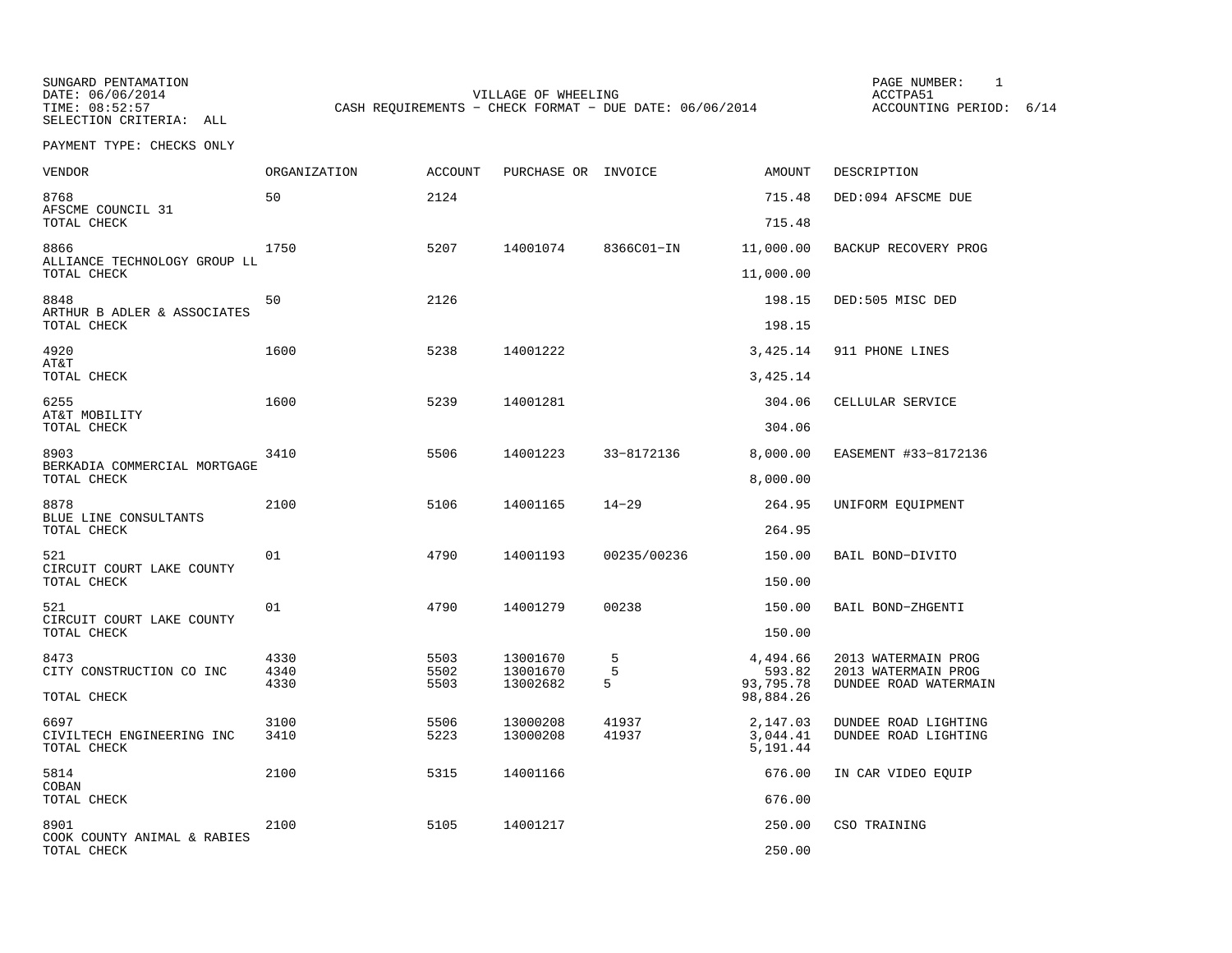SUNGARD PENTAMATION PAGE NUMBER: 2SELECTION CRITERIA: ALL

DATE:  $06/06/2014$  ACCTPA51 TIME: 08:52:57 CASH REQUIREMENTS - CHECK FORMAT - DUE DATE: 06/06/2014

ACCOUNTING PERIOD: 6/14

| VENDOR                                          | <b>ORGANIZATION</b>                                                                                  | <b>ACCOUNT</b>                                                                                       | PURCHASE OR                                                                                                                                              | INVOICE                       | AMOUNT                                                                                                                       | DESCRIPTION                                                                                                                                                                                                                                                                         |
|-------------------------------------------------|------------------------------------------------------------------------------------------------------|------------------------------------------------------------------------------------------------------|----------------------------------------------------------------------------------------------------------------------------------------------------------|-------------------------------|------------------------------------------------------------------------------------------------------------------------------|-------------------------------------------------------------------------------------------------------------------------------------------------------------------------------------------------------------------------------------------------------------------------------------|
| 3160<br><b>CURRIE MOTORS</b>                    | 33                                                                                                   | 5401                                                                                                 | 14000501                                                                                                                                                 | E2711/E2733                   | 131,811.00                                                                                                                   | CERF VEHICLE PURCHASE                                                                                                                                                                                                                                                               |
| TOTAL CHECK                                     |                                                                                                      |                                                                                                      |                                                                                                                                                          |                               | 131,811.00                                                                                                                   |                                                                                                                                                                                                                                                                                     |
| 5741<br>HARTFORD LIFE                           | 50                                                                                                   | 2116                                                                                                 |                                                                                                                                                          |                               | 34, 138.57                                                                                                                   | DED: 035 VEMA/HRTFD                                                                                                                                                                                                                                                                 |
| TOTAL CHECK                                     |                                                                                                      |                                                                                                      |                                                                                                                                                          |                               | 34, 138.57                                                                                                                   |                                                                                                                                                                                                                                                                                     |
| 5284<br>HD SUPPLY WATERWORKS LTD<br>TOTAL CHECK | 4330<br>4330<br>4330                                                                                 | 5503<br>5503<br>5503                                                                                 | 12001513<br>12001513<br>12001513                                                                                                                         | C382200<br>C443740<br>C454455 | 9,670.00<br>6,881.20<br>8,571.00<br>25,122.20                                                                                | WATER METER SYSTEM<br>WATER METER SYSTEM<br>WATER METER SYSTEM                                                                                                                                                                                                                      |
| 8877<br>IXII TRAINING                           | 15                                                                                                   | 5105                                                                                                 | 14001151                                                                                                                                                 | 2014-10147                    | 50.00                                                                                                                        | DISPATCHERS TRAINING                                                                                                                                                                                                                                                                |
| TOTAL CHECK                                     |                                                                                                      |                                                                                                      |                                                                                                                                                          |                               | 50.00                                                                                                                        |                                                                                                                                                                                                                                                                                     |
| 7422<br>LORI LEE SMITH                          | 50                                                                                                   | 2134                                                                                                 |                                                                                                                                                          |                               | 636.00                                                                                                                       | DED:192 MISC DEDUC                                                                                                                                                                                                                                                                  |
| TOTAL CHECK                                     |                                                                                                      |                                                                                                      |                                                                                                                                                          |                               | 636.00                                                                                                                       |                                                                                                                                                                                                                                                                                     |
| 5927<br>NICOR GAS<br>TOTAL CHECK                | 1170<br>1320<br>1500<br>1600<br>2100<br>2200<br>3420<br>4100<br>4200                                 | 5209<br>5209<br>5209<br>5209<br>5209<br>5209<br>5209<br>5209<br>5209                                 | 14001226<br>14001226<br>14001226<br>14001226<br>14001226<br>14001226<br>14001226<br>14001226<br>14001226                                                 |                               | 111.35<br>174.54<br>1,659.93<br>2,761.13<br>1,653.49<br>414.31<br>1,194.65<br>269.45<br>135.25<br>8,374.10                   | GAS SERVICE<br>GAS SERVICE<br>GAS SERVICE<br>GAS SERVICE<br>GAS SERVICE<br>GAS SERVICE<br>GAS SERVICE<br>GAS SERVICE<br>GAS SERVICE                                                                                                                                                 |
|                                                 |                                                                                                      |                                                                                                      |                                                                                                                                                          |                               |                                                                                                                              |                                                                                                                                                                                                                                                                                     |
| 8852<br>RJN GROUP INC<br>TOTAL CHECK            | 4320                                                                                                 | 5502                                                                                                 | 14000877                                                                                                                                                 | 01                            | 35,307.50<br>35,307.50                                                                                                       | FLOW MONITORING                                                                                                                                                                                                                                                                     |
| 2291<br>SAM'S CLUB DIRECT<br>TOTAL CHECK        | 1320<br>1320<br>1600<br>1300<br>2200<br>2100<br>1300<br>1600<br>2100<br>2100<br>2100<br>1320<br>1600 | 5205<br>5317<br>5317<br>5317<br>5317<br>5205<br>5317<br>5317<br>5205<br>5229<br>5317<br>5205<br>5317 | 14000981<br>14000981<br>14001003<br>14001016<br>14001099<br>14001123<br>14001142<br>14001142<br>14001145<br>14001145<br>14001145<br>14001159<br>14001252 |                               | 76.07<br>45.00<br>93.84<br>21.48<br>69.52<br>48.73<br>19.57<br>50.08<br>15.98<br>32.83<br>39.93<br>166.98<br>60.12<br>740.13 | VOLUNTEER PARTY<br><b>BATTERIES</b><br>MEETING SUPPLIES<br>CAKE FOR TIM MERRIHEW RET<br><b>REFRESHMENTS</b><br>CPA GRADUATION CAKE<br>COFFEE SUPPLIES<br><b>BATTERIES</b><br>MEETING SUPPLIES<br>PRISONER SUPPLIES<br>BATTERIES/WATER<br>VENDOR FAIR/OPEN HOUSE<br>MEETING SUPPLIES |
| 2334                                            | 2100                                                                                                 | 5310                                                                                                 | 14001255                                                                                                                                                 | 7832/7833                     | 210.00                                                                                                                       | LICENSE/TITLE FEES                                                                                                                                                                                                                                                                  |
| SECRETARY OF STATE<br>TOTAL CHECK               |                                                                                                      |                                                                                                      |                                                                                                                                                          |                               | 210.00                                                                                                                       |                                                                                                                                                                                                                                                                                     |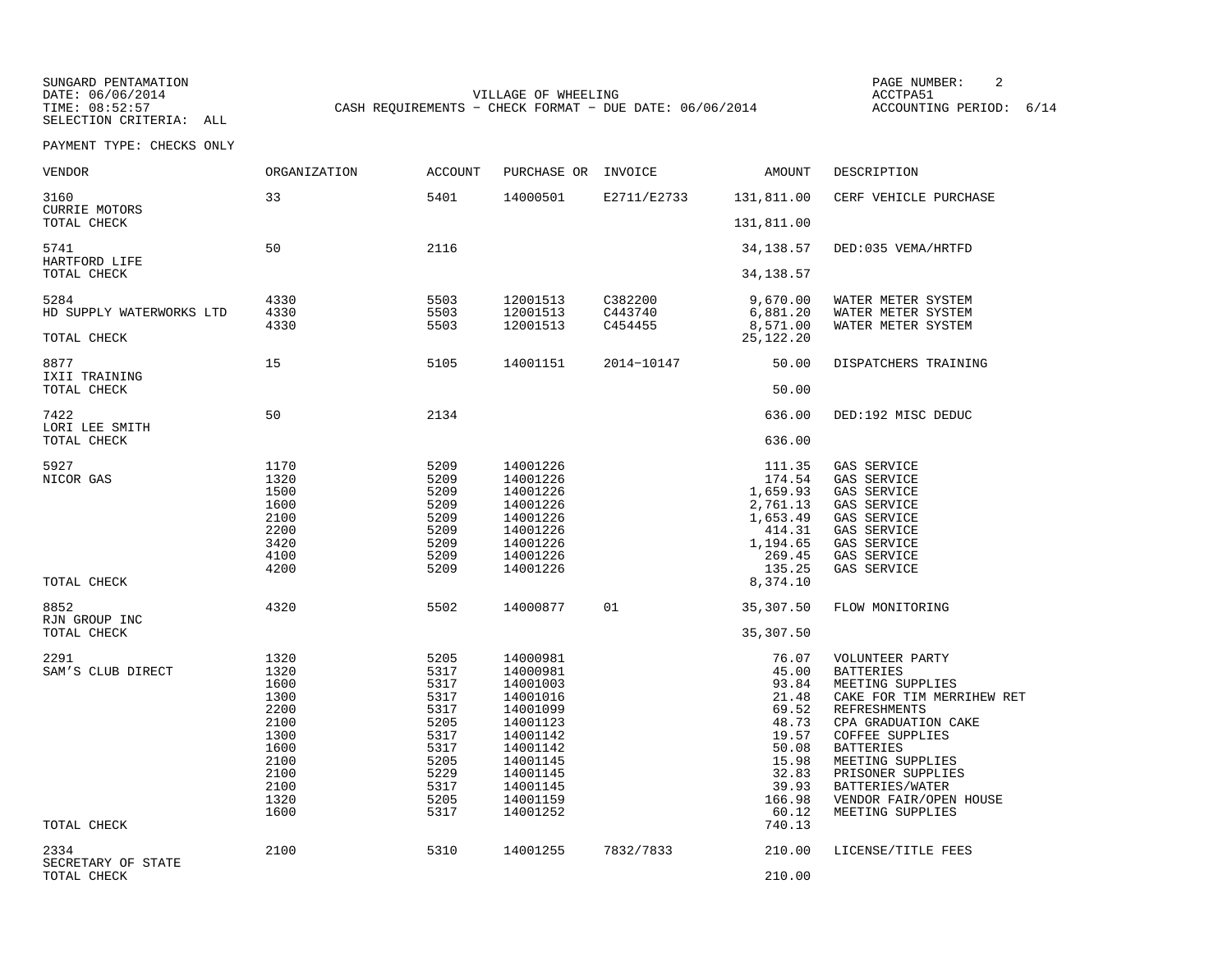SUNGARD PENTAMATION PAGE NUMBER: 3SELECTION CRITERIA: ALL

DATE:  $06/06/2014$  ACCTPA51 TIME: 08:52:57 CASH REQUIREMENTS - CHECK FORMAT - DUE DATE: 06/06/2014

ACCOUNTING PERIOD: 6/14

| <b>VENDOR</b>                                                                                             | ORGANIZATION | <b>ACCOUNT</b> | PURCHASE OR | INVOICE | AMOUNT            | DESCRIPTION           |
|-----------------------------------------------------------------------------------------------------------|--------------|----------------|-------------|---------|-------------------|-----------------------|
| 2335<br>SECRETARY OF STATE                                                                                | 2100         | 5310           | 14001177    | 3749    | 10.00             | LICENSE PLATE FEE     |
| TOTAL CHECK                                                                                               |              |                |             |         | 10.00             |                       |
| 2440<br>STATE DISBURSEMENT UNIT                                                                           | 50           | 2140           |             |         | 332.00            | DED:198 MISC DEDUC    |
| TOTAL CHECK                                                                                               |              |                |             |         | 332.00            |                       |
| 2441<br>STATE DISBURSEMENT UNIT                                                                           | 50           | 2136           |             |         | 527.00            | DED:193 MISC DEDUC    |
| TOTAL CHECK                                                                                               |              |                |             |         | 527.00            |                       |
| 2443<br>STATE DISBURSEMENT UNIT                                                                           | 50           | 2139           |             |         | 722.49            | DED:197 MISC DEDUC    |
| TOTAL CHECK                                                                                               |              |                |             |         | 722.49            |                       |
| 2444<br>STATE DISBURSEMENT UNIT                                                                           | 50           | 2136           |             |         | 628.93            | DED:502 MISC DEDUC    |
| TOTAL CHECK                                                                                               |              |                |             |         | 628.93            |                       |
| 2445<br>STATE DISBURSEMENT UNIT                                                                           | 50           | 2136           |             |         | 746.89            | DED:195 MISC DEDUC    |
| TOTAL CHECK                                                                                               |              |                |             |         | 746.89            |                       |
| 2447<br>STATE DISBURSEMENT UNIT                                                                           | 50           | 2136           |             |         | 494.77            | DED:194 MISC DEDUC    |
| TOTAL CHECK                                                                                               |              |                |             |         | 494.77            |                       |
| 8200<br>STATE DISBURSEMENT UNIT                                                                           | 50           | 2136           |             |         | 703.85            | DED:504 MISC DED      |
| TOTAL CHECK                                                                                               |              |                |             |         | 703.85            |                       |
| 2636<br>TREASURER - STATE OF ILLINOI                                                                      | 3410         | 5206           | 14001271    | 107023  | 25,089.34         | <b>DUNDEE RD PATH</b> |
| TOTAL CHECK                                                                                               |              |                |             |         | 25,089.34         |                       |
| TOTAL CASHABLE CHECKS<br>TOTAL EFT VOUCHERS                                                               |              |                |             |         | 394,854.25<br>.00 |                       |
| TOTAL REPORT<br>TOTAL NUMBER OF CHECKS TO BE ISSUED - 31<br>TOTAL NUMBER OF EFT VOUCHERS TO BE ISSUED - 0 |              |                |             |         | 394,854.25        |                       |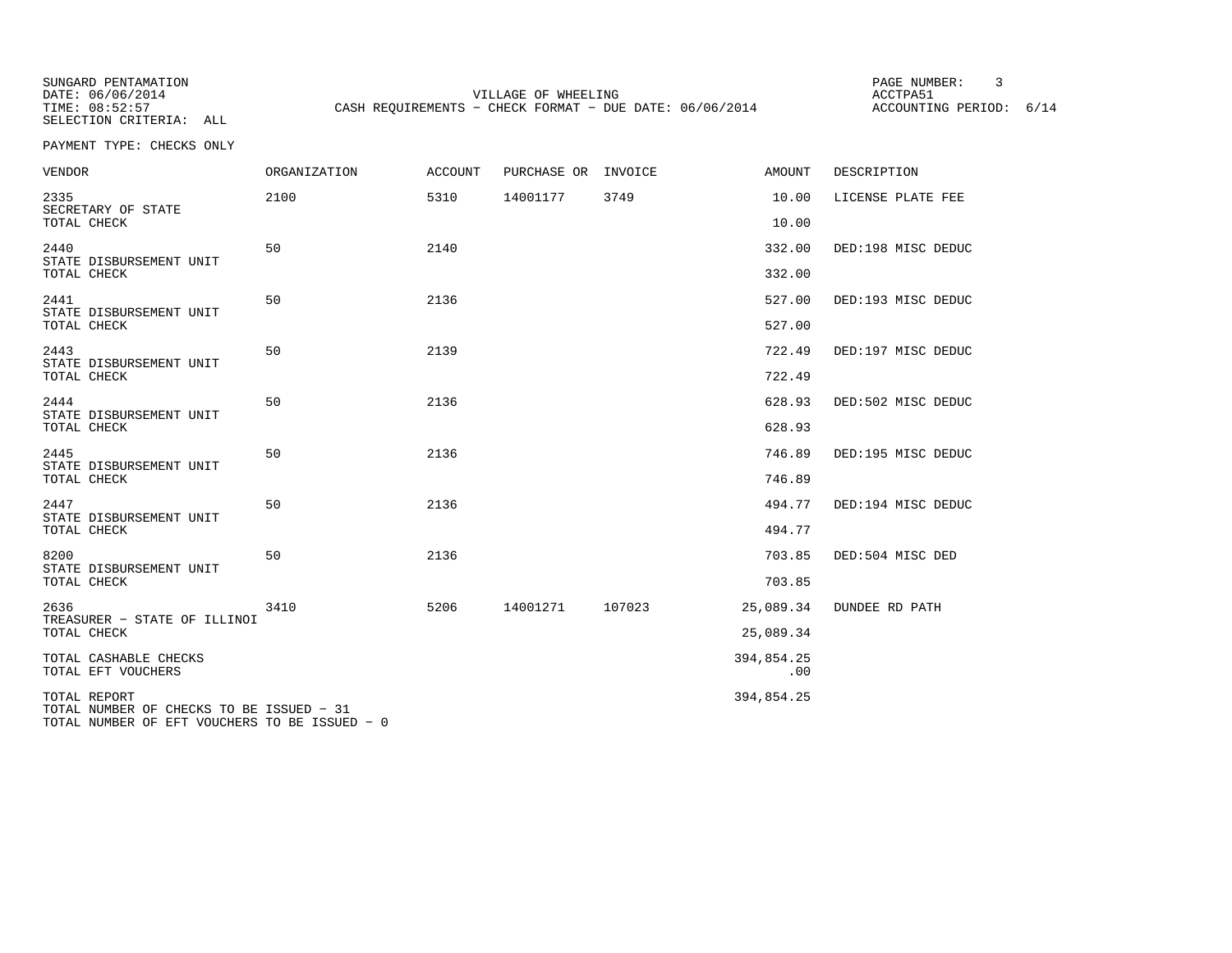SELECTION CRITERIA: ALL

SUNGARD PENTAMATION PAGE NUMBER: 1DATE: 06/06/2014 VILLAGE OF WHEELING ACCTPA51CASH REQUIREMENTS - CHECK FORMAT - DUE DATE: 06/06/2014

ACCOUNTING PERIOD: 6/14

PAYMENT TYPE: EFT ONLY

| VENDOR                                                                                                    | <b>ORGANIZATION</b> | <b>ACCOUNT</b> | PURCHASE OR INVOICE | <b>AMOUNT</b>                    | DESCRIPTION                              |
|-----------------------------------------------------------------------------------------------------------|---------------------|----------------|---------------------|----------------------------------|------------------------------------------|
| 5487<br>DEAN ARGIRIS                                                                                      | 1600                | 5239           | 14000007            | 60.00                            | CELL PHONE REIMB-JUNE                    |
| TOTAL VOUCHER                                                                                             |                     |                |                     | 60.00                            |                                          |
| 554<br>COMBINED COUNTIES POLICE ASN                                                                       | 50                  | 2108           |                     | 972.00                           | DED:090 CCPA DUES                        |
| TOTAL VOUCHER                                                                                             |                     |                |                     | 972.00                           |                                          |
| 4972<br>DIVERSIFIED 457 INVESTMENT A 50<br>TOTAL VOUCHER                                                  | 50                  | 2115<br>2137   |                     | 2,909.79<br>1,319.63<br>4,229.42 | DED:042 DIVERS 457<br>DED:503 DIVER LOAN |
| 1106<br>I C M A RETIREMENT TRUST-457<br>TOTAL VOUCHER                                                     | 50                  | 2101           |                     | 9,816.16<br>9,816.16             | DED:030 457 ICMA                         |
|                                                                                                           |                     |                |                     |                                  |                                          |
| 6327<br>JENNIFER KANCHES<br>TOTAL VOUCHER                                                                 | 50                  | 2136           |                     | 584.07<br>584.07                 | DED:199 MISC DEDUC                       |
|                                                                                                           |                     |                |                     |                                  |                                          |
| 2459<br>STEVE KOSICK<br>TOTAL VOUCHER                                                                     | 2200                | 5105           | 14001225            | 42.12<br>42.12                   | NFA REIMBURSEMENT                        |
|                                                                                                           |                     |                |                     |                                  |                                          |
| 1869<br>NATIONWIDE RETIREMENT SOLUTI<br>TOTAL VOUCHER                                                     | 50                  | 2112           |                     | 17,480.37                        | DED:040 457 NTWIDE                       |
|                                                                                                           |                     |                |                     | 17,480.37                        |                                          |
| 2587<br>THOMAS PINEDO                                                                                     | 2100                | 5106           | 14001280            | 175.17<br>175.17                 | UNIFORM ALLOWANCE                        |
| TOTAL VOUCHER                                                                                             |                     |                |                     |                                  |                                          |
| 6795<br>ALBERT WALCZAK                                                                                    | 1700                | 5205           | 14001219            | 862.73                           | CONF. REIMBURSEMENT                      |
| TOTAL VOUCHER                                                                                             |                     |                |                     | 862.73                           |                                          |
| 2735<br>WHEELING FIRE PENSION FUND                                                                        | 50                  | 2107           |                     | 16,910.68                        | DED:012 FIRE PENS                        |
| TOTAL VOUCHER                                                                                             |                     |                |                     | 16,910.68                        |                                          |
| 2792<br>WHEELING FIREFIGHTER'S ASSN                                                                       | 50                  | 2111           |                     | 2,124.90                         | DED:091 FIRE ASC                         |
| TOTAL VOUCHER                                                                                             |                     |                |                     | 2,124.90                         |                                          |
| 2736<br>WHEELING POLICE PENSION FUND                                                                      | 50                  | 2106           |                     | 22,666.44                        | DED:011 POL PENS                         |
| TOTAL VOUCHER                                                                                             |                     |                |                     | 22,666.44                        |                                          |
| TOTAL CASHABLE CHECKS<br>TOTAL EFT VOUCHERS                                                               |                     |                |                     | .00<br>75,924.06                 |                                          |
| TOTAL REPORT<br>TOTAL NUMBER OF CHECKS TO BE ISSUED - 0<br>TOTAL NUMBER OF EFT VOUCHERS TO BE ISSUED - 12 |                     |                |                     | 75,924.06                        |                                          |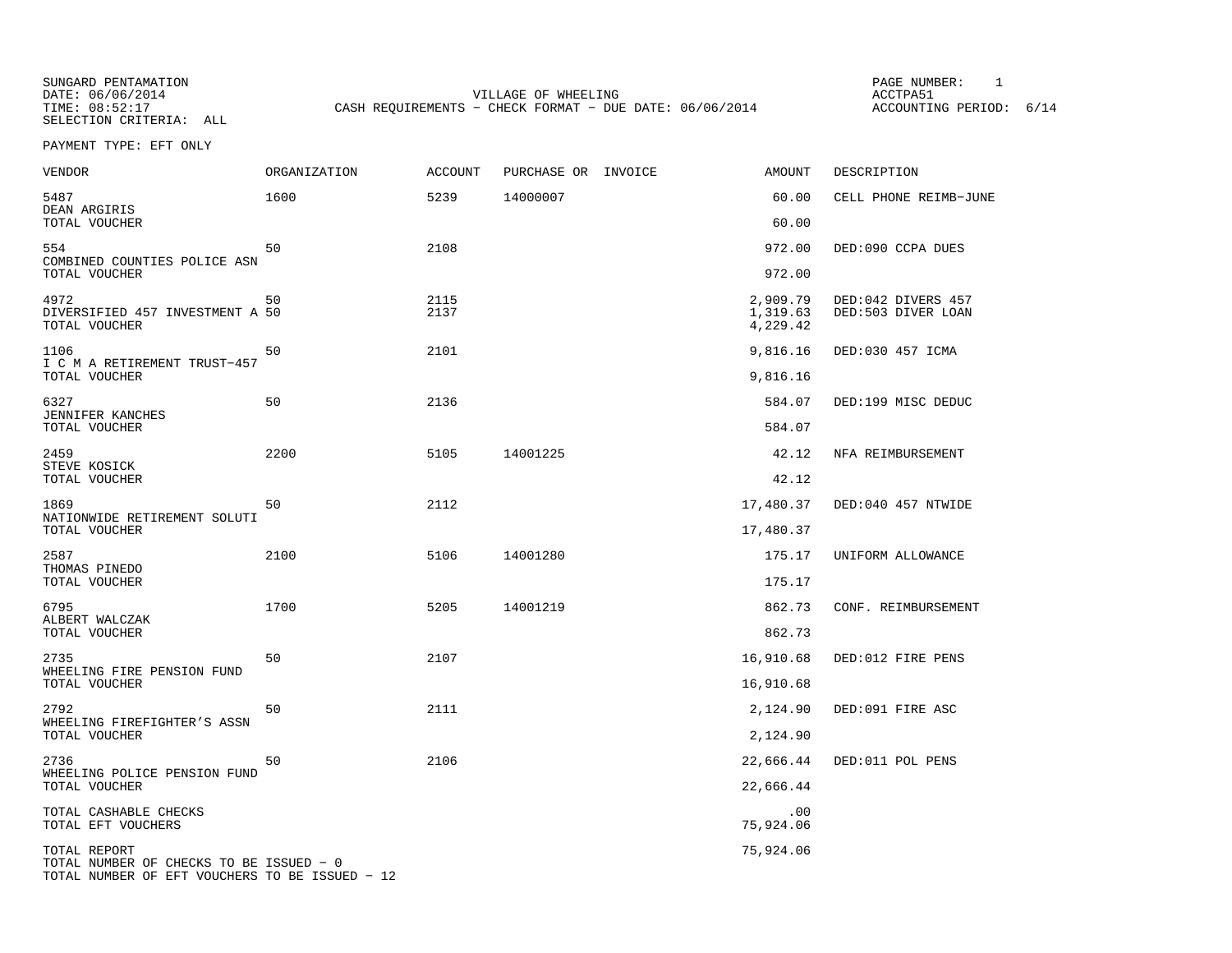|                | SUNGARD PENTAMATION |
|----------------|---------------------|
|                | DATE: 06/12/2014    |
| TIME: 08:05:34 |                     |

VILLAGE OF WHEELING **DAILY51** MANUAL CHECK ACTIVITY

SELECTION CRITERIA:ACCOUNTING PERIOD: 5/14

FUND − 01 − GENERAL FUND

| ORGANIZATION                                                               | <b>ACCOUNT</b><br>CONTROL | <b>VENDOR</b><br>DESCRIPTION                               |         | 1099 PURCHASE ORDE TRANSACT PROJ/TAS CASH ACCT<br>T/C INVOICE | CHK DATE ACCOUNT     | CHECK NO        |              | SALES TAX<br>USE TAX | DISC DATE<br>DISC AMT | CHECK AMT<br>NET PAYABLE |
|----------------------------------------------------------------------------|---------------------------|------------------------------------------------------------|---------|---------------------------------------------------------------|----------------------|-----------------|--------------|----------------------|-----------------------|--------------------------|
| 01                                                                         | 2011                      | <b>IPBC</b><br>AW050114 INS PREMIUMS MAY '14 20            | N       |                                                               | 05/01/14<br>05/01/14 | 1071<br>2014064 |              | 0.00<br>0.00         | 0.00                  | 102958.57<br>102958.57   |
| TOTAL GENERAL FUND CHECK AMT<br>TOTAL GENERAL FUND NET PAYABLE             |                           |                                                            |         |                                                               |                      |                 |              |                      |                       | 102958.57<br>102958.57   |
| 1160                                                                       | 5231                      | WELLS FARGO BANK, N.A N<br>AW052314 JUNE SWANCC FEES       | 20      |                                                               | 05/23/14<br>05/23/14 | 1003<br>2014072 |              | 0.00<br>0.00         | 0.00                  | 40953.81<br>40953.81     |
| TOTAL SOLID WASTE SYSTEM CHECK AMT<br>TOTAL SOLID WASTE SYSTEM NET PAYABLE |                           |                                                            |         |                                                               |                      |                 |              |                      |                       | 40953.81<br>40953.81     |
| 1320                                                                       | 5205                      | GRETA POPE ENTERTAIN M<br>AMM03/28 ENTERTAINMENT 5/23/1 20 |         | 14000206-01                                                   | 05/29/14<br>03/28/14 | 1003<br>29132   | $\mathbf{V}$ | 0.00<br>0.00         | 03/28/14<br>0.00      | $-250.00$<br>$-250.00$   |
| TOTAL SENIOR CITIZENS SERVICES CHECK AMT                                   |                           | TOTAL SENIOR CITIZENS SERVICES NET PAYABLE                 |         |                                                               |                      |                 |              |                      |                       | $-250.00$<br>$-250.00$   |
| 1700                                                                       | 5299                      | DISCOVERY BENEFITS<br>AW052714 MAY PROCESSING FEE          | N<br>20 |                                                               | 05/27/14<br>05/27/14 | 1003<br>2014073 |              | 0.00<br>0.00         | 0.00                  | 355.00<br>355.00         |
| TOTAL FINANCE DEPARTMENT CHECK AMT<br>TOTAL FINANCE DEPARTMENT NET PAYABLE |                           |                                                            |         |                                                               |                      |                 |              |                      |                       | 355.00<br>355.00         |
| TOTAL GENERAL FUND CHECK AMT<br>TOTAL GENERAL FUND NET PAYABLE             |                           |                                                            |         |                                                               |                      |                 |              |                      |                       | 144017.38<br>144017.38   |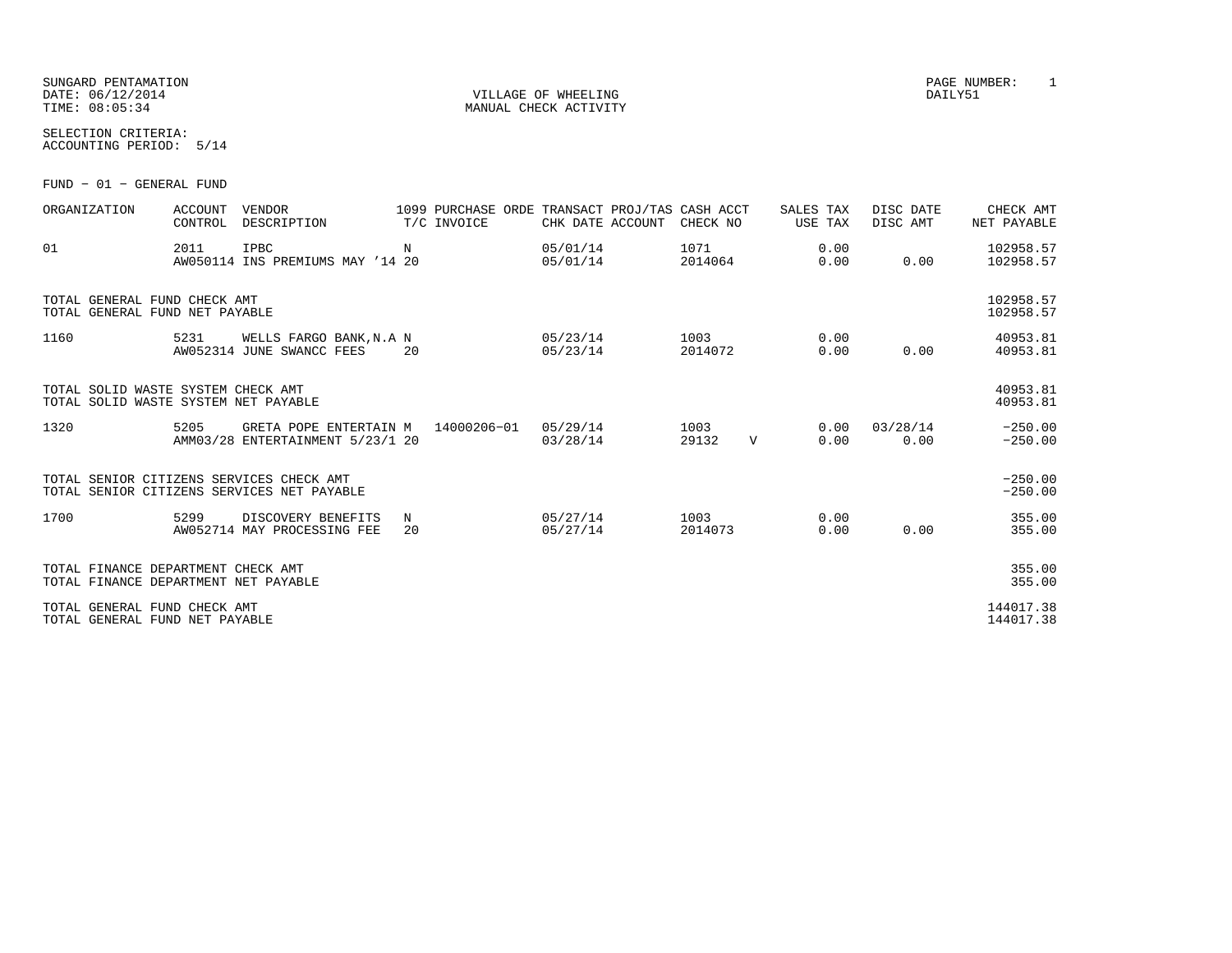DATE: 06/12/2014 VILLAGE OF WHEELING DAILY51

MANUAL CHECK ACTIVITY

SUNGARD PENTAMATION PAGE NUMBER: 2

SELECTION CRITERIA:ACCOUNTING PERIOD: 5/14

FUND − 21 − 2007 GEN OBLIG BOND FUND

| ORGANIZATION                             | ACCOUNT<br>CONTROL | VENDOR<br>DESCRIPTION                                      | T/C INVOICE | CHK DATE ACCOUNT     | 1099 PURCHASE ORDE TRANSACT PROJ/TAS CASH ACCT<br>CHECK NO | SALES TAX<br>USE TAX | DISC DATE<br>DISC AMT | CHECK AMT<br>NET PAYABLE |
|------------------------------------------|--------------------|------------------------------------------------------------|-------------|----------------------|------------------------------------------------------------|----------------------|-----------------------|--------------------------|
| -21                                      | 5624               | BANK OF AMERICA, CHI N<br>AW052814 INTEREST 2007 GO BON 20 |             | 05/28/14<br>05/28/14 | 1003<br>2014076                                            | 0.00<br>0.00         | 0.00                  | 196000.00<br>196000.00   |
| TOTAL 2007 GEN OBLIG BOND FUND CHECK AMT |                    | TOTAL 2007 GEN OBLIG BOND FUND NET PAYABLE                 |             |                      |                                                            |                      |                       | 196000.00<br>196000.00   |
| TOTAL 2007 GEN OBLIG BOND FUND CHECK AMT |                    | TOTAL 2007 GEN OBLIG BOND FUND NET PAYABLE                 |             |                      |                                                            |                      |                       | 196000.00<br>196000.00   |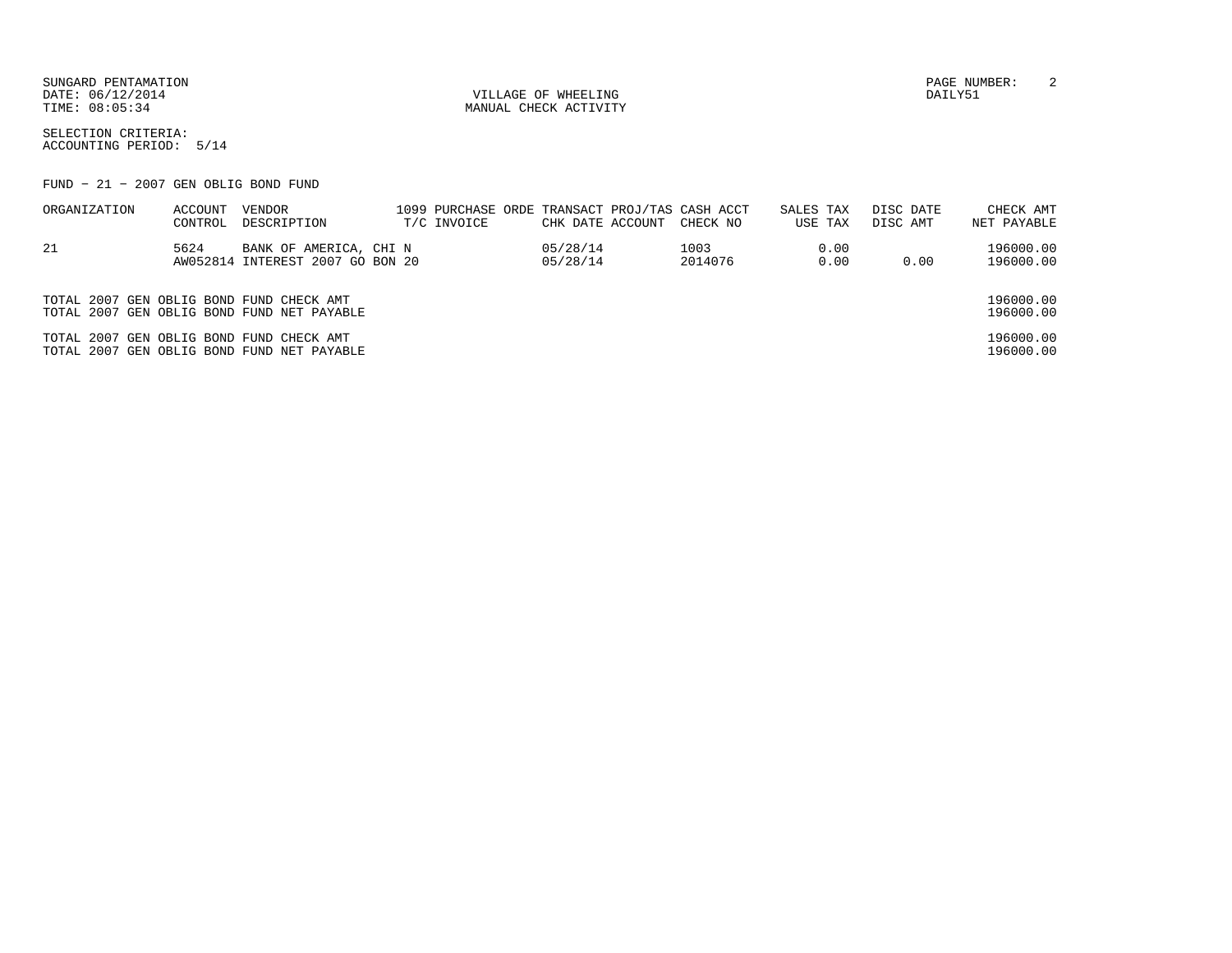SUNGARD PENTAMATION PAGE NUMBER: 3DATE: 06/12/2014 VILLAGE OF WHEELING DAILY51

MANUAL CHECK ACTIVITY

SELECTION CRITERIA:ACCOUNTING PERIOD: 5/14

FUND − 23 − 2009 GEN OBLIG BOND FUND

| ORGANIZATION                             | ACCOUNT | VENDOR                                     |             |                  | 1099 PURCHASE ORDE TRANSACT PROJ/TAS CASH ACCT | SALES TAX | DISC DATE | CHECK AMT   |
|------------------------------------------|---------|--------------------------------------------|-------------|------------------|------------------------------------------------|-----------|-----------|-------------|
|                                          | CONTROL | DESCRIPTION                                | T/C INVOICE | CHK DATE ACCOUNT | CHECK NO                                       | USE TAX   | DISC AMT  | NET PAYABLE |
| 23                                       | 5624    | BANK OF AMERICA, CHI N                     |             | 05/01/14         | 1003                                           | 0.00      |           | 27759.51    |
|                                          |         | AW050114 SWAP PAYMENT MAY '14 20           |             | 05/01/14         | 2014065                                        | 0.00      | 0.00      | 27759.51    |
| 23                                       | 5624    | BANK OF AMERICA, CHI N                     |             | 05/29/14         | 1003                                           | 0.00      |           | 29959.21    |
|                                          |         | AW052914 INTEREST 2009 BONDS 20            |             | 05/29/14         | 2014079                                        | 0.00      | 0.00      | 29959.21    |
| TOTAL VENDOR CHECK AMT                   |         |                                            |             |                  |                                                |           |           | 57718.72    |
| TOTAL VENDOR NET PAYABLE                 |         |                                            |             |                  |                                                |           |           | 57718.72    |
| TOTAL 2009 GEN OBLIG BOND FUND CHECK AMT |         |                                            |             |                  |                                                |           |           | 57718.72    |
|                                          |         | TOTAL 2009 GEN OBLIG BOND FUND NET PAYABLE |             |                  |                                                |           |           | 57718.72    |
| TOTAL 2009 GEN OBLIG BOND FUND CHECK AMT |         |                                            |             |                  |                                                |           |           | 57718.72    |
|                                          |         | TOTAL 2009 GEN OBLIG BOND FUND NET PAYABLE |             |                  |                                                |           |           | 57718.72    |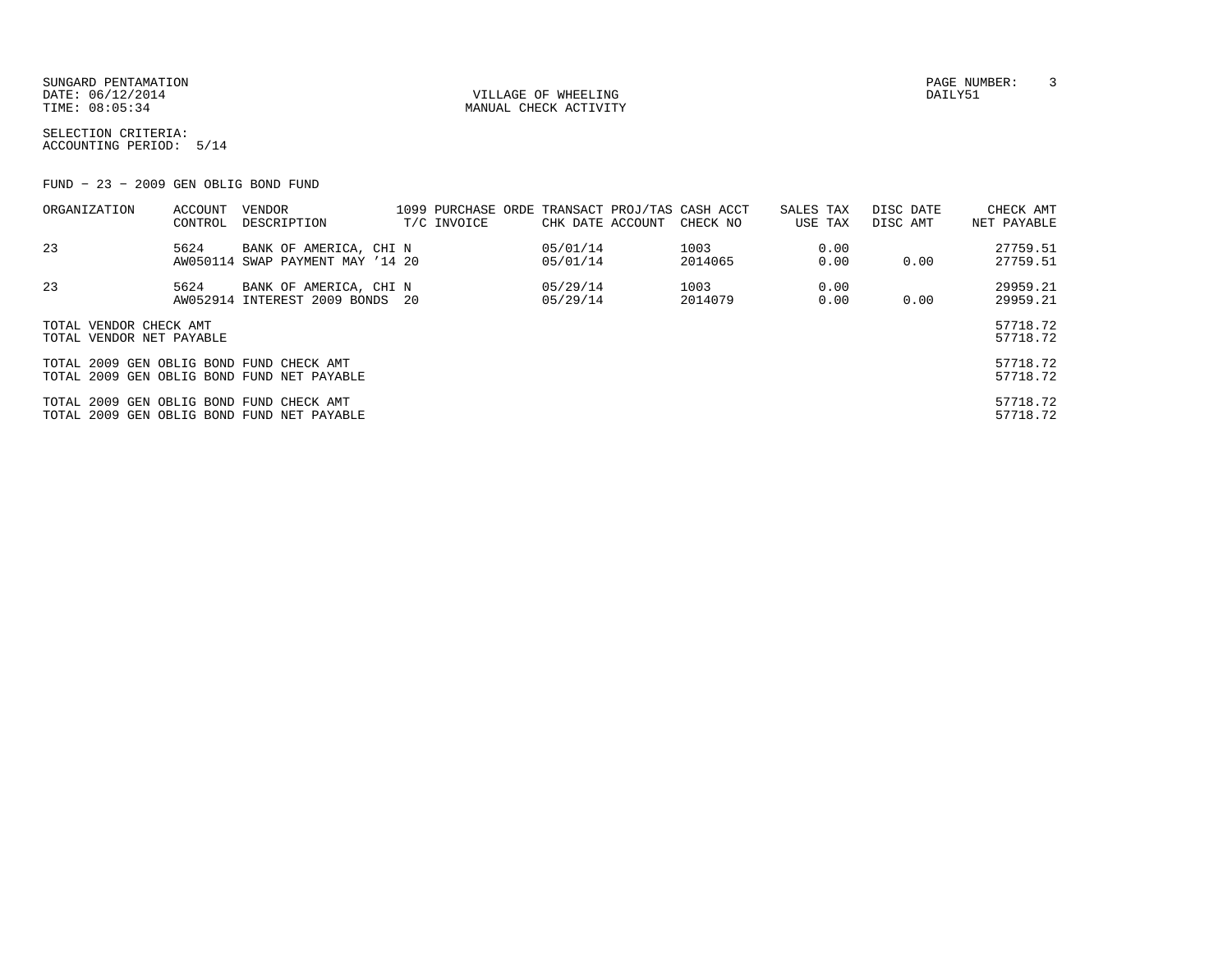SUNGARD PENTAMATION PAGE NUMBER: 4 DATE: 06/12/2014 VILLAGE OF WHEELING DAILY51

MANUAL CHECK ACTIVITY

SELECTION CRITERIA:ACCOUNTING PERIOD: 5/14

FUND − 39 − LAKE COOK/MILW TIF FUND

| ORGANIZATION                            | ACCOUNT | VENDOR                                    |             |               |                        | 1099 PURCHASE ORDE TRANSACT PROJ/TAS CASH ACCT | SALES TAX |         | DISC DATE | CHECK AMT   |
|-----------------------------------------|---------|-------------------------------------------|-------------|---------------|------------------------|------------------------------------------------|-----------|---------|-----------|-------------|
|                                         | CONTROL | DESCRIPTION                               | T/C INVOICE |               |                        | CHK DATE ACCOUNT CHECK NO                      |           | USE TAX | DISC AMT  | NET PAYABLE |
| 3900                                    | 5624    | AMALGAMATED BANK OF N                     |             |               | 05/29/14 2012-013 1071 |                                                |           | 0.00    |           | 55762.50    |
|                                         |         | AW052914 INTEREST 2012A BONDS 20          |             | 05/29/14 5624 |                        | 2014077                                        |           | 0.00    | 0.00      | 55762.50    |
| TOTAL NORTH TIF DISTRICT CHECK AMT      |         |                                           |             |               |                        |                                                |           |         |           | 55762.50    |
| TOTAL NORTH TIF DISTRICT NET PAYABLE    |         |                                           |             |               |                        |                                                |           |         |           | 55762.50    |
| TOTAL LAKE COOK/MILW TIF FUND CHECK AMT |         |                                           |             |               |                        |                                                |           |         |           | 55762.50    |
|                                         |         | TOTAL LAKE COOK/MILW TIF FUND NET PAYABLE |             |               |                        |                                                |           |         |           | 55762.50    |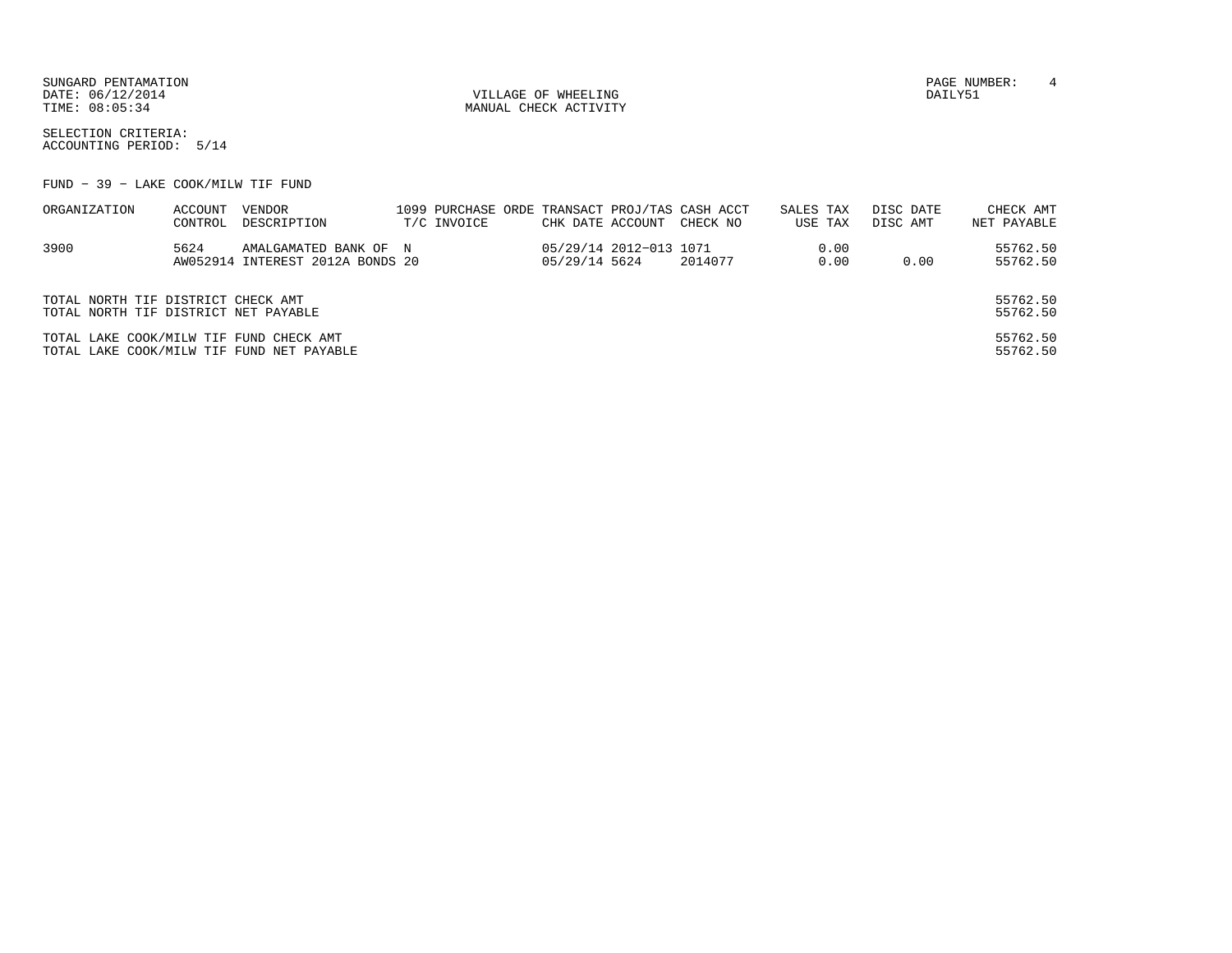| SUNGARD PENTAMATION |
|---------------------|
| DATE: 06/12/2014    |
| TIME: 08:05:34      |

VILLAGE OF WHEELING **DAILY51** MANUAL CHECK ACTIVITY

SELECTION CRITERIA:ACCOUNTING PERIOD: 5/14

FUND − 40 − WATER AND SEWER FUND

| ORGANIZATION                                                                   | ACCOUNT | <b>VENDOR</b>                              |     |             |                        | 1099 PURCHASE ORDE TRANSACT PROJ/TAS CASH ACCT | SALES TAX | DISC DATE | CHECK AMT              |
|--------------------------------------------------------------------------------|---------|--------------------------------------------|-----|-------------|------------------------|------------------------------------------------|-----------|-----------|------------------------|
|                                                                                | CONTROL | DESCRIPTION                                |     | T/C INVOICE | CHK DATE ACCOUNT       | CHECK NO                                       | USE TAX   | DISC AMT  | NET PAYABLE            |
| 4100                                                                           | 5705    | NORTHWEST WATER COMM N                     |     |             | 05/01/14               | 1071                                           | 0.00      |           | 506583.17              |
|                                                                                |         | AW050114 OUARTERLY PAYMENT                 | -20 |             | 05/01/14               | 2014066                                        | 0.00      | 0.00      | 506583.17              |
|                                                                                |         |                                            |     |             |                        |                                                |           |           |                        |
| TOTAL WATER DIVISION CHECK AMT                                                 |         |                                            |     |             |                        |                                                |           |           | 506583.17              |
| TOTAL WATER DIVISION NET PAYABLE                                               |         |                                            |     |             |                        |                                                |           |           | 506583.17              |
| 4310                                                                           | 5624    | AMALGAMATED BANK OF N                      |     |             | 05/29/14 2012-012 1071 |                                                | 0.00      |           | 53700.00               |
|                                                                                |         | AW052914 INTEREST 2012B BONDS 20           |     |             | 05/29/14 5624          | 2014078                                        | 0.00      | 0.00      | 53700.00               |
|                                                                                |         |                                            |     |             |                        |                                                |           |           |                        |
| TOTAL WATER SYSTEM IMPROVEMENT CHECK AMT                                       |         |                                            |     |             |                        |                                                |           |           | 53700.00               |
|                                                                                |         | TOTAL WATER SYSTEM IMPROVEMENT NET PAYABLE |     |             |                        |                                                |           |           | 53700.00               |
|                                                                                |         |                                            |     |             |                        |                                                |           |           |                        |
| TOTAL WATER AND SEWER FUND CHECK AMT<br>TOTAL WATER AND SEWER FUND NET PAYABLE |         |                                            |     |             |                        |                                                |           |           | 560283.17<br>560283.17 |
|                                                                                |         |                                            |     |             |                        |                                                |           |           |                        |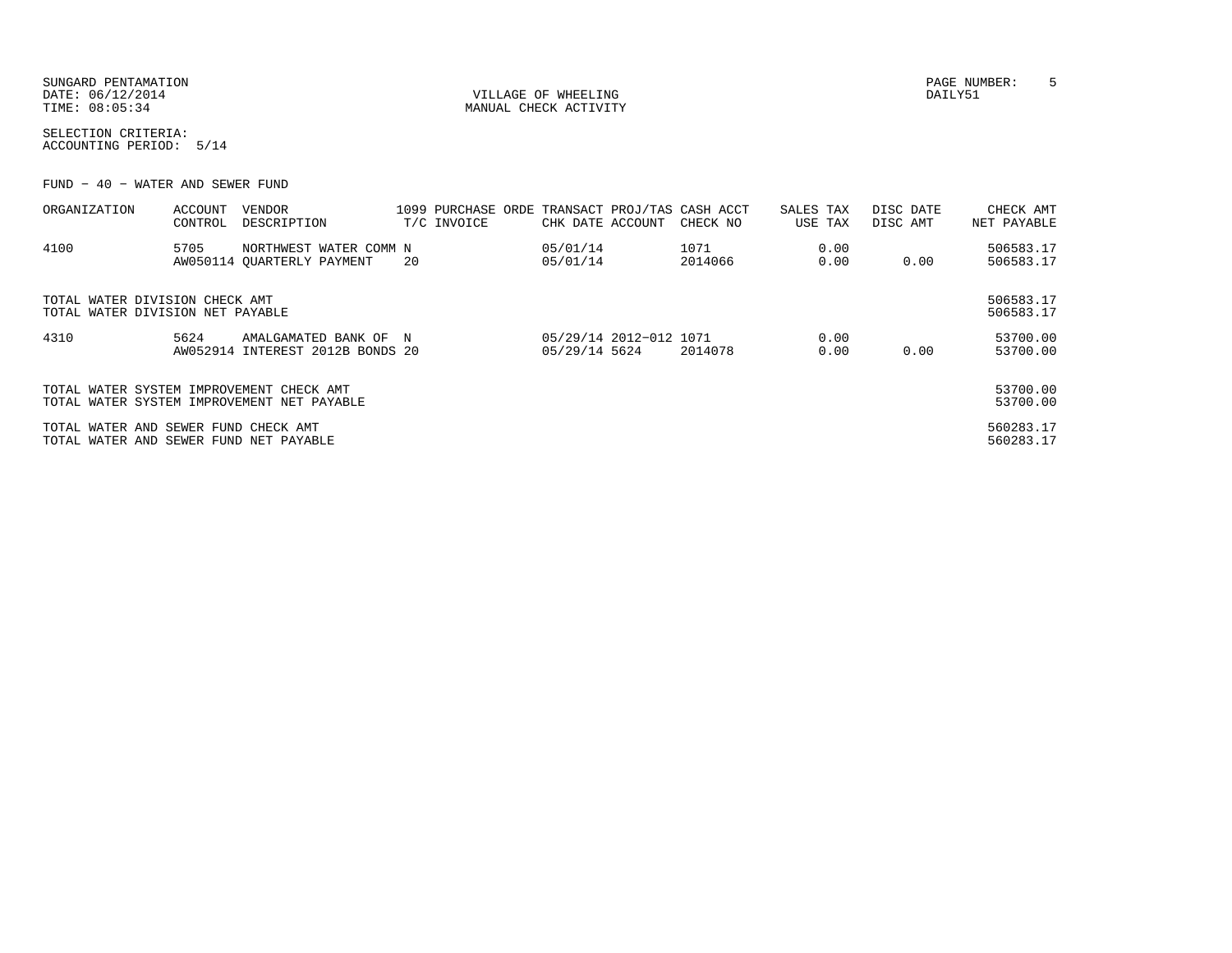#### SUNGARD PENTAMATION PAGE NUMBER: 6DATE: 06/12/2014 VILLAGE OF WHEELING DAILY51

MANUAL CHECK ACTIVITY

SELECTION CRITERIA:ACCOUNTING PERIOD: 5/14

FUND − 50 − PAYROLL FUND

| ORGANIZATION                                                   | <b>ACCOUNT</b><br>CONTROL | VENDOR<br>DESCRIPTION                                | 1099 PURCHASE ORDE TRANSACT PROJ/TAS CASH ACCT<br>T/C INVOICE | CHK DATE ACCOUNT     | CHECK NO        | SALES TAX<br>USE TAX | DISC DATE<br>DISC AMT | CHECK AMT<br>NET PAYABLE |
|----------------------------------------------------------------|---------------------------|------------------------------------------------------|---------------------------------------------------------------|----------------------|-----------------|----------------------|-----------------------|--------------------------|
| 50                                                             | 2104                      | ILLINOIS MUNICIPAL R N<br>AW050914 PAYROLL DED APRIL | 20                                                            | 05/09/14<br>05/09/14 | 1003<br>2014067 | 0.00<br>0.00         | 0.00                  | 110796.89<br>110796.89   |
| 50                                                             | 2105                      | INTERNAL REVENUE SER N<br>AW051214 PAYROLL DED 05/09 | 20                                                            | 05/12/14<br>05/12/14 | 1003<br>2014068 | 0.00<br>0.00         | 0.00                  | 7462.12<br>7462.12       |
| 50                                                             | 2102                      | INTERNAL REVENUE SER N<br>AW051214 PAYROLL DED 05/09 | 20                                                            | 05/12/14<br>05/12/14 | 1003<br>2014068 | 0.00<br>0.00         | 0.00                  | 20339.27<br>20339.27     |
| 50                                                             | 2102                      | INTERNAL REVENUE SER N<br>AW052714 PAYROLL DED 05/23 | 20                                                            | 05/27/14<br>05/27/14 | 1003<br>2014074 | 0.00<br>0.00         | 0.00                  | 93450.67<br>93450.67     |
| 50                                                             | 2105                      | INTERNAL REVENUE SER N<br>AW052714 PAYROLL DED 05/23 | 20                                                            | 05/27/14<br>05/27/14 | 1003<br>2014074 | 0.00<br>0.00         | 0.00                  | 60189.56<br>60189.56     |
| TOTAL VENDOR CHECK AMT<br>TOTAL VENDOR NET PAYABLE             |                           |                                                      |                                                               |                      |                 |                      |                       | 181441.62<br>181441.62   |
| 50                                                             | 2103                      | ILLINOIS DEPARTMENT<br>AW050114 PAYROLL DED 04/25    | N<br>20                                                       | 05/01/14<br>05/01/14 | 1003<br>2014063 | 0.00<br>0.00         | 0.00                  | 33284.80<br>33284.80     |
| 50                                                             | 2103                      | ILLINOIS DEPARTMENT<br>AW051214 PAYROLL DED 05/09    | N<br>20                                                       | 05/12/14<br>05/12/14 | 1003<br>2014069 | 0.00<br>0.00         | 0.00                  | 37765.83<br>37765.83     |
| 50                                                             | 2103                      | ILLINOIS DEPARTMENT<br>AW052714 PAYROLL DED 05/23    | N<br>20                                                       | 05/27/14<br>05/27/14 | 1003<br>2014075 | 0.00<br>0.00         | 0.00                  | 31309.66<br>31309.66     |
| TOTAL VENDOR CHECK AMT<br>TOTAL VENDOR NET PAYABLE             |                           |                                                      |                                                               |                      |                 |                      |                       | 102360.29<br>102360.29   |
| 50                                                             | 2117                      | <b>IPBC</b><br>AW050114 INS PREMIUMS MAY '14 20      | N                                                             | 05/01/14<br>05/01/14 | 1071<br>2014064 | 0.00<br>0.00         | 0.00                  | 127270.73<br>127270.73   |
| 50                                                             | 2118                      | <b>IPBC</b><br>AW050114 INS PREMIUMS MAY '14 20      | N                                                             | 05/01/14<br>05/01/14 | 1071<br>2014064 | 0.00<br>0.00         | 0.00                  | 187633.95<br>187633.95   |
| TOTAL VENDOR CHECK AMT<br>TOTAL VENDOR NET PAYABLE             |                           |                                                      |                                                               |                      |                 |                      |                       | 314904.68<br>314904.68   |
| 50                                                             | 2109                      | WISCONSIN DEPARTMENT N<br>AW051314 PAYROLL DED APRIL | 20                                                            | 05/13/14<br>05/13/14 | 1003<br>2014070 | 0.00<br>0.00         | 0.00                  | 569.28<br>569.28         |
| 50                                                             | 2109                      | WISCONSIN DEPARTMENT N<br>AW052314 PAYROLL DED MAY   | 20                                                            | 05/23/14<br>05/23/14 | 1003<br>2014071 | 0.00<br>0.00         | 0.00                  | 569.28<br>569.28         |
| TOTAL VENDOR CHECK AMT<br>TOTAL VENDOR NET PAYABLE             |                           |                                                      |                                                               |                      |                 |                      |                       | 1138.56<br>1138.56       |
| TOTAL PAYROLL FUND CHECK AMT<br>TOTAL PAYROLL FUND NET PAYABLE |                           |                                                      |                                                               |                      |                 |                      |                       | 710642.04<br>710642.04   |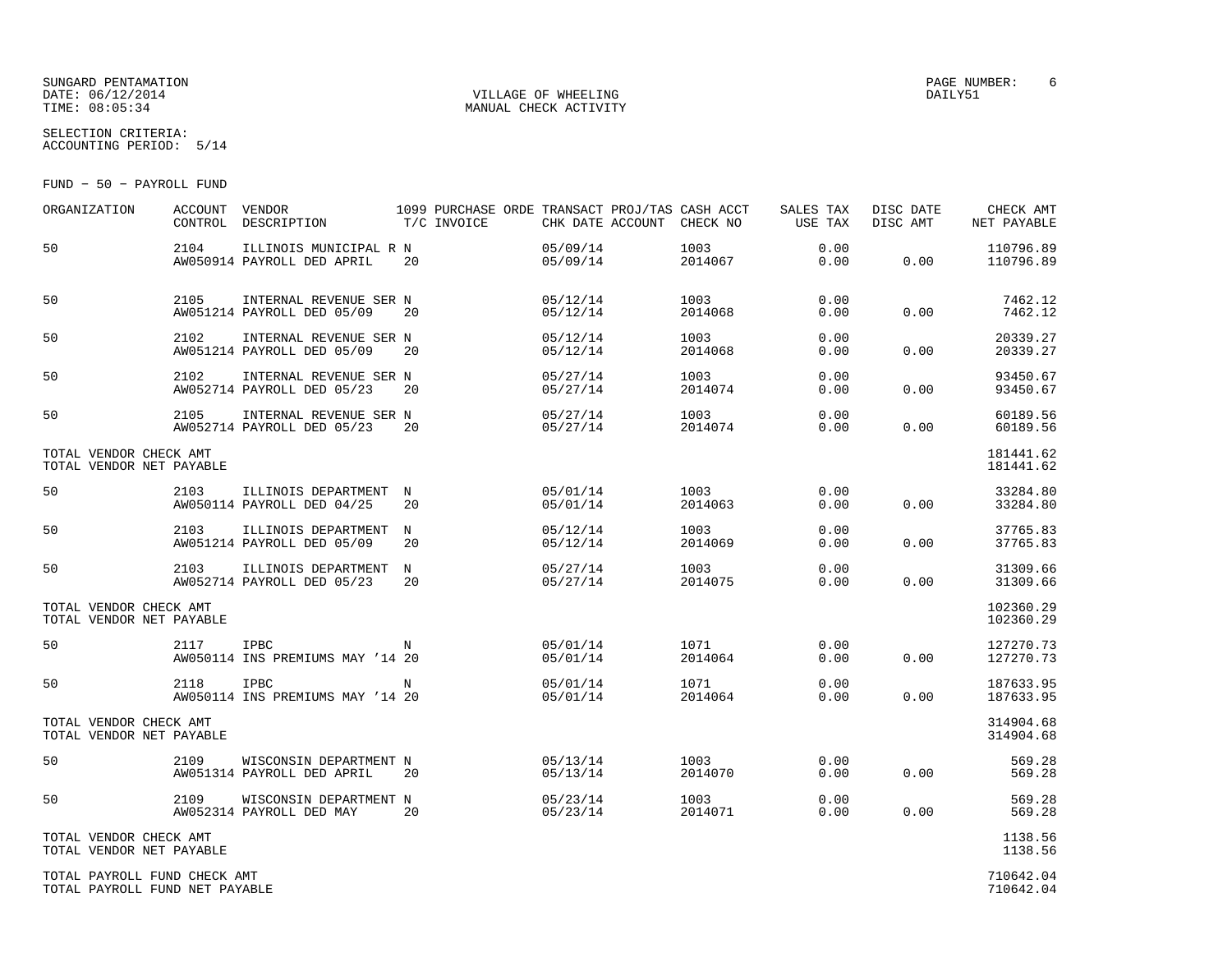| SUNGARD PENTAMATION<br>DATE: 06/12/2014<br>TIME: 08:05:34      |                    |                       |             | VILLAGE OF WHEELING<br>MANUAL CHECK ACTIVITY |                                                            |                      | DAILY51               | PAGE NUMBER:             | 7 |
|----------------------------------------------------------------|--------------------|-----------------------|-------------|----------------------------------------------|------------------------------------------------------------|----------------------|-----------------------|--------------------------|---|
| SELECTION CRITERIA:<br>ACCOUNTING PERIOD:                      | 5/14               |                       |             |                                              |                                                            |                      |                       |                          |   |
| FUND - 50 - PAYROLL FUND                                       |                    |                       |             |                                              |                                                            |                      |                       |                          |   |
| ORGANIZATION                                                   | ACCOUNT<br>CONTROL | VENDOR<br>DESCRIPTION | T/C INVOICE | CHK DATE ACCOUNT                             | 1099 PURCHASE ORDE TRANSACT PROJ/TAS CASH ACCT<br>CHECK NO | SALES TAX<br>USE TAX | DISC DATE<br>DISC AMT | CHECK AMT<br>NET PAYABLE |   |
| TOTAL PAYROLL FUND CHECK AMT<br>TOTAL PAYROLL FUND NET PAYABLE |                    |                       |             |                                              |                                                            |                      |                       | 710642.04<br>710642.04   |   |
| TOTAL REPORT CHECK AMT<br>TOTAL REPORT NET PAYABLE             |                    |                       |             |                                              |                                                            |                      |                       | 1724423.81<br>1724423.81 |   |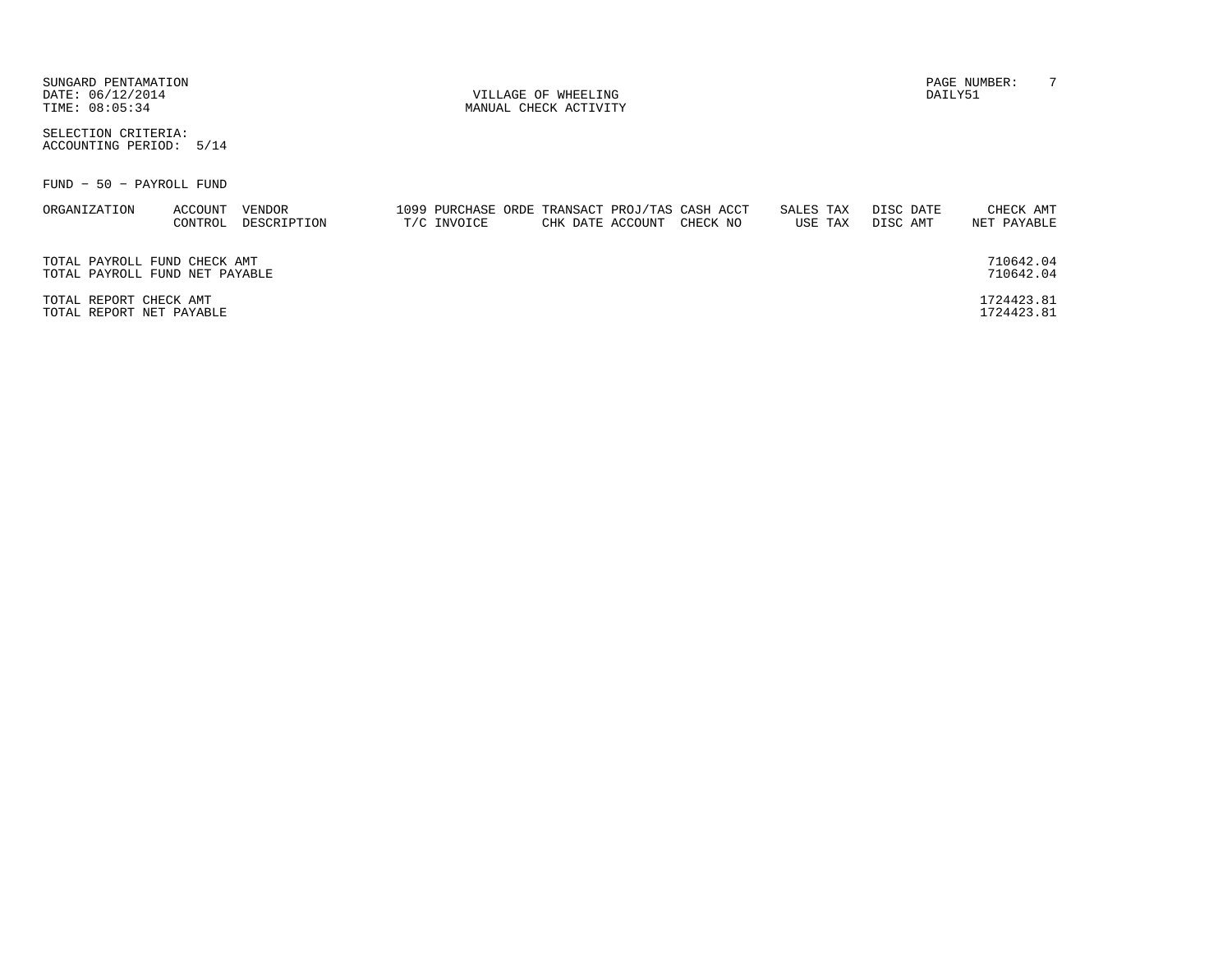# PURCHASE CARD REPORT April, 2014

**(04/05/2014 through 05/04/2014)**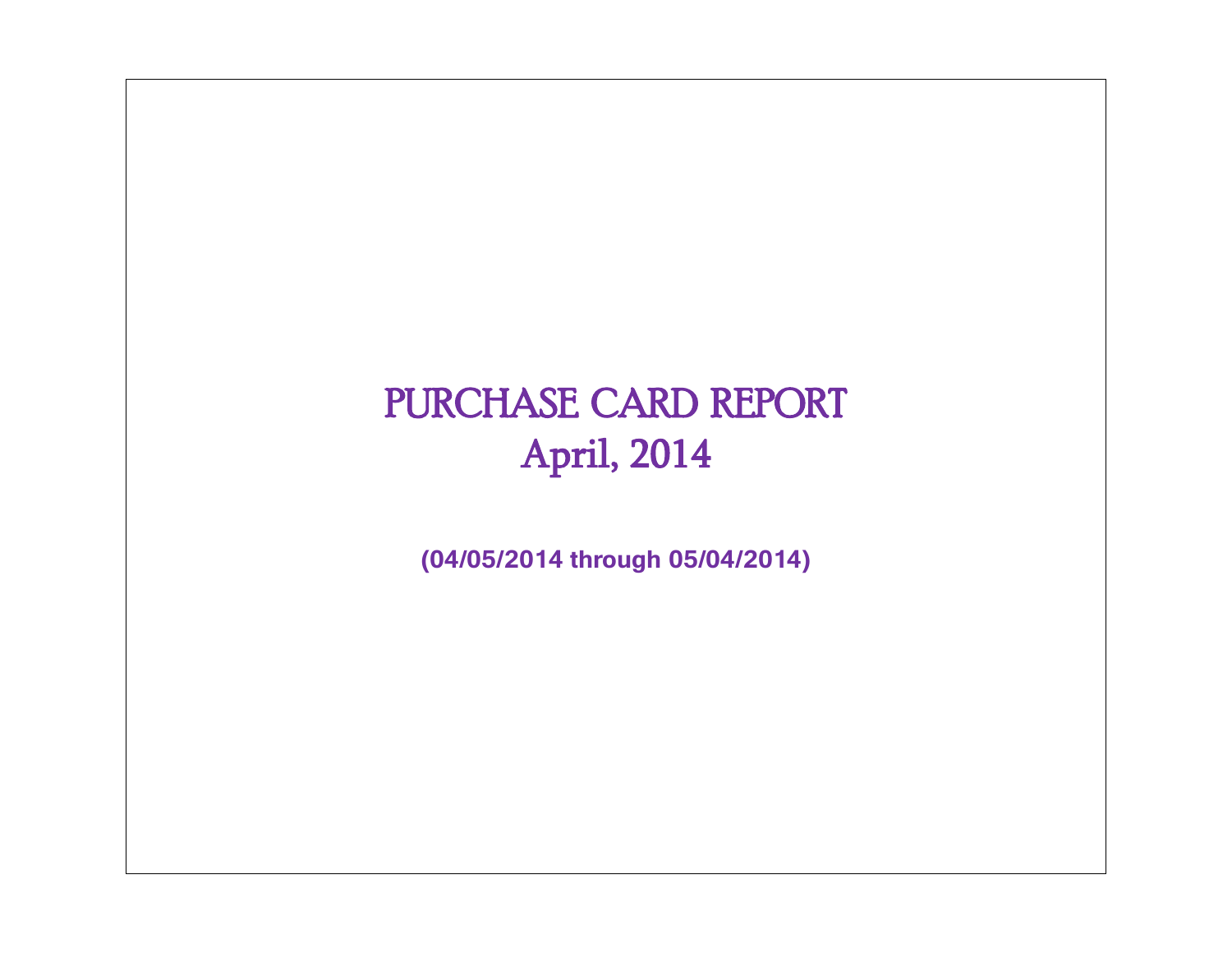### Account Statement

Posting Date: 04/05/2014 - 05/04/2014

|                              | Transaction    |                     |
|------------------------------|----------------|---------------------|
| <b>Account Name</b>          | Count          | <b>Total Amount</b> |
| ALYSIA MILLER GOLDSTEIN      | 3              | 598.85              |
| <b>ANGELA MORRIS</b>         | 7              | 51,967.54           |
| <b>CHRISTIE REVELAND</b>     | 6              | 671.30              |
| <b>CHRISTINE BAJOR</b>       | 6              | 811.86              |
| <b>CHUCK SPRATT</b>          | 9              | 4,418.47            |
| <b>CHUCK SPRATT</b>          | 13             | 5,833.13            |
| <b>DARLA CALLANAN</b>        | 5              | 1,577.65            |
| <b>DEAN ARGIRIS</b>          | 6              | 305.15              |
| <b>DERRYL SHAPIRO</b>        | 6              | 3,427.41            |
| DONALD WENNERSTROM           | 1              | 168.57              |
| <b>DRUCILLA GARCIA</b>       | 7              | 468.47              |
| <b>JEFF WOLFGRAM</b>         | 1              | 467.50              |
| <b>JOHN MELANIPHY III</b>    | 4              | 244.99              |
| <b>JOHNNY PEREZ</b>          | 3              | 4,766.51            |
| <b>JON SFONDILIS</b>         | 5              | 304.74              |
| <b>JOSHUA BERMAN</b>         | 10             | 2,004.85            |
| <b>LANA RUDNIK</b>           | 5              | 304.24              |
| <b>LINA COLUNGA</b>          | 10             | 2,417.12            |
| <b>LORI HAZLEWOOD</b>        | 2              | 608.59              |
| <b>LOUIS MAGURNO</b>         | 6              | 4,755.73            |
| <b>LUCA URSAN</b>            | 31             | 1,141.87            |
| <b>MELODY BONK</b>           | 4              | 1,659.74            |
| MICHAEL BLIEFERNICH          | 3              | 6,887.00            |
| <b>MICHAEL CROTTY</b>        | 8              | 1,042.65            |
| <b>MICHAEL MONDSCHAIN</b>    | $\overline{2}$ | 45.00               |
| <b>MICHAEL SCHROEDER</b>     | 6              | 1,926.61            |
| PETER RODGERS                | 1              | 155.85              |
| <b>ROSE LEMANIS</b>          | $\overline{9}$ | 2,356.09            |
| <b>SCOTT WILSON</b>          | 16             | 2,715.15            |
| <b>SEAN LINDSAY</b>          | 2              | 4,723.83            |
| <b>SHARI MATTHEWS HUIZAR</b> | 4              | 196.21              |
| <b>THOMAS LUEDERS</b>        | 1              | 310.79              |
| <b>TY JOHNSON</b>            | 6              | 1,294.63            |
| <b>VINCENT HOFFMAN</b>       | 5              | 228.09              |
| <b>Report Totals</b>         | 213            | 110,806.18          |

© 1994-2014. MasterCard. All rights reserved. Report Run By: Nancy Hoppe (NHOPPE, Company Program Administrator)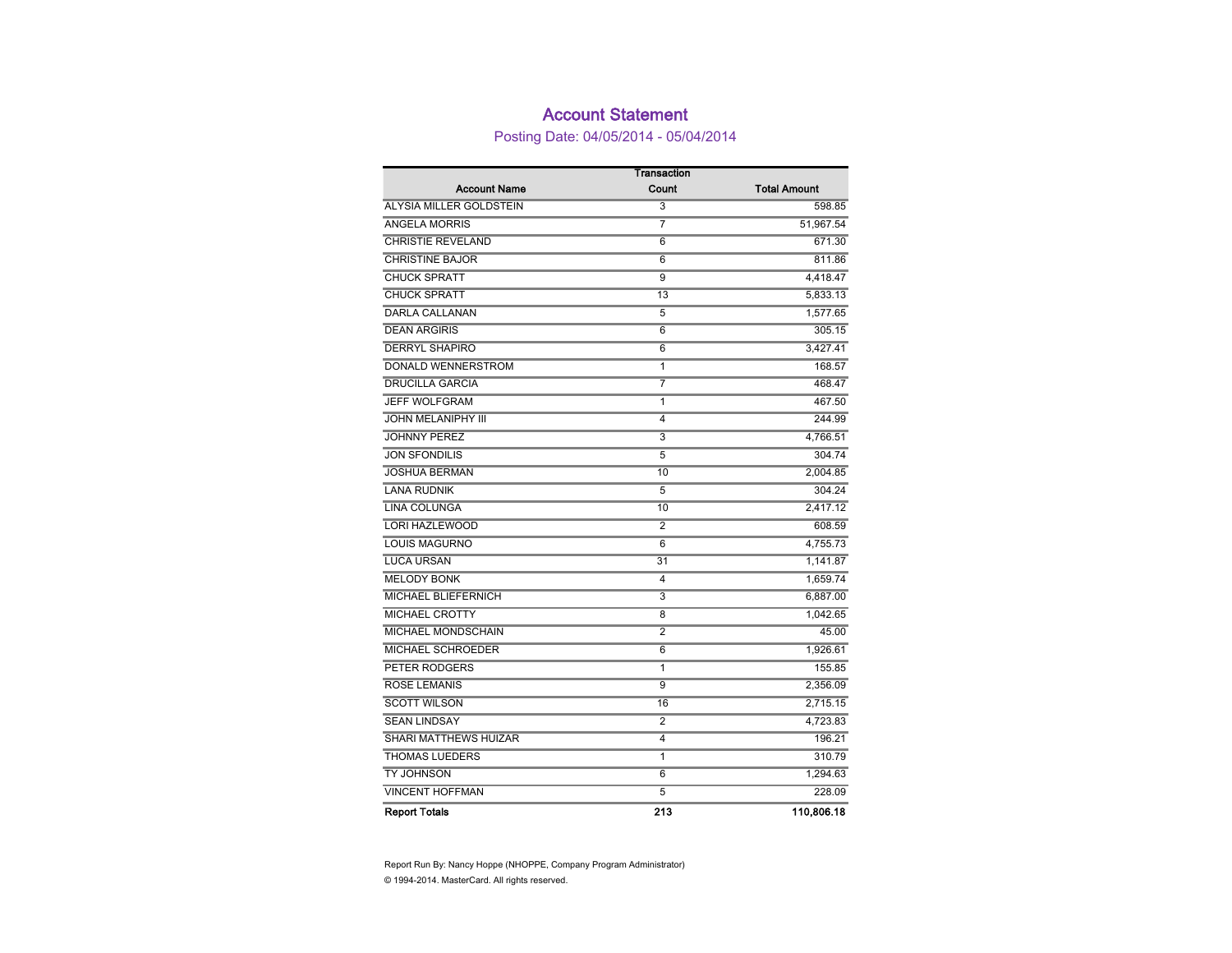## Expense Report

Posting Date: 04/05/2014 - 05/04/2014

#### ALYSIA MILLER GOLDSTEIN

Card Transactions

| Posting                                        | Transaction                   |                                          |                             | Receipt |              |
|------------------------------------------------|-------------------------------|------------------------------------------|-----------------------------|---------|--------------|
| Date                                           | Date                          | <b>Description</b>                       |                             | Amount  | Reviewed     |
| 04/23/2014                                     | 04/22/2014                    | CORKYS CATERING-630-9323200, IL, 60101   |                             | 283.85  |              |
| <b>Expense Description: Volunteer Luncheon</b> |                               |                                          |                             |         |              |
| <b>FUND/PROGRAM:</b>                           | 1320 SENIOR CITIZENS SERVICES | <b>EXPENDITURE ACCOUNTS:</b>             | 5205 CONFERENCES & MEETINGS |         |              |
| <b>PROJECT#:</b>                               |                               |                                          |                             |         |              |
| 04/24/2014                                     | 04/23/2014                    |                                          |                             | 175.00  | $\checkmark$ |
|                                                |                               | CHICAGOHISTOCCAFE Q25-CHICAGO, IL, 60614 |                             |         |              |
| <b>Expense Description: Senior Trip-Lunch</b>  |                               |                                          |                             |         |              |
| <b>Accounting Codes</b>                        |                               |                                          |                             |         |              |
| <b>FUND/PROGRAM:</b>                           | 1320 SENIOR CITIZENS SERVICES | <b>EXPENDITURE ACCOUNTS:</b>             | 5205 CONFERENCES & MEETINGS |         |              |
| <b>PROJECT#:</b>                               |                               |                                          |                             |         |              |
|                                                |                               |                                          |                             |         |              |
| 04/25/2014                                     | 04/24/2014                    | CHICAGOHISTSOCADMISSIO-CHICAGO,IL,60614  |                             | 140.00  |              |
| Expense Description: Museum Trip-Admission     |                               |                                          |                             |         |              |
| <b>FUND/PROGRAM:</b>                           | 1320 SENIOR CITIZENS SERVICES | <b>EXPENDITURE ACCOUNTS:</b>             | 5205 CONFERENCES & MEETINGS |         |              |
| <b>PROJECT#:</b>                               |                               |                                          |                             |         |              |
|                                                |                               | <b>Card Subtotal</b>                     |                             | 598.85  |              |

#### ANGELA MORRIS

| Posting                                         | Transaction              |                                          |                                | Receipt  |          |
|-------------------------------------------------|--------------------------|------------------------------------------|--------------------------------|----------|----------|
| Date                                            | Date                     | <b>Description</b>                       |                                | Amount   | Reviewed |
| 04/11/2014                                      | 04/10/2014               | COMCAST-866-511-6489, PA, 19462          |                                | 1,020.00 |          |
| <b>Expense Description: High Speed Internet</b> |                          |                                          |                                |          |          |
| <b>FUND/PROGRAM:</b>                            | 1750 INFORMATION SYSTEMS | <b>EXPENDITURE ACCOUNTS:</b>             | 5207 IS SERV & MAINT AGREEMENT |          |          |
| <b>PROJECT#:</b>                                |                          |                                          |                                |          |          |
| 04/14/2014                                      | 04/10/2014               | VZWRLSS MY VZ VB P-ALPHARETTA, GA, 30004 |                                | 5,524.25 |          |
| <b>Expense Description: Cellular Services</b>   |                          |                                          |                                |          |          |
| <b>FUND/PROGRAM:</b>                            | 1600 ADMIN & BOT         | <b>EXPENDITURE ACCOUNTS:</b>             | 5239 CELLULAR SERVICES         |          |          |
| <b>PROJECT#:</b>                                |                          |                                          |                                |          |          |
| 04/16/2014                                      | 04/14/2014               | DAILY HERALD-847-4274300, IL, 60005      |                                | 27.75    |          |
|                                                 |                          |                                          |                                |          |          |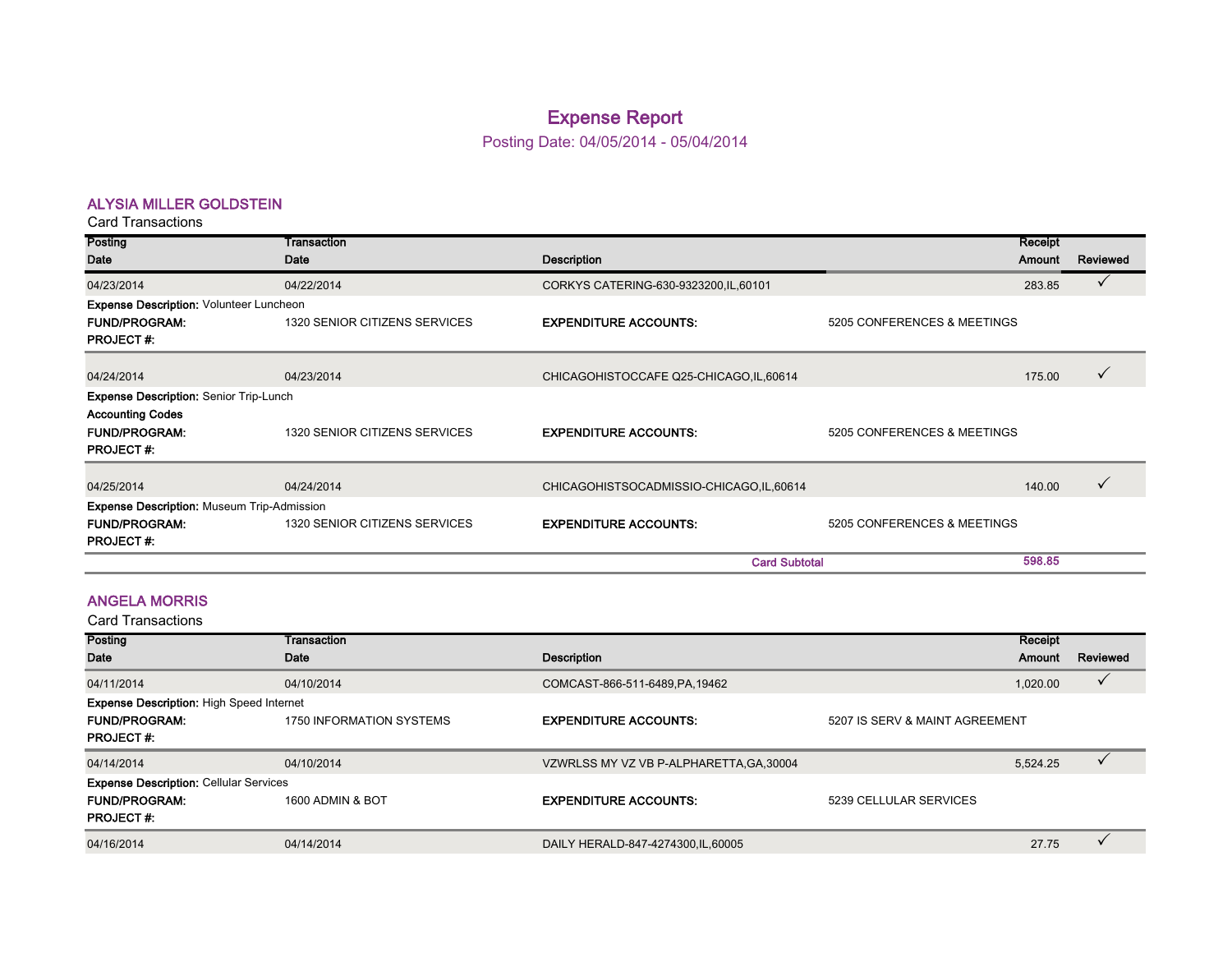| Expense Description: Legal Notice/Doc 2014 6                                                      |                                 |                                                       |                                |              |
|---------------------------------------------------------------------------------------------------|---------------------------------|-------------------------------------------------------|--------------------------------|--------------|
| <b>FUND/PROGRAM:</b><br><b>PROJECT#:</b>                                                          | 1300 COMMUNITY DEVELOPMENT      | <b>EXPENDITURE ACCOUNTS:</b>                          | 5201 ADVERTISING & PUBLISHING  |              |
| 04/16/2014                                                                                        | 04/14/2014                      | DAILY HERALD-847-4274300, IL, 60005                   | 2.724.00                       | $\checkmark$ |
| <b>Expense Description: Legal Notice/Meadow Lane</b><br><b>FUND/PROGRAM:</b><br><b>PROJECT#:</b>  | 1600 ADMIN & BOT                | <b>EXPENDITURE ACCOUNTS:</b>                          | 5201 ADVERTISING & PUBLISHING  |              |
| 04/16/2014                                                                                        | 04/14/2014                      | DAILY HERALD-847-4274300, IL, 60005                   | 2,724.00                       | $\checkmark$ |
| Expense Description: Bid Notice/Storm Sewer<br><b>FUND/PROGRAM:</b><br><b>PROJECT#:</b>           | 1600 ADMIN & BOT                | <b>EXPENDITURE ACCOUNTS:</b>                          | 5201 ADVERTISING & PUBLISHING  |              |
| 04/16/2014                                                                                        | 04/14/2014                      | DAILY HERALD-847-4274300, IL, 60005                   | 2,724.00                       | $\checkmark$ |
| <b>Expense Description: Bid Notice/Street Improve</b><br><b>FUND/PROGRAM:</b><br><b>PROJECT#:</b> | 1600 ADMIN & BOT                | <b>EXPENDITURE ACCOUNTS:</b>                          | 5201 ADVERTISING & PUBLISHING  |              |
| 04/16/2014                                                                                        | 04/14/2014                      | DAILY HERALD-847-4274300, IL, 60005                   | 2,724.00                       | $\checkmark$ |
| <b>Expense Description: Legal Notice/TIF Mtg</b><br><b>FUND/PROGRAM:</b><br><b>PROJECT#:</b>      | 1600 ADMIN & BOT                | <b>EXPENDITURE ACCOUNTS:</b>                          | 5201 ADVERTISING & PUBLISHING  |              |
| 04/16/2014                                                                                        | 04/15/2014                      | ILLINOIS GOVERNMENT FI-630-<br>9426511, IL, 601370000 | 140.00                         | $\checkmark$ |
| <b>Expense Description: Seminar Registration</b><br><b>FUND/PROGRAM:</b><br><b>PROJECT#:</b>      | 1700 FINANCE DEPARTMENT         | <b>EXPENDITURE ACCOUNTS:</b>                          | 5105 TRAINING                  |              |
| 04/18/2014                                                                                        | 04/17/2014                      | ATT BUS PHONE PMT-888-235-7602, TX, 75202             | 41.065.14                      | $\checkmark$ |
| <b>Expense Description: Cisco Support Renewal</b><br><b>FUND/PROGRAM:</b><br><b>PROJECT#:</b>     | <b>1750 INFORMATION SYSTEMS</b> | <b>EXPENDITURE ACCOUNTS:</b>                          | 5207 IS SERV & MAINT AGREEMENT |              |
| 04/24/2014                                                                                        | 04/22/2014                      | DAILY HERALD-847-4274300, IL, 60005                   | 1.466.40                       | $\checkmark$ |
| <b>Expense Description: Legal Notice/Doc 2014 7</b><br><b>FUND/PROGRAM:</b><br><b>PROJECT#:</b>   | 1300 COMMUNITY DEVELOPMENT      | <b>EXPENDITURE ACCOUNTS:</b>                          | 5201 ADVERTISING & PUBLISHING  |              |
| 04/24/2014                                                                                        | 04/22/2014                      | DAILY HERALD-847-4274300, IL, 60005                   | 1,466.40                       | $\checkmark$ |
| <b>Expense Description: Legal Notice/100 Shepard</b><br><b>FUND/PROGRAM:</b><br><b>PROJECT#:</b>  | 1600 ADMIN & BOT                | <b>EXPENDITURE ACCOUNTS:</b>                          | 5201 ADVERTISING & PUBLISHING  |              |
| 04/24/2014                                                                                        | 04/22/2014                      | DAILY HERALD-847-4274300, IL, 60005                   | 1,466.40                       | $\checkmark$ |
| <b>Expense Description: Legal Notice/SoutheastII</b><br><b>FUND/PROGRAM:</b>                      | 1600 ADMIN & BOT                | <b>EXPENDITURE ACCOUNTS:</b>                          | 5201 ADVERTISING & PUBLISHING  |              |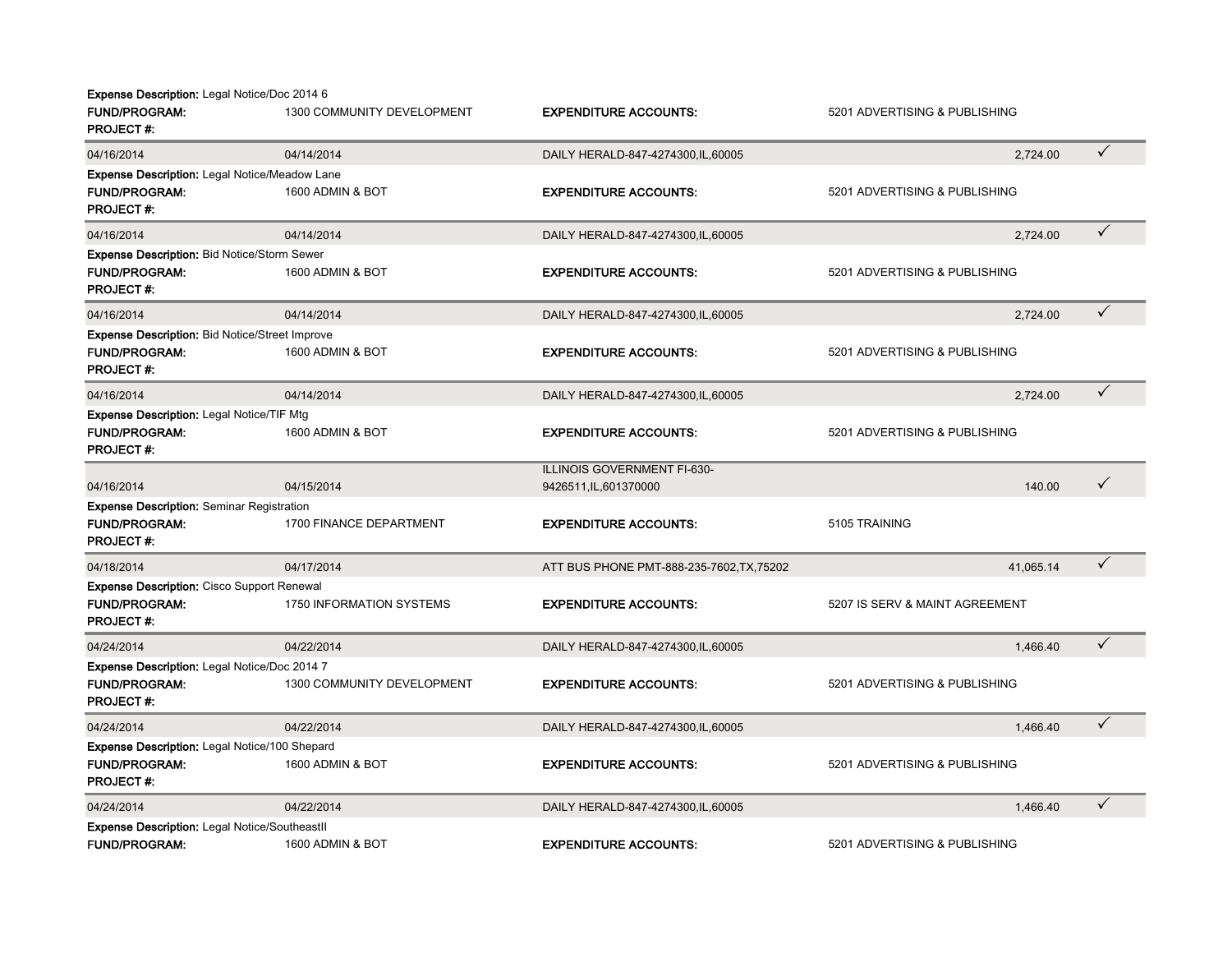Card Subtotal

51,967.54

#### CHRISTIE REVELAND

Card Transactions

| Posting                                                        | Transaction                |                                                |                               | Receipt  |              |
|----------------------------------------------------------------|----------------------------|------------------------------------------------|-------------------------------|----------|--------------|
| Date                                                           | Date                       | <b>Description</b>                             |                               | Amount   | Reviewed     |
| 04/07/2014                                                     | 04/06/2014                 | LOWELL CENTER-MADISON, WI,53703-1104           |                               | 194.00   | $\checkmark$ |
| Expense Description: Seminar Acconodation/MB                   |                            |                                                |                               |          |              |
| <b>FUND/PROGRAM:</b>                                           | 1300 COMMUNITY DEVELOPMENT | <b>EXPENDITURE ACCOUNTS:</b>                   | 5205 CONFERENCES & MEETINGS   |          |              |
| <b>PROJECT#:</b>                                               |                            |                                                |                               |          |              |
| 04/09/2014                                                     | 04/08/2014                 | QUILL CORPORATION-08007898965, IL, 60069       |                               | (245.98) | ✓            |
| <b>Expense Description: Refund</b>                             |                            |                                                |                               |          |              |
| <b>FUND/PROGRAM:</b>                                           | 1300 COMMUNITY DEVELOPMENT | <b>EXPENDITURE ACCOUNTS:</b>                   | 5317 MISC OPERATING SUPPLIES  |          |              |
| <b>PROJECT#:</b>                                               |                            |                                                |                               |          |              |
|                                                                |                            | AMERICAN PLANNING ASSO-312-431-                |                               |          |              |
| 04/11/2014                                                     | 04/10/2014                 | 9100, IL, 606010000                            |                               | 294.00   | ✓            |
| <b>Expense Description: Membership Dues/Jones</b>              |                            |                                                |                               |          |              |
| <b>FUND/PROGRAM:</b>                                           | 1300 COMMUNITY DEVELOPMENT | <b>EXPENDITURE ACCOUNTS:</b>                   | 5222 MEMBERSHIP DUES          |          |              |
| PROJECT#:                                                      |                            |                                                |                               |          |              |
| 04/17/2014                                                     | 04/16/2014                 |                                                |                               | 29.00    | $\checkmark$ |
|                                                                |                            | NNA SERVICES, LLC PHON-08008766827, CA, 91313  |                               |          |              |
| Expense Description: Notary Renewal/EM<br><b>FUND/PROGRAM:</b> | 1300 COMMUNITY DEVELOPMENT | <b>EXPENDITURE ACCOUNTS:</b>                   | 5222 MEMBERSHIP DUES          |          |              |
| <b>PROJECT#</b>                                                |                            |                                                |                               |          |              |
|                                                                |                            |                                                |                               |          |              |
| 04/21/2014                                                     | 04/18/2014                 | CLIFFORD WALD AND COMP-847-598-0166, IL, 60008 |                               | 342.51   | $\checkmark$ |
| Expense Description: Serice for KIP3400                        |                            |                                                |                               |          |              |
| <b>FUND/PROGRAM:</b>                                           | 1300 COMMUNITY DEVELOPMENT | <b>EXPENDITURE ACCOUNTS:</b>                   | 5220 MAINT OFF/SPEC EQUIPMENT |          |              |
| <b>PROJECT#:</b>                                               |                            |                                                |                               |          |              |
|                                                                |                            |                                                |                               |          |              |
| 04/23/2014                                                     | 04/22/2014                 | TUNDRA SPECIALTIES INC-03034404142,CO,80301    |                               | 57.77    | $\checkmark$ |
| <b>Expense Description: Temperature Test Labels</b>            |                            |                                                |                               |          |              |
| <b>FUND/PROGRAM:</b>                                           | 1300 COMMUNITY DEVELOPMENT | <b>EXPENDITURE ACCOUNTS:</b>                   | 5306 HEALTH TEST SUPPLIES     |          |              |
| <b>PROJECT#:</b>                                               |                            |                                                |                               |          |              |
|                                                                |                            | <b>Card Subtotal</b>                           |                               | 671.30   |              |

#### CHRISTINE BAJOR

| <b>Posting</b> | Transaction<br>------------- |                    | Receipt |          |
|----------------|------------------------------|--------------------|---------|----------|
| Date           | Date                         | <b>Description</b> | Amount  | Reviewed |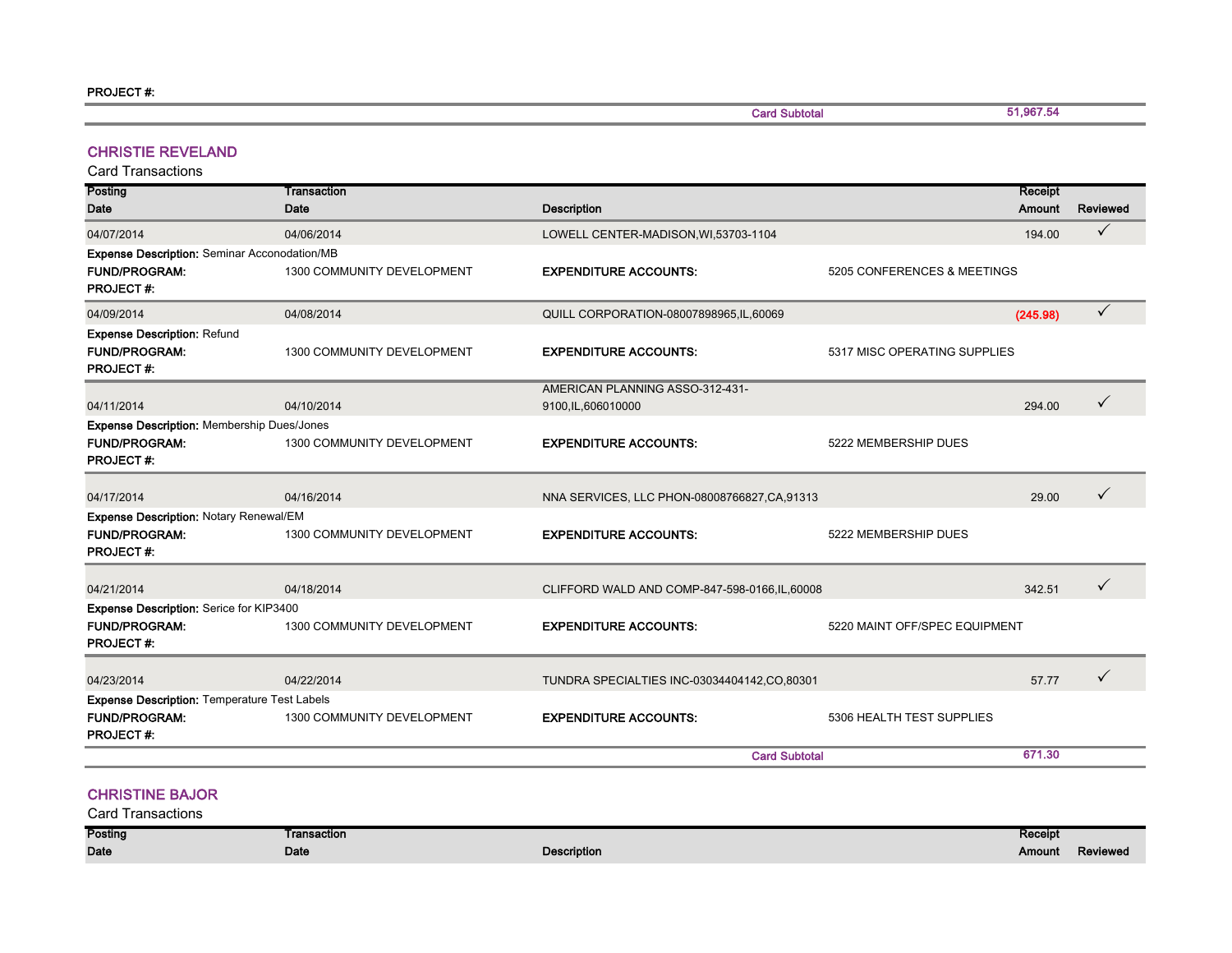| 04/07/2014                                                                                  | 04/04/2014                            | AMAZON.COM-AMZN.COM/BILL, WA, 98101                      |                               | 99.98  | $\checkmark$ |
|---------------------------------------------------------------------------------------------|---------------------------------------|----------------------------------------------------------|-------------------------------|--------|--------------|
| <b>Expense Description: Display Easels</b><br><b>FUND/PROGRAM:</b><br><b>PROJECT#:</b>      | 1320 SENIOR CITIZENS SERVICES         | <b>EXPENDITURE ACCOUNTS:</b>                             | 5311 BLDG/GROUNDS MAINTENANCE |        |              |
| 04/10/2014                                                                                  | 04/09/2014                            | OFFICE DEPOT #1105-800-463-3768, IL, 60188               |                               | 38.01  | $\checkmark$ |
| <b>Expense Description: Office Supplies</b><br><b>FUND/PROGRAM:</b><br><b>PROJECT#:</b>     | <b>1500 PUBLIC WORKS ADMINISTRATI</b> | <b>EXPENDITURE ACCOUNTS:</b>                             | 5318 OFFICE SUPPLIES          |        |              |
| 04/17/2014                                                                                  | 04/16/2014                            | <b>AMAZON MKTPLACE PMTS-</b><br>AMZN.COM/BILL, WA, 98108 |                               | 113.42 | $\checkmark$ |
| <b>Expense Description: Water Filters</b><br><b>FUND/PROGRAM:</b><br><b>PROJECT#:</b>       | 1220 BUILDING SERVICES                | <b>EXPENDITURE ACCOUNTS:</b>                             | 5311 BLDG/GROUNDS MAINTENANCE |        |              |
| 04/18/2014                                                                                  | 04/16/2014                            | RAINBOW REFRESHMENT-847-342-8820, IL, 60090              |                               | 105.00 | $\checkmark$ |
| <b>Expense Description: Water Cooler Rental</b><br><b>FUND/PROGRAM:</b><br><b>PROJECT#:</b> | 1220 BUILDING SERVICES                | <b>EXPENDITURE ACCOUNTS:</b>                             | 5317 MISC OPERATING SUPPLIES  |        |              |
| 04/18/2014                                                                                  | 04/16/2014                            | RAINBOW REFRESHMENT-847-342-8820, IL, 60090              |                               | 105.00 | ✓            |
| <b>Expense Description: Water Cooler Rental</b><br><b>FUND/PROGRAM:</b><br><b>PROJECT#:</b> | 1240 FLEET SERVICES                   | <b>EXPENDITURE ACCOUNTS:</b>                             | 5317 MISC OPERATING SUPPLIES  |        |              |
| 04/18/2014                                                                                  | 04/16/2014                            | RAINBOW REFRESHMENT-847-342-8820, IL, 60090              |                               | 105.00 | $\checkmark$ |
| Expense Description: Water Cooler Rental<br><b>FUND/PROGRAM:</b><br><b>PROJECT#:</b>        | 1420 STREETS DIVISION                 | <b>EXPENDITURE ACCOUNTS:</b>                             | 5317 MISC OPERATING SUPPLIES  |        |              |
| 04/18/2014                                                                                  | 04/16/2014                            | RAINBOW REFRESHMENT-847-342-8820, IL, 60090              |                               | 105.00 | $\checkmark$ |
| <b>Expense Description: Water Cooler Rental</b><br><b>FUND/PROGRAM:</b><br><b>PROJECT#:</b> | 1430 FORESTRY DIVISION                | <b>EXPENDITURE ACCOUNTS:</b>                             | 5317 MISC OPERATING SUPPLIES  |        |              |
| 04/18/2014                                                                                  | 04/16/2014                            | RAINBOW REFRESHMENT-847-342-8820, IL, 60090              |                               | 105.00 | ✓            |
| <b>Expense Description: Water Cooler Rental</b><br><b>FUND/PROGRAM:</b><br><b>PROJECT#:</b> | <b>1500 PUBLIC WORKS ADMINISTRATI</b> | <b>EXPENDITURE ACCOUNTS:</b>                             | 5317 MISC OPERATING SUPPLIES  |        |              |
| 04/18/2014                                                                                  | 04/16/2014                            | RAINBOW REFRESHMENT-847-342-8820, IL, 60090              |                               | 105.00 | $\checkmark$ |
| <b>Expense Description: Water Cooler Rental</b><br><b>FUND/PROGRAM:</b>                     | 4100 WATER DIVISION                   | <b>EXPENDITURE ACCOUNTS:</b>                             | 5317 MISC OPERATING SUPPLIES  |        |              |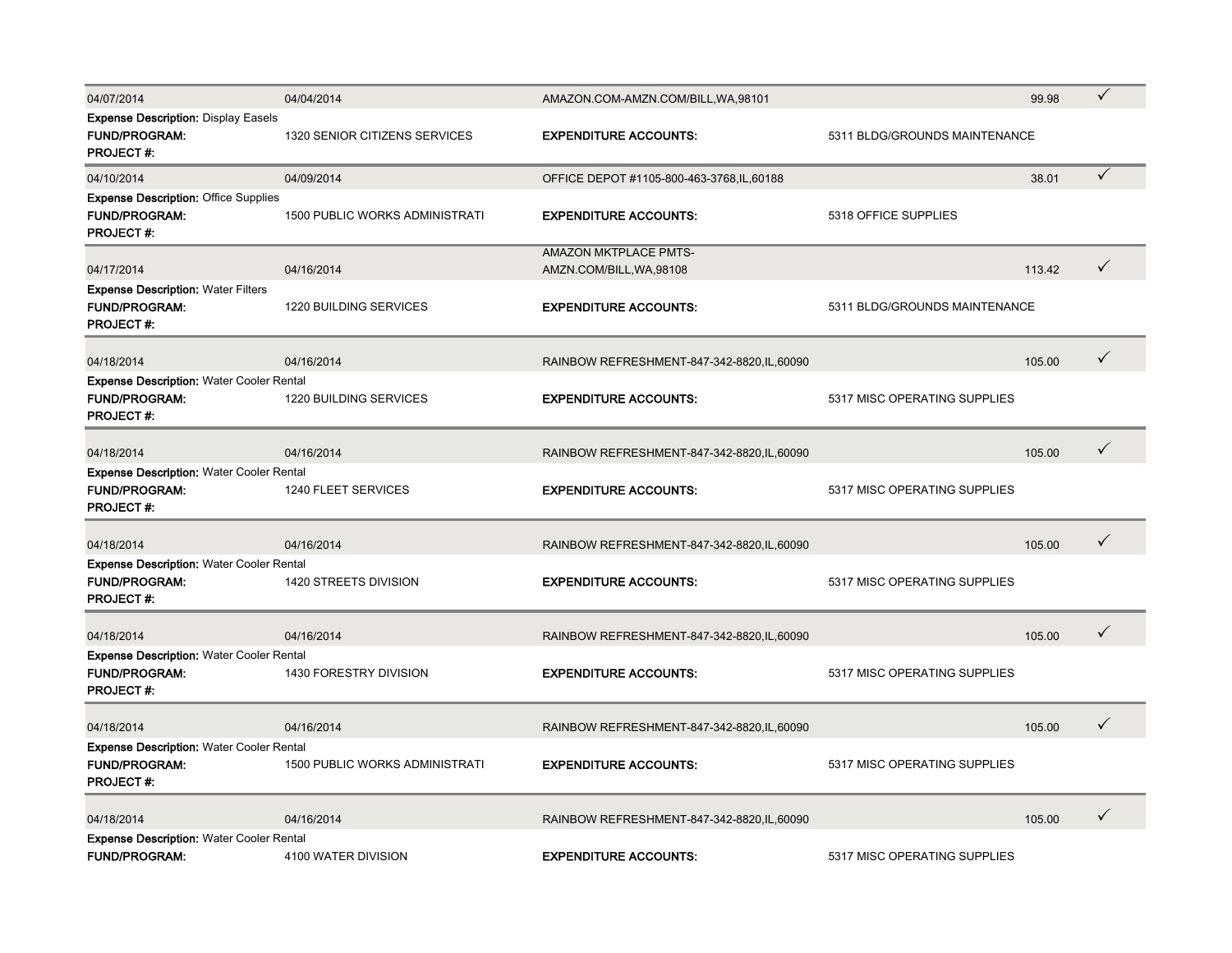#### PROJECT #:

| 04/18/2014                                                                                  | 04/16/2014                            | RAINBOW REFRESHMENT-847-342-8820, IL, 60090 |                              | 105.00 | ✓            |
|---------------------------------------------------------------------------------------------|---------------------------------------|---------------------------------------------|------------------------------|--------|--------------|
| <b>Expense Description: Water Cooler Rental</b><br><b>FUND/PROGRAM:</b><br><b>PROJECT#:</b> | 4200 SEWER DIVISION                   | <b>EXPENDITURE ACCOUNTS:</b>                | 5317 MISC OPERATING SUPPLIES |        |              |
| 04/18/2014                                                                                  | 04/16/2014                            | RAINBOW REFRESHMENT-847-342-8820, IL, 60090 |                              | 309.60 | ✓            |
| <b>Expense Description: Dept. Coffee Supply</b><br><b>FUND/PROGRAM:</b><br><b>PROJECT#:</b> | <b>1220 BUILDING SERVICES</b>         | <b>EXPENDITURE ACCOUNTS:</b>                | 5317 MISC OPERATING SUPPLIES |        |              |
| 04/18/2014                                                                                  | 04/16/2014                            | RAINBOW REFRESHMENT-847-342-8820, IL, 60090 |                              | 309.60 | $\checkmark$ |
| <b>Expense Description: Dept. Coffee Supply</b><br><b>FUND/PROGRAM:</b><br><b>PROJECT#:</b> | 1240 FLEET SERVICES                   | <b>EXPENDITURE ACCOUNTS:</b>                | 5317 MISC OPERATING SUPPLIES |        |              |
| 04/18/2014                                                                                  | 04/16/2014                            | RAINBOW REFRESHMENT-847-342-8820, IL, 60090 |                              | 309.60 | $\checkmark$ |
| <b>Expense Description: Dept. Coffee Supply</b><br>FUND/PROGRAM:<br><b>PROJECT#:</b>        | 1420 STREETS DIVISION                 | <b>EXPENDITURE ACCOUNTS:</b>                | 5317 MISC OPERATING SUPPLIES |        |              |
| 04/18/2014                                                                                  | 04/16/2014                            | RAINBOW REFRESHMENT-847-342-8820, IL, 60090 |                              | 309.60 | $\checkmark$ |
| <b>Expense Description: Dept. Coffee Supply</b><br><b>FUND/PROGRAM:</b><br><b>PROJECT#:</b> | 1430 FORESTRY DIVISION                | <b>EXPENDITURE ACCOUNTS:</b>                | 5317 MISC OPERATING SUPPLIES |        |              |
| 04/18/2014                                                                                  | 04/16/2014                            | RAINBOW REFRESHMENT-847-342-8820, IL, 60090 |                              | 309.60 | ✓            |
| <b>Expense Description: Dept. Coffee Supply</b><br><b>FUND/PROGRAM:</b><br><b>PROJECT#:</b> | <b>1500 PUBLIC WORKS ADMINISTRATI</b> | <b>EXPENDITURE ACCOUNTS:</b>                | 5317 MISC OPERATING SUPPLIES |        |              |
| 04/18/2014                                                                                  | 04/16/2014                            | RAINBOW REFRESHMENT-847-342-8820, IL, 60090 |                              | 309.60 | $\checkmark$ |
| <b>Expense Description: Dept. Coffee Supply</b><br><b>FUND/PROGRAM:</b><br><b>PROJECT#:</b> | 4100 WATER DIVISION                   | <b>EXPENDITURE ACCOUNTS:</b>                | 5317 MISC OPERATING SUPPLIES |        |              |
| 04/18/2014                                                                                  | 04/16/2014                            | RAINBOW REFRESHMENT-847-342-8820, IL, 60090 |                              | 309.60 | $\checkmark$ |
| <b>Expense Description: Dept. Coffee Supply</b><br><b>FUND/PROGRAM:</b><br><b>PROJECT#:</b> | 4200 SEWER DIVISION                   | <b>EXPENDITURE ACCOUNTS:</b>                | 5317 MISC OPERATING SUPPLIES |        |              |
| 05/01/2014                                                                                  | 04/28/2014                            | JET'S PIZZA - WHEELING-WHEELING, IL, 60090  |                              | 145.85 | $\checkmark$ |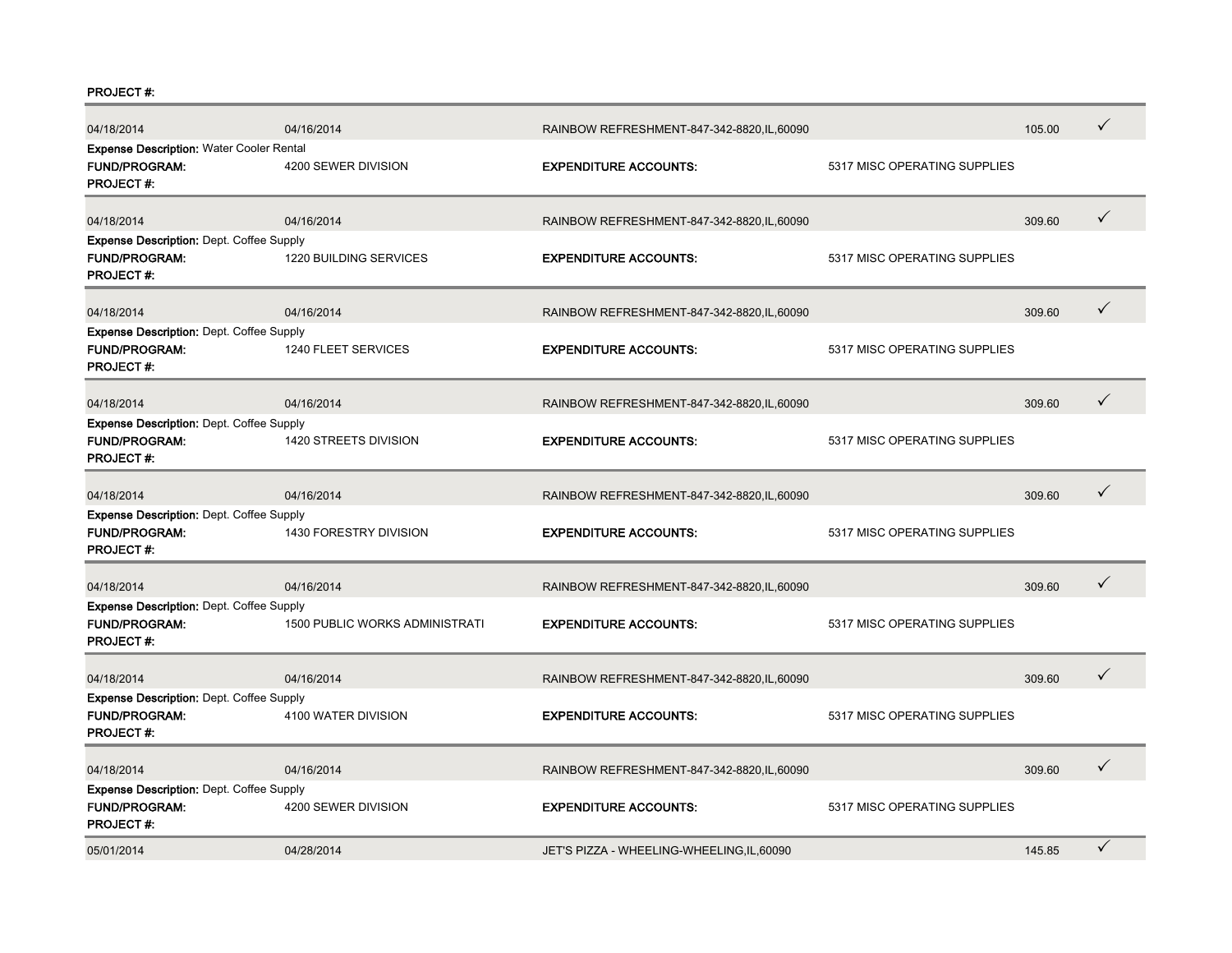| <b>Expense Description: Pizza/Mtg 4/28/14</b> |                  |                              |                              |
|-----------------------------------------------|------------------|------------------------------|------------------------------|
| <b>FUND/PROGRAM:</b>                          | 1600 ADMIN & BOT | <b>EXPENDITURE ACCOUNTS:</b> | 5317 MISC OPERATING SUPPLIES |
| <b>PROJECT#:</b>                              |                  |                              |                              |
|                                               |                  |                              | <b>Card Subtotal</b>         |

#### CHUCK SPRATT

Card Transactions

| Posting                                                                                 | Transaction            |                                         |                          | Receipt  |              |
|-----------------------------------------------------------------------------------------|------------------------|-----------------------------------------|--------------------------|----------|--------------|
| Date                                                                                    | Date                   | <b>Description</b>                      |                          | Amount   | Reviewed     |
|                                                                                         |                        | ULTRA STROBE COMMUNICA-CRYSTAL          |                          |          |              |
| 04/07/2014                                                                              | 04/03/2014             | LAKE, IL, 60014                         |                          | 1,013.70 | ✓            |
| <b>Expense Description: New Squad Setup Equipment</b>                                   |                        |                                         |                          |          |              |
| <b>FUND/PROGRAM:</b><br><b>PROJECT#:</b>                                                | 2100 POLICE DEPARTMENT | <b>EXPENDITURE ACCOUNTS:</b>            | 5310 VEHICLE MAINTENANCE |          |              |
|                                                                                         |                        | ULTRA STROBE COMMUNICA-CRYSTAL          |                          |          |              |
| 04/07/2014                                                                              | 04/03/2014             | LAKE, IL, 60014                         |                          | 2,644.75 | ✓            |
| Expense Description: New Squad Setup Equipment                                          |                        |                                         |                          |          |              |
| <b>FUND/PROGRAM:</b><br><b>PROJECT#:</b>                                                | 2100 POLICE DEPARTMENT | <b>EXPENDITURE ACCOUNTS:</b>            | 5310 VEHICLE MAINTENANCE |          |              |
| 04/07/2014                                                                              | 04/04/2014             | CARQUEST 01027804-WHEELING, IL, 60090   |                          | 97.99    | $\checkmark$ |
| <b>Expense Description: Battery</b><br><b>FUND/PROGRAM:</b><br><b>PROJECT#:</b>         | 1420 STREETS DIVISION  | <b>EXPENDITURE ACCOUNTS:</b>            | 5310 VEHICLE MAINTENANCE |          |              |
| 04/07/2014                                                                              | 04/04/2014             | AUTOZONE #3569-800-288-6966, IL, 60090  |                          | (59.14)  | ✓            |
| Expense Description: Refund/Returned Switch<br><b>FUND/PROGRAM:</b><br><b>PROJECT#:</b> | 2200 FIRE DEPARTMENT   | <b>EXPENDITURE ACCOUNTS:</b>            | 5310 VEHICLE MAINTENANCE |          |              |
| 04/07/2014                                                                              | 04/06/2014             | ARAMARK UNIFORM-800-504-0328, KY, 40509 |                          | 464.87   | $\checkmark$ |
| <b>Expense Description: Mat Service</b><br><b>FUND/PROGRAM:</b><br><b>PROJECT#:</b>     | 1220 BUILDING SERVICES | <b>EXPENDITURE ACCOUNTS:</b>            | 5215 JANITORIAL SERVICES |          |              |
| 04/07/2014                                                                              | 04/06/2014             | ARAMARK UNIFORM-800-504-0328, KY, 40509 |                          | 464.87   | ✓            |
| <b>Expense Description: Uniform Service</b><br><b>FUND/PROGRAM:</b><br><b>PROJECT#:</b> | 1240 FLEET SERVICES    | <b>EXPENDITURE ACCOUNTS:</b>            | 5106 UNIFORM ALLOWANCE   |          |              |
| 04/09/2014                                                                              | 04/07/2014             | AUTOZONE #3569-800-288-6966, IL, 60090  |                          | 105.99   | $\checkmark$ |
| <b>Expense Description: Headlight Switch</b><br>FUND/PROGRAM:<br><b>PROJECT#:</b>       | 2200 FIRE DEPARTMENT   | <b>EXPENDITURE ACCOUNTS:</b>            | 5310 VEHICLE MAINTENANCE |          |              |
| 04/09/2014                                                                              | 04/08/2014             | CARQUEST 01027804-WHEELING, IL, 60090   |                          | 9.52     | ✓            |

811.86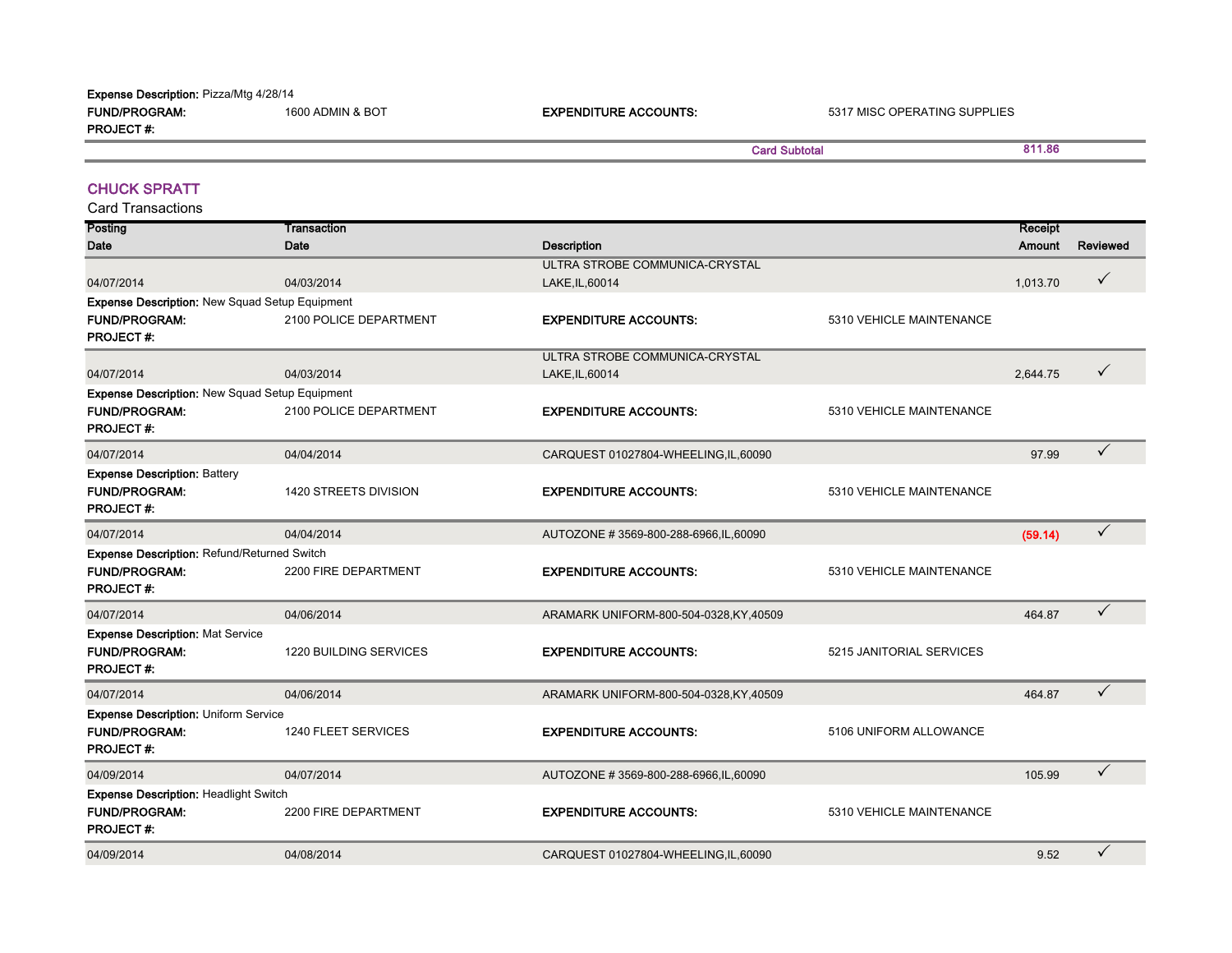|  | <b>Expense Description: Air Filter/#241</b> |  |
|--|---------------------------------------------|--|
|--|---------------------------------------------|--|

| <b>FUND/PROGRAM:</b><br><b>PROJECT#:</b>                                             | 1430 FORESTRY DIVISION | <b>EXPENDITURE ACCOUNTS:</b>          | 5310 VEHICLE MAINTENANCE |          |  |
|--------------------------------------------------------------------------------------|------------------------|---------------------------------------|--------------------------|----------|--|
| 04/10/2014                                                                           | 04/09/2014             | CARQUEST 01027804-WHEELING, IL, 60090 |                          | 97.99    |  |
| <b>Expense Description: Battery/#800</b><br><b>FUND/PROGRAM:</b><br><b>PROJECT#:</b> | 4100 WATER DIVISION    | <b>EXPENDITURE ACCOUNTS:</b>          | 5310 VEHICLE MAINTENANCE |          |  |
| 04/11/2014                                                                           | 04/10/2014             | CARQUEST 01027804-WHEELING, IL, 60090 |                          | 42.80    |  |
| <b>Expense Description: Filters/#145</b><br><b>FUND/PROGRAM:</b><br><b>PROJECT#:</b> | 1420 STREETS DIVISION  | <b>EXPENDITURE ACCOUNTS:</b>          | 5310 VEHICLE MAINTENANCE |          |  |
|                                                                                      |                        |                                       | <b>Card Subtotal</b>     | 4,418.47 |  |
| <b>Card Transactions</b>                                                             |                        |                                       |                          |          |  |

| Posting                                                                                     | Transaction            |                                        |                              | Receipt |              |
|---------------------------------------------------------------------------------------------|------------------------|----------------------------------------|------------------------------|---------|--------------|
| Date                                                                                        | Date                   | <b>Description</b>                     |                              | Amount  | Reviewed     |
| 04/21/2014                                                                                  | 04/18/2014             | CARQUEST 01027804-WHEELING,IL,60090    |                              | 4.41    | $\checkmark$ |
| <b>Expense Description: Hydraulic Oil</b><br><b>FUND/PROGRAM:</b><br><b>PROJECT#:</b>       | 1240 FLEET SERVICES    | <b>EXPENDITURE ACCOUNTS:</b>           | 5301 AUTO PETROL PRODUCTS    |         |              |
| 04/22/2014                                                                                  | 03/17/2014             | <b>BLS WEBLEARN/FRD ADJ</b>            |                              | (10.13) | $\checkmark$ |
| <b>Expense Description: Refund/Disputed Chg</b><br><b>FUND/PROGRAM:</b><br><b>PROJECT#:</b> | 1240 FLEET SERVICES    | <b>EXPENDITURE ACCOUNTS:</b>           | 5310 VEHICLE MAINTENANCE     |         |              |
| 04/23/2014                                                                                  | 04/22/2014             | CARQUEST 01027804-WHEELING,IL,60090    |                              | 28.14   | $\checkmark$ |
| <b>Expense Description: Tire Bead Sealer</b><br><b>FUND/PROGRAM:</b><br><b>PROJECT#:</b>    | 1240 FLEET SERVICES    | <b>EXPENDITURE ACCOUNTS:</b>           | 5317 MISC OPERATING SUPPLIES |         |              |
| 04/24/2014                                                                                  | 04/23/2014             | CARQUEST 01027804-WHEELING, IL, 60090  |                              | 41.98   | $\checkmark$ |
| <b>Expense Description: Headlight Bulbs</b><br><b>FUND/PROGRAM:</b><br><b>PROJECT#:</b>     | 2100 POLICE DEPARTMENT | <b>EXPENDITURE ACCOUNTS:</b>           | 5310 VEHICLE MAINTENANCE     |         |              |
| 04/25/2014                                                                                  | 04/23/2014             | AUTOZONE #3569-800-288-6966, IL, 60090 |                              | 19.78   | $\checkmark$ |
| <b>Expense Description: Headlight Bulbs</b><br><b>FUND/PROGRAM:</b><br><b>PROJECT#:</b>     | 2100 POLICE DEPARTMENT | <b>EXPENDITURE ACCOUNTS:</b>           | 5310 VEHICLE MAINTENANCE     |         |              |
| 04/25/2014                                                                                  | 04/23/2014             | AUTOZONE #3569-800-288-6966, IL, 60090 |                              | 243.09  | $\checkmark$ |
| Expense Description: Brake & Frt. End Parts/131<br><b>FUND/PROGRAM:</b>                     | 2100 POLICE DEPARTMENT | <b>EXPENDITURE ACCOUNTS:</b>           | 5310 VEHICLE MAINTENANCE     |         |              |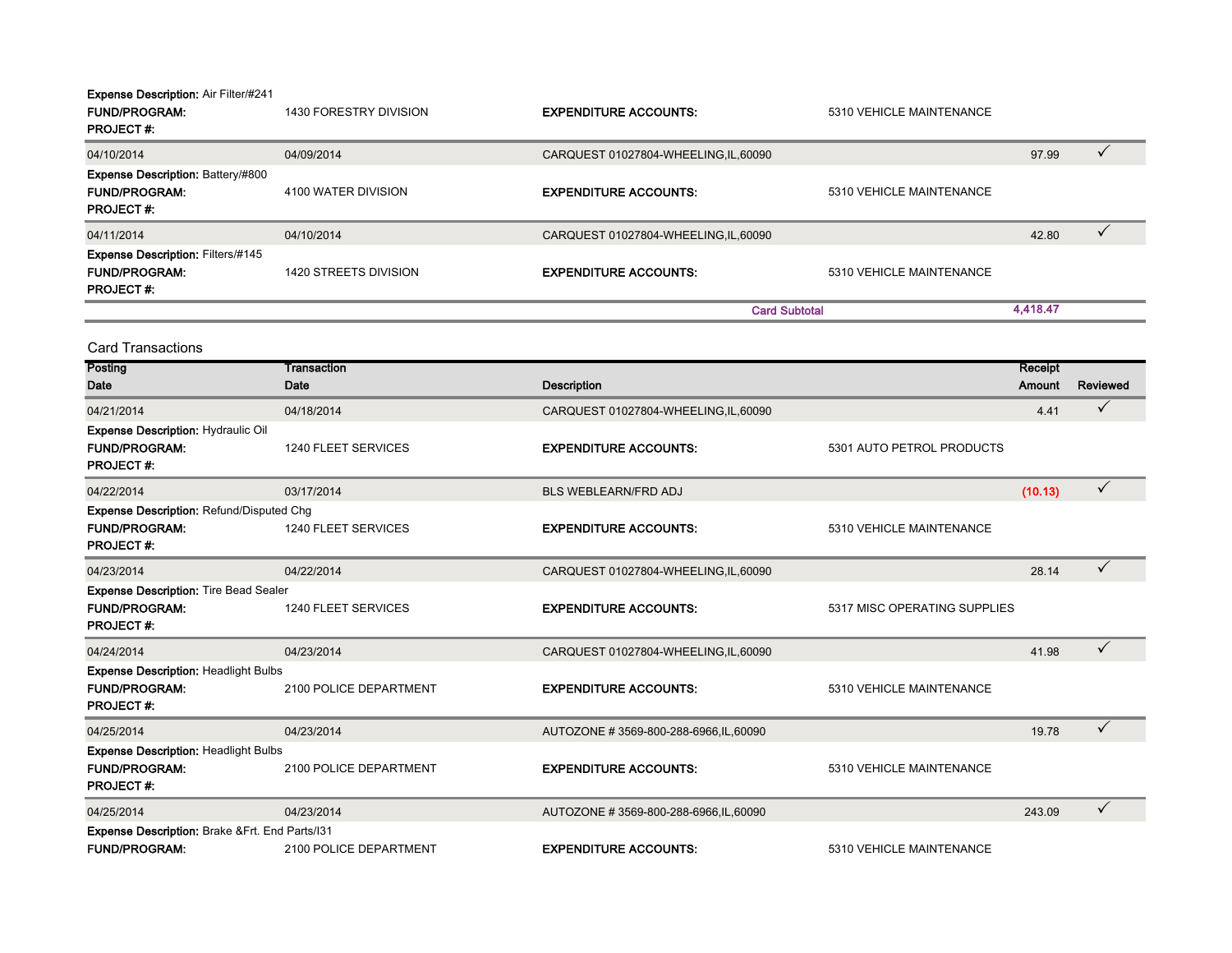PROJECT #:

| 04/25/2014                                                                       | 04/23/2014                     | AUTOZONE # 3569-800-288-6966, IL, 60090    |                              | (101.09) | ✓            |
|----------------------------------------------------------------------------------|--------------------------------|--------------------------------------------|------------------------------|----------|--------------|
| Expense Description: Refund/Returned Parts                                       |                                |                                            |                              |          |              |
| <b>FUND/PROGRAM:</b><br><b>PROJECT#:</b>                                         | 2100 POLICE DEPARTMENT         | <b>EXPENDITURE ACCOUNTS:</b>               | 5310 VEHICLE MAINTENANCE     |          |              |
|                                                                                  |                                | ULTRA STROBE COMMUNICA-CRYSTAL             |                              |          |              |
| 04/25/2014                                                                       | 04/23/2014                     | LAKE, IL, 60014                            |                              | 791.60   | ✓            |
| <b>Expense Description: New Squad Setup Equipment</b>                            |                                |                                            |                              |          |              |
| <b>FUND/PROGRAM:</b><br><b>PROJECT#:</b>                                         | 2100 POLICE DEPARTMENT         | <b>EXPENDITURE ACCOUNTS:</b>               | 5310 VEHICLE MAINTENANCE     |          |              |
|                                                                                  |                                | ULTRA STROBE COMMUNICA-CRYSTAL             |                              |          |              |
| 04/25/2014                                                                       | 04/23/2014                     | LAKE, IL, 60014                            |                              | 4,374.90 | ✓            |
| <b>Expense Description: New Squad Setup Equipment</b>                            |                                |                                            |                              |          |              |
| <b>FUND/PROGRAM:</b><br><b>PROJECT#:</b>                                         | 2100 POLICE DEPARTMENT         | <b>EXPENDITURE ACCOUNTS:</b>               | 5310 VEHICLE MAINTENANCE     |          |              |
| 04/25/2014                                                                       | 04/24/2014                     | CARQUEST 01027804-WHEELING, IL, 60090      |                              | 2.44     | ✓            |
| Expense Description: Oil Filter/#A32<br><b>FUND/PROGRAM:</b><br><b>PROJECT#:</b> | 2100 POLICE DEPARTMENT         | <b>EXPENDITURE ACCOUNTS:</b>               | 5310 VEHICLE MAINTENANCE     |          |              |
| 04/28/2014                                                                       | 04/25/2014                     | OFFICE DEPOT #1105-800-463-3768, IL, 60188 |                              | 230.97   | $\checkmark$ |
| <b>Expense Description: Printer Cartridges</b>                                   |                                |                                            |                              |          |              |
| <b>FUND/PROGRAM:</b><br><b>PROJECT#:</b>                                         | 1500 PUBLIC WORKS ADMINISTRATI | <b>EXPENDITURE ACCOUNTS:</b>               | 5318 OFFICE SUPPLIES         |          |              |
| 04/29/2014                                                                       | 04/28/2014                     | CARQUEST 01027804-WHEELING, IL, 60090      |                              | 9.25     | ✓            |
| Expense Description: Vacuum Hose                                                 |                                |                                            |                              |          |              |
| <b>FUND/PROGRAM:</b><br><b>PROJECT#:</b>                                         | 2100 POLICE DEPARTMENT         | <b>EXPENDITURE ACCOUNTS:</b>               | 5310 VEHICLE MAINTENANCE     |          |              |
| 04/30/2014                                                                       | 04/29/2014                     | NOR NORTHERN TOOL-800-222-5381, MN, 55337  |                              | 174.21   | ✓            |
| <b>Expense Description: Oil Dispensing Pump</b>                                  |                                |                                            |                              |          |              |
| <b>FUND/PROGRAM:</b><br><b>PROJECT#:</b>                                         | 1240 FLEET SERVICES            | <b>EXPENDITURE ACCOUNTS:</b>               | 5317 MISC OPERATING SUPPLIES |          |              |
| 04/30/2014                                                                       | 04/29/2014                     | CARQUEST 01027804-WHEELING, IL, 60090      |                              | 23.58    |              |
| Expense Description: Ignition Switch/P72                                         |                                |                                            |                              |          |              |
| <b>FUND/PROGRAM:</b><br><b>PROJECT#:</b>                                         | 2100 POLICE DEPARTMENT         | <b>EXPENDITURE ACCOUNTS:</b>               | 5310 VEHICLE MAINTENANCE     |          |              |
|                                                                                  |                                | <b>Card Subtotal</b>                       |                              | 5,833.13 |              |

#### DARLA CALLANAN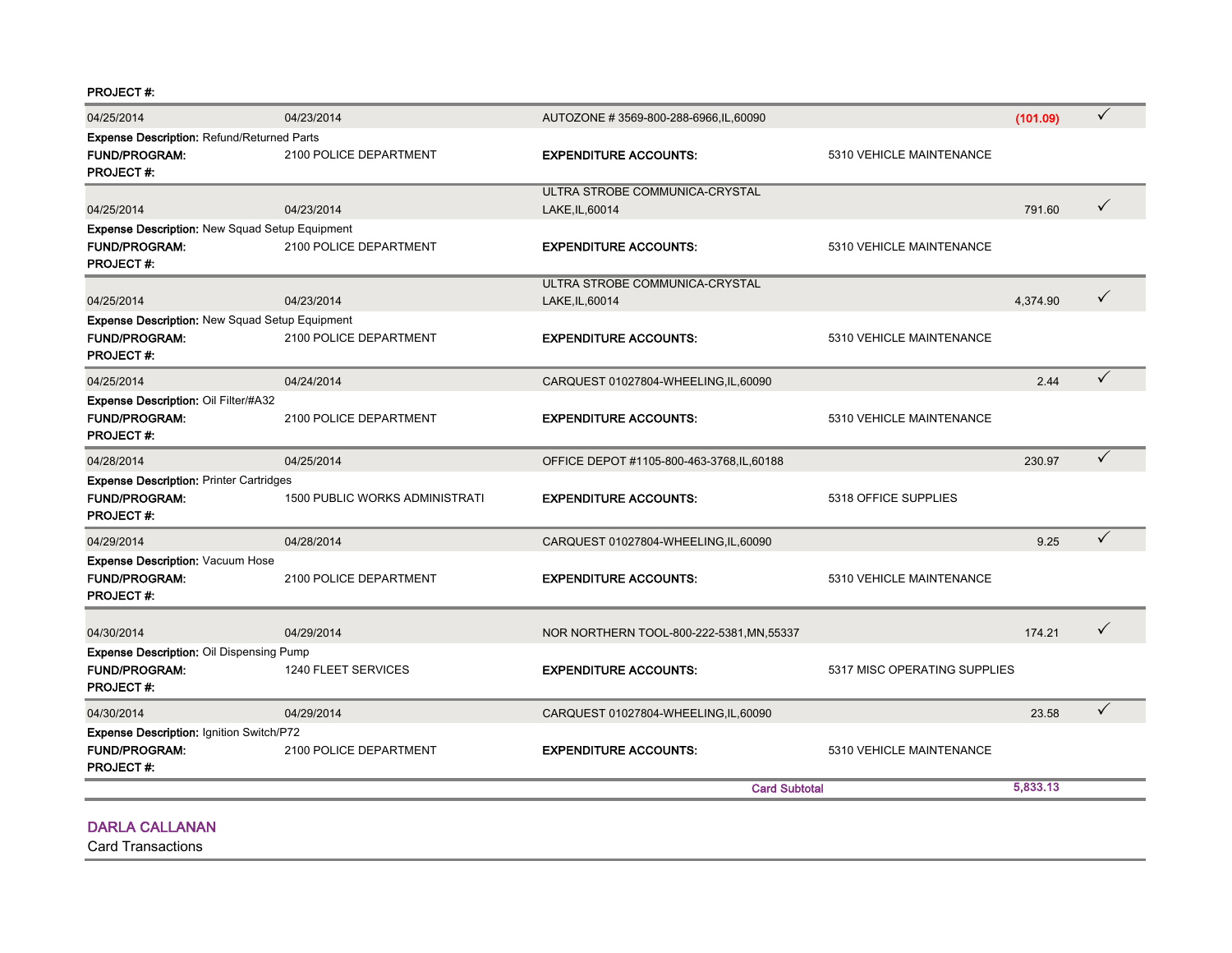| Posting<br>Date                                                                                | <b>Transaction</b><br>Date | <b>Description</b>                            |                               | Receipt<br>Amount | Reviewed     |
|------------------------------------------------------------------------------------------------|----------------------------|-----------------------------------------------|-------------------------------|-------------------|--------------|
| 04/14/2014                                                                                     | 04/11/2014                 | WAL-MART #1735-WHEELING,IL,60090              |                               | 134.01            | $\checkmark$ |
| <b>Expense Description: Tire Cleaner</b><br><b>FUND/PROGRAM:</b><br><b>PROJECT#:</b>           | 2200 FIRE DEPARTMENT       | <b>EXPENDITURE ACCOUNTS:</b>                  | 5310 VEHICLE MAINTENANCE      |                   |              |
| 04/14/2014                                                                                     | 04/11/2014                 | WAL-MART #1735-WHEELING,IL,60090              |                               | 134.01            | $\checkmark$ |
| <b>Expense Description: Poly Rakes</b><br><b>FUND/PROGRAM:</b><br><b>PROJECT#</b>              | 2200 FIRE DEPARTMENT       | <b>EXPENDITURE ACCOUNTS:</b>                  | 5311 BLDG/GROUNDS MAINTENANCE |                   |              |
|                                                                                                |                            | THE INTERNATIONAL SOCI-                       |                               |                   |              |
| 04/18/2014                                                                                     | 04/16/2014                 | PLEASANTVIEW, TN, 37146                       |                               | 555.00            | $\checkmark$ |
| <b>Expense Description:</b> Live Fire Training/Menzel<br>FUND/PROGRAM:<br><b>PROJECT#:</b>     | 2200 FIRE DEPARTMENT       | <b>EXPENDITURE ACCOUNTS:</b>                  | 5105 TRAINING                 |                   |              |
| 04/21/2014                                                                                     | 04/18/2014                 | ABT ELECTRONICS-GLENVIEW, IL, 60025           |                               | 629.00            | ✓            |
| <b>Expense Description: Grill/Station 23</b><br><b>FUND/PROGRAM:</b><br><b>PROJECT#:</b>       | 2200 FIRE DEPARTMENT       | <b>EXPENDITURE ACCOUNTS:</b>                  | 5317 MISC OPERATING SUPPLIES  |                   |              |
| 04/25/2014                                                                                     | 04/24/2014                 | THE SUPPLY CACHE ECOM-970-530-1893, CO, 80525 |                               | 170.00            | $\checkmark$ |
| <b>Expense Description: Nozzles &amp; Reducers</b><br><b>FUND/PROGRAM:</b><br><b>PROJECT#:</b> | 2200 FIRE DEPARTMENT       | <b>EXPENDITURE ACCOUNTS:</b>                  | 5305 FIREFIGHTING SUPPLIES    |                   |              |
| 05/01/2014                                                                                     | 04/29/2014                 | THE HOME DEPOT 1927-PALATINE, IL, 60067       |                               | 89.64             | $\checkmark$ |
| <b>Expense Description: Work Platform</b><br><b>FUND/PROGRAM:</b><br><b>PROJECT#:</b>          | 2200 FIRE DEPARTMENT       | <b>EXPENDITURE ACCOUNTS:</b>                  | 5305 FIREFIGHTING SUPPLIES    |                   |              |
|                                                                                                |                            | <b>Card Subtotal</b>                          |                               | 1,577.65          |              |

### DEAN ARGIRIS

| Card Transactions |
|-------------------|
|                   |

| Posting                                      | Transaction      |                                          |               | Receipt       |          |
|----------------------------------------------|------------------|------------------------------------------|---------------|---------------|----------|
| <b>Date</b>                                  | Date             | <b>Description</b>                       |               | <b>Amount</b> | Reviewed |
| 04/14/2014                                   | 04/10/2014       | SARANELLOS WHEELING-WHEELING, IL, 60090  |               | 132.81        |          |
| <b>Expense Description: TIF District Mtg</b> |                  |                                          |               |               |          |
| <b>FUND/PROGRAM:</b>                         | 1600 ADMIN & BOT | <b>EXPENDITURE ACCOUNTS:</b>             | 5105 TRAINING |               |          |
| <b>PROJECT#:</b>                             |                  |                                          |               |               |          |
|                                              |                  |                                          |               |               |          |
| 04/18/2014                                   | 04/17/2014       | MARKET SQUARE RESTAURA-WHEELING,IL,60090 |               | 62.03         |          |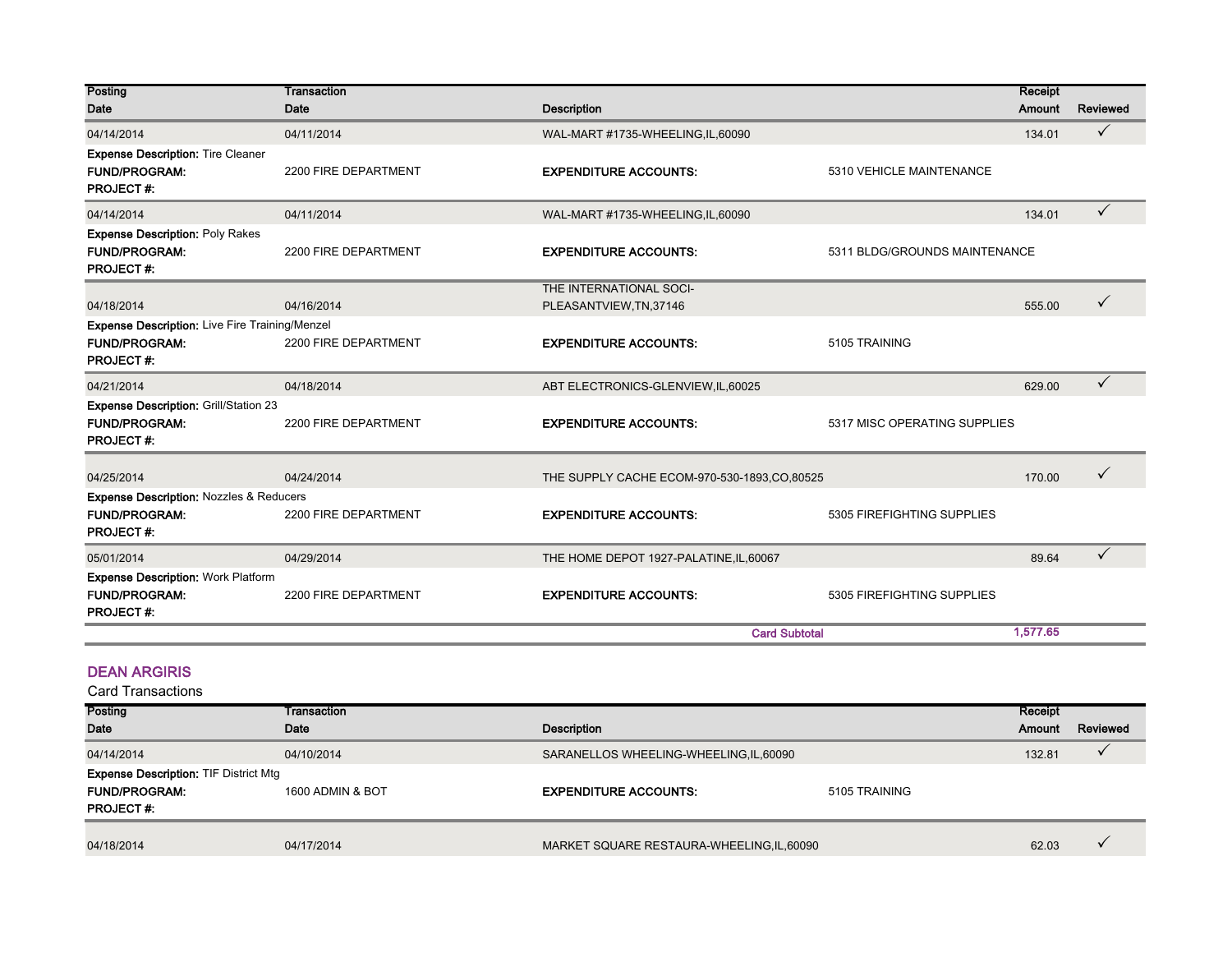| Expense Description: TO BE REIMBURSED<br><b>FUND/PROGRAM:</b> | 1600 ADMIN & BOT |                                            | 5317 MISC OPERATING SUPPLIES |        |              |
|---------------------------------------------------------------|------------------|--------------------------------------------|------------------------------|--------|--------------|
| <b>PROJECT#:</b>                                              |                  | <b>EXPENDITURE ACCOUNTS:</b>               |                              |        |              |
| 04/21/2014                                                    | 04/19/2014       | RISEANDDINE-WHEELING,IL,600900000          |                              | 26.46  | $\checkmark$ |
| <b>Expense Description: Mtg W/Rep Sente</b>                   |                  |                                            |                              |        |              |
| <b>FUND/PROGRAM:</b><br><b>PROJECT#:</b>                      | 1600 ADMIN & BOT | <b>EXPENDITURE ACCOUNTS:</b>               | 5105 TRAINING                |        |              |
| 04/23/2014                                                    | 04/22/2014       | MARKET SQUARE RESTAURA-WHEELING, IL, 60090 |                              | 48.10  | ✓            |
| <b>Expense Description: Mtg W/Trustee Hein</b>                |                  |                                            |                              |        |              |
| <b>FUND/PROGRAM:</b>                                          | 1600 ADMIN & BOT | <b>EXPENDITURE ACCOUNTS:</b>               | 5105 TRAINING                |        |              |
| <b>PROJECT#:</b>                                              |                  |                                            |                              |        |              |
| 04/28/2014                                                    | 04/25/2014       | PARKINGMETER4 87724279-CHICAGO, IL, 60601  |                              | 8.00   |              |
| <b>Expense Description: Parking-Urban R2 Mtg</b>              |                  |                                            |                              |        |              |
| <b>FUND/PROGRAM:</b><br><b>PROJECT#:</b>                      | 1600 ADMIN & BOT | <b>EXPENDITURE ACCOUNTS:</b>               | 5105 TRAINING                |        |              |
|                                                               |                  |                                            |                              |        |              |
| 04/28/2014                                                    | 04/25/2014       | KILCOYNES REDWOOD INN-WHEELING, IL, 60090  |                              | 27.75  |              |
| <b>Expense Description: Mtg W/Dir Melaniphy</b>               |                  |                                            |                              |        |              |
| <b>FUND/PROGRAM:</b>                                          | 1600 ADMIN & BOT | <b>EXPENDITURE ACCOUNTS:</b>               | 5105 TRAINING                |        |              |
| <b>PROJECT#:</b>                                              |                  |                                            |                              |        |              |
|                                                               |                  |                                            | <b>Card Subtotal</b>         | 305.15 |              |

#### DERRYL SHAPIRO

| <b>Posting</b>                                                                 | Transaction                    |                                        |                                | Receipt  |          |
|--------------------------------------------------------------------------------|--------------------------------|----------------------------------------|--------------------------------|----------|----------|
| Date                                                                           | Date                           | <b>Description</b>                     |                                | Amount   | Reviewed |
| 04/14/2014                                                                     | 04/10/2014                     | WAREHOUSE DIRECT-8479521925, IL, 60056 |                                | 1,236.23 | ✓        |
| <b>Expense Description: Copies</b><br><b>FUND/PROGRAM:</b><br><b>PROJECT#:</b> | 1320 SENIOR CITIZENS SERVICES  | <b>EXPENDITURE ACCOUNTS:</b>           | 5220 MAINT OFF/SPEC EQUIPMENT  |          |          |
| 04/14/2014                                                                     | 04/10/2014                     | WAREHOUSE DIRECT-8479521925, IL, 60056 |                                | 1,236.23 |          |
| <b>Expense Description: Copies</b><br><b>FUND/PROGRAM:</b><br><b>PROJECT#:</b> | 1700 FINANCE DEPARTMENT        | <b>EXPENDITURE ACCOUNTS:</b>           | 5220 MAINT OFF/SPEC EQUIPMENT  |          |          |
| 04/14/2014                                                                     | 04/10/2014                     | WAREHOUSE DIRECT-8479521925, IL, 60056 |                                | 1,236.23 |          |
| <b>Expense Description: Copies</b><br><b>FUND/PROGRAM:</b><br><b>PROJECT#:</b> | 1500 PUBLIC WORKS ADMINISTRATI | <b>EXPENDITURE ACCOUNTS:</b>           | 5207 IS SERV & MAINT AGREEMENT |          |          |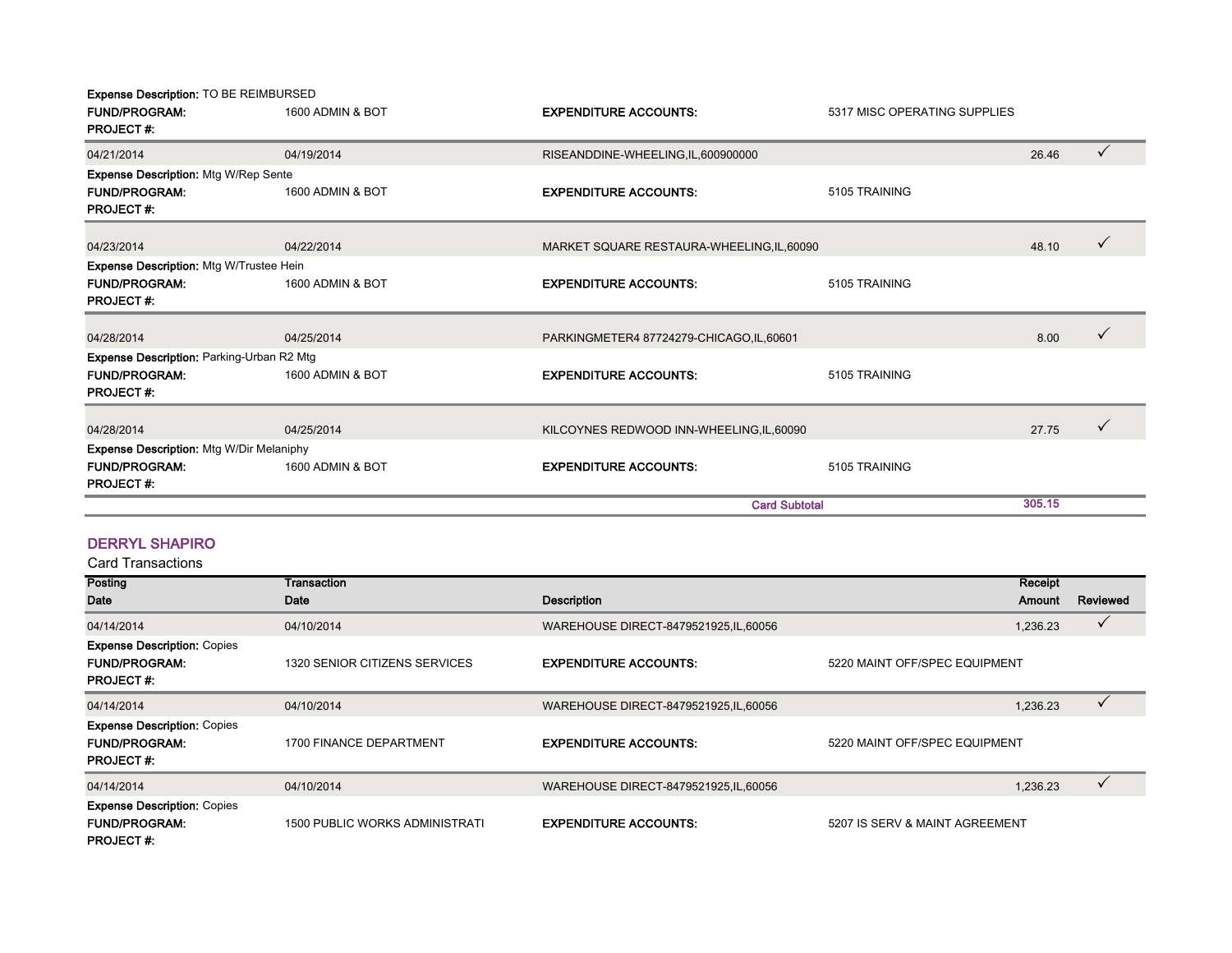| 04/14/2014                                                                                    | 04/10/2014                      | WAREHOUSE DIRECT-8479521925, IL, 60056     | 1,236.23                       | $\checkmark$ |
|-----------------------------------------------------------------------------------------------|---------------------------------|--------------------------------------------|--------------------------------|--------------|
| <b>Expense Description: Copies</b><br><b>FUND/PROGRAM:</b><br><b>PROJECT#:</b>                | 4200 SEWER DIVISION             | <b>EXPENDITURE ACCOUNTS:</b>               | 5207 IS SERV & MAINT AGREEMENT |              |
| 04/14/2014                                                                                    | 04/10/2014                      | WAREHOUSE DIRECT-8479521925, IL, 60056     | 1.236.23                       | $\checkmark$ |
| <b>Expense Description: Copies</b><br>FUND/PROGRAM:<br><b>PROJECT#:</b>                       | 4100 WATER DIVISION             | <b>EXPENDITURE ACCOUNTS:</b>               | 5207 IS SERV & MAINT AGREEMENT |              |
| 04/14/2014                                                                                    | 04/10/2014                      | WAREHOUSE DIRECT-8479521925, IL, 60056     | 1,236.23                       | $\checkmark$ |
| <b>Expense Description: Copies</b><br><b>FUND/PROGRAM:</b><br><b>PROJECT#:</b>                | 2100 POLICE DEPARTMENT          | <b>EXPENDITURE ACCOUNTS:</b>               | 5220 MAINT OFF/SPEC EQUIPMENT  |              |
| 04/14/2014                                                                                    | 04/10/2014                      | WAREHOUSE DIRECT-8479521925, IL, 60056     | 1,236.23                       | $\checkmark$ |
| <b>Expense Description: Copies</b><br><b>FUND/PROGRAM:</b><br><b>PROJECT#</b>                 | 1300 COMMUNITY DEVELOPMENT      | <b>EXPENDITURE ACCOUNTS:</b>               | 5220 MAINT OFF/SPEC EQUIPMENT  |              |
| 04/14/2014                                                                                    | 04/10/2014                      | WAREHOUSE DIRECT-8479521925, IL, 60056     | 1.236.23                       | $\checkmark$ |
| <b>Expense Description: Copies</b><br><b>FUND/PROGRAM:</b><br><b>PROJECT#:</b>                | <b>1750 INFORMATION SYSTEMS</b> | <b>EXPENDITURE ACCOUNTS:</b>               | 5220 MAINT OFF/SPEC EQUIPMENT  |              |
| 04/14/2014                                                                                    | 04/10/2014                      | WAREHOUSE DIRECT-8479521925, IL, 60056     | 1,236.23                       | $\checkmark$ |
| <b>Expense Description: Copies</b><br><b>FUND/PROGRAM:</b><br><b>PROJECT#:</b>                | 1600 ADMIN & BOT                | <b>EXPENDITURE ACCOUNTS:</b>               | 5220 MAINT OFF/SPEC EQUIPMENT  |              |
| 04/14/2014                                                                                    | 04/10/2014                      | WAREHOUSE DIRECT-8479521925, IL, 60056     | 1,236.23                       | $\checkmark$ |
| <b>Expense Description: Copies</b><br>FUND/PROGRAM:<br><b>PROJECT#:</b>                       | 2200 FIRE DEPARTMENT            | <b>EXPENDITURE ACCOUNTS:</b>               | 5220 MAINT OFF/SPEC EQUIPMENT  |              |
| 04/14/2014                                                                                    | 04/11/2014                      | DMI DELL K-12/GOVT-800-981-3355, TX, 78682 | 1.399.26                       | $\checkmark$ |
| <b>Expense Description: Laptop/Human Services</b><br><b>FUND/PROGRAM:</b><br><b>PROJECT#:</b> | 1315 SOCIAL SERVICES            | <b>EXPENDITURE ACCOUNTS:</b>               | 5313 IS MISC EQPT & SUPPLIES   |              |
| 04/15/2014                                                                                    | 04/14/2014                      | CDW GOVERNMENT-800-750-4239,IL,60061       | 367.47                         | $\checkmark$ |
| <b>Expense Description: MS Project</b><br><b>FUND/PROGRAM:</b><br><b>PROJECT#:</b>            | 1750 INFORMATION SYSTEMS        | <b>EXPENDITURE ACCOUNTS:</b>               | 5327 IS MISC SOFTWARE          |              |
| 04/15/2014                                                                                    | 04/14/2014                      | MICROSOFT.COM-08009363500, WA, 98052       | 259.00                         | ✓            |
| <b>Expense Description: Microsoft Support</b><br><b>FUND/PROGRAM:</b>                         | 1750 INFORMATION SYSTEMS        | <b>EXPENDITURE ACCOUNTS:</b>               | 5207 IS SERV & MAINT AGREEMENT |              |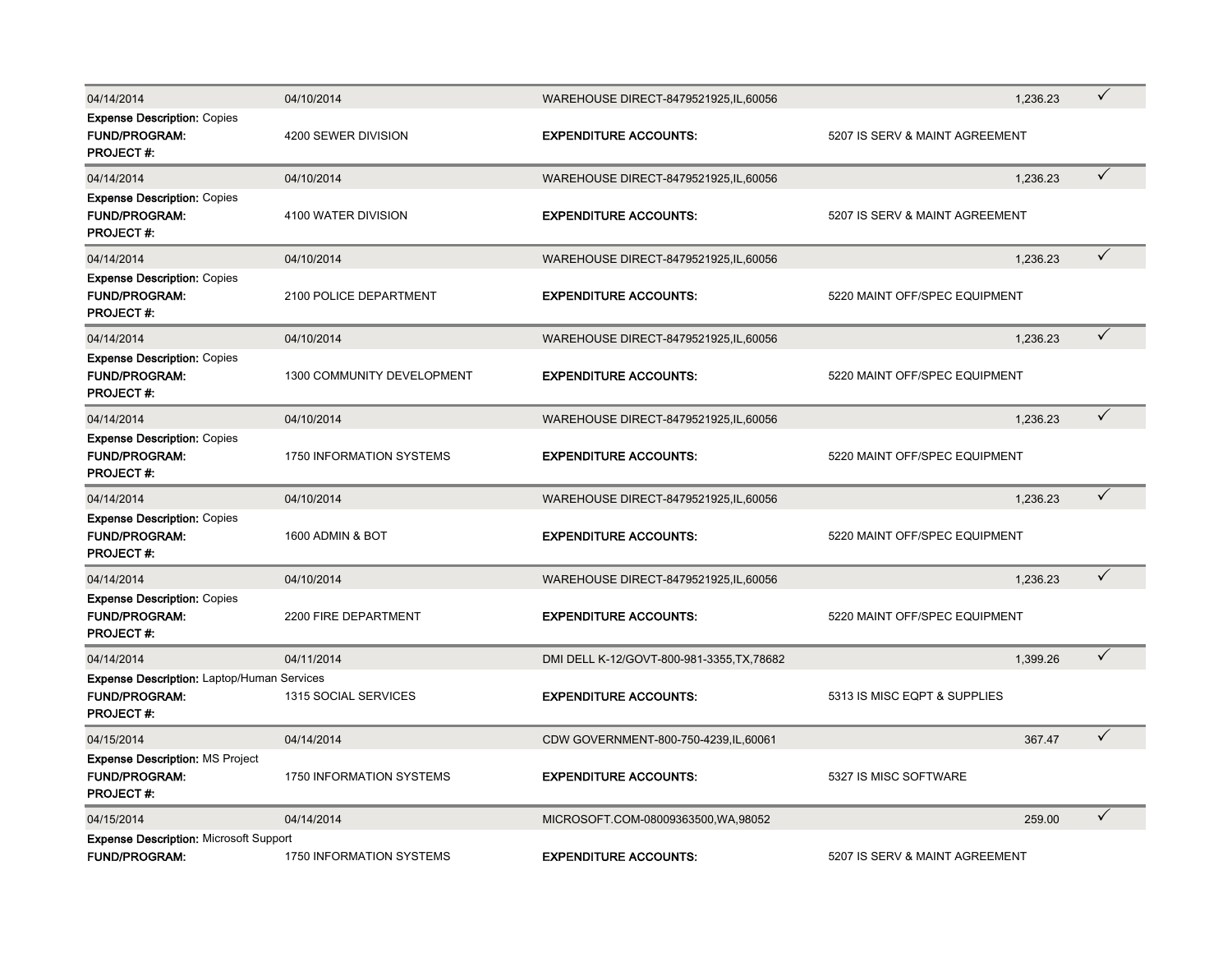#### PROJECT #:

| 04/17/2014                                            | 04/15/2014              | GENESIS TECHNOLOGIES,-NORTHBROOK, IL, 60062 |                               | 68.00    | $\checkmark$ |
|-------------------------------------------------------|-------------------------|---------------------------------------------|-------------------------------|----------|--------------|
| <b>Expense Description: Printer Roller Assemblies</b> |                         |                                             |                               |          |              |
| <b>FUND/PROGRAM:</b><br><b>PROJECT#:</b>              | 2200 FIRE DEPARTMENT    | <b>EXPENDITURE ACCOUNTS:</b>                | 5220 MAINT OFF/SPEC EQUIPMENT |          |              |
| 05/02/2014                                            | 05/02/2014              | DMI DELL K-12/GOVT-800-981-3355, TX, 78682  |                               | 97.45    | $\checkmark$ |
| <b>Expense Description: Monitor Cable 2</b>           |                         |                                             |                               |          |              |
| <b>FUND/PROGRAM:</b><br><b>PROJECT#:</b>              | 1700 FINANCE DEPARTMENT | <b>EXPENDITURE ACCOUNTS:</b>                | 5313 IS MISC EQPT & SUPPLIES  |          |              |
| 05/02/2014                                            | 05/02/2014              | DMI DELL K-12/GOVT-800-981-3355, TX, 78682  |                               | 97.45    |              |
| <b>Expense Description: Monitor Cable 1</b>           |                         |                                             |                               |          |              |
| <b>FUND/PROGRAM:</b><br><b>PROJECT#:</b>              | 1400 CIP ENGINEERING    | <b>EXPENDITURE ACCOUNTS:</b>                | 5313 IS MISC EQPT & SUPPLIES  |          |              |
| 05/02/2014                                            | 05/02/2014              | DMI DELL K-12/GOVT-800-981-3355, TX, 78682  |                               | 97.45    | $\checkmark$ |
| <b>Expense Description: Monitor Cable 2</b>           |                         |                                             |                               |          |              |
| <b>FUND/PROGRAM:</b><br><b>PROJECT#</b>               | 1220 BUILDING SERVICES  | <b>EXPENDITURE ACCOUNTS:</b>                | 5313 IS MISC EQPT & SUPPLIES  |          |              |
|                                                       |                         |                                             | <b>Card Subtotal</b>          | 3,427.41 |              |

### DONALD WENNERSTROM

Card Transactions

| Posting                                                                    | Transaction         |                                                |                            | Receipt |          |
|----------------------------------------------------------------------------|---------------------|------------------------------------------------|----------------------------|---------|----------|
| <b>Date</b>                                                                | Date                | <b>Description</b>                             |                            | Amount  | Reviewed |
| 04/23/2014                                                                 | 04/22/2014          | NORTHWEST ELECTRICAL S-847-255-3700, IL, 60056 |                            | 168.57  |          |
| <b>Expense Description: PVC Conduit &amp; Wire</b><br><b>FUND/PROGRAM:</b> | 4100 WATER DIVISION | <b>EXPENDITURE ACCOUNTS:</b>                   | 5243 PUMPHOUSE MAINTENANCE |         |          |
| <b>PROJECT#:</b>                                                           |                     |                                                | <b>Card Subtotal</b>       | 168.57  |          |

#### DRUCILLA GARCIA

| Posting              | Transaction                                      |                                            |              | Receipt       |          |
|----------------------|--------------------------------------------------|--------------------------------------------|--------------|---------------|----------|
| <b>Date</b>          | Date                                             | <b>Description</b>                         |              | <b>Amount</b> | Reviewed |
| 04/07/2014           | 04/04/2014                                       | USPS 16842400933304056-WHEELING, IL, 60090 |              | 3.23          |          |
|                      | <b>Expense Description: Postage: Card to KOR</b> |                                            |              |               |          |
| <b>FUND/PROGRAM:</b> | 1600 ADMIN & BOT                                 | <b>EXPENDITURE ACCOUNTS:</b>               | 5227 POSTAGE |               |          |
| <b>PROJECT#</b>      |                                                  |                                            |              |               |          |
| 04/07/2014           | 04/04/2014                                       | PAYPAL MCIMEK-4029357733, CA, 95131        |              | 300.00        |          |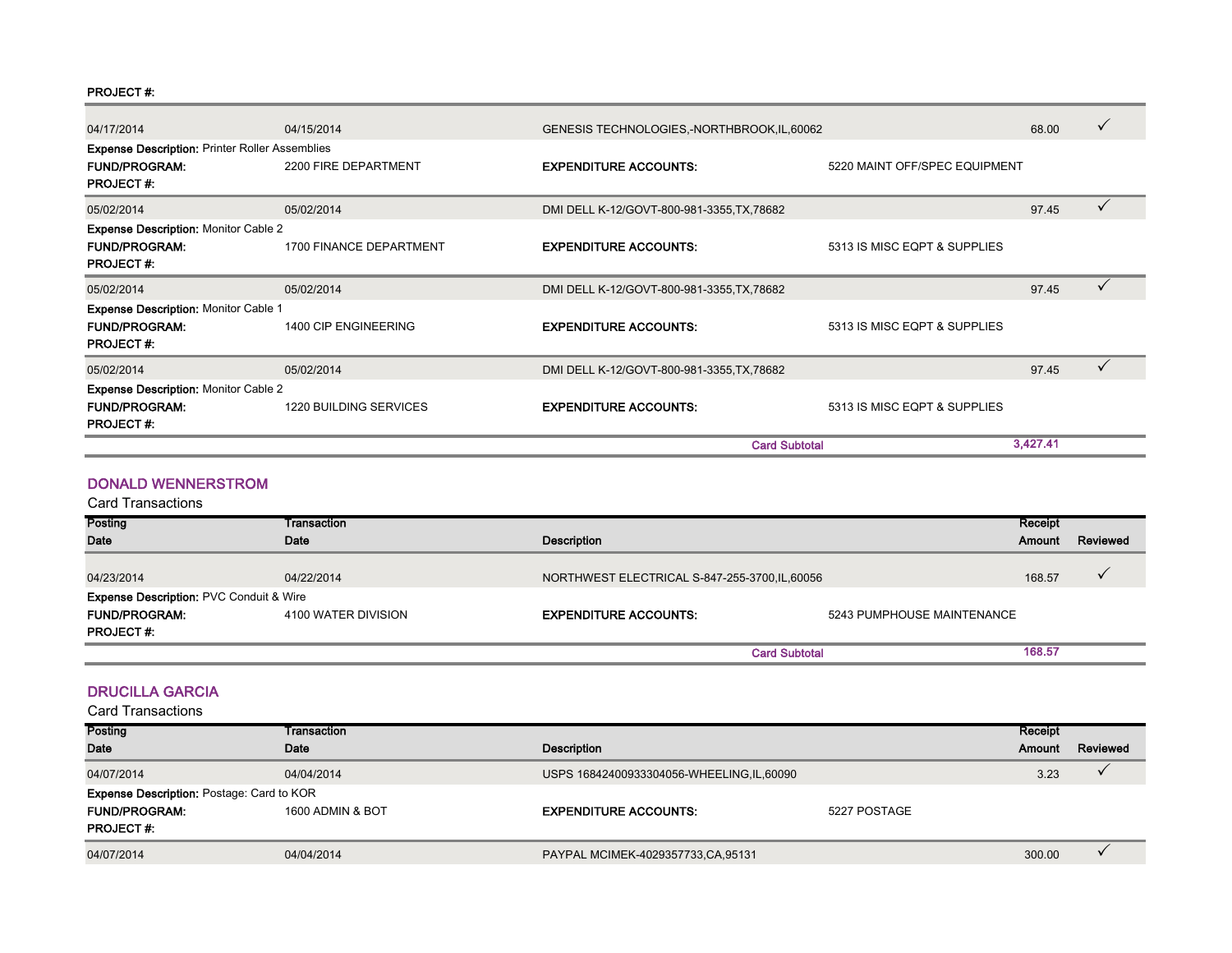| <b>Expense Description: WCG: 3 Ad Versns Design</b>   |                  |                                               |                            |        |              |
|-------------------------------------------------------|------------------|-----------------------------------------------|----------------------------|--------|--------------|
| <b>FUND/PROGRAM:</b><br><b>PROJECT#:</b>              | 1600 ADMIN & BOT | <b>EXPENDITURE ACCOUNTS:</b>                  | 5333 BUSINESS RECRUITMENT  |        |              |
| 04/23/2014                                            | 04/22/2014       | DUNDEE DONUTS-WHEELING, IL, 60090             |                            | 14.25  | $\checkmark$ |
| <b>Expense Description: ED Host IMC Cmte Mtg</b>      |                  |                                               |                            |        |              |
| <b>FUND/PROGRAM:</b><br><b>PROJECT#:</b>              | 1600 ADMIN & BOT | <b>EXPENDITURE ACCOUNTS:</b>                  | 5105 TRAINING              |        |              |
| 04/24/2014                                            | 04/24/2014       | HTL HIGHTAIL-888-535-9442, CA, 95008          |                            | 15.99  | $\checkmark$ |
| <b>Expense Description: Bulk File Send Svc Sbscrp</b> |                  |                                               |                            |        |              |
| <b>FUND/PROGRAM:</b><br><b>PROJECT#:</b>              | 1600 ADMIN & BOT | <b>EXPENDITURE ACCOUNTS:</b>                  | 5302 BOOKS & SUBSCRIPTIONS |        |              |
| 04/25/2014                                            | 04/24/2014       | WHEELING PROSPECT HEIG-847-5410170, IL, 60090 |                            | 25.00  | $\checkmark$ |
| <b>Expense Description: Mfg Brkfst Reg Fee: DG</b>    |                  |                                               |                            |        |              |
| <b>FUND/PROGRAM:</b><br><b>PROJECT#:</b>              | 1600 ADMIN & BOT | <b>EXPENDITURE ACCOUNTS:</b>                  | 5105 TRAINING              |        |              |
| 04/25/2014                                            | 04/24/2014       | WHEELING PROSPECT HEIG-847-5410170, IL, 60090 |                            | 60.00  |              |
| Expense Description: ED @ Chamber Mbr Lunch           |                  |                                               |                            |        |              |
| <b>FUND/PROGRAM:</b><br><b>PROJECT#:</b>              | 1600 ADMIN & BOT | <b>EXPENDITURE ACCOUNTS:</b>                  | 5105 TRAINING              |        |              |
| 04/30/2014                                            | 04/29/2014       | WHEELING PROSPECT HEIG-847-5410170, IL, 60090 |                            | 50.00  | $\checkmark$ |
| Expense Description: Mfg Brkfst Reg: DA, DP           |                  |                                               |                            |        |              |
| <b>FUND/PROGRAM:</b><br><b>PROJECT#:</b>              | 1600 ADMIN & BOT | <b>EXPENDITURE ACCOUNTS:</b>                  | 5105 TRAINING              |        |              |
|                                                       |                  | <b>Card Subtotal</b>                          |                            | 468.47 |              |

#### JEFF WOLFGRAM

Posting Date **Transaction** Date **Date Description** Receipt Amount Reviewed 04/17/2014 04/15/2014 04/15/2014 04/15/2014 FULLIFE SAFETY-ROSELLE,IL,60172 467.50  $\checkmark$ FUND/PROGRAM: 4100 WATER DIVISION EXPENDITURE ACCOUNTS: 5319 PROTECTIVE CLOTHING PROJECT #: 467.50 Card Subtotal Card Transactions Expense Description: Traffic Cones

#### **JOHN MELANIPHY III**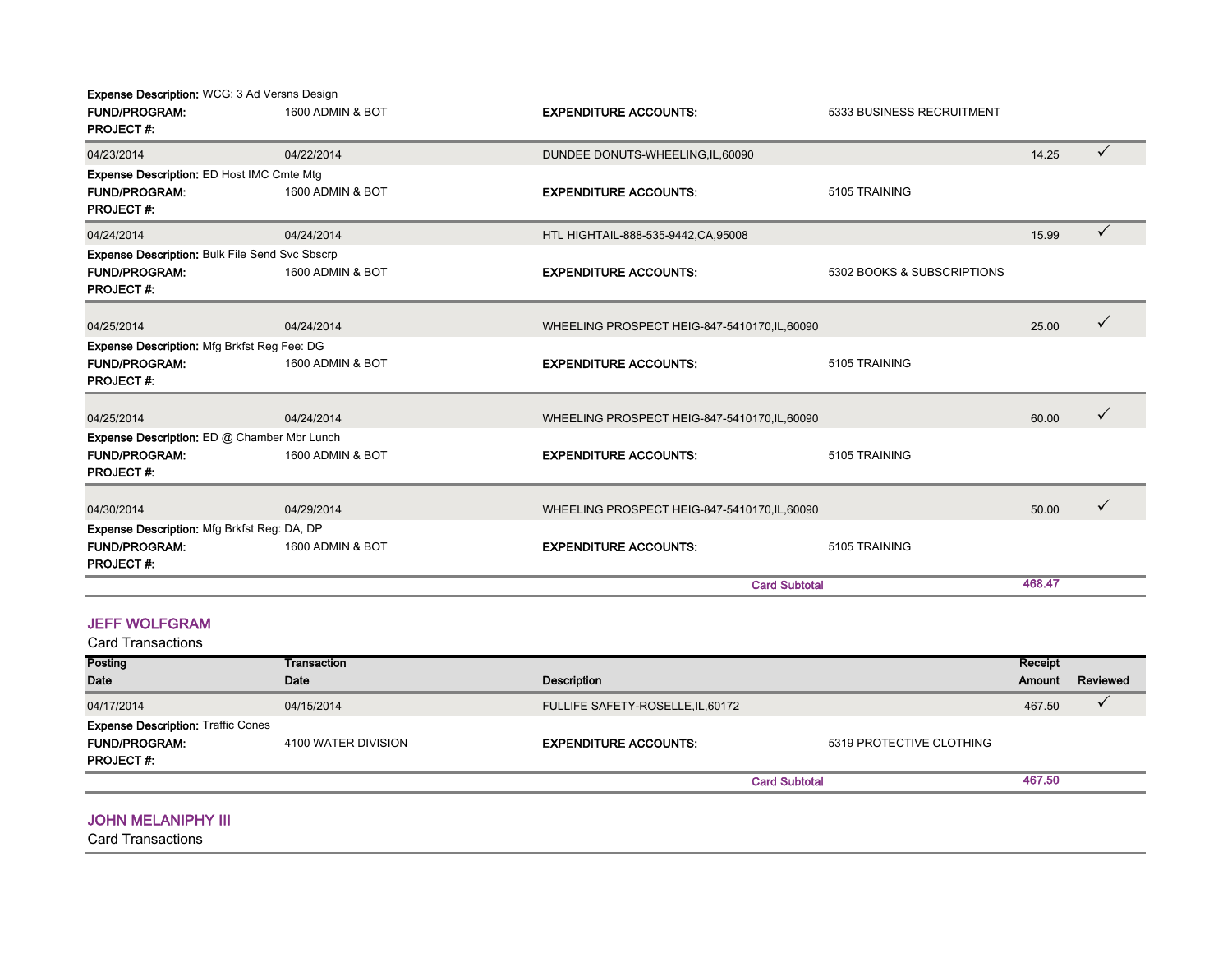| Posting                                                                         | Transaction      |                                                             | Receipt |              |
|---------------------------------------------------------------------------------|------------------|-------------------------------------------------------------|---------|--------------|
| Date                                                                            | Date             | <b>Description</b>                                          | Amount  | Reviewed     |
| 04/07/2014                                                                      | 04/03/2014       | AMTRAK GARAGE #58 Q96-CHICAGO, IL, 60607                    | 20.00   | $\checkmark$ |
| <b>Expense Description: Parking</b><br><b>FUND/PROGRAM:</b><br><b>PROJECT#:</b> | 1600 ADMIN & BOT | <b>EXPENDITURE ACCOUNTS:</b><br>5205 CONFERENCES & MEETINGS |         |              |
| 04/30/2014                                                                      | 04/28/2014       | CRAIN S CHICAGO BUSINE-313-4466000, MI, 48207               | 59.99   |              |
| <b>Expense Description: Crain's Subscription</b>                                |                  |                                                             |         |              |
| <b>FUND/PROGRAM:</b><br><b>PROJECT#:</b>                                        | 1600 ADMIN & BOT | <b>EXPENDITURE ACCOUNTS:</b><br>5302 BOOKS & SUBSCRIPTIONS  |         |              |
| 05/02/2014                                                                      | 05/01/2014       | WHEELING PROSPECT HEIG-847-5410170, IL, 60090               | 15.00   |              |
| <b>Expense Description: Chamber After Hours Event</b>                           |                  |                                                             |         |              |
| <b>FUND/PROGRAM:</b><br><b>PROJECT#:</b>                                        | 1600 ADMIN & BOT | <b>EXPENDITURE ACCOUNTS:</b><br>5205 CONFERENCES & MEETINGS |         |              |
| 05/02/2014                                                                      | 05/01/2014       | WHEELING PROSPECT HEIG-847-5410170, IL, 60090               | 150.00  | $\checkmark$ |
| <b>Expense Description: Chamber Golf Outing</b>                                 |                  |                                                             |         |              |
| <b>FUND/PROGRAM:</b><br><b>PROJECT#:</b>                                        | 1600 ADMIN & BOT | <b>EXPENDITURE ACCOUNTS:</b><br>5205 CONFERENCES & MEETINGS |         |              |
|                                                                                 |                  | <b>Card Subtotal</b>                                        | 244.99  |              |

#### JOHNNY PEREZ

| Posting                                         | Transaction            |                                           |                              | Receipt  |              |
|-------------------------------------------------|------------------------|-------------------------------------------|------------------------------|----------|--------------|
| Date                                            | Date                   | <b>Description</b>                        |                              | Amount   | Reviewed     |
|                                                 |                        |                                           |                              |          |              |
| 04/11/2014                                      | 04/10/2014             | NOR NORTHERN TOOL-800-222-5381, MN, 55337 |                              | 169.40   | ✓            |
| <b>Expense Description: Scale/Chain Hoist</b>   |                        |                                           |                              |          |              |
| <b>Accounting Codes</b>                         |                        |                                           |                              |          |              |
| <b>FUND/PROGRAM:</b>                            | 1220 BUILDING SERVICES | <b>EXPENDITURE ACCOUNTS:</b>              | 5315 SMALL TOOLS & EQUIPMENT |          |              |
| <b>PROJECT#:</b>                                |                        |                                           |                              |          |              |
|                                                 |                        |                                           |                              |          |              |
| 04/16/2014                                      | 04/15/2014             | NORTH AMERICAN CORP-8478324000, IL, 60025 |                              | 3,332.51 | ✓            |
| <b>Expense Description: Janitorial Supplies</b> |                        |                                           |                              |          |              |
| <b>FUND/PROGRAM:</b>                            | 1220 BUILDING SERVICES | <b>EXPENDITURE ACCOUNTS:</b>              | 5309 JANITORIAL SUPPLIES     |          |              |
| <b>PROJECT#</b>                                 |                        |                                           |                              |          |              |
|                                                 |                        |                                           |                              |          |              |
| 04/16/2014                                      | 04/15/2014             | NORTH AMERICAN CORP-8478324000, IL, 60025 |                              | 3,332.51 | $\checkmark$ |
| <b>Expense Description: Janitorial Supplies</b> |                        |                                           |                              |          |              |
| <b>FUND/PROGRAM:</b>                            | 4100 WATER DIVISION    | <b>EXPENDITURE ACCOUNTS:</b>              | 5344 WATER MAIN MAINTENANCE  |          |              |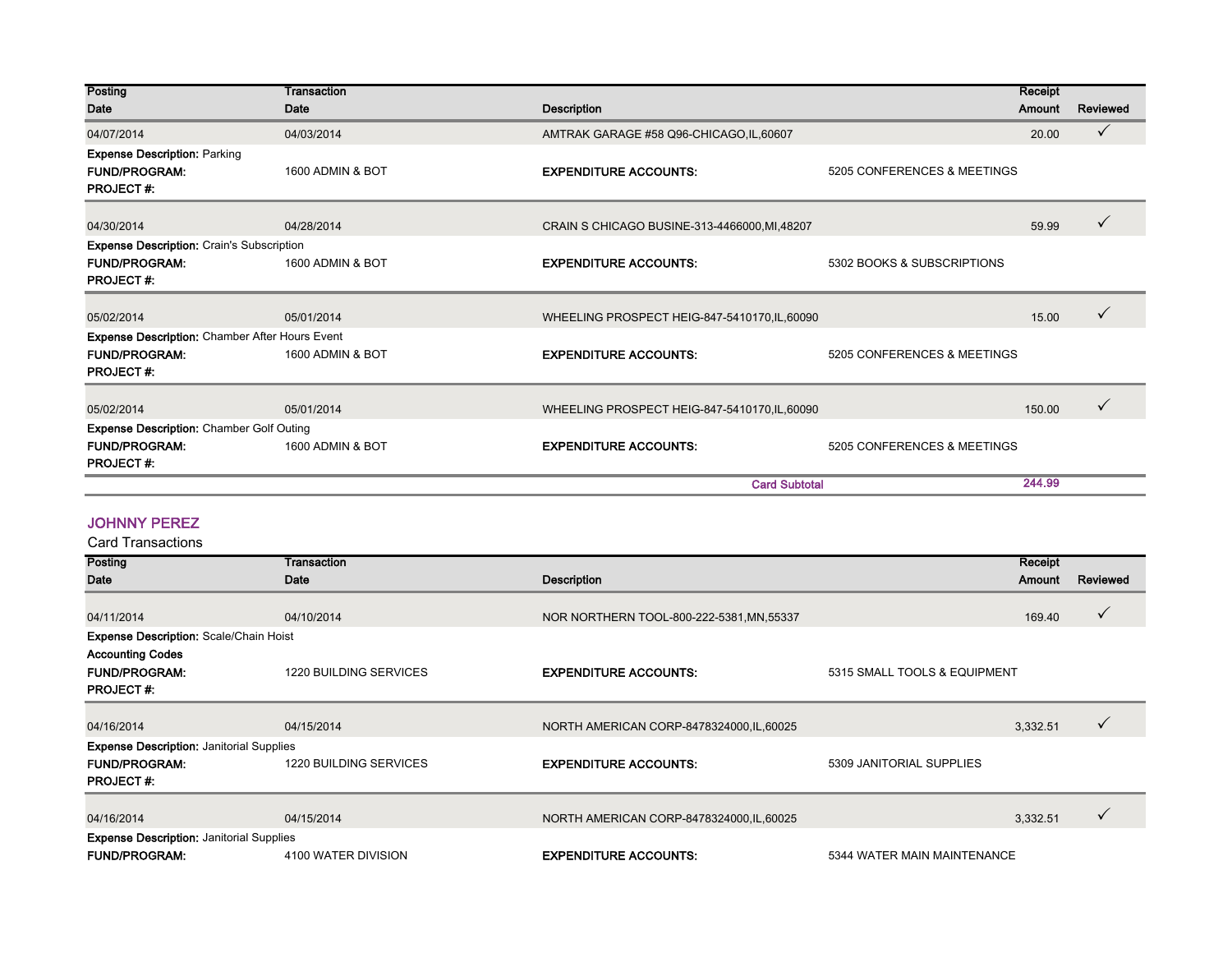#### PROJECT #:

| 04/16/2014                                                                    | 04/15/2014                    | THE FLAG STORE OF CT-02032378791, CT, 06450 |                               | 1,264.60 | $\checkmark$ |
|-------------------------------------------------------------------------------|-------------------------------|---------------------------------------------|-------------------------------|----------|--------------|
| <b>Expense Description: Flags</b><br><b>FUND/PROGRAM:</b><br><b>PROJECT#:</b> | 1320 SENIOR CITIZENS SERVICES | <b>EXPENDITURE ACCOUNTS:</b>                | 5311 BLDG/GROUNDS MAINTENANCE |          |              |
| 04/16/2014                                                                    | 04/15/2014                    | THE FLAG STORE OF CT-02032378791, CT, 06450 |                               | 1,264.60 |              |
| <b>Expense Description: Flags</b><br><b>FUND/PROGRAM:</b><br><b>PROJECT#:</b> | 2200 FIRE DEPARTMENT          | <b>EXPENDITURE ACCOUNTS:</b>                | 5311 BLDG/GROUNDS MAINTENANCE |          |              |
| 04/16/2014                                                                    | 04/15/2014                    | THE FLAG STORE OF CT-02032378791, CT, 06450 |                               | 1,264.60 | $\checkmark$ |
| <b>Expense Description: Flags</b><br><b>FUND/PROGRAM:</b><br><b>PROJECT#:</b> | <b>1220 BUILDING SERVICES</b> | <b>EXPENDITURE ACCOUNTS:</b>                | 5311 BLDG/GROUNDS MAINTENANCE |          |              |
|                                                                               |                               | <b>Card Subtotal</b>                        |                               | 4,766.51 |              |

### JON SFONDILIS

| Posting                                            | Transaction      |                                            |               | Receipt |              |
|----------------------------------------------------|------------------|--------------------------------------------|---------------|---------|--------------|
| Date                                               | Date             | <b>Description</b>                         |               | Amount  | Reviewed     |
| 04/07/2014                                         | 04/03/2014       | MAESTRO GRILL-NORTHBROOK, IL, 60062        |               | 21.48   | ✓            |
| <b>Expense Description: Mtg W/Trustee Krueger</b>  |                  |                                            |               |         |              |
| <b>FUND/PROGRAM:</b>                               | 1600 ADMIN & BOT | <b>EXPENDITURE ACCOUNTS:</b>               | 5105 TRAINING |         |              |
| <b>PROJECT#:</b>                                   |                  |                                            |               |         |              |
| 04/08/2014                                         | 04/07/2014       | TUSCANY-WHEELING-WHEELING, IL, 60090       |               | 117.19  | ✓            |
| <b>Expense Description: Strategic Planning Mtg</b> |                  |                                            |               |         |              |
| <b>FUND/PROGRAM:</b>                               | 1600 ADMIN & BOT | <b>EXPENDITURE ACCOUNTS:</b>               | 5105 TRAINING |         |              |
| <b>PROJECT#:</b>                                   |                  |                                            |               |         |              |
|                                                    |                  |                                            |               |         |              |
| 04/09/2014                                         | 04/08/2014       | BOB CHINN'S CRAB HOUSE-WHEELING, IL, 60090 |               | 46.04   |              |
| Expense Description: Mtg W/Trustee Lang            |                  |                                            |               |         |              |
| <b>FUND/PROGRAM:</b>                               | 1600 ADMIN & BOT | <b>EXPENDITURE ACCOUNTS:</b>               | 5105 TRAINING |         |              |
| <b>PROJECT#:</b>                                   |                  |                                            |               |         |              |
| 04/14/2014                                         | 04/11/2014       | D'AGOSTINO'S PIZZERIA-WHEELING, IL, 60090  |               | 43.74   | $\checkmark$ |
| <b>Expense Description:</b> Strategic Planning Mtg |                  |                                            |               |         |              |
| <b>FUND/PROGRAM:</b>                               | 1600 ADMIN & BOT | <b>EXPENDITURE ACCOUNTS:</b>               | 5105 TRAINING |         |              |
| <b>PROJECT#:</b>                                   |                  |                                            |               |         |              |
| 04/28/2014                                         | 04/25/2014       | FEDEX OFFICE-800-GOFEDEX, TX, 75240        |               | 76.29   | ✓            |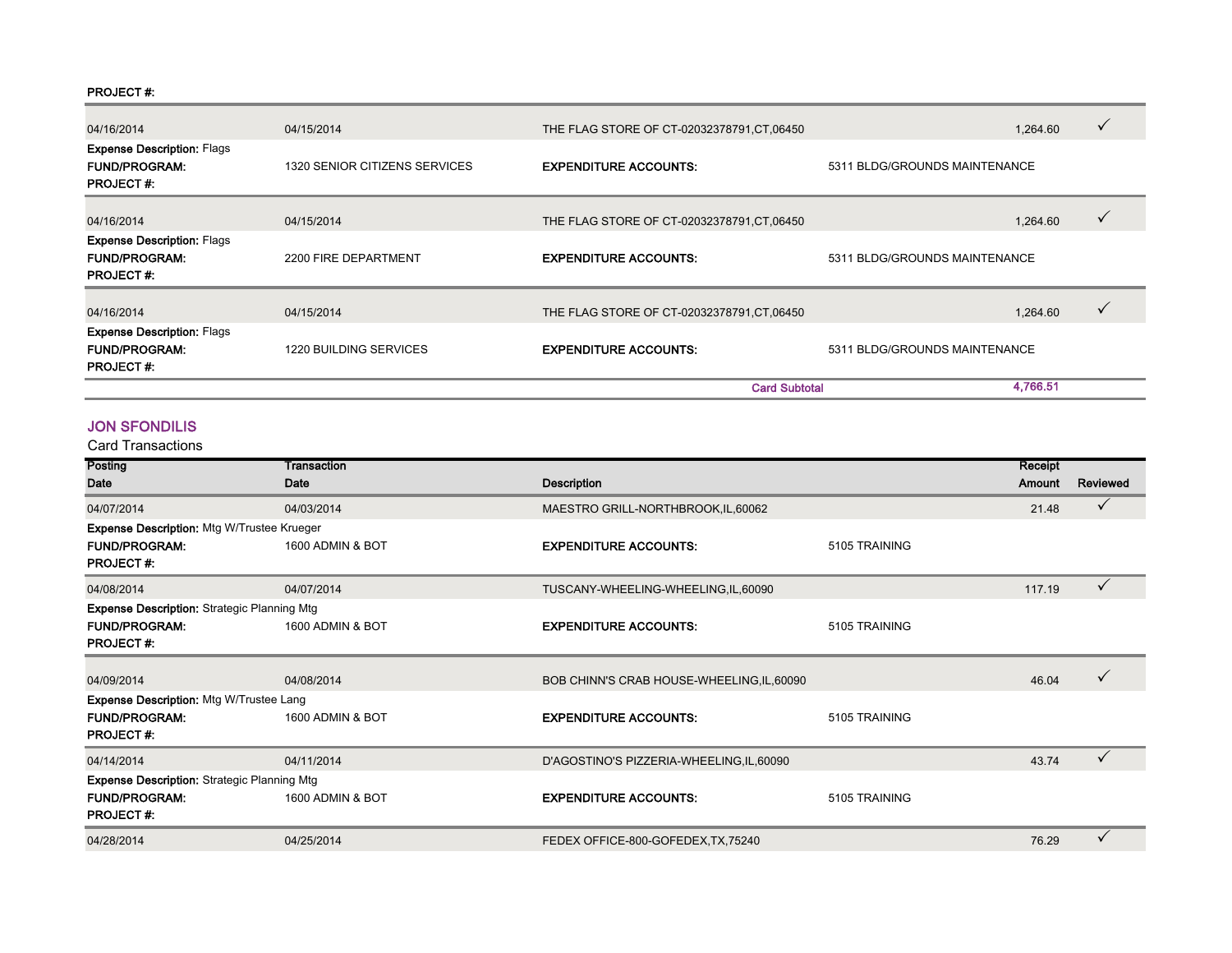| <b>Expense Description: Fireworks Promo Cards</b> |                     |                              |                               |        |
|---------------------------------------------------|---------------------|------------------------------|-------------------------------|--------|
| <b>FUND/PROGRAM:</b>                              | 1140 SPECIAL EVENTS | <b>EXPENDITURE ACCOUNTS:</b> | 5201 ADVERTISING & PUBLISHING |        |
| <b>PROJECT#:</b>                                  | 2014-030            |                              |                               |        |
|                                                   |                     |                              | <b>Card Subtotal</b>          | 304.74 |
|                                                   |                     |                              |                               |        |

#### JOSHUA BERMAN

| Posting                                                                                         | <b>Transaction</b>                 |                                                    |                               | Receipt |              |
|-------------------------------------------------------------------------------------------------|------------------------------------|----------------------------------------------------|-------------------------------|---------|--------------|
| Date                                                                                            | Date                               | <b>Description</b>                                 |                               | Amount  | Reviewed     |
| 04/08/2014                                                                                      | 04/07/2014                         | ARTHUR CLESEN - MA-LINCOLNSHIRE, IL, 60069         |                               | 288.00  | $\checkmark$ |
| <b>Expense Description: Grass Seed/Fert</b><br><b>FUND/PROGRAM:</b><br><b>PROJECT#:</b>         | 4100 WATER DIVISION                | <b>EXPENDITURE ACCOUNTS:</b>                       | 5311 BLDG/GROUNDS MAINTENANCE |         |              |
| 04/11/2014                                                                                      | 04/10/2014                         | JOHN DEERE LANDSCAPES0-WHEELING,IL,60090           |                               | 86.88   | $\checkmark$ |
| <b>Expense Description: Irrigation Repair Parts</b><br><b>FUND/PROGRAM:</b><br><b>PROJECT#:</b> | 1430 FORESTRY DIVISION<br>2007-007 | <b>EXPENDITURE ACCOUNTS:</b>                       | 5311 BLDG/GROUNDS MAINTENANCE |         |              |
| 04/18/2014                                                                                      | 04/17/2014                         | JOHN DEERE LANDSCAPES0-WHEELING, IL, 60090         |                               | 8.32    | $\checkmark$ |
| <b>Expense Description: Irrigation Parts</b><br><b>FUND/PROGRAM:</b><br><b>PROJECT#:</b>        | 1430 FORESTRY DIVISION<br>2007-007 | <b>EXPENDITURE ACCOUNTS:</b>                       | 5311 BLDG/GROUNDS MAINTENANCE |         |              |
| 04/22/2014                                                                                      | 04/21/2014                         | JOHN DEERE LANDSCAPES0-WHEELING, IL, 60090         |                               | 62.57   | $\checkmark$ |
| <b>Expense Description: Irrigation Parts</b><br><b>FUND/PROGRAM:</b><br><b>PROJECT#:</b>        | 1430 FORESTRY DIVISION<br>2003-008 | <b>EXPENDITURE ACCOUNTS:</b>                       | 5311 BLDG/GROUNDS MAINTENANCE |         |              |
| 04/22/2014                                                                                      | 04/21/2014                         | ZIMMERMANN'S TRUE VALU-BUFFALO<br>GROVE, IL, 60089 |                               | 20.99   | $\checkmark$ |
| <b>Expense Description: Valve for Irrigation</b><br><b>FUND/PROGRAM:</b><br><b>PROJECT#:</b>    | 1430 FORESTRY DIVISION<br>2003-008 | <b>EXPENDITURE ACCOUNTS:</b>                       | 5311 BLDG/GROUNDS MAINTENANCE |         |              |
| 04/24/2014                                                                                      | 04/22/2014                         | HOMEDEPOT.COM-800-430-3376,CA,92150                |                               | 238.00  | $\checkmark$ |
| <b>Expense Description: Valve Covers</b><br><b>FUND/PROGRAM:</b><br><b>PROJECT#:</b>            | 1430 FORESTRY DIVISION<br>2007-007 | <b>EXPENDITURE ACCOUNTS:</b>                       | 5311 BLDG/GROUNDS MAINTENANCE |         |              |
| 04/24/2014                                                                                      | 04/23/2014                         | JOHN DEERE LANDSCAPES0-WHEELING, IL, 60090         |                               | 62.10   | $\checkmark$ |
| <b>Expense Description: Irrigation Parts</b><br>FUND/PROGRAM:                                   | 1430 FORESTRY DIVISION             | <b>EXPENDITURE ACCOUNTS:</b>                       | 5311 BLDG/GROUNDS MAINTENANCE |         |              |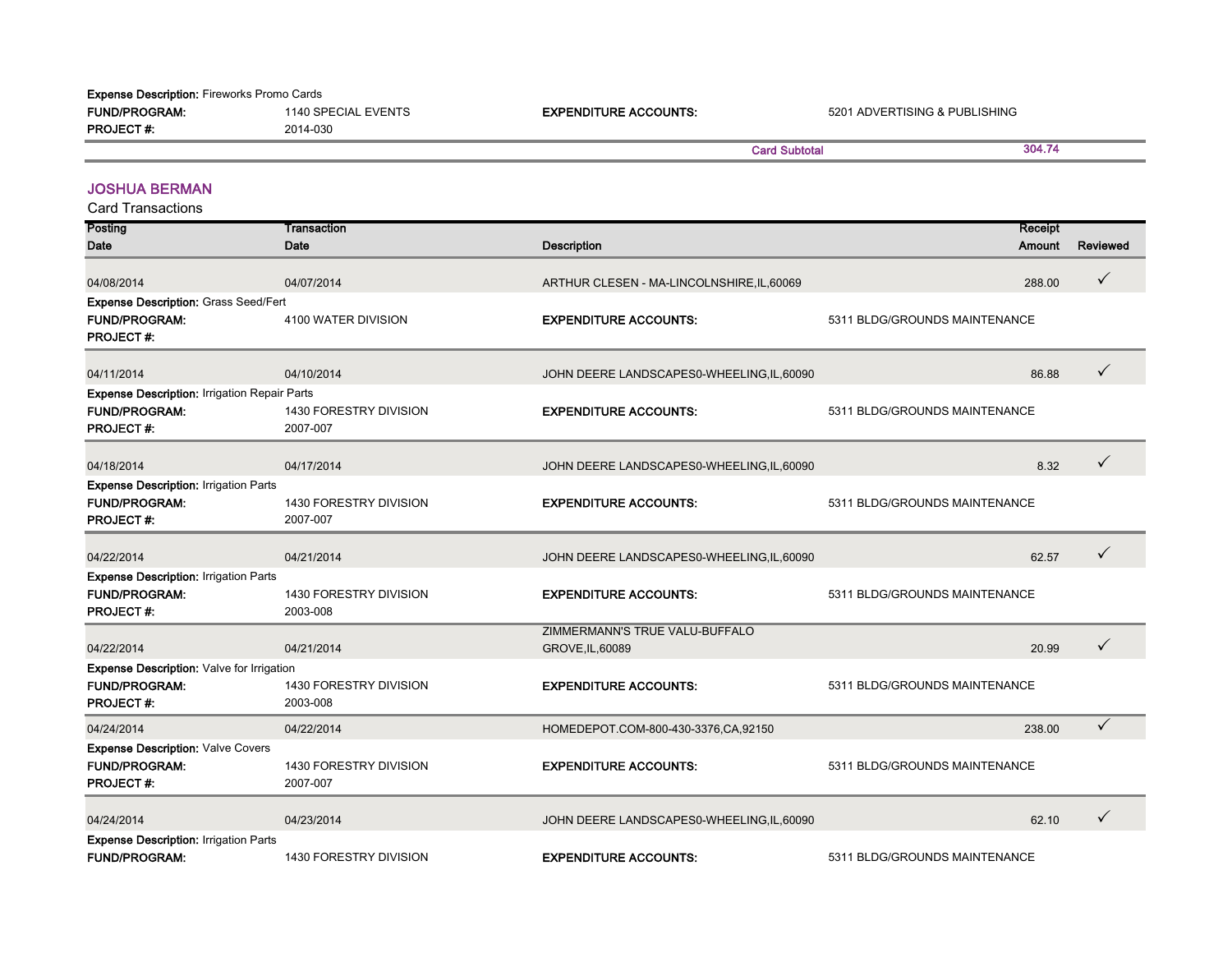| <b>PROJECT#:</b>                             | 2003-008                           |                                            |                               |          |  |
|----------------------------------------------|------------------------------------|--------------------------------------------|-------------------------------|----------|--|
|                                              |                                    | BANNER PLUMBING SUPPLY-BUFFALO             |                               |          |  |
| 04/25/2014                                   | 04/24/2014                         | GROVE, IL, 60089                           |                               | 569.91   |  |
| <b>Expense Description: RPZ for Fountain</b> |                                    |                                            |                               |          |  |
| <b>FUND/PROGRAM:</b><br><b>PROJECT#:</b>     | 1430 FORESTRY DIVISION<br>2003-008 | <b>EXPENDITURE ACCOUNTS:</b>               | 5311 BLDG/GROUNDS MAINTENANCE |          |  |
| 04/25/2014                                   | 04/24/2014                         | JOHN DEERE LANDSCAPES0-WHEELING, IL, 60090 |                               | 17.08    |  |
| <b>Expense Description: Irrigation Parts</b> |                                    |                                            |                               |          |  |
| <b>FUND/PROGRAM:</b><br><b>PROJECT#:</b>     | 1430 FORESTRY DIVISION<br>2007-013 | <b>EXPENDITURE ACCOUNTS:</b>               | 5311 BLDG/GROUNDS MAINTENANCE |          |  |
| 04/29/2014                                   | 04/28/2014                         | GA INDUSTRIES-CRANBERRY, PA, 16066         |                               | 651.00   |  |
| <b>Expense Description: Pilot Valve</b>      |                                    |                                            |                               |          |  |
| <b>FUND/PROGRAM:</b><br><b>PROJECT#:</b>     | 4100 WATER DIVISION                | <b>EXPENDITURE ACCOUNTS:</b>               | 5243 PUMPHOUSE MAINTENANCE    |          |  |
|                                              |                                    |                                            | <b>Card Subtotal</b>          | 2,004.85 |  |

#### LANA RUDNIK

| Posting                                                                                    | Transaction          |                                             |                          | Receipt |              |
|--------------------------------------------------------------------------------------------|----------------------|---------------------------------------------|--------------------------|---------|--------------|
| Date                                                                                       | Date                 | <b>Description</b>                          |                          | Amount  | Reviewed     |
| 04/08/2014                                                                                 | 04/07/2014           | OFFICE DEPOT #1105-800-463-3768, IL, 60188  |                          | 94.91   | $\checkmark$ |
| <b>Expense Description: Office Supplies</b><br><b>FUND/PROGRAM:</b><br><b>PROJECT#:</b>    | 1400 CIP ENGINEERING | <b>EXPENDITURE ACCOUNTS:</b>                | 5318 OFFICE SUPPLIES     |         |              |
| 04/09/2014                                                                                 | 04/08/2014           | ADMIRAL GRAPHICS-ARLINGTON HTS, IL, 60005   |                          | 50.00   | $\checkmark$ |
| <b>Expense Description: Embroidery-Mulford</b><br><b>FUND/PROGRAM:</b><br><b>PROJECT#:</b> | 1400 CIP ENGINEERING | <b>EXPENDITURE ACCOUNTS:</b>                | 5319 PROTECTIVE CLOTHING |         |              |
| 04/14/2014                                                                                 | 04/12/2014           | STAPLS7116378583000001-877-8267755,MI,48375 |                          | 18.88   | $\checkmark$ |
| <b>Expense Description: Office Supplies</b><br><b>FUND/PROGRAM:</b><br><b>PROJECT#:</b>    | 1400 CIP ENGINEERING | <b>EXPENDITURE ACCOUNTS:</b>                | 5318 OFFICE SUPPLIES     |         |              |
| 04/14/2014                                                                                 | 04/12/2014           | STAPLS7116378583000002-877-8267755,MI,48375 |                          | 2.47    | ✓            |
| <b>Expense Description: Office Supplies</b><br><b>FUND/PROGRAM:</b><br><b>PROJECT#:</b>    | 1400 CIP ENGINEERING | <b>EXPENDITURE ACCOUNTS:</b>                | 5318 OFFICE SUPPLIES     |         |              |
| 05/02/2014                                                                                 | 05/01/2014           | QUILL CORPORATION-08007898965, IL, 60069    |                          | 137.98  | ✓            |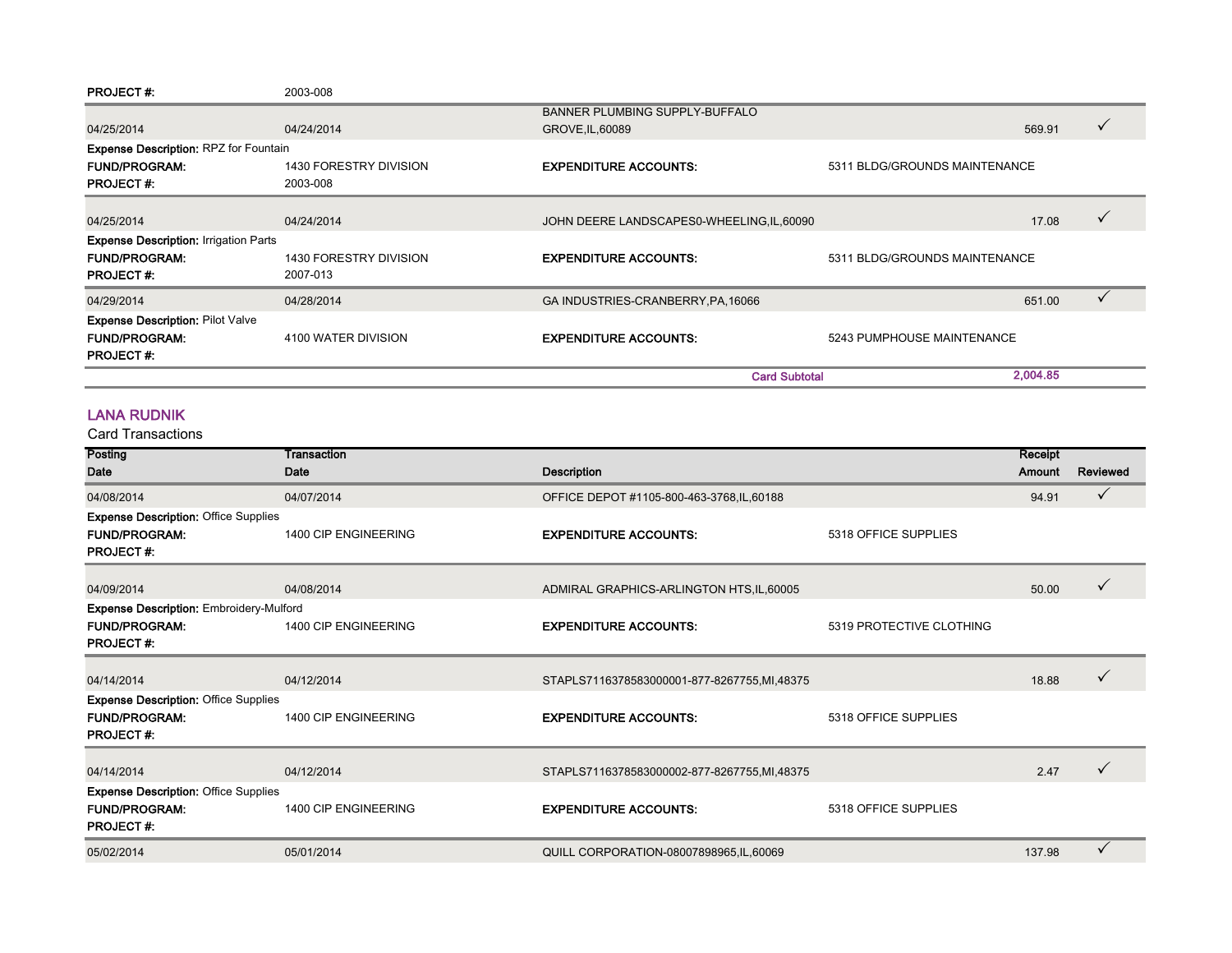| <b>FUND/PROGRAM:</b><br><b>PROJECT#:</b>                                                             | 1400 CIP ENGINEERING               | <b>EXPENDITURE ACCOUNTS:</b>                  | 5317 MISC OPERATING SUPPLIES |                          |                 |
|------------------------------------------------------------------------------------------------------|------------------------------------|-----------------------------------------------|------------------------------|--------------------------|-----------------|
|                                                                                                      |                                    | <b>Card Subtotal</b>                          |                              | 304.24                   |                 |
| <b>LINA COLUNGA</b><br><b>Card Transactions</b>                                                      |                                    |                                               |                              |                          |                 |
| Posting<br>Date                                                                                      | <b>Transaction</b><br><b>Date</b>  | <b>Description</b>                            |                              | Receipt<br><b>Amount</b> | <b>Reviewed</b> |
| 04/07/2014                                                                                           | 04/04/2014                         | NU CTR PUB SFTY 1 016-EVANSTON, IL, 60204     |                              | 625.00                   | $\checkmark$    |
| Expense Description: CDR Data Analyst/Bulanda                                                        |                                    |                                               |                              |                          |                 |
| <b>FUND/PROGRAM:</b><br><b>PROJECT#:</b>                                                             | 2100 POLICE DEPARTMENT             | <b>EXPENDITURE ACCOUNTS:</b>                  | 5105 TRAINING                |                          |                 |
| 04/09/2014                                                                                           | 04/08/2014                         | B & H PHOTO-VIDEO-MO/T-800-2282443, NY, 10001 |                              | 619.99                   | ✓               |
| <b>Expense Description: Laserjet 600 Printer</b>                                                     |                                    |                                               |                              |                          |                 |
| <b>FUND/PROGRAM:</b><br><b>PROJECT#:</b>                                                             | 0015 EMERGENCY TELEPHONE SYS (911) | <b>EXPENDITURE ACCOUNTS:</b>                  | 5313 IS MISC EQPT & SUPPLIES |                          |                 |
|                                                                                                      |                                    | <b>AMAZON MKTPLACE PMTS-</b>                  |                              |                          |                 |
| 04/10/2014                                                                                           | 04/09/2014                         | AMZN.COM/BILL, WA, 98108                      |                              | 100.30                   | ✓               |
| <b>Expense Description: Headset &amp; iPhone Adapter</b><br><b>FUND/PROGRAM:</b><br><b>PROJECT#:</b> | 2100 POLICE DEPARTMENT             | <b>EXPENDITURE ACCOUNTS:</b>                  | 5313 IS MISC EQPT & SUPPLIES |                          |                 |
|                                                                                                      |                                    | FEDEXOFFICE 00036178-BUFFALO                  |                              |                          | ✓               |
| 04/10/2014                                                                                           | 04/09/2014                         | GROVE, IL, 60089                              |                              | 354.04                   |                 |
| <b>Expense Description: Traffic Challeng Booklet</b><br><b>FUND/PROGRAM:</b><br><b>PROJECT#:</b>     | 2100 POLICE DEPARTMENT             | <b>EXPENDITURE ACCOUNTS:</b>                  | 5228 PRINTING & BINDING      |                          |                 |
|                                                                                                      |                                    | AMAZON MKTPLACE PMTS-                         |                              |                          |                 |
| 04/18/2014                                                                                           | 04/18/2014                         | AMZN.COM/BILL, WA, 98108                      |                              | 316.88                   | ✓               |
| <b>Expense Description: Bluetooth Speakers/DS</b><br><b>FUND/PROGRAM:</b><br><b>PROJECT#:</b>        | 2100 POLICE DEPARTMENT             | <b>EXPENDITURE ACCOUNTS:</b>                  | 5106 UNIFORM ALLOWANCE       |                          |                 |
| 04/22/2014                                                                                           | 04/21/2014                         | COLLEGE OF DUPAGE-GLEN ELLYN, IL, 60137       |                              | 25.00                    | ✓               |
| Expense Description: Criminal History/PP                                                             |                                    |                                               |                              |                          |                 |
| <b>FUND/PROGRAM:</b><br><b>PROJECT#:</b>                                                             | 2100 POLICE DEPARTMENT             | <b>EXPENDITURE ACCOUNTS:</b>                  | 5105 TRAINING                |                          |                 |
| 04/24/2014                                                                                           | 04/23/2014                         | WM SUPERCENTER #1735-WHEELING, IL, 60090      |                              | 48.27                    | ✓               |
| <b>Expense Description: RAD Kids Activity Snacks</b><br><b>FUND/PROGRAM:</b>                         | 2100 POLICE DEPARTMENT             | <b>EXPENDITURE ACCOUNTS:</b>                  | 5228 PRINTING & BINDING      |                          |                 |

Expense Description: Toner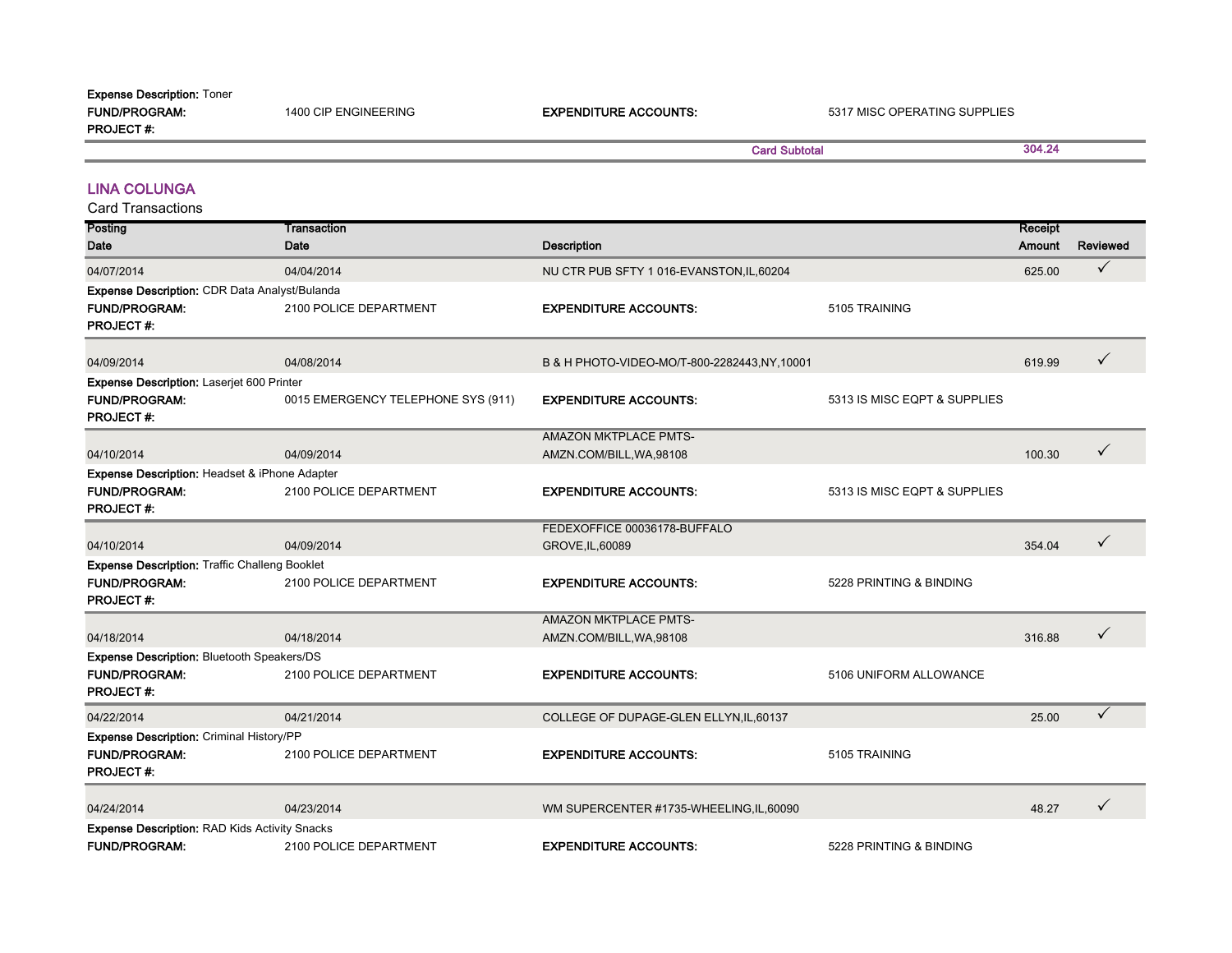#### PROJECT #:

| 04/25/2014                                                                             | 04/25/2014             |                                           | VZWRLSS MW M5761-01-800-922-0204.GA.30004    |          |  |
|----------------------------------------------------------------------------------------|------------------------|-------------------------------------------|----------------------------------------------|----------|--|
| <b>Expense Description: Aple iPhone/DS</b><br><b>FUND/PROGRAM:</b><br><b>PROJECT#:</b> | 2100 POLICE DEPARTMENT | <b>EXPENDITURE ACCOUNTS:</b>              | 5106 UNIFORM ALLOWANCE                       |          |  |
| 05/01/2014                                                                             | 04/29/2014             |                                           | PAR-A-DICE HOTEL-EAST PEORIA, IL, 61611-2010 |          |  |
| <b>Expense Description: Conf Lodging 9/15-PP</b>                                       |                        |                                           |                                              |          |  |
| <b>FUND/PROGRAM:</b>                                                                   | 2100 POLICE DEPARTMENT | <b>EXPENDITURE ACCOUNTS:</b>              | 5105 TRAINING                                |          |  |
| <b>PROJECT#</b>                                                                        |                        |                                           |                                              |          |  |
| 05/02/2014                                                                             | 05/01/2014             | REM-PARA-BUSH-BARN-08002439700, NC, 27025 |                                              | 172.12   |  |
| <b>Expense Description: Shotgun Repair</b>                                             |                        |                                           |                                              |          |  |
| <b>FUND/PROGRAM:</b><br><b>PROJECT#:</b>                                               | 2100 POLICE DEPARTMENT | <b>EXPENDITURE ACCOUNTS:</b>              | 5316 RANGE SUPPLIES                          |          |  |
|                                                                                        |                        | <b>Card Subtotal</b>                      |                                              | 2,417.12 |  |

#### LORI HAZLEWOOD

Card Transactions

| Posting                                            | Transaction            |                                              |                               | Receipt |          |
|----------------------------------------------------|------------------------|----------------------------------------------|-------------------------------|---------|----------|
| Date                                               | Date                   | <b>Description</b>                           |                               | Amount  | Reviewed |
| 04/07/2014                                         | 04/04/2014             | AFLORAL.COM-JAMESTOWN,NY,14701               |                               | 473.59  |          |
| <b>Expense Description: Hanging Flower Baskets</b> |                        |                                              |                               |         |          |
| <b>FUND/PROGRAM:</b>                               | 1430 FORESTRY DIVISION | <b>EXPENDITURE ACCOUNTS:</b>                 | 5311 BLDG/GROUNDS MAINTENANCE |         |          |
| <b>PROJECT#:</b>                                   |                        |                                              |                               |         |          |
| 04/24/2014                                         | 04/23/2014             | RED'S GARDEN CENTER, I-NORTHBROOK, IL, 60062 |                               | 135.00  |          |
| Expense Description: Arbor Day Handout             |                        |                                              |                               |         |          |
| <b>FUND/PROGRAM:</b>                               | 1430 FORESTRY DIVISION | <b>EXPENDITURE ACCOUNTS:</b>                 | 5317 MISC OPERATING SUPPLIES  |         |          |
| <b>PROJECT#:</b>                                   |                        |                                              |                               |         |          |
|                                                    |                        | <b>Card Subtotal</b>                         |                               | 608.59  |          |

#### LOUIS MAGURNO

| Posting                                 | Transaction            |                                         |                               | Receipt |          |
|-----------------------------------------|------------------------|-----------------------------------------|-------------------------------|---------|----------|
| <b>Date</b>                             | Date                   | Description                             |                               | Amount  | Reviewed |
| 04/11/2014                              | 04/10/2014             | WW GRAINGER-877-2022594, PA, 15201-1416 |                               | 65.66   |          |
| <b>Expense Description: Wall Switch</b> |                        |                                         |                               |         |          |
| <b>FUND/PROGRAM:</b>                    | 1220 BUILDING SERVICES | <b>EXPENDITURE ACCOUNTS:</b>            | 5311 BLDG/GROUNDS MAINTENANCE |         |          |
| <b>PROJECT#:</b>                        |                        |                                         |                               |         |          |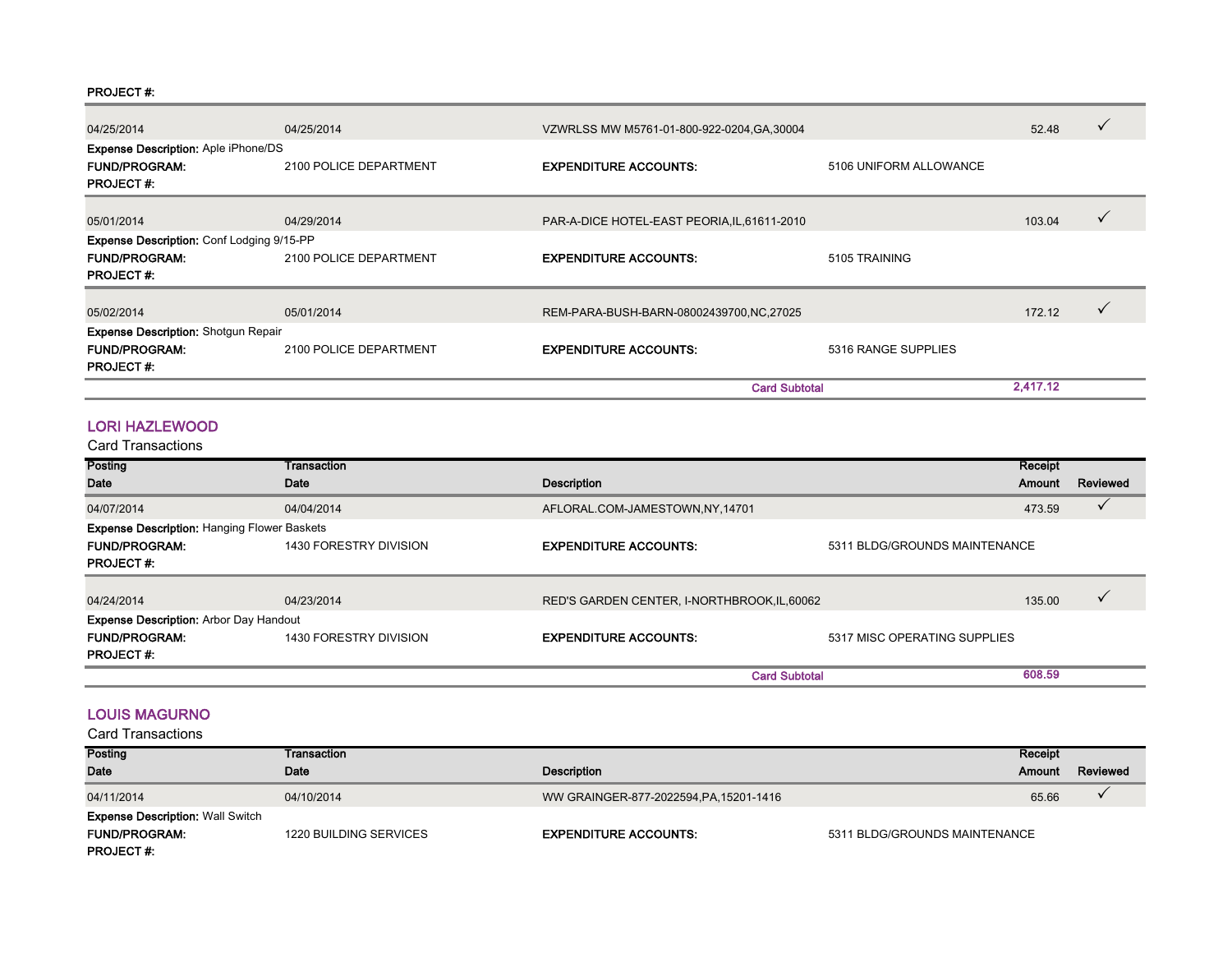| 04/15/2014                                                                                        | 04/14/2014                    | RAPID OVERHEAD GARAGE-08473617947, IL, 60089 |                                | 1.624.00 |              |
|---------------------------------------------------------------------------------------------------|-------------------------------|----------------------------------------------|--------------------------------|----------|--------------|
| <b>Expense Description: Replace South Door Spring</b><br><b>FUND/PROGRAM:</b><br><b>PROJECT#:</b> | <b>1220 BUILDING SERVICES</b> | <b>EXPENDITURE ACCOUNTS:</b>                 | 5299 MISC CONTRACTUAL SERVICES |          |              |
| 04/16/2014                                                                                        | 04/15/2014                    | NORTH AMERICAN CORP-8478324000, IL, 60025    |                                | 710.48   | $\checkmark$ |
| <b>Expense Description: Janitorial Supplies</b><br><b>FUND/PROGRAM:</b><br><b>PROJECT#:</b>       | 4100 WATER DIVISION           | <b>EXPENDITURE ACCOUNTS:</b>                 | 5344 WATER MAIN MAINTENANCE    |          |              |
| 04/16/2014                                                                                        | 04/15/2014                    | NORTH AMERICAN CORP-8478324000, IL, 60025    |                                | 710.48   | $\checkmark$ |
| <b>Expense Description: Janitorial Supplies</b><br><b>FUND/PROGRAM:</b><br><b>PROJECT#:</b>       | 1220 BUILDING SERVICES        | <b>EXPENDITURE ACCOUNTS:</b>                 | 5309 JANITORIAL SUPPLIES       |          |              |
| 04/17/2014                                                                                        | 04/15/2014                    | ACME TOOLS #110-GRAND FORKS, ND, 58203       |                                | 156.43   |              |
| <b>Expense Description: Fiberglass Snow Pusher</b><br><b>FUND/PROGRAM:</b><br><b>PROJECT#:</b>    | <b>1220 BUILDING SERVICES</b> | <b>EXPENDITURE ACCOUNTS:</b>                 | 5315 SMALL TOOLS & EQUIPMENT   |          |              |
| 05/01/2014                                                                                        | 04/30/2014                    | LAB DEVELOPMENT-08474998309,IL,60089         |                                | 1,743.70 | $\checkmark$ |
| <b>Expense Description: LED Flag Pole Light</b><br><b>FUND/PROGRAM:</b><br><b>PROJECT#:</b>       | <b>1220 BUILDING SERVICES</b> | <b>EXPENDITURE ACCOUNTS:</b>                 | 5311 BLDG/GROUNDS MAINTENANCE  |          |              |
| 05/02/2014                                                                                        | 05/01/2014                    | JOHN DEERE LANDSCAPES0-WHEELING, IL, 60090   |                                | 455.46   | $\checkmark$ |
| Expense Description: 4"Pop Ups & 6"Pop Ups PGP<br><b>FUND/PROGRAM:</b><br><b>PROJECT#:</b>        | 1220 BUILDING SERVICES        | <b>EXPENDITURE ACCOUNTS:</b>                 | 5311 BLDG/GROUNDS MAINTENANCE  |          |              |
|                                                                                                   |                               | <b>Card Subtotal</b>                         |                                | 4.755.73 |              |

#### LUCA URSAN

| Posting                                             | Transaction      |                                        |                        | Receipt |          |
|-----------------------------------------------------|------------------|----------------------------------------|------------------------|---------|----------|
| <b>Date</b>                                         | Date             | <b>Description</b>                     |                        | Amount  | Reviewed |
| 04/07/2014                                          | 04/04/2014       | AT&T DATA-08003310500, GA, 30004       |                        | 25.00   |          |
| <b>Expense Description: Wireless Data Svcs</b>      |                  |                                        |                        |         |          |
| <b>FUND/PROGRAM:</b>                                | 1600 ADMIN & BOT | <b>EXPENDITURE ACCOUNTS:</b>           | 5239 CELLULAR SERVICES |         |          |
| <b>PROJECT#:</b>                                    |                  |                                        |                        |         |          |
| 04/07/2014                                          | 04/05/2014       | COMCAST CHICAGO-800-COMCAST, IL, 60523 |                        | 365.26  |          |
| <b>Expense Description: HighSpeed Internet Svcs</b> |                  |                                        |                        |         |          |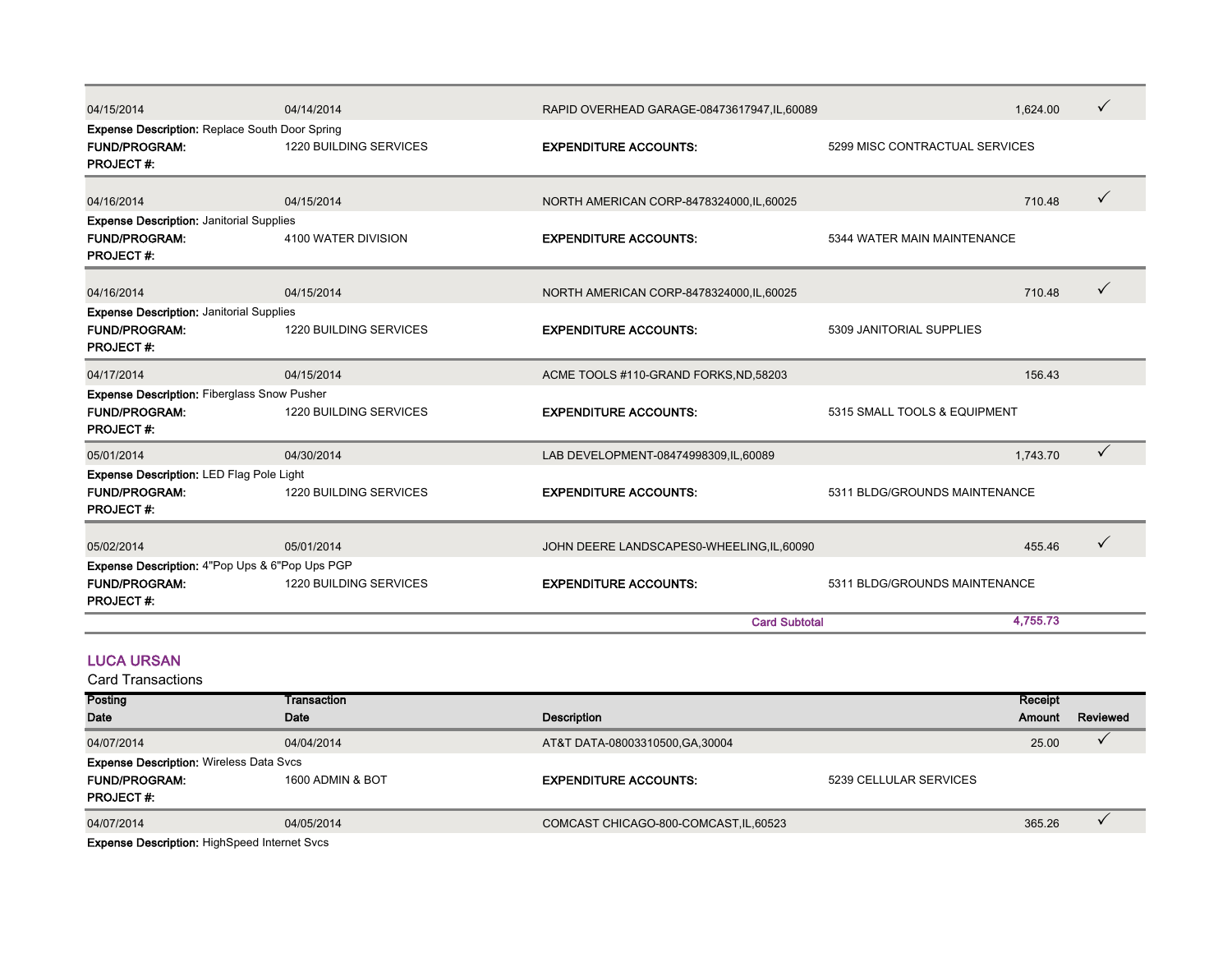| <b>FUND/PROGRAM:</b><br><b>PROJECT#:</b>                                                   | <b>1750 INFORMATION SYSTEMS</b> | <b>EXPENDITURE ACCOUNTS:</b>     | 5207 IS SERV & MAINT AGREEMENT |       |              |
|--------------------------------------------------------------------------------------------|---------------------------------|----------------------------------|--------------------------------|-------|--------------|
| 04/07/2014                                                                                 | 04/06/2014                      | AT&T DATA-08003310500, GA, 30004 |                                | 25.00 | $\checkmark$ |
| <b>Expense Description: Wireless Data Svcs</b><br><b>FUND/PROGRAM:</b><br><b>PROJECT#:</b> | 1600 ADMIN & BOT                | <b>EXPENDITURE ACCOUNTS:</b>     | 5239 CELLULAR SERVICES         |       |              |
| 04/07/2014                                                                                 | 04/06/2014                      | AT&T DATA-08003310500, GA, 30004 |                                | 14.99 | $\checkmark$ |
| <b>Expense Description: Wireless Data Svcs</b><br><b>FUND/PROGRAM:</b><br><b>PROJECT#:</b> | 1600 ADMIN & BOT                | <b>EXPENDITURE ACCOUNTS:</b>     | 5239 CELLULAR SERVICES         |       |              |
| 04/07/2014                                                                                 | 04/06/2014                      | AT&T DATA-08003310500, GA, 30004 |                                | 30.00 | $\checkmark$ |
| <b>Expense Description: Wireless Data Svcs</b><br><b>FUND/PROGRAM:</b><br><b>PROJECT#:</b> | 1600 ADMIN & BOT                | <b>EXPENDITURE ACCOUNTS:</b>     | 5239 CELLULAR SERVICES         |       |              |
| 04/07/2014                                                                                 | 04/06/2014                      | AT&T DATA-08003310500, GA, 30004 |                                | 14.99 | $\checkmark$ |
| <b>Expense Description: Wireless Data Svcs</b><br><b>FUND/PROGRAM:</b><br><b>PROJECT#:</b> | 1600 ADMIN & BOT                | <b>EXPENDITURE ACCOUNTS:</b>     | 5239 CELLULAR SERVICES         |       |              |
| 04/09/2014                                                                                 | 04/08/2014                      | AT&T DATA-08003310500, GA, 30004 |                                | 25.00 | $\checkmark$ |
| <b>Expense Description: Wireless Data Svcs</b><br><b>FUND/PROGRAM:</b><br><b>PROJECT#:</b> | 1600 ADMIN & BOT                | <b>EXPENDITURE ACCOUNTS:</b>     | 5239 CELLULAR SERVICES         |       |              |
| 04/09/2014                                                                                 | 04/08/2014                      | AT&T DATA-08003310500, GA, 30004 |                                | 14.99 | $\checkmark$ |
| <b>Expense Description: Wireless Data Svcs</b><br><b>FUND/PROGRAM:</b><br><b>PROJECT#:</b> | 1600 ADMIN & BOT                | <b>EXPENDITURE ACCOUNTS:</b>     | 5239 CELLULAR SERVICES         |       |              |
| 04/09/2014                                                                                 | 04/08/2014                      | AT&T DATA-08003310500, GA, 30004 |                                | 25.00 | $\checkmark$ |
| <b>Expense Description: Wireless Data Svcs</b><br><b>FUND/PROGRAM:</b><br><b>PROJECT#:</b> | 1600 ADMIN & BOT                | <b>EXPENDITURE ACCOUNTS:</b>     | 5239 CELLULAR SERVICES         |       |              |
| 04/10/2014                                                                                 | 04/09/2014                      | AT&T DATA-08003310500, GA, 30004 |                                | 14.99 | $\checkmark$ |
| <b>Expense Description: Wireless Data Svcs</b><br><b>FUND/PROGRAM:</b><br><b>PROJECT#:</b> | 1600 ADMIN & BOT                | <b>EXPENDITURE ACCOUNTS:</b>     | 5239 CELLULAR SERVICES         |       |              |
| 04/10/2014                                                                                 | 04/09/2014                      | AT&T DATA-08003310500, GA, 30004 |                                | 25.00 | $\checkmark$ |
| <b>Expense Description: Wireless Data Svcs</b><br><b>FUND/PROGRAM:</b><br><b>PROJECT#:</b> | 1600 ADMIN & BOT                | <b>EXPENDITURE ACCOUNTS:</b>     | 5239 CELLULAR SERVICES         |       |              |
| 04/11/2014                                                                                 | 04/10/2014                      | AT&T DATA-08003310500, GA, 30004 |                                | 30.00 | $\checkmark$ |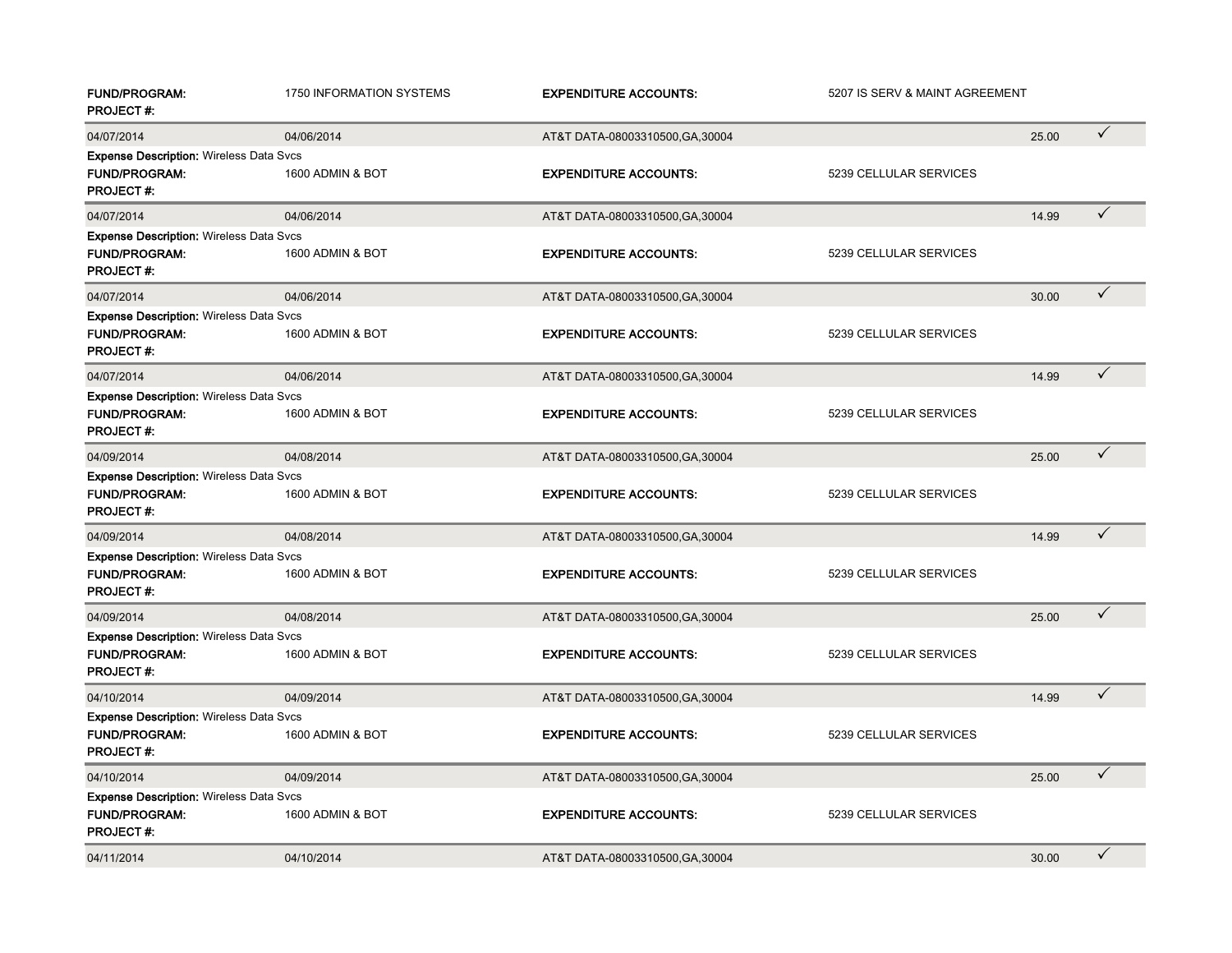| <b>Expense Description: Wireless Data Svcs</b><br><b>FUND/PROGRAM:</b><br><b>PROJECT#:</b> | 1600 ADMIN & BOT                | <b>EXPENDITURE ACCOUNTS:</b>                | 5239 CELLULAR SERVICES         |       |              |
|--------------------------------------------------------------------------------------------|---------------------------------|---------------------------------------------|--------------------------------|-------|--------------|
| 04/14/2014                                                                                 | 04/12/2014                      | AT&T DATA-08003310500, GA, 30004            |                                | 30.00 | $\checkmark$ |
| <b>Expense Description: Wireless Data Svcs</b><br><b>FUND/PROGRAM:</b><br><b>PROJECT#:</b> | 1600 ADMIN & BOT                | <b>EXPENDITURE ACCOUNTS:</b>                | 5239 CELLULAR SERVICES         |       |              |
| 04/15/2014                                                                                 | 04/14/2014                      | WWW.NEWEGG.COM-800-390-1119.CA,91745        |                                | 21.99 | $\checkmark$ |
| <b>Expense Description: IT misc supplies</b><br><b>FUND/PROGRAM:</b><br><b>PROJECT#:</b>   | <b>1750 INFORMATION SYSTEMS</b> | <b>EXPENDITURE ACCOUNTS:</b>                | 5318 OFFICE SUPPLIES           |       |              |
| 04/15/2014                                                                                 | 04/14/2014                      | WWW.NEWEGG.COM-800-390-1119,CA,91745        |                                | 19.99 | $\checkmark$ |
| <b>Expense Description: IT misc supplies</b><br><b>FUND/PROGRAM:</b><br><b>PROJECT#:</b>   | 1750 INFORMATION SYSTEMS        | <b>EXPENDITURE ACCOUNTS:</b>                | 5318 OFFICE SUPPLIES           |       |              |
| 04/21/2014                                                                                 | 04/18/2014                      | AT&T DATA-08003310500, GA, 30004            |                                | 14.99 | $\checkmark$ |
| <b>Expense Description: Wireless Data Svcs</b><br><b>FUND/PROGRAM:</b><br><b>PROJECT#:</b> | 1600 ADMIN & BOT                | <b>EXPENDITURE ACCOUNTS:</b>                | 5239 CELLULAR SERVICES         |       |              |
| 04/22/2014                                                                                 | 04/21/2014                      | AT&T DATA-08003310500, GA, 30004            |                                | 14.99 | $\checkmark$ |
| <b>Expense Description: Wireless Data Svcs</b><br><b>FUND/PROGRAM:</b><br><b>PROJECT#:</b> | 1600 ADMIN & BOT                | <b>EXPENDITURE ACCOUNTS:</b>                | 5239 CELLULAR SERVICES         |       |              |
| 04/22/2014                                                                                 | 04/21/2014                      | AT&T DATA-08003310500, GA, 30004            |                                | 14.99 | $\checkmark$ |
| <b>Expense Description: Wireless Data Svcs</b><br><b>FUND/PROGRAM:</b><br><b>PROJECT#:</b> | 1600 ADMIN & BOT                | <b>EXPENDITURE ACCOUNTS:</b>                | 5239 CELLULAR SERVICES         |       |              |
| 04/23/2014                                                                                 | 04/22/2014                      | VILLAGE OF WHEELING-847-229-4750, IL, 60090 |                                | 1.00  | $\checkmark$ |
| <b>Expense Description: Webpayments Test</b><br><b>FUND/PROGRAM:</b><br><b>PROJECT#:</b>   | 1750 INFORMATION SYSTEMS        | <b>EXPENDITURE ACCOUNTS:</b>                | 5207 IS SERV & MAINT AGREEMENT |       |              |
| 04/23/2014                                                                                 | 04/22/2014                      | AT&T DATA-08003310500, GA, 30004            |                                | 14.99 | $\checkmark$ |
| <b>Expense Description: Wireless Data Svcs</b><br><b>FUND/PROGRAM:</b><br><b>PROJECT#:</b> | 1600 ADMIN & BOT                | <b>EXPENDITURE ACCOUNTS:</b>                | 5239 CELLULAR SERVICES         |       |              |
| 04/25/2014                                                                                 | 04/24/2014                      | AT&T DATA-08003310500, GA, 30004            |                                | 25.00 | $\checkmark$ |
| <b>Expense Description: Wireless Data Svcs</b><br><b>FUND/PROGRAM:</b><br><b>PROJECT#:</b> | 1600 ADMIN & BOT                | <b>EXPENDITURE ACCOUNTS:</b>                | 5239 CELLULAR SERVICES         |       |              |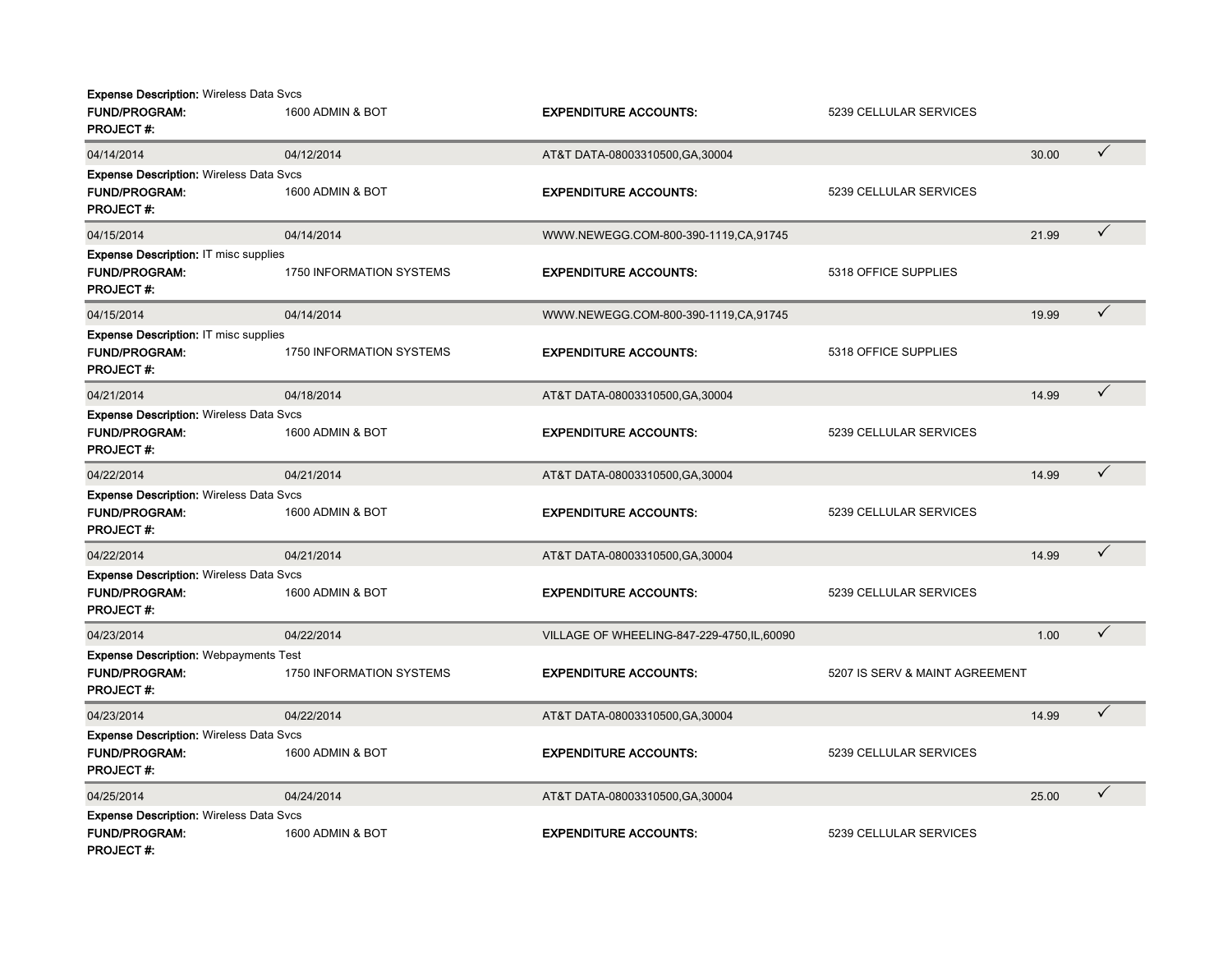| 04/25/2014                                                                                 | 04/24/2014                      | AT&T DATA-08003310500, GA, 30004             |                                | 14.99  | $\checkmark$ |
|--------------------------------------------------------------------------------------------|---------------------------------|----------------------------------------------|--------------------------------|--------|--------------|
| <b>Expense Description: Wireless Data Svcs</b><br>FUND/PROGRAM:<br><b>PROJECT#:</b>        | 1600 ADMIN & BOT                | <b>EXPENDITURE ACCOUNTS:</b>                 | 5239 CELLULAR SERVICES         |        |              |
| 04/28/2014                                                                                 | 04/26/2014                      | AT&T DATA-08003310500, GA, 30004             |                                | 25.00  | ✓            |
| <b>Expense Description: Wireless Data Svcs</b><br><b>FUND/PROGRAM:</b><br><b>PROJECT#:</b> | 1600 ADMIN & BOT                | <b>EXPENDITURE ACCOUNTS:</b>                 | 5239 CELLULAR SERVICES         |        |              |
| 04/28/2014                                                                                 | 04/26/2014                      | AT&T DATA-08003310500, GA, 30004             |                                | 14.99  | ✓            |
| <b>Expense Description: Wireless Data Svcs</b><br><b>FUND/PROGRAM:</b><br><b>PROJECT#:</b> | 1600 ADMIN & BOT                | <b>EXPENDITURE ACCOUNTS:</b>                 | 5239 CELLULAR SERVICES         |        |              |
| 04/28/2014                                                                                 | 04/26/2014                      | AT&T DATA-08003310500, GA, 30004             |                                | 25.00  | $\checkmark$ |
| <b>Expense Description: Wireless Data Svcs</b><br><b>FUND/PROGRAM:</b><br><b>PROJECT#:</b> | 1600 ADMIN & BOT                | <b>EXPENDITURE ACCOUNTS:</b>                 | 5239 CELLULAR SERVICES         |        |              |
| 04/29/2014                                                                                 | 04/27/2014                      | AT&T DATA-08003310500, GA, 30004             |                                | 14.99  | $\checkmark$ |
| <b>Expense Description: Wireless Data Svcs</b><br><b>FUND/PROGRAM:</b><br><b>PROJECT#:</b> | 1600 ADMIN & BOT                | <b>EXPENDITURE ACCOUNTS:</b>                 | 5239 CELLULAR SERVICES         |        |              |
| 04/29/2014                                                                                 | 04/28/2014                      | HSW HOSTWAY.COM-866-4678929, IL, 60606       |                                | 126.00 | $\checkmark$ |
| <b>Expense Description: Webhosting Fees</b><br><b>FUND/PROGRAM:</b><br><b>PROJECT#:</b>    | 1750 INFORMATION SYSTEMS        | <b>EXPENDITURE ACCOUNTS:</b>                 | 5207 IS SERV & MAINT AGREEMENT |        |              |
| 04/30/2014                                                                                 | 04/29/2014                      | VILLAGE OF WHEELING-847-229-4750, IL, 60090  |                                | 0.25   | $\checkmark$ |
| <b>Expense Description: Webpayments Test</b><br><b>FUND/PROGRAM:</b><br><b>PROJECT#:</b>   | 1750 INFORMATION SYSTEMS        | <b>EXPENDITURE ACCOUNTS:</b>                 | 5207 IS SERV & MAINT AGREEMENT |        |              |
| 04/30/2014                                                                                 | 04/29/2014                      | VILLAGE OF WHEELING-847-229-4750, IL, 60090  |                                | 0.50   | ✓            |
| <b>Expense Description: Webpayments Test</b><br><b>FUND/PROGRAM:</b><br><b>PROJECT#:</b>   | 1750 INFORMATION SYSTEMS        | <b>EXPENDITURE ACCOUNTS:</b>                 | 5207 IS SERV & MAINT AGREEMENT |        |              |
| 05/01/2014                                                                                 | 04/28/2014                      | WWW.1AND1.COM-TEL8774612631,PA,19087         |                                | 88.99  | ✓            |
| <b>Expense Description: Hosting Svcs</b><br><b>FUND/PROGRAM:</b><br><b>PROJECT#:</b>       | <b>1750 INFORMATION SYSTEMS</b> | <b>EXPENDITURE ACCOUNTS:</b>                 | 5207 IS SERV & MAINT AGREEMENT |        |              |
| 05/01/2014                                                                                 | 04/30/2014                      | MEDIASERVE/LEAVER & CO-8003456600, TN, 37031 |                                | 63.00  | ✓            |

Expense Description: Webcasting Svcs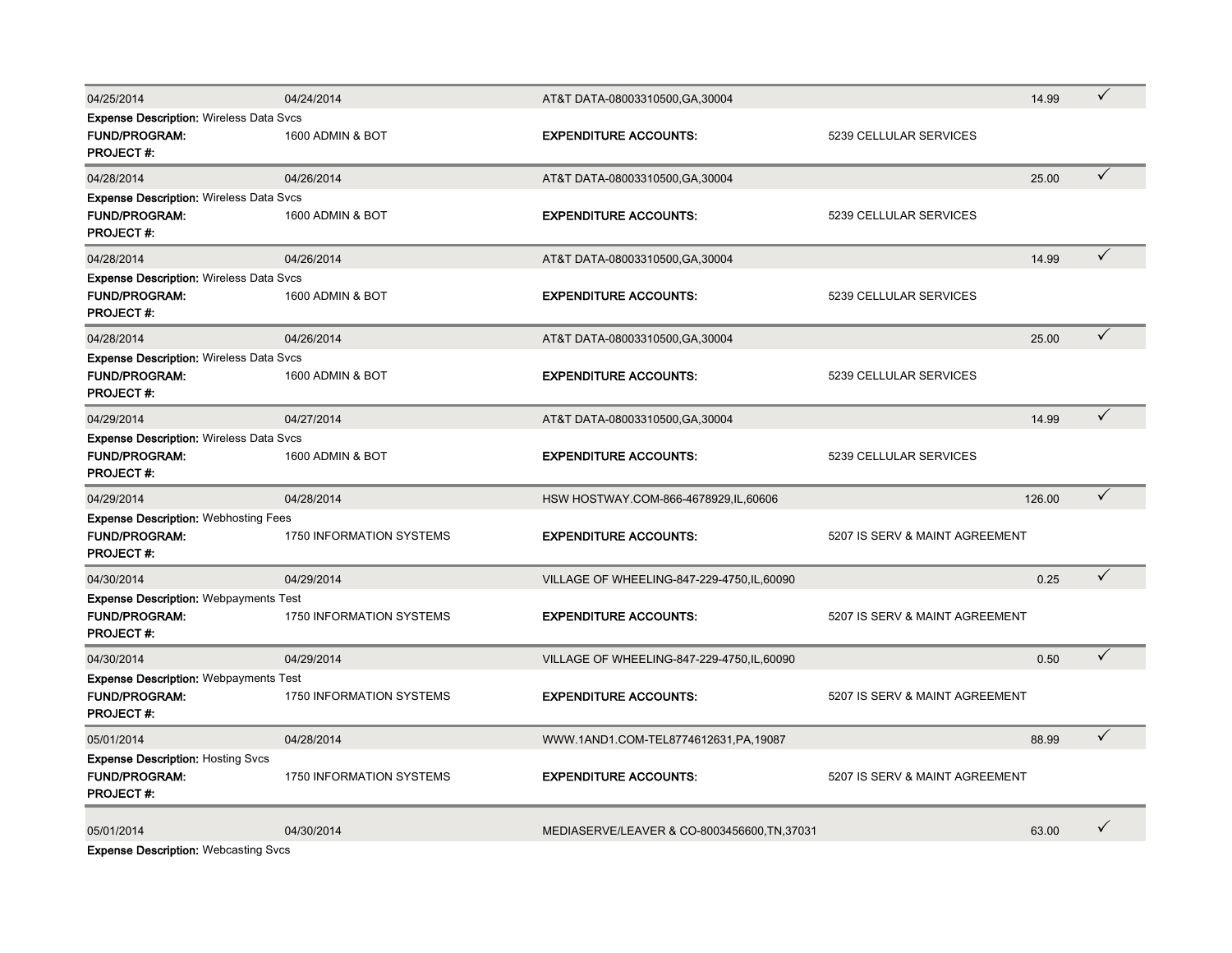FUND/PROGRAM: 1750 INFORMATION SYSTEMS EXPENDITURE ACCOUNTS: 5207 IS SERV & MAINT AGREEMENT

Card Subtotal

1,141.87

PROJECT #:

Card Transactions MELODY BONK

| Posting                                           | Transaction            |                                           |                              | Receipt  |              |
|---------------------------------------------------|------------------------|-------------------------------------------|------------------------------|----------|--------------|
| Date                                              | Date                   | <b>Description</b>                        |                              | Amount   | Reviewed     |
| 04/10/2014                                        | 04/08/2014             | ALL-WAYS TRUCKING,-MEDFORD, OR, 97504     |                              | 292.35   | ✓            |
| <b>Expense Description: Shipping/Truck Scales</b> |                        |                                           |                              |          |              |
| <b>FUND/PROGRAM:</b><br><b>PROJECT#:</b>          | 2100 POLICE DEPARTMENT | <b>EXPENDITURE ACCOUNTS:</b>              | 5317 MISC OPERATING SUPPLIES |          |              |
| 04/16/2014                                        | 04/15/2014             | CALEA INC.-08003683757, VA, 20171         |                              | 670.00   | ✓            |
| Expense Description: CALEA Conf Reg/Benson        |                        |                                           |                              |          |              |
| <b>FUND/PROGRAM:</b><br><b>PROJECT#:</b>          | 2100 POLICE DEPARTMENT | <b>EXPENDITURE ACCOUNTS:</b>              | 5205 CONFERENCES & MEETINGS  |          |              |
| 04/18/2014                                        | 04/17/2014             | CHICAGO BAGEL & BIALY-WHEELING, IL, 60090 |                              | 27.39    | $\checkmark$ |
| Expense Description: NIPAS Mtg 4/17/2014          |                        |                                           |                              |          |              |
| <b>FUND/PROGRAM:</b><br><b>PROJECT#:</b>          | 2100 POLICE DEPARTMENT | <b>EXPENDITURE ACCOUNTS:</b>              | 5205 CONFERENCES & MEETINGS  |          |              |
| 05/01/2014                                        | 04/30/2014             | CALEA INC.-08003683757, VA, 20171         |                              | 670.00   | ✓            |
| Expense Description: CALEA Conf Reg/Panagakis     |                        |                                           |                              |          |              |
| <b>FUND/PROGRAM:</b><br><b>PROJECT#:</b>          | 2100 POLICE DEPARTMENT | <b>EXPENDITURE ACCOUNTS:</b>              | 5205 CONFERENCES & MEETINGS  |          |              |
|                                                   |                        | <b>Card Subtotal</b>                      |                              | 1,659.74 |              |

#### MICHAEL BLIEFERNICH

| Posting                                            | Transaction            |                                  |                                | Receipt  |          |
|----------------------------------------------------|------------------------|----------------------------------|--------------------------------|----------|----------|
| Date                                               | Date                   | Description                      |                                | Amount   | Reviewed |
| 04/09/2014                                         | 04/08/2014             | DYTRON INC-8478919022, IL, 60193 |                                | 5,337.00 |          |
| <b>Expense Description: UPS Repair 1 C-BLVD</b>    |                        |                                  |                                |          |          |
| <b>FUND/PROGRAM:</b>                               | 1220 BUILDING SERVICES | <b>EXPENDITURE ACCOUNTS:</b>     | 5207 IS SERV & MAINT AGREEMENT |          |          |
| <b>PROJECT#:</b>                                   |                        |                                  |                                |          |          |
|                                                    |                        | ARCO MECHANICAL EQUIPM-          |                                |          |          |
| 04/17/2014                                         | 04/16/2014             | BENSENVILLE, IL, 60106           |                                | 900.00   |          |
| <b>Expense Description: CO Monitor Replacement</b> |                        |                                  |                                |          |          |
| <b>FUND/PROGRAM:</b>                               | 1220 BUILDING SERVICES | <b>EXPENDITURE ACCOUNTS:</b>     | 5319 PROTECTIVE CLOTHING       |          |          |
| <b>PROJECT#:</b>                                   |                        |                                  |                                |          |          |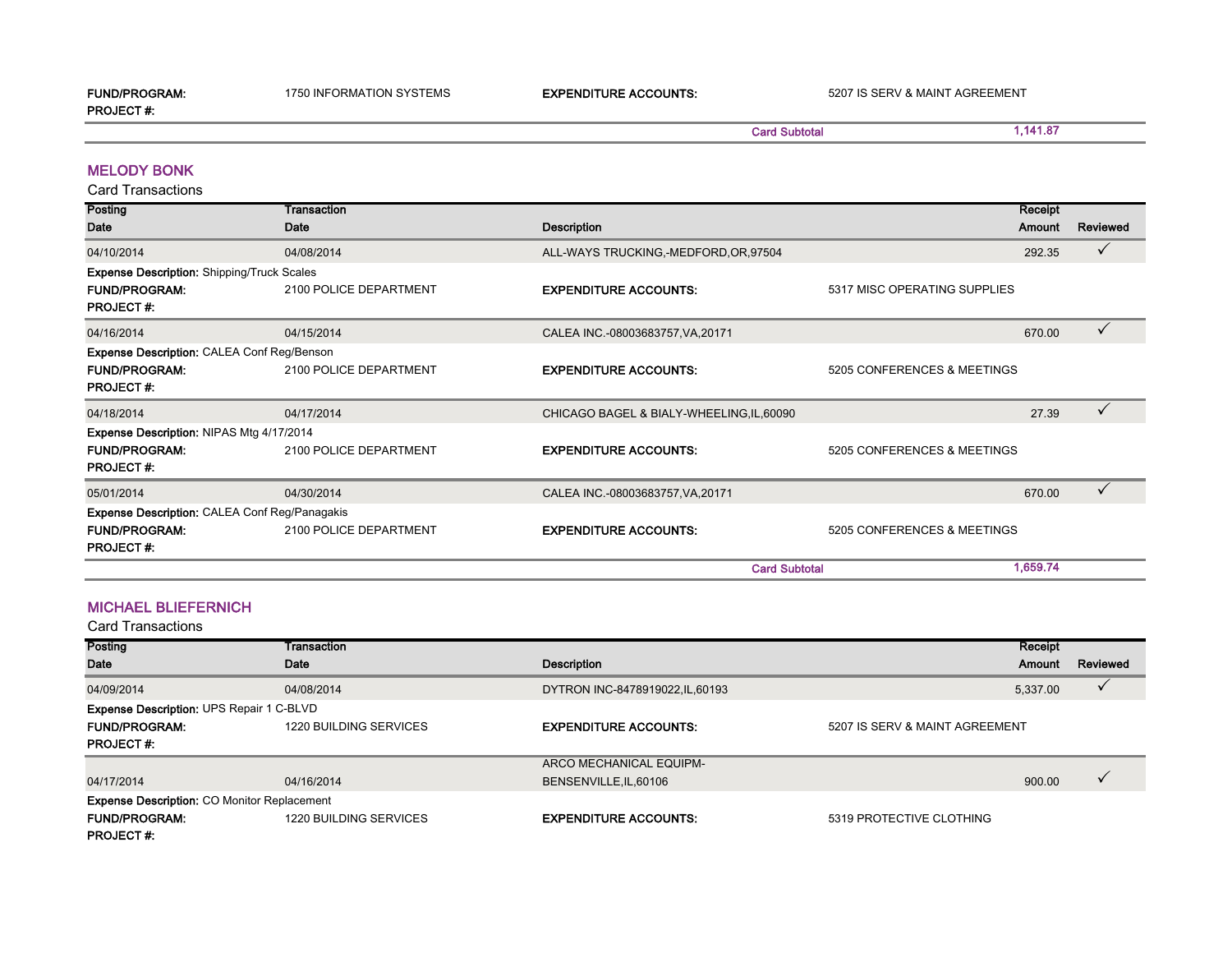| 04/24/2014                                            | 04/23/2014             | SQ INTERNATIONAL FIRE-LAKE ZURICH.IL.60047 |                      | 650.00                        |  |
|-------------------------------------------------------|------------------------|--------------------------------------------|----------------------|-------------------------------|--|
| <b>Expense Description:</b> Fire Pump Certification77 |                        |                                            |                      |                               |  |
| <b>FUND/PROGRAM:</b>                                  | 1220 BUILDING SERVICES | <b>EXPENDITURE ACCOUNTS:</b>               |                      | 5220 MAINT OFF/SPEC EQUIPMENT |  |
| <b>PROJECT#:</b>                                      |                        |                                            |                      |                               |  |
|                                                       |                        |                                            | <b>Card Subtotal</b> | 6,887.00                      |  |

#### MICHAEL CROTTY

| Posting                                               | <b>Transaction</b>        |                                          |                               | Receipt       |              |
|-------------------------------------------------------|---------------------------|------------------------------------------|-------------------------------|---------------|--------------|
| Date                                                  | Date                      | <b>Description</b>                       |                               | <b>Amount</b> | Reviewed     |
| 04/14/2014                                            | 04/11/2014                | MIDWEST PALLIATIVE-8474677423, IL, 60025 |                               | 100.00        | $\checkmark$ |
| <b>Expense Description: Tress Death Donation</b>      |                           |                                          |                               |               |              |
| <b>FUND/PROGRAM:</b><br><b>PROJECT#:</b>              | 1600 ADMIN & BOT          | <b>EXPENDITURE ACCOUNTS:</b>             | 5323 AWARDS/DECORATIONS       |               |              |
| 04/16/2014                                            | 04/15/2014                | BOXWOOD TECH-8884918833, MD, 21031       |                               | 295.00        | $\checkmark$ |
| Expense Description: Civil Engineer I Ad              |                           |                                          |                               |               |              |
| <b>FUND/PROGRAM:</b><br><b>PROJECT#:</b>              | 1800 HUMAN RESOURCES DEPT | <b>EXPENDITURE ACCOUNTS:</b>             | 5201 ADVERTISING & PUBLISHING |               |              |
| 04/16/2014                                            | 04/15/2014                | BOXWOOD TECH-8884918833, MD, 21031       |                               | 295.00        | ✓            |
| Expense Description: Civil Engineer II Ad             |                           |                                          |                               |               |              |
| <b>FUND/PROGRAM:</b><br><b>PROJECT#:</b>              | 1800 HUMAN RESOURCES DEPT | <b>EXPENDITURE ACCOUNTS:</b>             | 5201 ADVERTISING & PUBLISHING |               |              |
| 04/24/2014                                            | 04/22/2014                | WHEELING FLOWERS-WHEELING, IL, 60090     |                               | 77.77         | $\checkmark$ |
| <b>Expense Description: Hein Funeral Flowers</b>      |                           |                                          |                               |               |              |
| <b>FUND/PROGRAM:</b><br><b>PROJECT#:</b>              | 1600 ADMIN & BOT          | <b>EXPENDITURE ACCOUNTS:</b>             | 5323 AWARDS/DECORATIONS       |               |              |
| 04/25/2014                                            | 04/23/2014                | WHEELING FLOWERS-WHEELING, IL, 60090     |                               | 84.13         | $\checkmark$ |
| <b>Expense Description: Melaniphy Funeral Flowers</b> |                           |                                          |                               |               |              |
| <b>FUND/PROGRAM:</b><br><b>PROJECT#:</b>              | 1600 ADMIN & BOT          | <b>EXPENDITURE ACCOUNTS:</b>             | 5323 AWARDS/DECORATIONS       |               |              |
| 04/28/2014                                            | 04/25/2014                | AAA TAXI 176-PHOENIX, AZ, 85034          |                               | 39.52         | ✓            |
| <b>Expense Description: NPELRA Conference</b>         |                           |                                          |                               |               |              |
| <b>FUND/PROGRAM:</b>                                  | 1800 HUMAN RESOURCES DEPT | <b>EXPENDITURE ACCOUNTS:</b>             | 5205 CONFERENCES & MEETINGS   |               |              |
| <b>PROJECT#:</b>                                      |                           |                                          |                               |               |              |
| 04/30/2014                                            | 04/28/2014                | WHEELING FLOWERS-WHEELING, IL, 60090     |                               | (18.77)       | $\checkmark$ |
| Expense Description: Sales Tax Refund                 |                           |                                          |                               |               |              |
| <b>FUND/PROGRAM:</b><br><b>PROJECT#:</b>              | 1600 ADMIN & BOT          | <b>EXPENDITURE ACCOUNTS:</b>             | 5323 AWARDS/DECORATIONS       |               |              |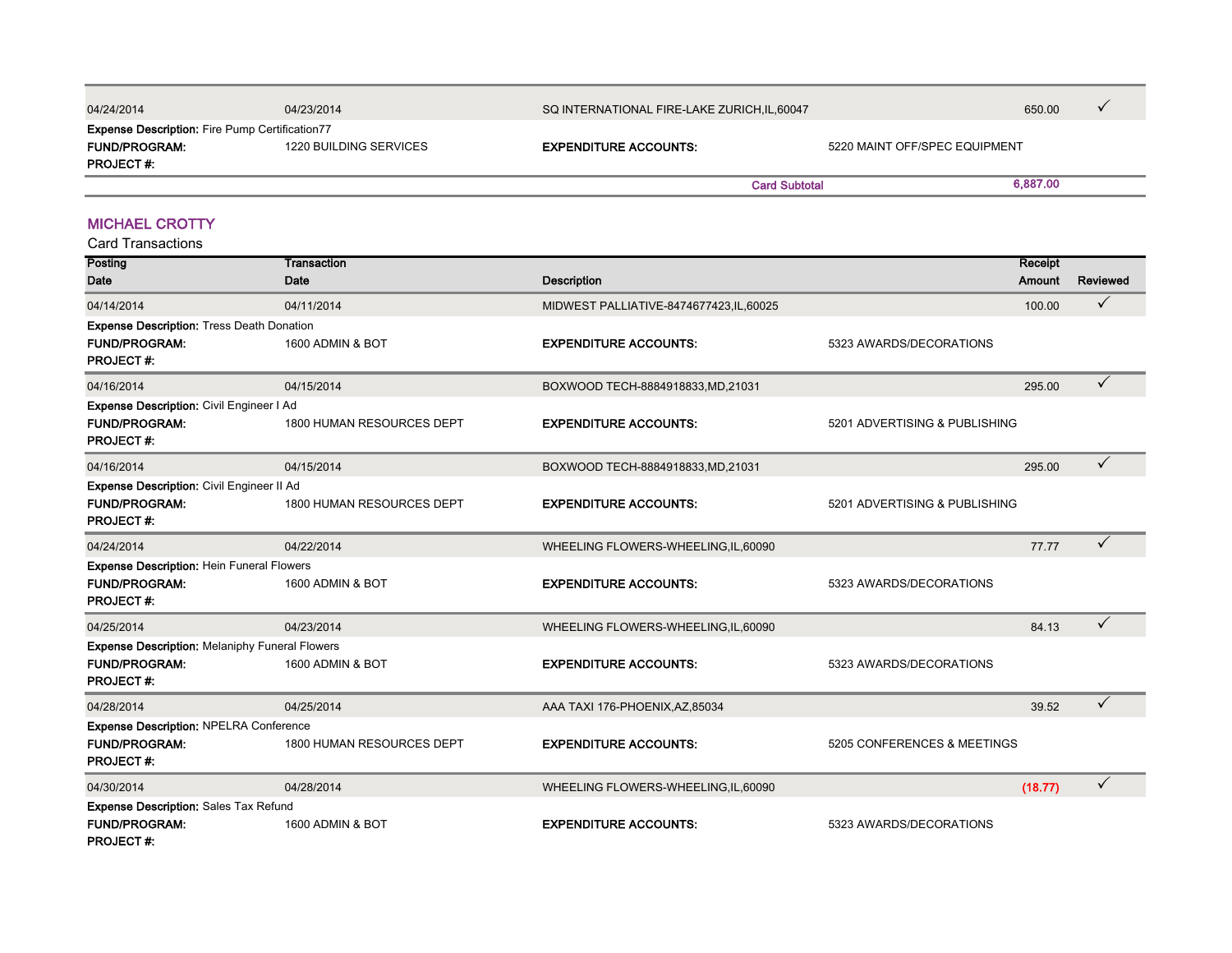| 04/30/2014                                  | 04/28/2014                | SHRM MEMBER600222074-1800444500, VA, 22314 |                      | 170.00   |  |
|---------------------------------------------|---------------------------|--------------------------------------------|----------------------|----------|--|
| <b>Expense Description:</b> Membership Dues |                           |                                            |                      |          |  |
| <b>FUND/PROGRAM:</b>                        | 1800 HUMAN RESOURCES DEPT | <b>EXPENDITURE ACCOUNTS:</b>               | 5222 MEMBERSHIP DUES |          |  |
| <b>PROJECT#:</b>                            |                           |                                            |                      |          |  |
|                                             |                           | <b>Card Subtotal</b>                       |                      | 1.042.65 |  |

#### MICHAEL MONDSCHAIN

Card Transactions

| <b>Posting</b>                                        | Transaction             |                                |                             | Receipt  |              |
|-------------------------------------------------------|-------------------------|--------------------------------|-----------------------------|----------|--------------|
| Date                                                  | Date                    | <b>Description</b>             |                             | Amount   | Reviewed     |
|                                                       |                         | <b>GOVERNMENT FINANCE OFF-</b> |                             |          |              |
| 04/10/2014                                            | 04/08/2014              | 03129779700,IL,60601           |                             | (380.00) | $\checkmark$ |
| <b>Expense Description: Cancel GFOA Conference</b>    |                         |                                |                             |          |              |
| <b>FUND/PROGRAM:</b>                                  | 1700 FINANCE DEPARTMENT | <b>EXPENDITURE ACCOUNTS:</b>   | 5205 CONFERENCES & MEETINGS |          |              |
| <b>PROJECT#:</b>                                      |                         |                                |                             |          |              |
|                                                       |                         | <b>GOVERNMENT FINANCE OFF-</b> |                             |          |              |
| 05/02/2014                                            | 04/30/2014              | 03129779700,IL,60601           |                             | 425.00   |              |
| <b>Expense Description: Distinguised Budget Award</b> |                         |                                |                             |          |              |
| <b>FUND/PROGRAM:</b>                                  | 1700 FINANCE DEPARTMENT | <b>EXPENDITURE ACCOUNTS:</b>   | 5323 AWARDS/DECORATIONS     |          |              |
| <b>PROJECT#:</b>                                      |                         |                                |                             |          |              |
|                                                       |                         |                                | <b>Card Subtotal</b>        | 45.00    |              |

#### MICHAEL SCHROEDER

| Posting                                        | Transaction                   |                                         |                               | Receipt |          |
|------------------------------------------------|-------------------------------|-----------------------------------------|-------------------------------|---------|----------|
| <b>Date</b>                                    | Date                          | <b>Description</b>                      |                               | Amount  | Reviewed |
| 04/09/2014                                     | 04/08/2014                    | WW GRAINGER-877-2022594, PA, 15201-1416 |                               | 120.54  |          |
| <b>Expense Description: Roller Chain Links</b> |                               |                                         |                               |         |          |
| <b>FUND/PROGRAM:</b>                           | 4100 WATER DIVISION           | <b>EXPENDITURE ACCOUNTS:</b>            | 5243 PUMPHOUSE MAINTENANCE    |         |          |
| <b>PROJECT#:</b>                               |                               |                                         |                               |         |          |
|                                                |                               | THE WEBSTAURANT STORE-717-392-          |                               |         |          |
| 04/14/2014                                     | 04/07/2014                    | 7472, PA, 17602                         |                               | 119.42  |          |
| <b>Expense Description: Water Check Valve</b>  |                               |                                         |                               |         |          |
| <b>FUND/PROGRAM:</b>                           | <b>1220 BUILDING SERVICES</b> | <b>EXPENDITURE ACCOUNTS:</b>            | 5311 BLDG/GROUNDS MAINTENANCE |         |          |
| <b>PROJECT#:</b>                               |                               |                                         |                               |         |          |
| 04/14/2014                                     | 04/11/2014                    | MECHANICAL 24-HOFFMAN ESTAT, IL, 60169  |                               | 569.25  |          |
| <b>Expense Description: Ice Maker Repair</b>   |                               |                                         |                               |         |          |
| <b>FUND/PROGRAM:</b>                           | 4100 WATER DIVISION           | <b>EXPENDITURE ACCOUNTS:</b>            | 5311 BLDG/GROUNDS MAINTENANCE |         |          |
| <b>PROJECT#:</b>                               |                               |                                         |                               |         |          |
| 04/17/2014                                     | 04/15/2014                    | MECHANICAL 24-HOFFMAN ESTAT, IL, 60169  |                               | 249.00  |          |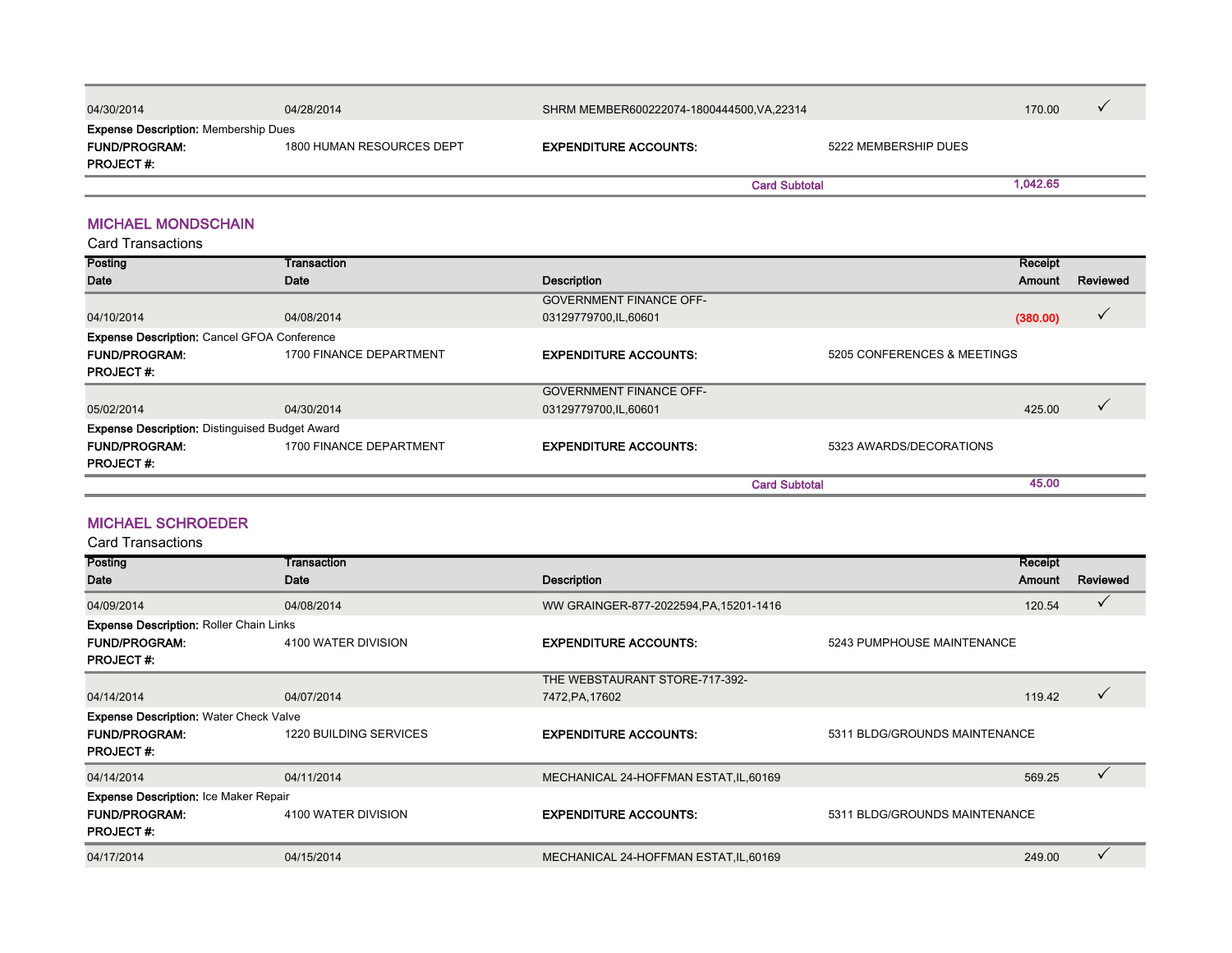#### Expense Description: Icemaker Parts & Install

| <b>FUND/PROGRAM:</b><br><b>PROJECT#:</b>              | 4100 WATER DIVISION           | <b>EXPENDITURE ACCOUNTS:</b>             | 5311 BLDG/GROUNDS MAINTENANCE |          |  |
|-------------------------------------------------------|-------------------------------|------------------------------------------|-------------------------------|----------|--|
| 05/02/2014                                            | 05/01/2014                    | LENNOX INDUSTRIES-09724976730, TX, 75080 |                               | 776.20   |  |
| <b>Expense Description: Hyac Replacemnt Compressr</b> |                               |                                          |                               |          |  |
| <b>FUND/PROGRAM:</b>                                  | 1220 BUILDING SERVICES        | <b>EXPENDITURE ACCOUNTS:</b>             | 5311 BLDG/GROUNDS MAINTENANCE |          |  |
| <b>PROJECT#:</b>                                      |                               |                                          |                               |          |  |
| 05/02/2014                                            | 05/01/2014                    | WW GRAINGER-877-2022594, PA, 15201-1416  |                               | 92.20    |  |
| <b>Expense Description: Hyac Elec Contactor</b>       |                               |                                          |                               |          |  |
| <b>FUND/PROGRAM:</b>                                  | <b>1220 BUILDING SERVICES</b> | <b>EXPENDITURE ACCOUNTS:</b>             | 5311 BLDG/GROUNDS MAINTENANCE |          |  |
| <b>PROJECT#:</b>                                      |                               |                                          |                               |          |  |
|                                                       |                               | <b>Card Subtotal</b>                     |                               | 1,926.61 |  |

#### PETER RODGERS

Card Transactions

| <b>Posting</b>                                       | Transaction            |                              |                              | Receipt |          |
|------------------------------------------------------|------------------------|------------------------------|------------------------------|---------|----------|
| <b>Date</b>                                          | Date                   | Description                  |                              | Amount  | Reviewed |
|                                                      |                        | PRIMERA TECHNOLOGY INC-      |                              |         |          |
| 04/10/2014                                           | 04/08/2014             | 07634756676, MN, 55447       |                              | 155.85  |          |
| <b>Expense Description: Coban Printer cartridges</b> |                        |                              |                              |         |          |
| <b>FUND/PROGRAM:</b>                                 | 2100 POLICE DEPARTMENT | <b>EXPENDITURE ACCOUNTS:</b> | 5317 MISC OPERATING SUPPLIES |         |          |
| <b>PROJECT#:</b>                                     |                        |                              |                              |         |          |
|                                                      |                        |                              | <b>Card Subtotal</b>         | 155.85  |          |

#### ROSE LEMANIS

| Posting                                   | Transaction                           |                                              |                              | Receipt |              |
|-------------------------------------------|---------------------------------------|----------------------------------------------|------------------------------|---------|--------------|
| <b>Date</b>                               | Date                                  | <b>Description</b>                           |                              | Amount  | Reviewed     |
|                                           |                                       |                                              |                              |         |              |
| 04/09/2014                                | 04/08/2014                            | AMERICAN PUBLIC WORKS-08164726100, MO, 84108 |                              | 36.00   | $\checkmark$ |
| <b>Expense Description: APWA Posters</b>  |                                       |                                              |                              |         |              |
| <b>FUND/PROGRAM:</b>                      | <b>1500 PUBLIC WORKS ADMINISTRATI</b> | <b>EXPENDITURE ACCOUNTS:</b>                 | 5317 MISC OPERATING SUPPLIES |         |              |
| <b>PROJECT#:</b>                          |                                       |                                              |                              |         |              |
|                                           |                                       |                                              |                              |         |              |
| 04/11/2014                                | 04/09/2014                            | RED WING SHOE STORE 0-STREAMWOOD, IL, 60107  |                              | 144.00  | ✓            |
| <b>Expense Description: Boots-Magurno</b> |                                       |                                              |                              |         |              |
| <b>FUND/PROGRAM:</b>                      | 1220 BUILDING SERVICES                | <b>EXPENDITURE ACCOUNTS:</b>                 | 5106 UNIFORM ALLOWANCE       |         |              |
| <b>PROJECT#:</b>                          |                                       |                                              |                              |         |              |
|                                           |                                       |                                              |                              |         |              |
| 04/11/2014                                | 04/09/2014                            | RED WING SHOE STORE 1-WEST DUNDEE, IL, 60118 |                              | 539.00  | ✓            |
| <b>Expense Description: Boots-Hines</b>   |                                       |                                              |                              |         |              |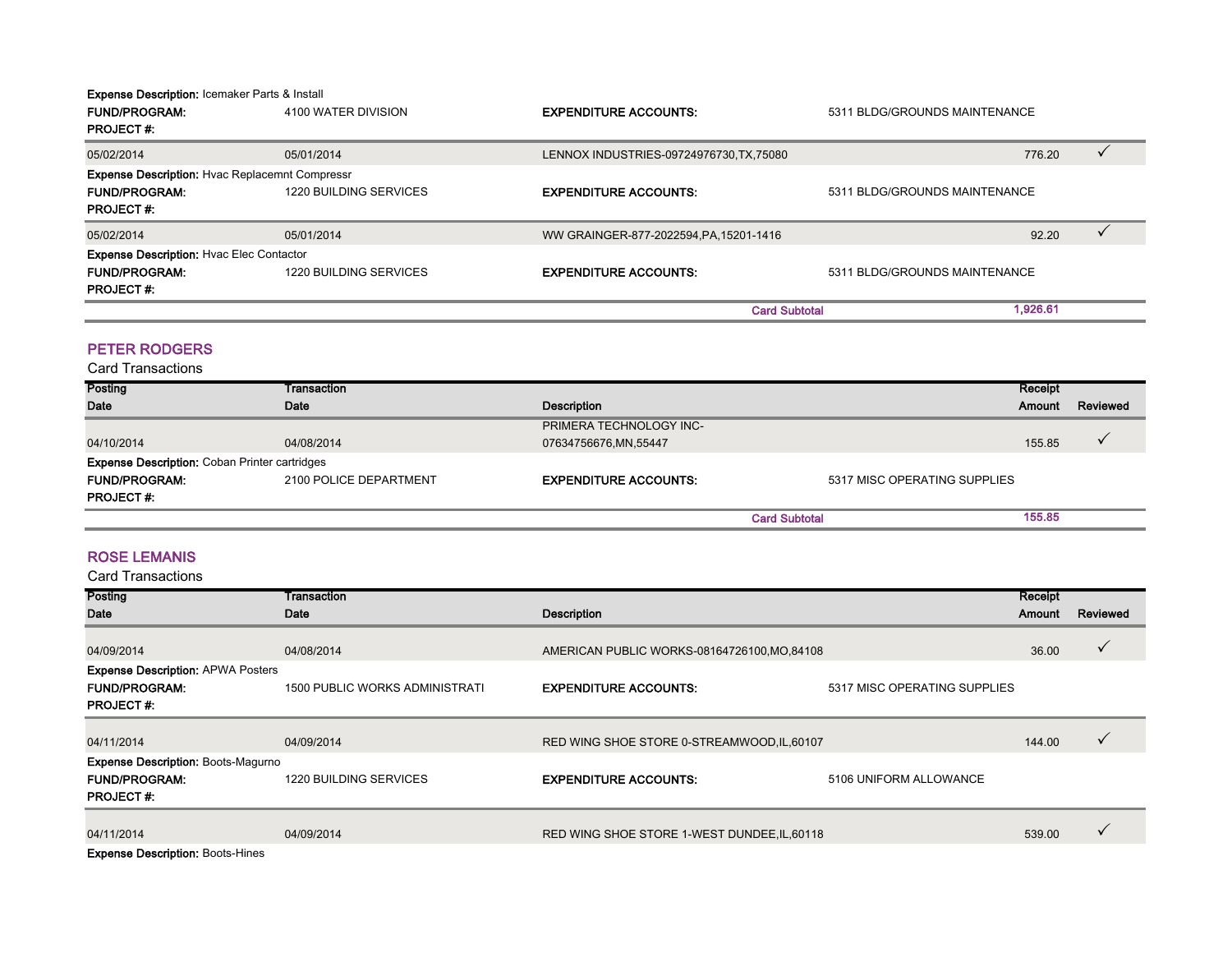| <b>FUND/PROGRAM:</b><br><b>PROJECT#:</b>                                                | 1420 STREETS DIVISION                 | <b>EXPENDITURE ACCOUNTS:</b>                 | 5106 UNIFORM ALLOWANCE |        |              |
|-----------------------------------------------------------------------------------------|---------------------------------------|----------------------------------------------|------------------------|--------|--------------|
| 04/11/2014                                                                              | 04/09/2014                            | RED WING SHOE STORE 1-WEST DUNDEE, IL, 60118 |                        | 539.00 | $\checkmark$ |
| <b>Expense Description: Boots-Hines</b><br><b>FUND/PROGRAM:</b><br><b>PROJECT#:</b>     | 1430 FORESTRY DIVISION                | <b>EXPENDITURE ACCOUNTS:</b>                 | 5106 UNIFORM ALLOWANCE |        |              |
| 04/11/2014                                                                              | 04/09/2014                            | RED WING SHOE STORE 1-WEST DUNDEE, IL, 60118 |                        | 539.00 | $\checkmark$ |
| <b>Expense Description: Boots-Santos</b><br><b>FUND/PROGRAM:</b><br><b>PROJECT#:</b>    | 4200 SEWER DIVISION                   | <b>EXPENDITURE ACCOUNTS:</b>                 | 5106 UNIFORM ALLOWANCE |        |              |
| 04/11/2014                                                                              | 04/09/2014                            | RED WING SHOE STORE 1-WEST DUNDEE, IL, 60118 |                        | 539.00 | $\checkmark$ |
| <b>Expense Description: Boots-Santos</b><br><b>FUND/PROGRAM:</b><br><b>PROJECT#:</b>    | 4100 WATER DIVISION                   | <b>EXPENDITURE ACCOUNTS:</b>                 | 5106 UNIFORM ALLOWANCE |        |              |
| 04/11/2014                                                                              | 04/09/2014                            | RED WING SHOES #712-WAUKEGAN, IL, 60085      |                        | 187.00 | $\checkmark$ |
| <b>Expense Description: Boots-Schulz</b><br><b>FUND/PROGRAM:</b><br><b>PROJECT#:</b>    | 4200 SEWER DIVISION                   | <b>EXPENDITURE ACCOUNTS:</b>                 | 5106 UNIFORM ALLOWANCE |        |              |
| 04/11/2014                                                                              | 04/09/2014                            | RED WING SHOES #712-WAUKEGAN, IL, 60085      |                        | 187.00 | ✓            |
| <b>Expense Description: Boots-Schulz</b><br><b>FUND/PROGRAM:</b><br><b>PROJECT#:</b>    | 4100 WATER DIVISION                   | <b>EXPENDITURE ACCOUNTS:</b>                 | 5106 UNIFORM ALLOWANCE |        |              |
| 04/11/2014                                                                              | 04/10/2014                            | OFFICE DEPOT #1105-800-463-3768, IL, 60188   |                        | 38.15  |              |
| <b>Expense Description: Office Supplies</b><br><b>FUND/PROGRAM:</b><br><b>PROJECT#:</b> | <b>1500 PUBLIC WORKS ADMINISTRATI</b> | <b>EXPENDITURE ACCOUNTS:</b>                 | 5318 OFFICE SUPPLIES   |        |              |
| 04/15/2014                                                                              | 04/14/2014                            | OFFICE DEPOT #1105-800-463-3768, IL, 60188   |                        | 21.87  | $\checkmark$ |
| <b>Expense Description: Office Supplies</b><br>FUND/PROGRAM:<br><b>PROJECT#:</b>        | <b>1500 PUBLIC WORKS ADMINISTRATI</b> | <b>EXPENDITURE ACCOUNTS:</b>                 | 5318 OFFICE SUPPLIES   |        |              |
| 04/25/2014                                                                              | 04/24/2014                            | OFFICE DEPOT #1105-800-463-3768, IL, 60188   |                        | 64.17  | $\checkmark$ |
| <b>Expense Description: Office Supplies</b><br><b>FUND/PROGRAM:</b><br><b>PROJECT#:</b> | <b>1500 PUBLIC WORKS ADMINISTRATI</b> | <b>EXPENDITURE ACCOUNTS:</b>                 | 5318 OFFICE SUPPLIES   |        |              |
| 04/29/2014                                                                              | 04/28/2014                            | OFFICE DEPOT #1105-800-463-3768, IL, 60188   |                        | 37.90  | $\checkmark$ |
| <b>Expense Description: Office Supplies</b><br><b>FUND/PROGRAM:</b>                     | <b>1500 PUBLIC WORKS ADMINISTRATI</b> | <b>EXPENDITURE ACCOUNTS:</b>                 | 5318 OFFICE SUPPLIES   |        |              |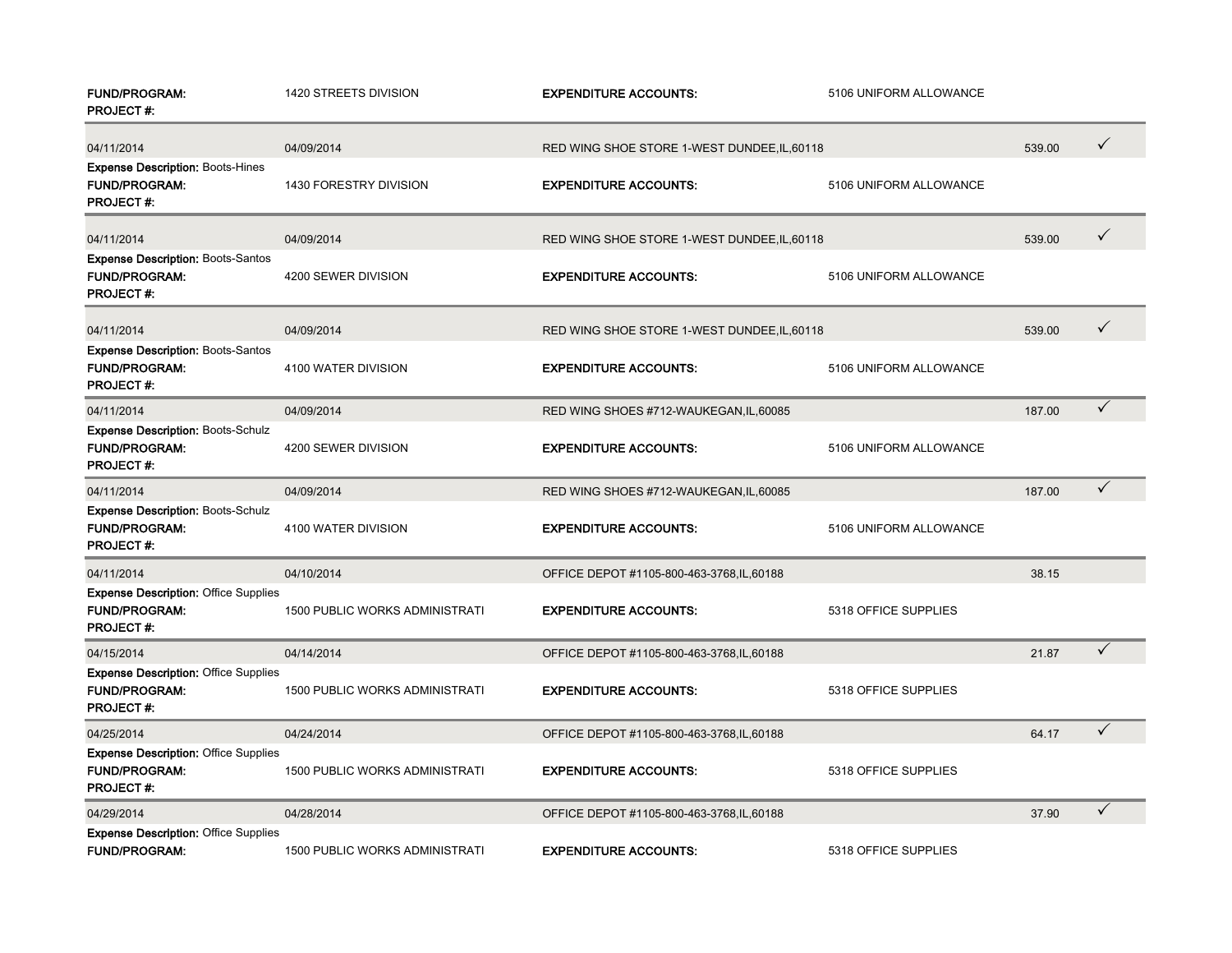PROJECT #:

| 05/01/2014                                   | 04/30/2014                     | AMERICAN PUBLIC WORKS-08164726100, MO, 84108 |                      | 1,288.00 | ✓ |
|----------------------------------------------|--------------------------------|----------------------------------------------|----------------------|----------|---|
| Expense Description: APWA Membership JT & JM |                                |                                              |                      |          |   |
| <b>FUND/PROGRAM:</b><br><b>PROJECT#:</b>     | 1300 COMMUNITY DEVELOPMENT     | <b>EXPENDITURE ACCOUNTS:</b>                 | 5222 MEMBERSHIP DUES |          |   |
|                                              |                                |                                              |                      |          |   |
| 05/01/2014                                   | 04/30/2014                     | AMERICAN PUBLIC WORKS-08164726100, MO.84108  |                      | 1,288.00 |   |
| Expense Description: APWA Membership CB      |                                |                                              |                      |          |   |
| <b>FUND/PROGRAM:</b><br><b>PROJECT#:</b>     | 1500 PUBLIC WORKS ADMINISTRATI | <b>EXPENDITURE ACCOUNTS:</b>                 | 5222 MEMBERSHIP DUES |          |   |
| 05/01/2014                                   | 04/30/2014                     | AMERICAN PUBLIC WORKS-08164726100, MO, 84108 |                      | 1,288.00 |   |
| Expense Description: APWA Membership JW      |                                |                                              |                      |          |   |
| <b>FUND/PROGRAM:</b><br><b>PROJECT#:</b>     | 4100 WATER DIVISION            | <b>EXPENDITURE ACCOUNTS:</b>                 | 5222 MEMBERSHIP DUES |          |   |
| 05/01/2014                                   | 04/30/2014                     | AMERICAN PUBLIC WORKS-08164726100, MO.84108  |                      | 1,288.00 | ✓ |
| Expense Description: APWA Membership CS      |                                |                                              |                      |          |   |
| <b>FUND/PROGRAM:</b><br><b>PROJECT#:</b>     | 1240 FLEET SERVICES            | <b>EXPENDITURE ACCOUNTS:</b>                 | 5222 MEMBERSHIP DUES |          |   |
| 05/01/2014                                   | 04/30/2014                     | AMERICAN PUBLIC WORKS-08164726100, MO, 84108 |                      | 1,288.00 | ✓ |
| Expense Description: APWA Membership JS      |                                |                                              |                      |          |   |
| <b>FUND/PROGRAM:</b><br><b>PROJECT#:</b>     | 1600 ADMIN & BOT               | <b>EXPENDITURE ACCOUNTS:</b>                 | 5222 MEMBERSHIP DUES |          |   |
| 05/01/2014                                   | 04/30/2014                     | AMERICAN PUBLIC WORKS-08164726100, MO.84108  |                      | 1,288.00 | ✓ |
| Expense Description: APWA Membership LH      |                                |                                              |                      |          |   |
| <b>FUND/PROGRAM:</b><br><b>PROJECT#:</b>     | 1420 STREETS DIVISION          | <b>EXPENDITURE ACCOUNTS:</b>                 | 5222 MEMBERSHIP DUES |          |   |
|                                              |                                |                                              | <b>Card Subtotal</b> | 2.356.09 |   |

#### SCOTT WILSON

| <b>Posting</b>                         | Transaction         |                                |                              | Receipt |          |
|----------------------------------------|---------------------|--------------------------------|------------------------------|---------|----------|
| Date                                   | Date                | Description                    |                              | Amount  | Reviewed |
|                                        |                     | EL-COR INDUSTRIES INC-PROSPECT |                              |         |          |
| 04/07/2014                             | 04/03/2014          | <b>HEIG, IL, 60070</b>         |                              | 265.10  |          |
| <b>Expense Description: Misc Stock</b> |                     |                                |                              |         |          |
| <b>FUND/PROGRAM:</b>                   | 1240 FLEET SERVICES | <b>EXPENDITURE ACCOUNTS:</b>   | 5317 MISC OPERATING SUPPLIES |         |          |
| <b>PROJECT#:</b>                       |                     |                                |                              |         |          |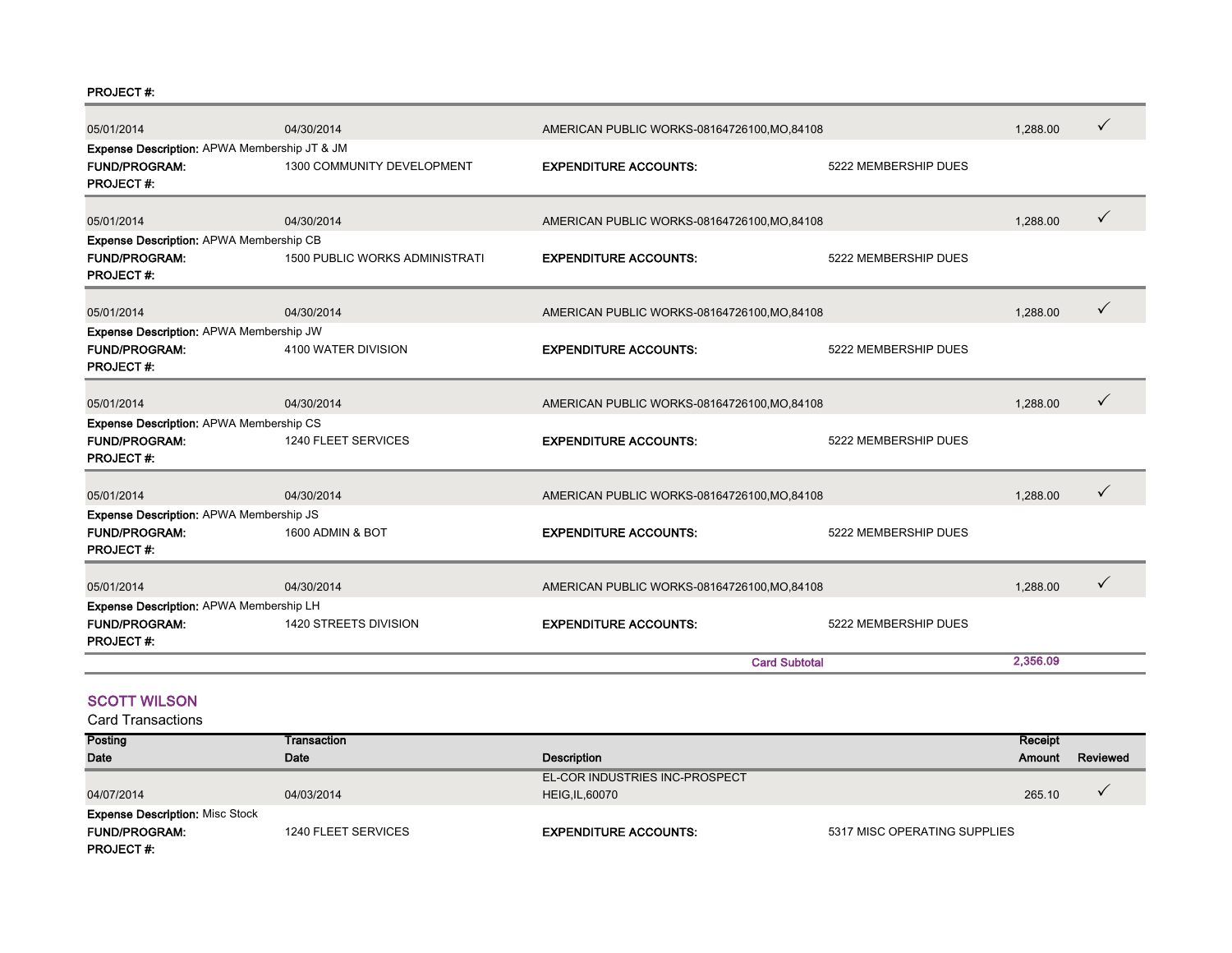|                                                   |                        | EL-COR INDUSTRIES INC-PROSPECT         |                              |        |              |
|---------------------------------------------------|------------------------|----------------------------------------|------------------------------|--------|--------------|
| 04/07/2014                                        | 04/03/2014             | <b>HEIG, IL, 60070</b>                 |                              | 265.10 | $\checkmark$ |
| <b>Expense Description: Power Steering Fluid</b>  |                        |                                        |                              |        |              |
| <b>FUND/PROGRAM:</b><br><b>PROJECT#:</b>          | 1240 FLEET SERVICES    | <b>EXPENDITURE ACCOUNTS:</b>           | 5301 AUTO PETROL PRODUCTS    |        |              |
|                                                   |                        | EL-COR INDUSTRIES INC-PROSPECT         |                              |        |              |
| 04/07/2014                                        | 04/03/2014             | <b>HEIG, IL, 60070</b>                 |                              | 265.10 | $\checkmark$ |
| <b>Expense Description: Chemical Stock</b>        |                        |                                        |                              |        |              |
| <b>FUND/PROGRAM:</b><br><b>PROJECT#:</b>          | 1240 FLEET SERVICES    | <b>EXPENDITURE ACCOUNTS:</b>           | 5303 CHEMICALS               |        |              |
|                                                   |                        | EL-COR INDUSTRIES INC-PROSPECT         |                              |        |              |
| 04/07/2014                                        | 04/03/2014             | <b>HEIG, IL, 60070</b>                 |                              | 265.10 | $\checkmark$ |
| <b>Expense Description: Safety Supplies</b>       |                        |                                        |                              |        |              |
| <b>FUND/PROGRAM:</b><br><b>PROJECT#:</b>          | 1240 FLEET SERVICES    | <b>EXPENDITURE ACCOUNTS:</b>           | 5319 PROTECTIVE CLOTHING     |        |              |
|                                                   |                        | EL-COR INDUSTRIES INC-PROSPECT         |                              |        |              |
| 04/07/2014                                        | 04/03/2014             | <b>HEIG, IL, 60070</b>                 |                              | 376.19 | $\checkmark$ |
| <b>Expense Description: Squad Setup Parts</b>     |                        |                                        |                              |        |              |
| FUND/PROGRAM:<br><b>PROJECT#:</b>                 | 2100 POLICE DEPARTMENT | <b>EXPENDITURE ACCOUNTS:</b>           | 5310 VEHICLE MAINTENANCE     |        |              |
|                                                   |                        | EL-COR INDUSTRIES INC-PROSPECT         |                              |        |              |
| 04/07/2014                                        | 04/03/2014             | <b>HEIG, IL, 60070</b>                 |                              | 376.19 | $\checkmark$ |
| <b>Expense Description: Misc Parts Room Stock</b> |                        |                                        |                              |        |              |
| <b>FUND/PROGRAM:</b><br><b>PROJECT#:</b>          | 1240 FLEET SERVICES    | <b>EXPENDITURE ACCOUNTS:</b>           | 5317 MISC OPERATING SUPPLIES |        |              |
|                                                   |                        | EL-COR INDUSTRIES INC-PROSPECT         |                              |        |              |
| 04/07/2014                                        | 04/03/2014             | <b>HEIG, IL, 60070</b>                 |                              | 381.00 | $\checkmark$ |
| <b>Expense Description: Wire-Squad Setup</b>      |                        |                                        |                              |        |              |
| <b>FUND/PROGRAM:</b><br><b>PROJECT#:</b>          | 2100 POLICE DEPARTMENT | <b>EXPENDITURE ACCOUNTS:</b>           | 5310 VEHICLE MAINTENANCE     |        |              |
|                                                   |                        | EL-COR INDUSTRIES INC-PROSPECT         |                              |        |              |
| 04/07/2014                                        | 04/03/2014             | <b>HEIG, IL, 60070</b>                 |                              | 549.72 | $\checkmark$ |
| <b>Expense Description: Misc Parts Room Stock</b> |                        |                                        |                              |        |              |
| <b>FUND/PROGRAM:</b><br><b>PROJECT#:</b>          | 1240 FLEET SERVICES    | <b>EXPENDITURE ACCOUNTS:</b>           | 5317 MISC OPERATING SUPPLIES |        |              |
|                                                   |                        | EL-COR INDUSTRIES INC-PROSPECT         |                              |        |              |
| 04/07/2014                                        | 04/03/2014             | <b>HEIG, IL, 60070</b>                 |                              | 549.72 | $\checkmark$ |
| <b>Expense Description: Power Relays</b>          |                        |                                        |                              |        |              |
| <b>FUND/PROGRAM:</b><br><b>PROJECT#:</b>          | 2200 FIRE DEPARTMENT   | <b>EXPENDITURE ACCOUNTS:</b>           | 5310 VEHICLE MAINTENANCE     |        |              |
| 04/08/2014                                        | 04/07/2014             | INTERMOTIVE INC-05308231048, CA, 95602 |                              | (9.11) | $\checkmark$ |
|                                                   |                        |                                        |                              |        |              |

Expense Description: Refund Returned Parts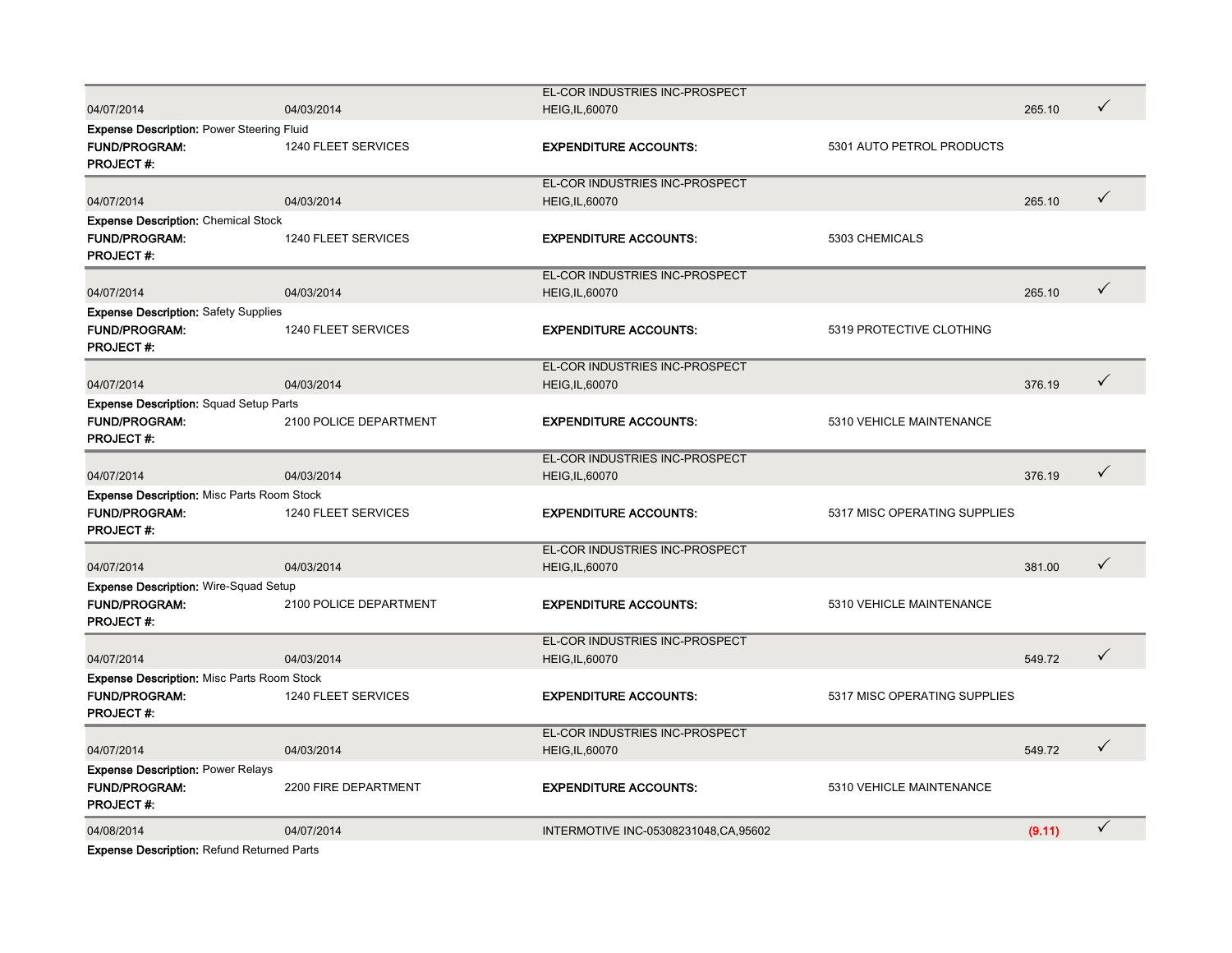| <b>FUND/PROGRAM:</b><br><b>PROJECT#:</b>                                              | 2100 POLICE DEPARTMENT | <b>EXPENDITURE ACCOUNTS:</b>                             | 5310 VEHICLE MAINTENANCE     |        |              |
|---------------------------------------------------------------------------------------|------------------------|----------------------------------------------------------|------------------------------|--------|--------------|
| 04/08/2014                                                                            | 04/08/2014             | AWDIRECT 1020067567-800-243-3194, CT, 06037              |                              | 90.22  | $\checkmark$ |
| <b>Expense Description: Step Assembly</b><br><b>FUND/PROGRAM:</b><br><b>PROJECT#:</b> | 2200 FIRE DEPARTMENT   | <b>EXPENDITURE ACCOUNTS:</b>                             | 5310 VEHICLE MAINTENANCE     |        |              |
| 04/11/2014                                                                            | 04/10/2014             | 83 RV INC-MUNDELEIN, IL, 60060                           |                              | 169.99 | $\checkmark$ |
| <b>Expense Description: Step Motor</b><br><b>FUND/PROGRAM:</b><br><b>PROJECT#:</b>    | 2200 FIRE DEPARTMENT   | <b>EXPENDITURE ACCOUNTS:</b>                             | 5310 VEHICLE MAINTENANCE     |        |              |
| 04/16/2014                                                                            | 04/15/2014             | PAYPAL JEMCO-4029357733, CA, 95131                       |                              | 33.12  | $\checkmark$ |
| Expense Description: Brake Light Switch<br><b>FUND/PROGRAM:</b><br><b>PROJECT#:</b>   | 2100 POLICE DEPARTMENT | <b>EXPENDITURE ACCOUNTS:</b>                             | 5310 VEHICLE MAINTENANCE     |        |              |
| 04/17/2014                                                                            | 04/16/2014             | ROTTMAN SALES INC-616-877-4711, MI, 49335                |                              | 25.56  | $\checkmark$ |
| Expense Description: Pulley Assembly/#680<br><b>FUND/PROGRAM:</b><br><b>PROJECT#:</b> | 2200 FIRE DEPARTMENT   | <b>EXPENDITURE ACCOUNTS:</b>                             | 5310 VEHICLE MAINTENANCE     |        |              |
|                                                                                       |                        | EL-COR INDUSTRIES INC-PROSPECT                           |                              |        | $\checkmark$ |
| 04/22/2014<br><b>Expense Description: Hitch Pins</b>                                  | 04/19/2014             | <b>HEIG, IL, 60070</b>                                   |                              | 17.40  |              |
| <b>FUND/PROGRAM:</b><br><b>PROJECT#:</b>                                              | 1240 FLEET SERVICES    | <b>EXPENDITURE ACCOUNTS:</b>                             | 5317 MISC OPERATING SUPPLIES |        |              |
| 04/22/2014                                                                            | 04/19/2014             | EL-COR INDUSTRIES INC-PROSPECT<br><b>HEIG, IL, 60070</b> |                              | 29.70  | $\checkmark$ |
| <b>Expense Description: Light Bulbs</b><br><b>FUND/PROGRAM:</b><br><b>PROJECT#:</b>   | 2200 FIRE DEPARTMENT   | <b>EXPENDITURE ACCOUNTS:</b>                             | 5310 VEHICLE MAINTENANCE     |        |              |
| 04/22/2014                                                                            | 04/19/2014             | EL-COR INDUSTRIES INC-PROSPECT<br><b>HEIG, IL, 60070</b> |                              | 67.76  | $\checkmark$ |
| <b>Expense Description: Marker Lights</b><br><b>FUND/PROGRAM:</b><br><b>PROJECT#:</b> | 1240 FLEET SERVICES    | <b>EXPENDITURE ACCOUNTS:</b>                             | 5317 MISC OPERATING SUPPLIES |        |              |
| 04/22/2014                                                                            | 04/19/2014             | EL-COR INDUSTRIES INC-PROSPECT<br><b>HEIG, IL, 60070</b> |                              | 69.00  | $\checkmark$ |
| <b>Expense Description: Plow Guides</b><br><b>FUND/PROGRAM:</b><br><b>PROJECT#:</b>   | 1420 STREETS DIVISION  | <b>EXPENDITURE ACCOUNTS:</b>                             | 5310 VEHICLE MAINTENANCE     |        |              |
|                                                                                       |                        | EL-COR INDUSTRIES INC-PROSPECT                           |                              |        |              |
| 04/22/2014                                                                            | 04/19/2014             | <b>HEIG, IL, 60070</b>                                   |                              | 184.12 | $\checkmark$ |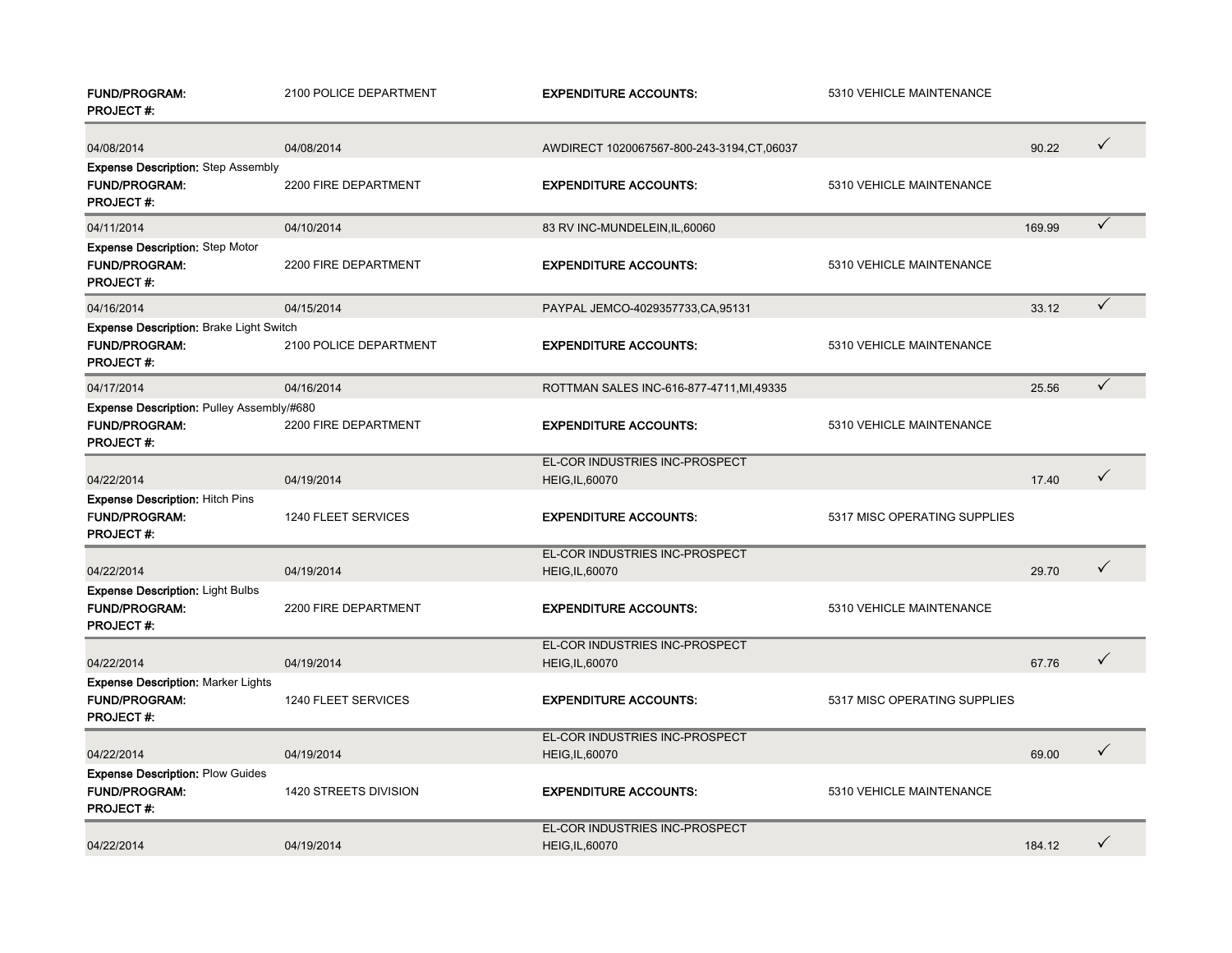Expense Description: Chemical Stock

| <b>FUND/PROGRAM:</b>                                | 1240 FLEET SERVICES   | <b>EXPENDITURE ACCOUNTS:</b>   | 5303 CHEMICALS           |          |              |
|-----------------------------------------------------|-----------------------|--------------------------------|--------------------------|----------|--------------|
| <b>PROJECT#:</b>                                    |                       |                                |                          |          |              |
|                                                     |                       | EL-COR INDUSTRIES INC-PROSPECT |                          |          |              |
| 04/22/2014                                          | 04/19/2014            | <b>HEIG, IL, 60070</b>         |                          | 341.77   |              |
| <b>Expense Description: Light &amp; Swivel Jack</b> |                       |                                |                          |          |              |
| <b>FUND/PROGRAM:</b>                                | 1420 STREETS DIVISION | <b>EXPENDITURE ACCOUNTS:</b>   | 5310 VEHICLE MAINTENANCE |          |              |
| <b>PROJECT#:</b>                                    |                       |                                |                          |          |              |
|                                                     |                       | EL-COR INDUSTRIES INC-PROSPECT |                          |          |              |
| 04/22/2014                                          | 04/19/2014            | <b>HEIG, IL, 60070</b>         |                          | 341.77   | $\checkmark$ |
| <b>Expense Description: Brass Fittings</b>          |                       |                                |                          |          |              |
| <b>FUND/PROGRAM:</b>                                | 2200 FIRE DEPARTMENT  | <b>EXPENDITURE ACCOUNTS:</b>   | 5310 VEHICLE MAINTENANCE |          |              |
| <b>PROJECT#:</b>                                    |                       |                                |                          |          |              |
|                                                     |                       | EL-COR INDUSTRIES INC-PROSPECT |                          |          |              |
| 04/22/2014                                          | 04/19/2014            | <b>HEIG, IL, 60070</b>         |                          | 341.77   | $\checkmark$ |
| <b>Expense Description: LED Light</b>               |                       |                                |                          |          |              |
| <b>FUND/PROGRAM:</b>                                | 4100 WATER DIVISION   | <b>EXPENDITURE ACCOUNTS:</b>   | 5310 VEHICLE MAINTENANCE |          |              |
| <b>PROJECT#:</b>                                    |                       |                                |                          |          |              |
|                                                     |                       | TEMPEST TECHNOLOGY COR-559-    |                          |          |              |
| 05/01/2014                                          | 04/30/2014            | 2777577, CA, 93722             |                          | 123.61   | $\checkmark$ |
| <b>Expense Description: PPV Fan Parts</b>           |                       |                                |                          |          |              |
| <b>FUND/PROGRAM:</b>                                | 2200 FIRE DEPARTMENT  | <b>EXPENDITURE ACCOUNTS:</b>   | 5310 VEHICLE MAINTENANCE |          |              |
| <b>PROJECT#:</b>                                    |                       |                                |                          |          |              |
|                                                     |                       | <b>Card Subtotal</b>           |                          | 2,715.15 |              |

#### SEAN LINDSAY

| Posting                                            | Transaction            |                                          |                                | Receipt  |          |
|----------------------------------------------------|------------------------|------------------------------------------|--------------------------------|----------|----------|
| Date                                               | Date                   | <b>Description</b>                       |                                | Amount   | Reviewed |
|                                                    |                        |                                          |                                |          |          |
| 04/11/2014                                         | 04/09/2014             | BOGEN COMMUNICATIONS-RAMSEY, NJ,07446    |                                | 263.83   | ✓        |
| <b>Expense Description: Alerting Amp Repair</b>    |                        |                                          |                                |          |          |
| <b>FUND/PROGRAM:</b>                               | 2200 FIRE DEPARTMENT   | <b>EXPENDITURE ACCOUNTS:</b>             | 5311 BLDG/GROUNDS MAINTENANCE  |          |          |
| <b>PROJECT#:</b>                                   |                        |                                          |                                |          |          |
| 04/21/2014                                         | 04/17/2014             | THE TRANE COMPANY-888-8325266, WI, 54601 |                                | 4,460.00 |          |
| <b>Expense Description: HVAC Service Agreement</b> |                        |                                          |                                |          |          |
| <b>FUND/PROGRAM:</b>                               | 1220 BUILDING SERVICES | <b>EXPENDITURE ACCOUNTS:</b>             | 5299 MISC CONTRACTUAL SERVICES |          |          |
| <b>PROJECT#:</b>                                   |                        |                                          |                                |          |          |
|                                                    |                        | <b>Card Subtotal</b>                     |                                | 4,723.83 |          |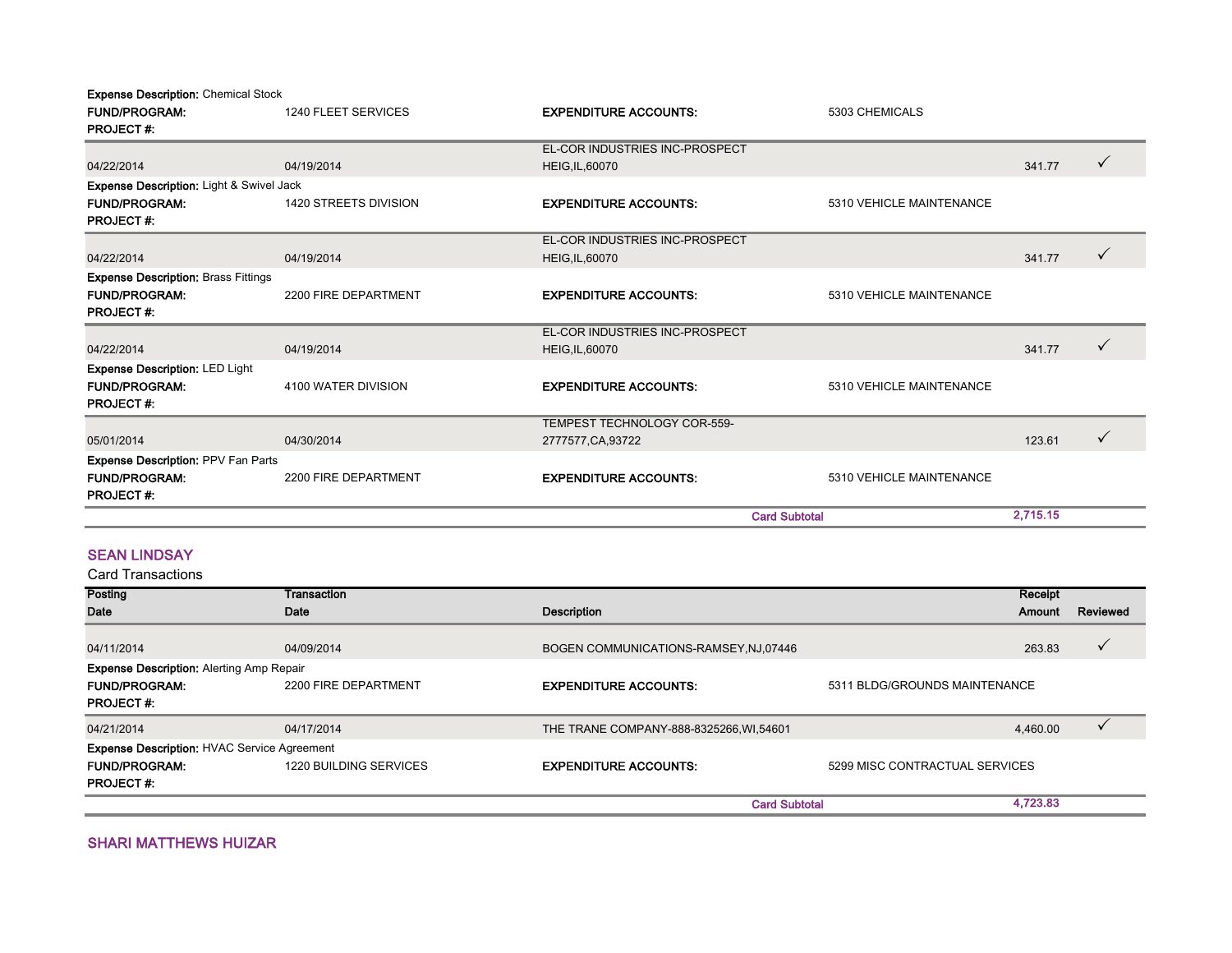Card Transactions

| Posting                                               | Transaction                   |                                             |                              | Receipt |                    |  |
|-------------------------------------------------------|-------------------------------|---------------------------------------------|------------------------------|---------|--------------------|--|
| Date                                                  | Date                          | <b>Description</b>                          |                              |         | Reviewed<br>Amount |  |
| 04/09/2014                                            | 04/08/2014                    | TUNDRA SPECIALTIES INC-03034404142,CO,80301 |                              | 20.33   |                    |  |
| <b>Expense Description: Fridge Thermometer</b>        |                               |                                             |                              |         |                    |  |
| <b>FUND/PROGRAM:</b><br><b>PROJECT#:</b>              | 1320 SENIOR CITIZENS SERVICES | <b>EXPENDITURE ACCOUNTS:</b>                | 5317 MISC OPERATING SUPPLIES |         |                    |  |
| 04/17/2014                                            | 04/15/2014                    | FTD FTD.COM-DOWNERS GROVE, IL, 60515        |                              | 104.98  |                    |  |
| <b>Expense Description: Edelstein Funeral Flowers</b> |                               |                                             |                              |         |                    |  |
| <b>FUND/PROGRAM:</b><br><b>PROJECT#:</b>              | 1320 SENIOR CITIZENS SERVICES | <b>EXPENDITURE ACCOUNTS:</b>                | 5205 CONFERENCES & MEETINGS  |         |                    |  |
| 04/17/2014                                            | 04/16/2014                    | SUGAR HILLS BAKERY-WHEELING, IL, 60090      |                              | 12.95   | $\checkmark$       |  |
| <b>Expense Description: Coupons &amp; Cookies</b>     |                               |                                             |                              |         |                    |  |
| <b>FUND/PROGRAM:</b><br><b>PROJECT#:</b>              | 1320 SENIOR CITIZENS SERVICES | <b>EXPENDITURE ACCOUNTS:</b>                | 5206 CONSULTING SERVICES     |         |                    |  |
| 04/21/2014                                            | 04/18/2014                    | ORIENTAL TRADING CO-800-228-0475, NE, 68137 |                              | 57.95   |                    |  |
| <b>Expense Description: Volunteer Appreciation</b>    |                               |                                             |                              |         |                    |  |
| <b>FUND/PROGRAM:</b><br><b>PROJECT#:</b>              | 1320 SENIOR CITIZENS SERVICES | <b>EXPENDITURE ACCOUNTS:</b>                | 5205 CONFERENCES & MEETINGS  |         |                    |  |
|                                                       |                               | <b>Card Subtotal</b>                        |                              | 196.21  |                    |  |

#### THOMAS LUEDERS

Card Transactions

| Posting                                                   | Transaction         |                                            |                             | Receipt |          |
|-----------------------------------------------------------|---------------------|--------------------------------------------|-----------------------------|---------|----------|
| <b>Date</b>                                               | Date                | <b>Description</b>                         |                             | Amount  | Reviewed |
| 04/16/2014                                                | 04/14/2014          | THE HOME DEPOT 1913-MT PROSPECT, IL, 60056 |                             | 310.79  |          |
| <b>Expense Description: Mortar Mix &amp; Stair Repair</b> |                     |                                            |                             |         |          |
| <b>FUND/PROGRAM:</b>                                      | 4200 SEWER DIVISION | <b>EXPENDITURE ACCOUNTS:</b>               | 5342 SEWER LINE MAINTENANCE |         |          |
| <b>PROJECT#:</b>                                          |                     |                                            |                             |         |          |
|                                                           |                     | <b>Card Subtotal</b>                       |                             | 310.79  |          |

#### TY JOHNSON

Card Transactions

| Posting     | Transaction |                                | Receipt |          |
|-------------|-------------|--------------------------------|---------|----------|
| <b>Date</b> | Date        | <b>Description</b>             |         | Reviewed |
|             |             | BANNER PLUMBING SUPPLY-BUFFALO |         |          |
| 04/09/2014  | 04/08/2014  | GROVE, IL, 60089               | 214.10  |          |
| $\sim$      |             |                                |         |          |

Expense Description: Plumbing Supplies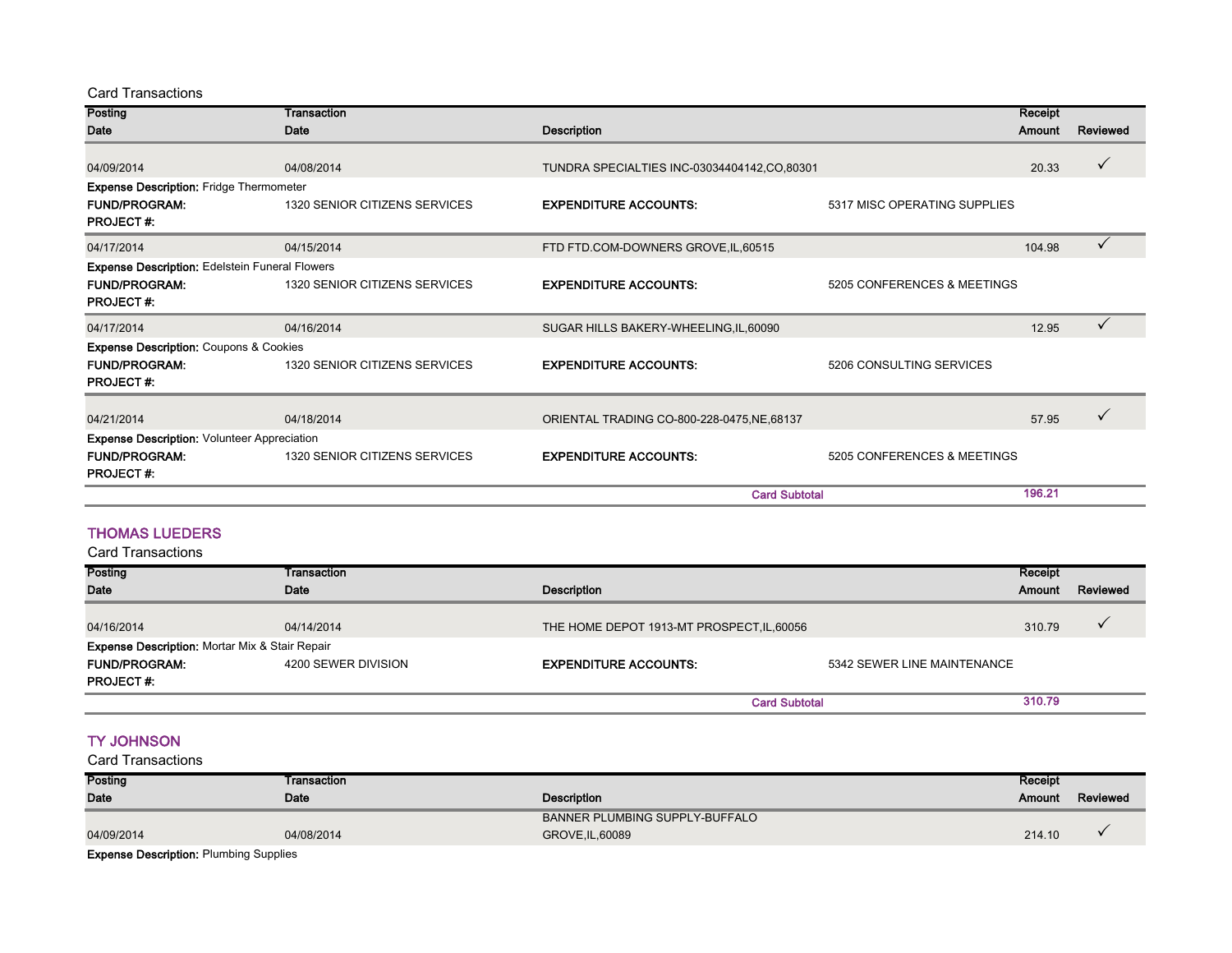| <b>FUND/PROGRAM:</b><br><b>PROJECT#:</b>                                                        | <b>1220 BUILDING SERVICES</b> | <b>EXPENDITURE ACCOUNTS:</b>                                  | 5311 BLDG/GROUNDS MAINTENANCE |          |              |
|-------------------------------------------------------------------------------------------------|-------------------------------|---------------------------------------------------------------|-------------------------------|----------|--------------|
| 04/16/2014                                                                                      | 04/14/2014                    | HERBERT FLAKE CO LT-713-926-3200, TX, 77023                   |                               | 215.45   | $\checkmark$ |
| <b>Expense Description: Door Closer</b><br><b>FUND/PROGRAM:</b><br><b>PROJECT#:</b>             | 1320 SENIOR CITIZENS SERVICES | <b>EXPENDITURE ACCOUNTS:</b>                                  | 5311 BLDG/GROUNDS MAINTENANCE |          |              |
| 04/21/2014                                                                                      | 04/18/2014                    | HERBERT FLAKE CO LT-713-926-3200, TX, 77023                   |                               | 238.79   | $\checkmark$ |
| <b>Expense Description: Door Closer</b><br>FUND/PROGRAM:<br><b>PROJECT#:</b>                    | 1320 SENIOR CITIZENS SERVICES | <b>EXPENDITURE ACCOUNTS:</b><br>5311 BLDG/GROUNDS MAINTENANCE |                               |          |              |
| 04/24/2014                                                                                      | 04/23/2014                    | ECOMELECTRO-7185047348,NY,11220                               |                               | 199.64   | $\checkmark$ |
| <b>Expense Description: F/A Batterys</b><br><b>FUND/PROGRAM:</b><br><b>PROJECT#:</b>            | 1320 SENIOR CITIZENS SERVICES | <b>EXPENDITURE ACCOUNTS:</b>                                  | 5311 BLDG/GROUNDS MAINTENANCE |          |              |
| 04/24/2014                                                                                      | 04/23/2014                    | ECOMELECTRO-7185047348,NY,11220                               |                               | 199.64   | $\checkmark$ |
| <b>Expense Description: F/A Batterys</b><br><b>FUND/PROGRAM:</b><br><b>PROJECT#:</b>            | 1220 BUILDING SERVICES        | <b>EXPENDITURE ACCOUNTS:</b>                                  | 5311 BLDG/GROUNDS MAINTENANCE |          |              |
| 04/28/2014                                                                                      | 04/25/2014                    | GIH GLOBALINDUSTRIALEQ-800-645-2986, FL, 33144                |                               | 186.02   | $\checkmark$ |
| <b>Expense Description: Bay Ceiling Fans</b><br><b>FUND/PROGRAM:</b><br><b>PROJECT#:</b>        | <b>1220 BUILDING SERVICES</b> | <b>EXPENDITURE ACCOUNTS:</b><br>5311 BLDG/GROUNDS MAINTENANCE |                               |          |              |
| 04/28/2014                                                                                      | 04/25/2014                    | DOHENY POOL SUPPLIES-KENOSHA, WI,53144                        |                               | 240.63   | $\checkmark$ |
| <b>Expense Description: Fountion Chlorine/Shock</b><br><b>FUND/PROGRAM:</b><br><b>PROJECT#:</b> | 1220 BUILDING SERVICES        | <b>EXPENDITURE ACCOUNTS:</b>                                  | 5303 CHEMICALS                |          |              |
|                                                                                                 |                               | <b>Card Subtotal</b>                                          |                               | 1,294.63 |              |

#### VINCENT HOFFMAN

| <b>Posting</b>                                       | Transaction                   |                                            |                       | Receipt       |          |
|------------------------------------------------------|-------------------------------|--------------------------------------------|-----------------------|---------------|----------|
| <b>Date</b>                                          | Date                          | <b>Description</b>                         |                       | <b>Amount</b> | Reviewed |
|                                                      |                               |                                            |                       |               |          |
| 04/21/2014                                           | 04/17/2014                    | THE HOME DEPOT 1913-MT PROSPECT, IL, 60056 |                       | 205.80        |          |
| <b>Expense Description: Mailbox Repair Materials</b> |                               |                                            |                       |               |          |
| <b>FUND/PROGRAM:</b>                                 | 0051 LIABILITY INSURANCE FUND | <b>EXPENDITURE ACCOUNTS:</b>               | 5272 INSURANCE CLAIMS |               |          |
| <b>PROJECT#:</b>                                     |                               |                                            |                       |               |          |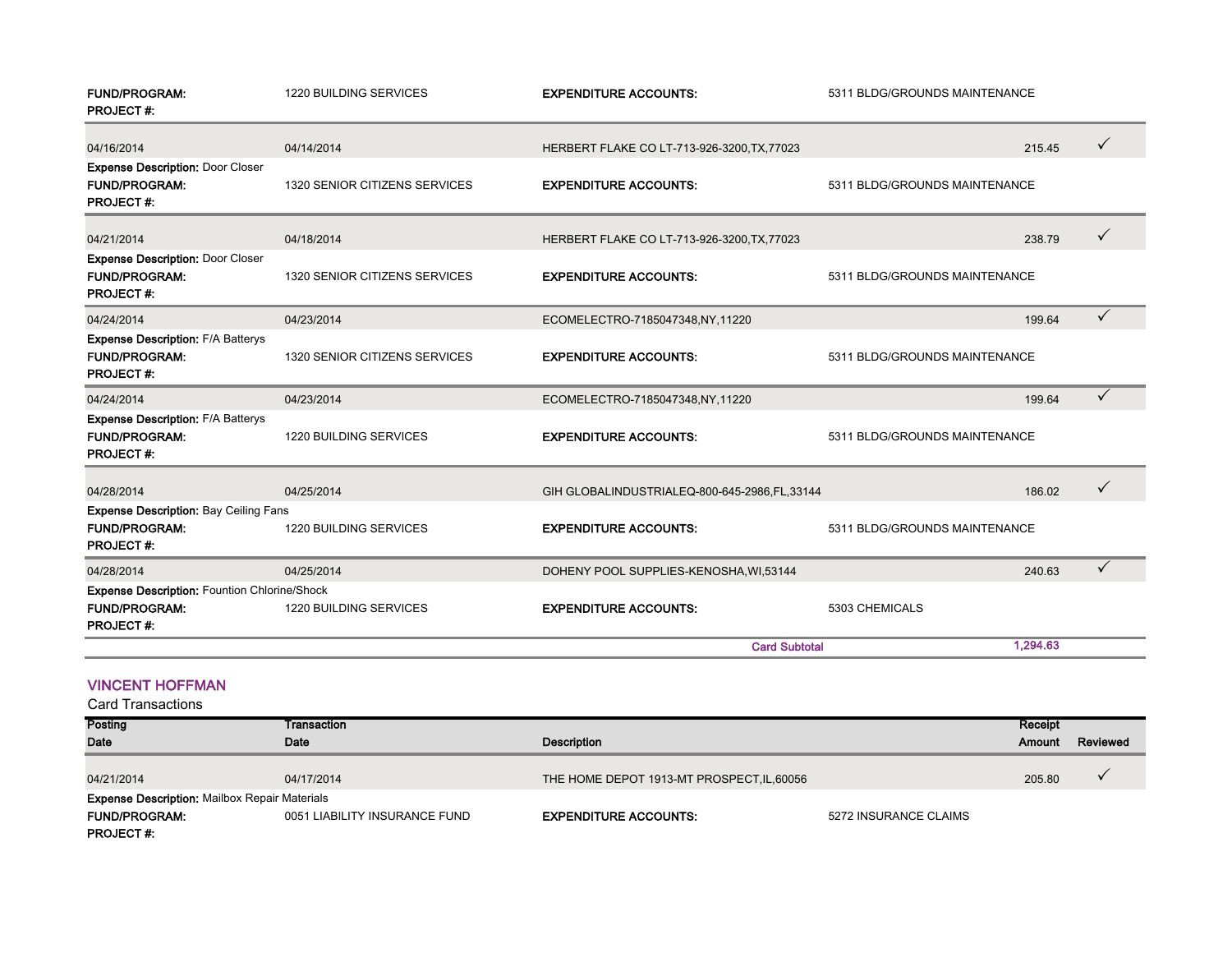| 04/21/2014                                                                    | 04/17/2014            | THE HOME DEPOT 1913-MT PROSPECT, IL, 60056 |                              |         | ✓ |
|-------------------------------------------------------------------------------|-----------------------|--------------------------------------------|------------------------------|---------|---|
| <b>Expense Description: Driveway Markers</b>                                  |                       |                                            |                              |         |   |
| <b>FUND/PROGRAM:</b>                                                          | 1420 STREETS DIVISION | <b>EXPENDITURE ACCOUNTS:</b>               | 5317 MISC OPERATING SUPPLIES |         |   |
| <b>PROJECT#:</b>                                                              |                       |                                            |                              |         |   |
| 04/24/2014                                                                    | 04/22/2014            | THE HOME DEPOT 1913-MT PROSPECT, IL, 60056 |                              | 18.14   |   |
|                                                                               |                       |                                            |                              |         |   |
| <b>Expense Description: Reflectors for Manchester</b><br><b>FUND/PROGRAM:</b> | 1420 STREETS DIVISION | <b>EXPENDITURE ACCOUNTS:</b>               | 5317 MISC OPERATING SUPPLIES |         |   |
| <b>PROJECT#:</b>                                                              |                       |                                            |                              |         |   |
|                                                                               |                       |                                            |                              |         |   |
| 04/24/2014                                                                    | 04/22/2014            | THE HOME DEPOT 1913-MT PROSPECT, IL, 60056 |                              | (26.16) |   |
| <b>Expense Description: Returned Driveway Markers</b>                         |                       |                                            |                              |         |   |
| <b>FUND/PROGRAM:</b>                                                          | 1420 STREETS DIVISION | <b>EXPENDITURE ACCOUNTS:</b>               | 5317 MISC OPERATING SUPPLIES |         |   |
| <b>PROJECT#:</b>                                                              |                       |                                            |                              |         |   |
|                                                                               | 04/22/2014            |                                            |                              | 21.33   |   |
| 04/24/2014                                                                    |                       | THE HOME DEPOT 1952-LAKE ZURICH, IL, 60047 |                              |         |   |
| <b>Expense Description: Reflectors for Manchester</b>                         |                       |                                            |                              |         |   |
| <b>FUND/PROGRAM:</b><br><b>PROJECT#:</b>                                      | 1420 STREETS DIVISION | <b>EXPENDITURE ACCOUNTS:</b>               | 5317 MISC OPERATING SUPPLIES |         |   |
|                                                                               |                       | <b>ACE HARDWARE &amp; RENTAL-</b>          |                              |         |   |
| 04/24/2014                                                                    | 04/23/2014            | NORTHBROOK, IL, 60062                      |                              | 8.98    |   |
| <b>Expense Description: Graffiti Paint</b>                                    |                       |                                            |                              |         |   |
| <b>FUND/PROGRAM:</b>                                                          | 1420 STREETS DIVISION | <b>EXPENDITURE ACCOUNTS:</b>               | 5320 STREET SIGNS            |         |   |
| <b>PROJECT#:</b>                                                              |                       |                                            |                              |         |   |
|                                                                               |                       | <b>Card Subtotal</b>                       |                              | 228.09  |   |

Report Run By: Nancy Hoppe (NHOPPE, Company Program Administrator) © 1994-2014. MasterCard. All rights reserved.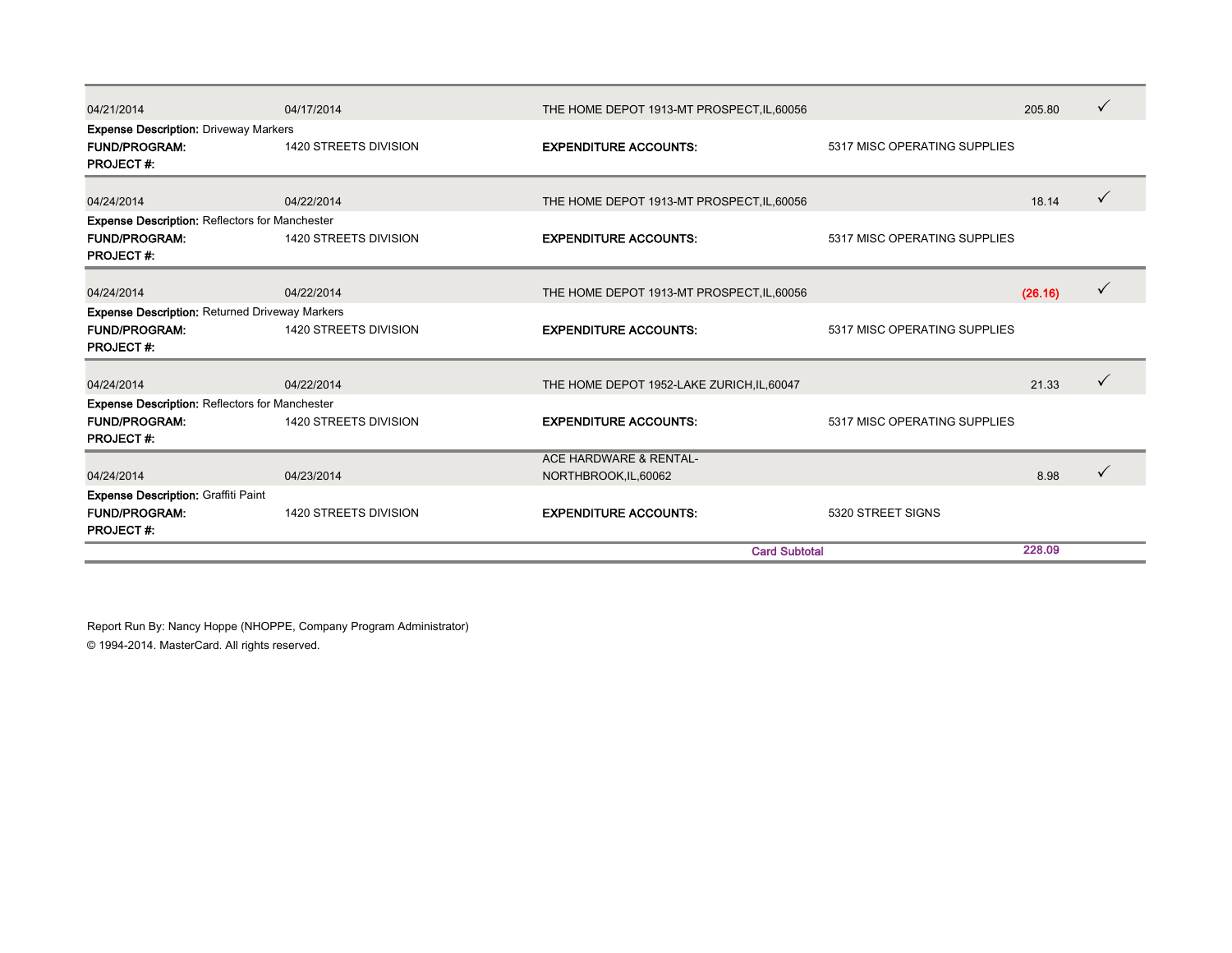# **Village of Wheeling Payroll Summary**

# **Pay Period Ended 6/6/2014**

| <b>Fund Number</b> | Fund                            | <b>Salaries</b> | <b>Benefits</b> | <b>Total Payroll</b> |
|--------------------|---------------------------------|-----------------|-----------------|----------------------|
|                    |                                 |                 |                 |                      |
| 01                 | <b>General Fund</b>             | 757,418.20      | 61,590.56       | 819,008.76           |
| 30                 | <b>Town Center TIF</b>          | 0.00            | 0.00            | 0.00                 |
| 31                 | <b>Crossroads TIF</b>           | 1,053.08        | 217.11          | 1,270.19             |
| 32                 | So Milwaukee TIF                | 1,052.75        | 217.05          | 1,269.80             |
| 37                 | <b>Southeast TIF</b>            | 0.00            | 0.00            | 0.00                 |
| 39                 | Lake Cook/Milwaukee TIF         | 1,052.75        | 217.05          | 1,269.80             |
| 40                 | Water & Sewer Fund              | 51,001.30       | 10,409.01       | 61,410.31            |
| 55                 | <b>Grant Fund</b>               | 10,721.47       | 622.96          | 11,344.43            |
|                    |                                 |                 |                 |                      |
|                    | <b>Total Gross Payroll</b>      | 822,299.55      | 73,273.74       | 895,573.29           |
|                    |                                 |                 |                 |                      |
|                    | <b>Total Payroll Deductions</b> | 307, 337. 21    | 73,273.74       | 380,610.95           |
|                    |                                 |                 |                 |                      |
|                    | <b>Total Net Payroll</b>        | 514,962.34      | 0.00            | 514,962.34           |
|                    |                                 |                 |                 |                      |
|                    |                                 |                 |                 |                      |
|                    | <b>Payroll Checks</b>           |                 |                 |                      |
|                    |                                 |                 |                 |                      |
|                    | <b>Direct Deposits</b>          | 514,962.34      |                 |                      |
|                    |                                 |                 |                 |                      |
|                    | <b>Total Net Payroll</b>        | 514,962.34      |                 |                      |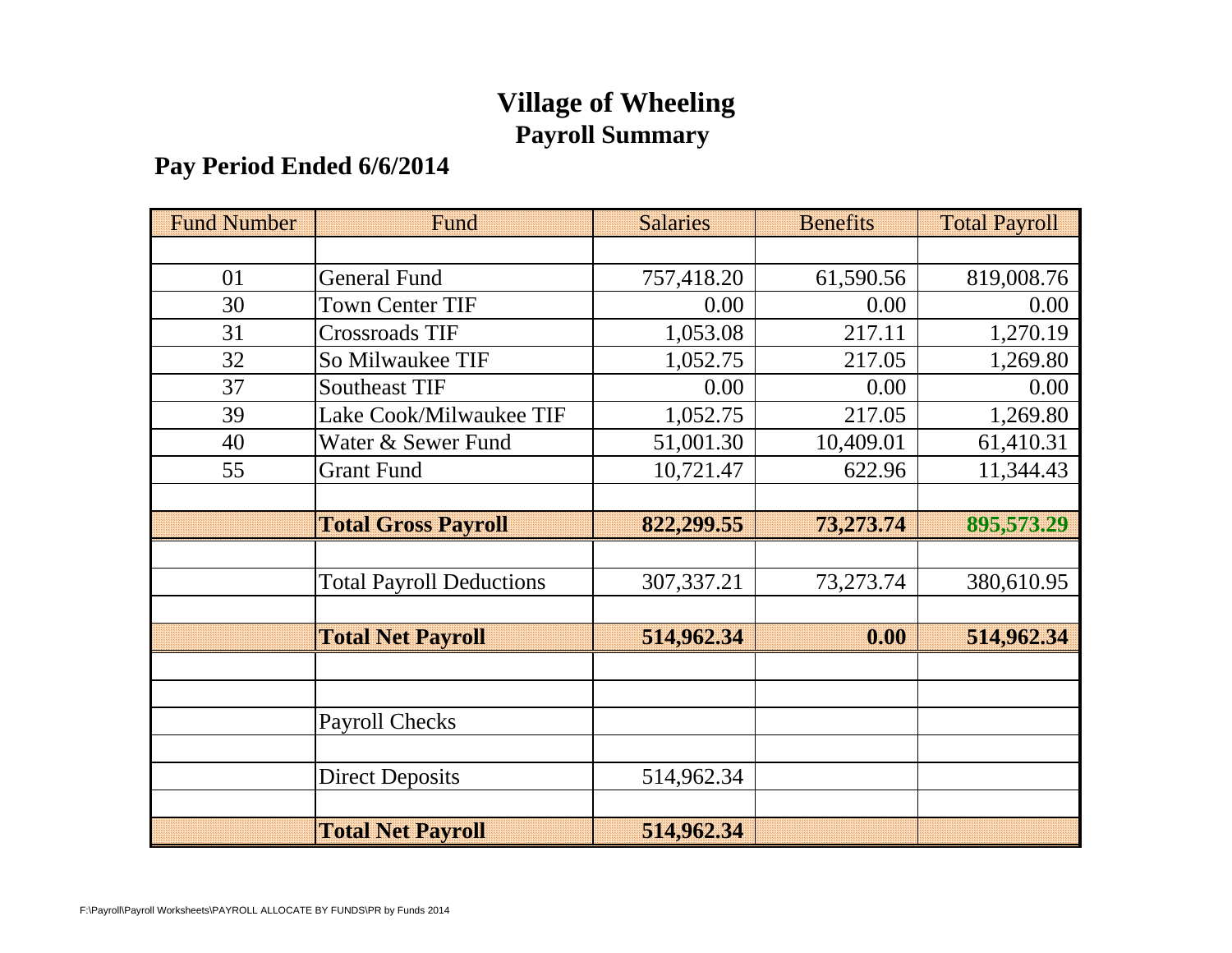| SUNGARD PENTAMATION                          |                                                         | PAGE NUMBER:            |  |
|----------------------------------------------|---------------------------------------------------------|-------------------------|--|
| DATE: 06/12/2014                             | VILLAGE OF WHEELING                                     | ACCTPA51                |  |
| TIME: 09:20:18                               | CASH REOUIREMENTS - CHECK FORMAT - DUE DATE: 06/17/2014 | ACCOUNTING PERIOD: 6/14 |  |
| SELECTION CRITERIA: payable.batch='AMM06/17' |                                                         |                         |  |

| VENDOR                                              | ORGANIZATION                                                                 | ACCOUNT                                                                      | PURCHASE OR INVOICE                                                                                                  |                                                                                                  | AMOUNT                                                                                          | DESCRIPTION                                                                                                                                                                                                                                  |
|-----------------------------------------------------|------------------------------------------------------------------------------|------------------------------------------------------------------------------|----------------------------------------------------------------------------------------------------------------------|--------------------------------------------------------------------------------------------------|-------------------------------------------------------------------------------------------------|----------------------------------------------------------------------------------------------------------------------------------------------------------------------------------------------------------------------------------------------|
| 8238<br>1ST AYD CORPORATION<br>TOTAL CHECK          | 1220<br>1240<br>1300<br>1420<br>1430<br>1500<br>2100<br>2200<br>4100<br>4200 | 5310<br>5310<br>5310<br>5310<br>5310<br>5310<br>5310<br>5310<br>5310<br>5310 | 14001272<br>14001272<br>14001272<br>14001272<br>14001272<br>14001272<br>14001272<br>14001272<br>14001272<br>14001272 | 639075<br>639075<br>639075<br>639075<br>639075<br>639075<br>639075<br>639075<br>639075<br>639075 | 14.47<br>7.23<br>50.63<br>50.63<br>10.85<br>3.62<br>112.11<br>57.86<br>28.93<br>25.45<br>361.78 | REPL PARTS FOR FLEET<br>REPL PARTS FOR FLEET<br>REPL PARTS FOR FLEET<br>REPL PARTS FOR FLEET<br>REPL PARTS FOR FLEET<br>REPL PARTS FOR FLEET<br>REPL PARTS FOR FLEET<br>REPL PARTS FOR FLEET<br>REPL PARTS FOR FLEET<br>REPL PARTS FOR FLEET |
| 8879<br>ACADEMY OF BALLET AND ARTS<br>TOTAL CHECK   | 01<br>01                                                                     | 4210<br>4422                                                                 | 14001199<br>14001199                                                                                                 | 02000016043<br>02000016043                                                                       | 77.75<br>34.25<br>112.00                                                                        | LICENSE REFUND<br>LICENSE REFUND                                                                                                                                                                                                             |
| 51<br>ACCUTRACK RECORDING & SOUND<br>TOTAL CHECK    | 1140                                                                         | 5299                                                                         | 14001183                                                                                                             |                                                                                                  | 5,784.84<br>5,784.84                                                                            | SOUND PRODUCTION/JULY 3 F                                                                                                                                                                                                                    |
| 6369<br>ADVANTAGE MIRCOFILM SERVICES<br>TOTAL CHECK | 1300                                                                         | 5220                                                                         | 14001210                                                                                                             | $14 - 124$                                                                                       | 630.00<br>630.00                                                                                | ANNUAL SERVICE AGREEMENT                                                                                                                                                                                                                     |
| 8727<br>AEREX PEST CONTROL<br>TOTAL CHECK           | 1300                                                                         | 5210                                                                         | 14001273                                                                                                             | 949982                                                                                           | 445.00<br>445.00                                                                                | EXTERMINATION SERVICE                                                                                                                                                                                                                        |
| 136<br>AMERICAN CHARGE SERVICE<br>TOTAL CHECK       | 1320                                                                         | 5231                                                                         | 14001204                                                                                                             |                                                                                                  | 8.00<br>8.00                                                                                    | SENIOR TAXI PROGRAM                                                                                                                                                                                                                          |
| 8035<br>AMERICAN WELDING & GAS INC<br>TOTAL CHECK   | 2200<br>4100                                                                 | 5220<br>5303                                                                 | 14001306<br>14001241                                                                                                 | 02650042                                                                                         | 186.76<br>30.50<br>217.26                                                                       | OXYGEN<br>PROPANE                                                                                                                                                                                                                            |
| 8876<br><b>AMVETS</b><br>TOTAL CHECK                | 01                                                                           | 4211                                                                         | 14001146                                                                                                             |                                                                                                  | 500.00<br>500.00                                                                                | LIQUOR LICENSE REFUND                                                                                                                                                                                                                        |
| 4175<br>ARLINGTON HEIGHTS FORD<br>TOTAL CHECK       | 2100<br>2200                                                                 | 5310<br>5310                                                                 | 14001258<br>14001258                                                                                                 |                                                                                                  | 169.07<br>169.07<br>338.14                                                                      | REPR PRTS FOR FLEET<br>REPR PRTS FOR FLEET                                                                                                                                                                                                   |
| 211<br>ARLINGTON POWER EQUIPMENT<br>TOTAL CHECK     | 1430                                                                         | 5310                                                                         | 14001261                                                                                                             |                                                                                                  | 362.15<br>362.15                                                                                | REPL MTR. AN PRTS FOR SML                                                                                                                                                                                                                    |
| 2305<br>AT&T GLOBAL SERVICES INC<br>TOTAL CHECK     | 15                                                                           | 5220                                                                         | 14001161                                                                                                             | IL815354                                                                                         | 739.40<br>739.40                                                                                | PHONE MAINTENANCE                                                                                                                                                                                                                            |
| 296<br>BAXTER & WOODMAN INC<br>TOTAL CHECK          | 3420                                                                         | 5504                                                                         | 14000749                                                                                                             | 0174426                                                                                          | 1,980.00<br>1,980.00                                                                            | NPDES PHASE II PERMIT                                                                                                                                                                                                                        |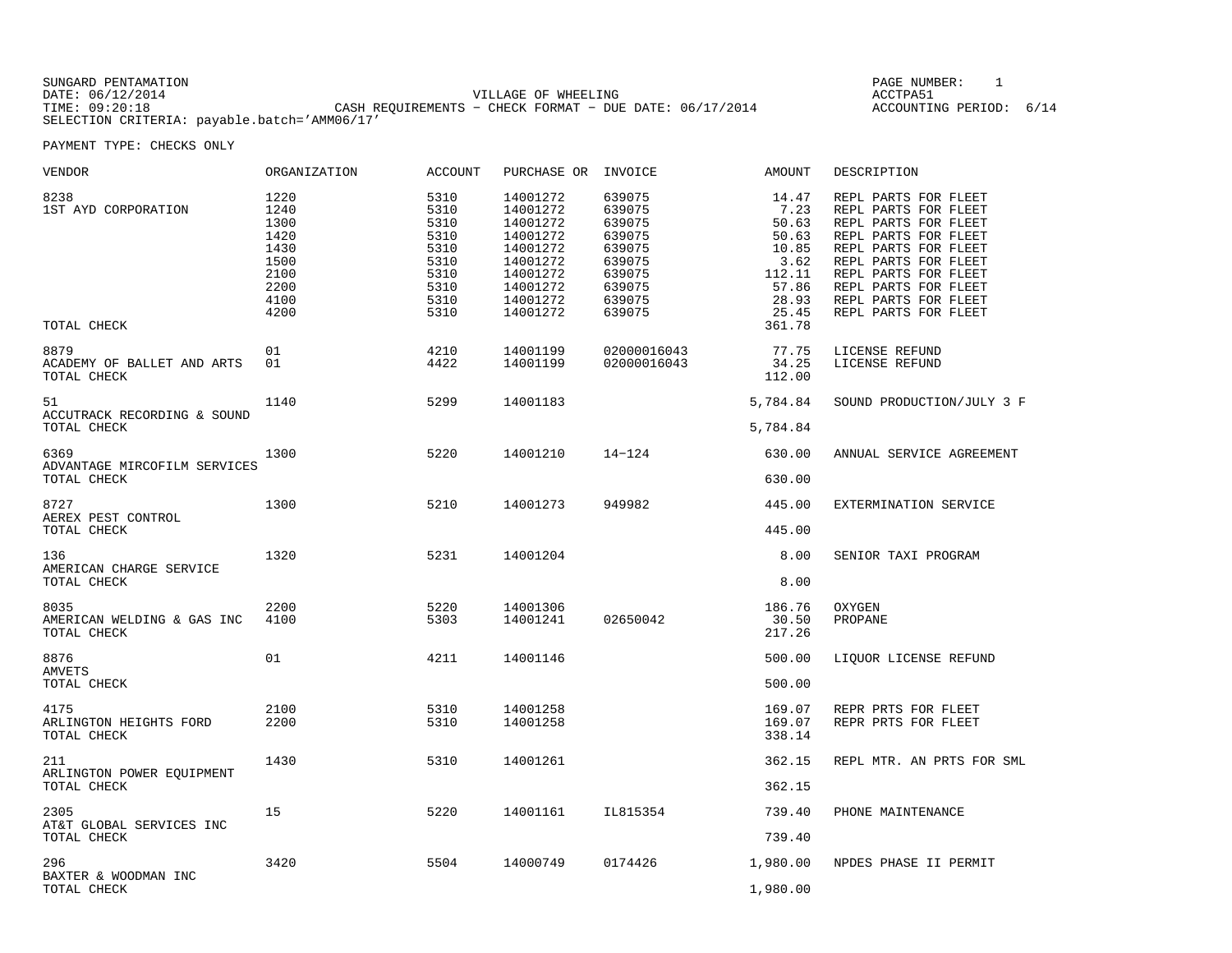SUNGARD PENTAMATION PAGE NUMBER: 2DATE:  $06/12/2014$  ACCTPA51 TIME: 09:20:18 CASH REQUIREMENTS − CHECK FORMAT − DUE DATE: 06/17/2014 SELECTION CRITERIA: payable.batch='AMM06/17'

ACCOUNTING PERIOD: 6/14

| VENDOR                                   | ORGANIZATION | <b>ACCOUNT</b>       | PURCHASE OR                      | INVOICE                 | AMOUNT                       | DESCRIPTION                                              |
|------------------------------------------|--------------|----------------------|----------------------------------|-------------------------|------------------------------|----------------------------------------------------------|
| 345<br>BOUND TREE MEDICAL, LLC           | 2100         | 5317                 | 14001015                         | 81397980                | 97.40                        | AED PADS                                                 |
| TOTAL CHECK                              |              |                      |                                  |                         | 97.40                        |                                                          |
| 5553<br>HEATHER BROUDAKIS                | 5500         | 5299                 | 14001215                         |                         | 90.00                        | ENTERTAINMENT 8-8-14                                     |
| TOTAL CHECK                              |              |                      |                                  |                         | 90.00                        |                                                          |
| 388<br>C & H BUILDING SPECIALTIES I 1320 | 1220<br>1430 | 5311<br>5311<br>5311 | 14001237<br>14001237<br>14001237 | 13466<br>13466<br>13466 | 1,225.00<br>160.00<br>320.00 | CUSTOM LOGO FLAG<br>CUSTOM LOGO FLAG<br>CUSTOM LOGO FLAG |
| TOTAL CHECK                              |              |                      |                                  |                         | 1,705.00                     |                                                          |
| 6560<br>CAMIC JOHNSON, LTD               | 1900         | 5218                 | 14001148                         | 113                     | 1,417.50                     | ADMIN HEARING OFFICER - A                                |
| TOTAL CHECK                              |              |                      |                                  |                         | 1,417.50                     |                                                          |
| 6026<br>CARGILL INC                      | 11           | 5303                 | 14001152                         |                         | 12,229.24                    | ROAD SALT                                                |
| TOTAL CHECK                              |              |                      |                                  |                         | 12,229.24                    |                                                          |
| 7740<br>CATHOLIC CHARITIES               | 5500         | 5299                 | 14001102                         | 6                       | 1,671.72                     | CONGREGATE MEALS-MAR                                     |
| TOTAL CHECK                              |              |                      |                                  |                         | 1,671.72                     |                                                          |
| 443<br>CDW-GOVERNMENT                    | 2100<br>2100 | 5317<br>5317         | 14001207<br>14001206             | LW82741<br>LX59753      | 115.32<br>153.98             | EVIDENCE DEPT SUPPLY<br>SOUAD PRINTER PAPER              |
| TOTAL CHECK                              |              |                      |                                  |                         | 269.30                       |                                                          |
| 3161<br>CHEVY CHASE COUNTRY CLUB         | 1320         | 5205                 | 14001203                         | 7419                    | 1,683.24                     | 50/90 PARTY INVOICE                                      |
| TOTAL CHECK                              |              |                      |                                  |                         | 1,683.24                     |                                                          |
| 483<br>CHICAGO COMMUNICATIONS LLC        | 15<br>15     | 5221<br>5221         | 14001164<br>14001163             | 260513<br>260514        | 155.00<br>2,063.90           | RADIO REPAIR<br>SERVICE AGREEMENT                        |
| TOTAL CHECK                              |              |                      |                                  |                         | 2,218.90                     |                                                          |
| 7259<br>CLARK BAIRD SMITH LLP            | 1900         | 5218                 | 14001149                         |                         | 3,987.50                     | LABOR LEGAL SERVICES - AP                                |
| TOTAL CHECK                              |              |                      |                                  |                         | 3,987.50                     |                                                          |
| 549<br>COLLEGE OF DUPAGE                 | 2100         | 5105                 | 14001170                         | 4732                    | 6,094.00                     | <b>BASIC ACADEMY</b>                                     |
| TOTAL CHECK                              |              |                      |                                  |                         | 6,094.00                     |                                                          |
| 555<br>COMED                             | 1400         | 5232                 | 14001336                         |                         | 500.00                       | LEASE                                                    |
| TOTAL CHECK                              |              |                      |                                  |                         | 500.00                       |                                                          |
| 556                                      | 1420         | 5209                 | 14001213                         |                         | 17.63                        | ENERGY SERVICE                                           |
| COMED                                    | 4100<br>4200 | 5209<br>5209         | 14001213<br>14001213             |                         | 22.85<br>161.66              | ENERGY SERVICE<br>ENERGY SERVICE                         |
| TOTAL CHECK                              |              |                      |                                  |                         | 202.14                       |                                                          |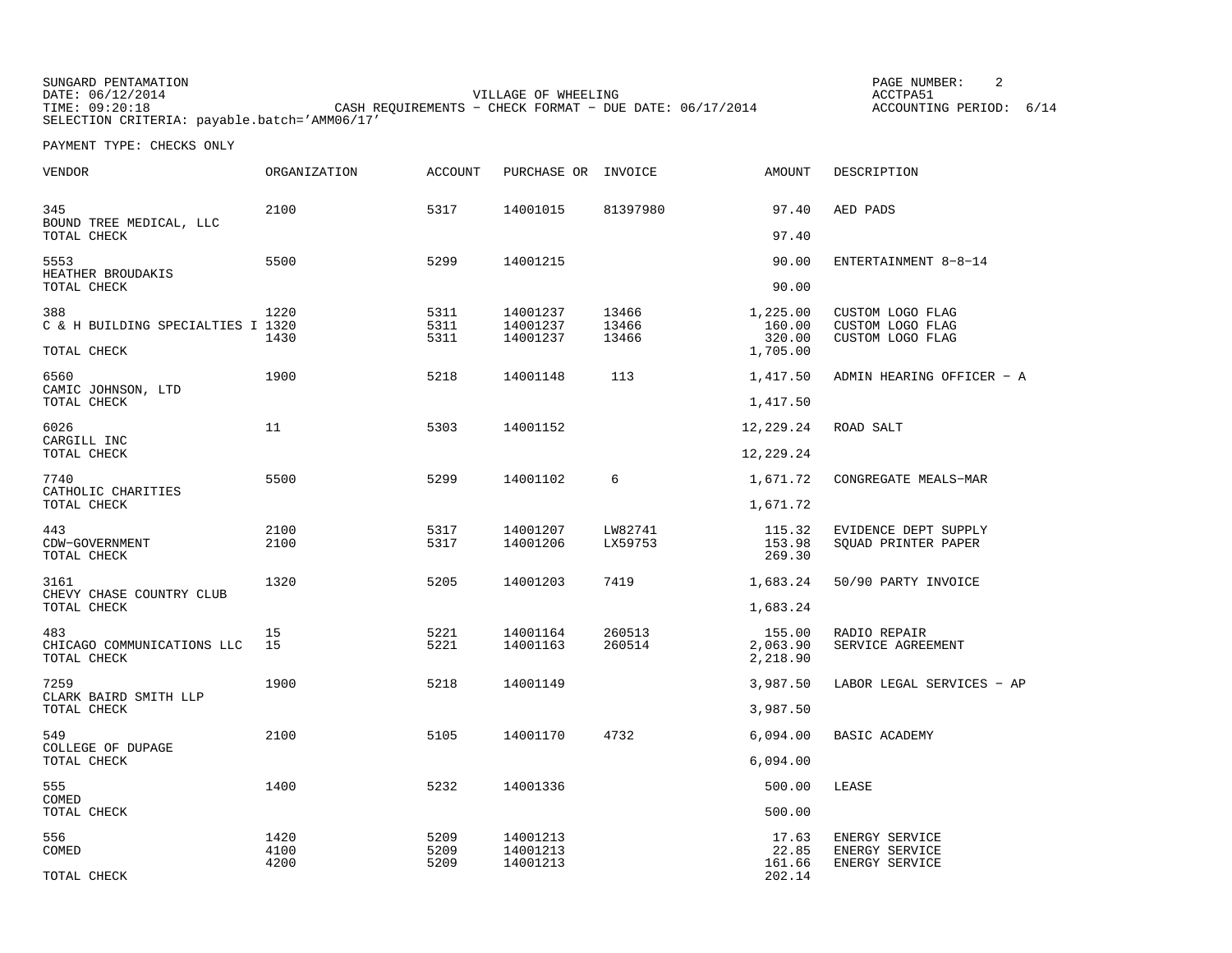| SUNGARD PENTAMATION                          |                                                         | PAGE NUMBER:            |  |
|----------------------------------------------|---------------------------------------------------------|-------------------------|--|
| DATE: 06/12/2014                             | VILLAGE OF WHEELING                                     | ACCTPA51                |  |
| TIME: 09:20:18                               | CASH REOUIREMENTS - CHECK FORMAT - DUE DATE: 06/17/2014 | ACCOUNTING PERIOD: 6/14 |  |
| SELECTION CRITERIA: payable.batch='AMM06/17' |                                                         |                         |  |

| <b>VENDOR</b>                                            | <b>ORGANIZATION</b>                          | <b>ACCOUNT</b>                                       | PURCHASE OR                                                                      | INVOICE                   | <b>AMOUNT</b>                                                                        | DESCRIPTION                                                                                                                |
|----------------------------------------------------------|----------------------------------------------|------------------------------------------------------|----------------------------------------------------------------------------------|---------------------------|--------------------------------------------------------------------------------------|----------------------------------------------------------------------------------------------------------------------------|
| 3566<br>COMMUNICATIONS DIRECT<br>TOTAL CHECK             | 2200                                         | 5305                                                 | 14001095                                                                         | IN125623                  | 799.00<br>799.00                                                                     | BATTERIES/CHARGER                                                                                                          |
|                                                          |                                              |                                                      |                                                                                  |                           |                                                                                      |                                                                                                                            |
| 573<br>COMPUTERIZED FLEET ANALYSIS<br>TOTAL CHECK        | 1240                                         | 5207                                                 | 14001274                                                                         | 12441                     | 1,595.00<br>1,595.00                                                                 | ANNUAL SOFTWARE SUPPORT F                                                                                                  |
| 8639<br>CONSTELLATION NEW ENERGY INC 1320<br>TOTAL CHECK | 1170<br>1430<br>3420<br>4100<br>4200<br>4100 | 5209<br>5209<br>5209<br>5209<br>5209<br>5209<br>5209 | 14001270<br>14001270<br>14001270<br>14001270<br>14001270<br>14001270<br>14001287 |                           | 804.08<br>196.73<br>1,807.02<br>1,422.27<br>3,403.42<br>993.83<br>281.61<br>8,908.96 | ENERGY SERVICE<br>ENERGY SERVICE<br>ENERGY SERVICE<br>ENERGY SERVICE<br>ENERGY SERVICE<br>ENERGY SERVICE<br>ENERGY SERVICE |
| 588<br>CONTINENTAL WEATHER SERVICE<br>TOTAL CHECK        | 1420                                         | 5302                                                 | 14001243                                                                         | 13757                     | 900.00<br>900.00                                                                     | WEATHER FORECASTING                                                                                                        |
|                                                          |                                              |                                                      |                                                                                  |                           |                                                                                      |                                                                                                                            |
| 3477<br>CROWN TROPHY<br>TOTAL CHECK                      | 2100                                         | 5323                                                 | 14001167                                                                         | IV626932                  | 135.00<br>135.00                                                                     | <b>AWARDS</b>                                                                                                              |
| 5958<br>CUTLER WORKWEAR<br>TOTAL CHECK                   | 1420<br>1430<br>4100<br>4200                 | 5106<br>5106<br>5106<br>5106                         | 14001247<br>14001247<br>14001247<br>14001247                                     |                           | 40.18<br>40.19<br>35.08<br>35.09<br>150.54                                           | UNIFORM ITEMS<br>UNIFORM ITEMS<br>UNIFORM ITEMS<br>UNIFORM ITEMS                                                           |
| 735<br>DOUGLAS TRUCK PARTS<br>TOTAL CHECK                | 2200                                         | 5310                                                 | 14001257                                                                         | 71743/71744               | 558.96<br>558.96                                                                     | REPL AIR COMPR FOR LADDER                                                                                                  |
| 780<br>EHLERS & ASSOCIATES<br>TOTAL CHECK                | 3600                                         | 5206                                                 | 14001267                                                                         | 348235                    | 4,000.00<br>4,000.00                                                                 | SOUTHEAST-II TIF DIST EST                                                                                                  |
| 881<br>FIRE INVESTIGATORS STRIKE FO 2200<br>TOTAL CHECK  | 2200                                         | 5105<br>5222                                         | 14001181<br>14001195                                                             |                           | 180.00<br>75.00<br>255.00                                                            | SEMINAR<br>STRIKE FORCE DUES                                                                                               |
| 4984<br>FOSTER COACH SALES INC<br>TOTAL CHECK            | 2200<br>2200<br>2200                         | 5310<br>5310<br>5310                                 | 14001176<br>14001256<br>14001277                                                 | 8692/8693<br>8793<br>8852 | 277.11<br>83.58<br>240.88<br>601.57                                                  | REPL AMB PARTS<br>REPL AMBULANCE PARTS<br>REPL BODY PRTS FOR AMBULA                                                        |
| 3136<br>FOUNTAIN TECHNOLOGIES LTD<br>TOTAL CHECK         | 1430                                         | 5311                                                 | 14001231                                                                         | 8548                      | 4,348.25<br>4,348.25                                                                 | FOUNTAIN MAINTENANCE                                                                                                       |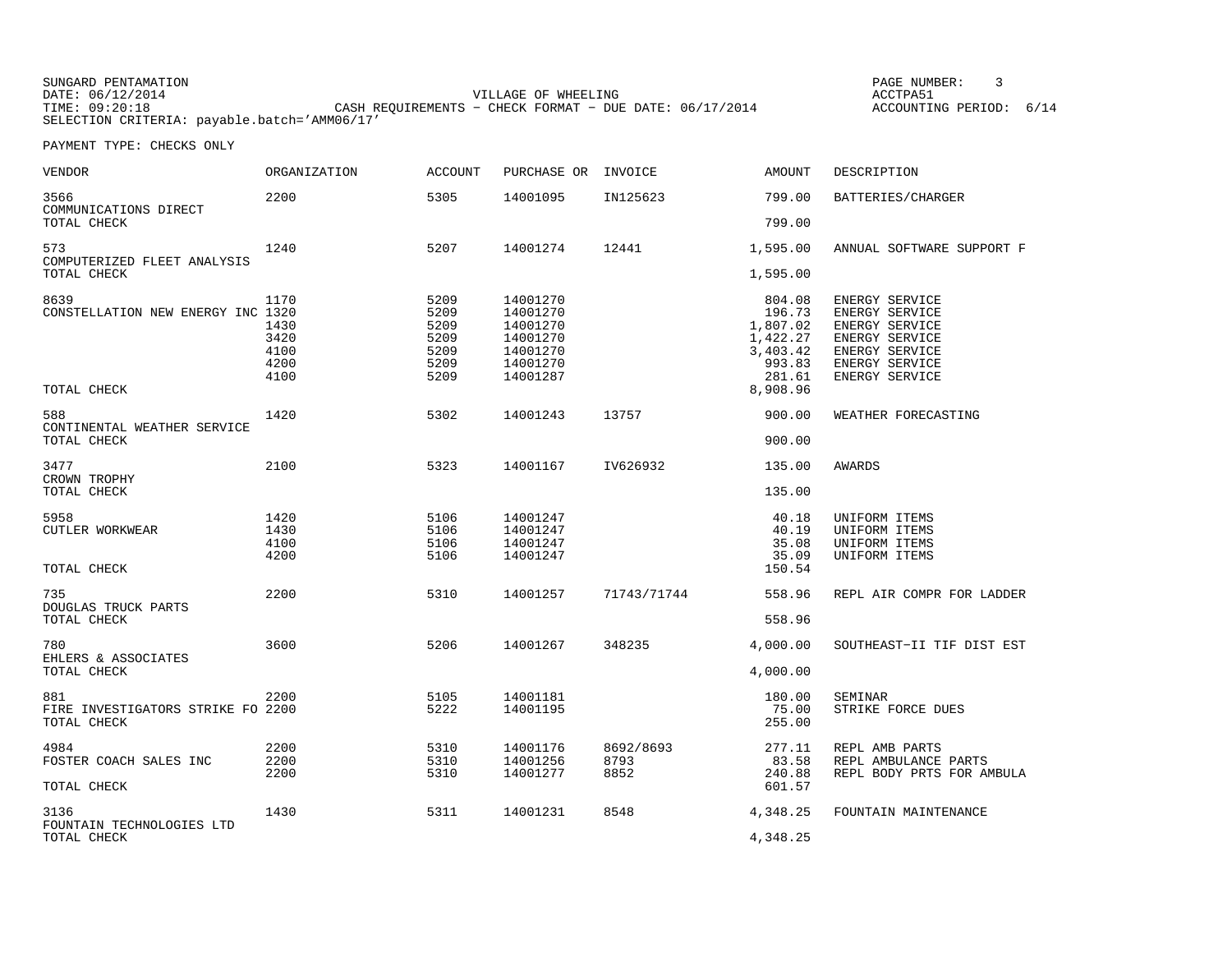| SUNGARD PENTAMATION                          |                                                         |                     |  | PAGE NUMBER:       |      |
|----------------------------------------------|---------------------------------------------------------|---------------------|--|--------------------|------|
| DATE: 06/12/2014                             |                                                         | VILLAGE OF WHEELING |  | ACCTPA51           |      |
| TIME: 09:20:18                               | CASH REQUIREMENTS - CHECK FORMAT - DUE DATE: 06/17/2014 |                     |  | ACCOUNTING PERIOD: | 6/14 |
| SELECTION CRITERIA: payable.batch='AMM06/17' |                                                         |                     |  |                    |      |

| VENDOR                                          | ORGANIZATION                                         | ACCOUNT                                              | PURCHASE OR                                                                      | INVOICE                                                                   | AMOUNT                                                                         | DESCRIPTION                                                                                                                                                                                           |
|-------------------------------------------------|------------------------------------------------------|------------------------------------------------------|----------------------------------------------------------------------------------|---------------------------------------------------------------------------|--------------------------------------------------------------------------------|-------------------------------------------------------------------------------------------------------------------------------------------------------------------------------------------------------|
| 5370<br>FRANCE PUBLICATIONS<br>TOTAL CHECK      | 3100<br>1600<br>3100<br>3200<br>3500<br>3600<br>3900 | 5333<br>5333<br>5333<br>5333<br>5333<br>5333<br>5333 | 14001320<br>14001266<br>14001266<br>14001266<br>14001266<br>14001266<br>14001266 | HW55465<br>SB60671<br>SB60671<br>SB60671<br>SB60671<br>SB60671<br>SB60671 | 300.00<br>516.66<br>516.66<br>516.66<br>516.66<br>516.66<br>516.70<br>3,400.00 | HREB OCT 2013 ENEWS ADS<br>SHOPPING CTR BUSINESS, FU<br>SHOPPING CTR BUSINESS, FU<br>SHOPPING CTR BUSINESS, FU<br>SHOPPING CTR BUSINESS, FU<br>SHOPPING CTR BUSINESS, FU<br>SHOPPING CTR BUSINESS, FU |
| 5704<br>FUELMAN                                 | 2100                                                 | 5310                                                 | 14001291                                                                         |                                                                           | 77.32                                                                          | FUEL FOR FLEET - CHARGES                                                                                                                                                                              |
| TOTAL CHECK                                     |                                                      |                                                      |                                                                                  |                                                                           | 77.32                                                                          |                                                                                                                                                                                                       |
| 3628<br>GARVEY'S OFFICE PRODUCTS<br>TOTAL CHECK | 2100                                                 | 5318                                                 | 14001218                                                                         | PINV783854                                                                | 52.00<br>52.00                                                                 | RECORDS RUBBER STAMPS                                                                                                                                                                                 |
| 8907                                            | 5500                                                 | 5325                                                 | 14001298                                                                         |                                                                           | 151.00                                                                         | TOBACCO ENFORCEMENT                                                                                                                                                                                   |
| DANIEL GAWRON<br>TOTAL CHECK                    |                                                      |                                                      |                                                                                  |                                                                           | 151.00                                                                         |                                                                                                                                                                                                       |
| 8905                                            | 1320                                                 | 5205                                                 | 14001269                                                                         | 2290                                                                      | 150.00                                                                         | TABLET TRAINING                                                                                                                                                                                       |
| GENERATIONS ON LINE<br>TOTAL CHECK              |                                                      |                                                      |                                                                                  |                                                                           | 150.00                                                                         |                                                                                                                                                                                                       |
| 944<br>GENE'S VILLAGE TOWING<br>TOTAL CHECK     | 2100                                                 | 5317                                                 | 14001202                                                                         | 5038                                                                      | 85.00<br>85.00                                                                 | TOWING VEHICLE                                                                                                                                                                                        |
| 2752<br>GRAINGER<br>TOTAL CHECK                 | 4100<br>4200                                         | 5319<br>5319                                         | 14001251<br>14001251                                                             | 9444578299<br>9444578299                                                  | 33.53<br>33.53<br>67.06                                                        | EAR PLUGS<br>EAR PLUGS                                                                                                                                                                                |
| 3606                                            | 01                                                   | 2011                                                 | 14001196                                                                         |                                                                           | 695.37                                                                         | JUNE AIRPORT/COBRA DENTAL                                                                                                                                                                             |
| GUARDIAN<br>TOTAL CHECK                         |                                                      |                                                      |                                                                                  |                                                                           | 695.37                                                                         |                                                                                                                                                                                                       |
| 8902                                            | 1320                                                 | 5205                                                 | 14001216                                                                         | 1904                                                                      | 150.00                                                                         | ENTERTAINMENT 8-19-14                                                                                                                                                                                 |
| SANDRA HAYNES<br>TOTAL CHECK                    |                                                      |                                                      |                                                                                  |                                                                           | 150.00                                                                         |                                                                                                                                                                                                       |
| 5284<br>HD SUPPLY WATERWORKS LTD<br>TOTAL CHECK | 4100                                                 | 5315                                                 | 14001228                                                                         | C381997                                                                   | 287.50<br>287.50                                                               | HYDRANT WRENCH                                                                                                                                                                                        |
| 4690                                            | 1420                                                 | 5314                                                 | 14001233                                                                         | 44881MB                                                                   | 1,456.64                                                                       | COLD MIX ASPHALT                                                                                                                                                                                      |
| HEALY ASPHALT CO LLC<br>TOTAL CHECK             |                                                      |                                                      |                                                                                  |                                                                           | 1,456.64                                                                       |                                                                                                                                                                                                       |
| 6109<br>HORIZON BEHAVIORAL SERVICES             | 1800                                                 | 5206                                                 | 14001190                                                                         |                                                                           | 1,383.12                                                                       | CONSULTING SERVICES                                                                                                                                                                                   |
| TOTAL CHECK                                     |                                                      |                                                      |                                                                                  |                                                                           | 1,383.12                                                                       |                                                                                                                                                                                                       |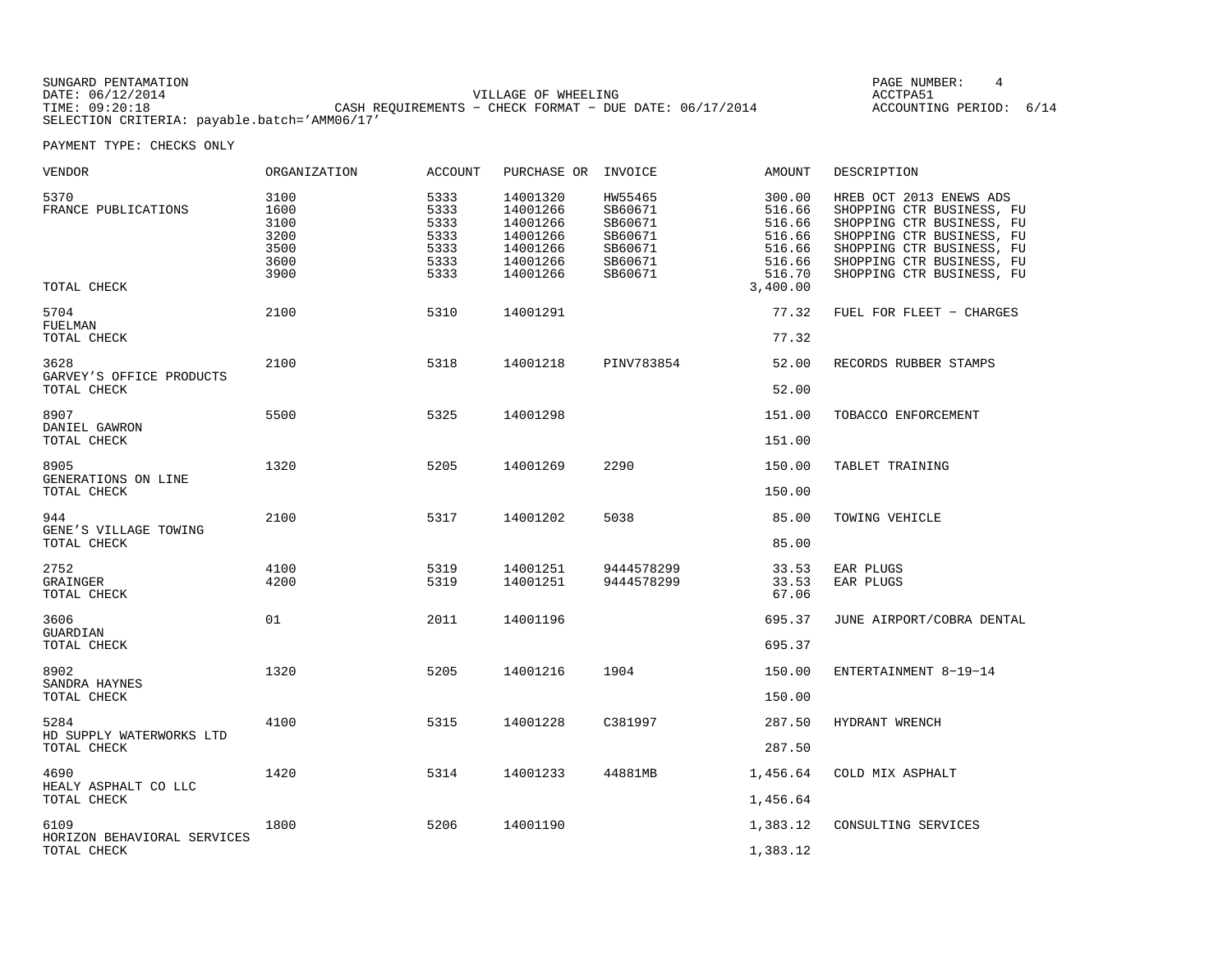| SUNGARD PENTAMATION                          |                                                           | PAGE NUMBER:            |  |
|----------------------------------------------|-----------------------------------------------------------|-------------------------|--|
| DATE: 06/12/2014                             | VILLAGE OF WHEELING                                       | ACCTPA51                |  |
| TIME: 09:20:18                               | CASH REOUIREMENTS - CHECK FORMAT - DUE DATE: $06/17/2014$ | ACCOUNTING PERIOD: 6/14 |  |
| SELECTION CRITERIA: payable.batch='AMM06/17' |                                                           |                         |  |

| <b>VENDOR</b>                                       | <b>ORGANIZATION</b>  | <b>ACCOUNT</b>       | PURCHASE OR                      | INVOICE                                | <b>AMOUNT</b>                                 | DESCRIPTION                                                                   |
|-----------------------------------------------------|----------------------|----------------------|----------------------------------|----------------------------------------|-----------------------------------------------|-------------------------------------------------------------------------------|
| 1272<br>INTOXIMETERS INC<br>TOTAL CHECK             | 2100                 | 5324                 | 14001221                         | 467211                                 | 196.50<br>196.50                              | <b>DRYGAS</b>                                                                 |
| 8133<br>JUMP START WEB SOLUTIONS<br>TOTAL CHECK     | 1315                 | 5299                 | 14001103                         | 140509                                 | 2,400.00<br>2,400.00                          | APPLICATION UPDATES                                                           |
| 6502<br>KIESLER'S POLICE SUPPLY INC<br>TOTAL CHECK  | 2100                 | 5316                 | 14001208                         | 0720304C                               | 871.36<br>871.36                              | RANGE AMMUNITION                                                              |
| 4023<br>KNOX SWAN & DOG LLC<br>TOTAL CHECK          | 1220                 | 5299                 | 14001242                         | 917746                                 | 432.00<br>432.00                              | DOG PROGRAM - APRIL                                                           |
| 2454<br>STEPHEN A LASER ASSOCIATES<br>TOTAL CHECK   | 1800                 | 5226                 | 14001191                         | 2003567                                | 1,100.00<br>1,100.00                          | PERSONNEL SERVICES                                                            |
| 8908<br>SHARON MCGOWAN<br>TOTAL CHECK               | 01                   | 4470                 | 14001310                         |                                        | 38.00<br>38.00                                | PROGRAM REFUND                                                                |
| 1669<br>MCHENRY ANALYTICAL WATER LAB<br>TOTAL CHECK | 4100                 | 5308                 | 14001244                         | 314129                                 | 170.00<br>170.00                              | WATER SAMPLES                                                                 |
| 1675<br>MEADE ELECTRIC CO INC<br>TOTAL CHECK        | 11                   | 5251                 | 14001288                         | 665190                                 | 230.00<br>230.00                              | SIGNAL MAINTENANCE                                                            |
| 5989<br>MGP INC<br>TOTAL CHECK                      | 1600<br>4100<br>4200 | 5207<br>5207<br>5207 | 14000291<br>14000291<br>14000291 | 2236<br>2236<br>2236                   | 5,369.00<br>2,684.50<br>2,684.50<br>10,738.00 | MAY GIS STAFFING<br>MAY GIS STAFFING<br>MAY GIS STAFFING                      |
| 1743<br>MICROSYSTEMS INC<br>TOTAL CHECK             | 1300<br>1400<br>1750 | 5207<br>5327<br>5207 | 14001200<br>14001200<br>14001200 | I000070483<br>I000070483<br>I000070483 | 600.00<br>300.00<br>150.00<br>1,050.00        | ANNUAL SOFTWARE RENEWAL<br>ANNUAL SOFTWARE RENEWAL<br>ANNUAL SOFTWARE RENEWAL |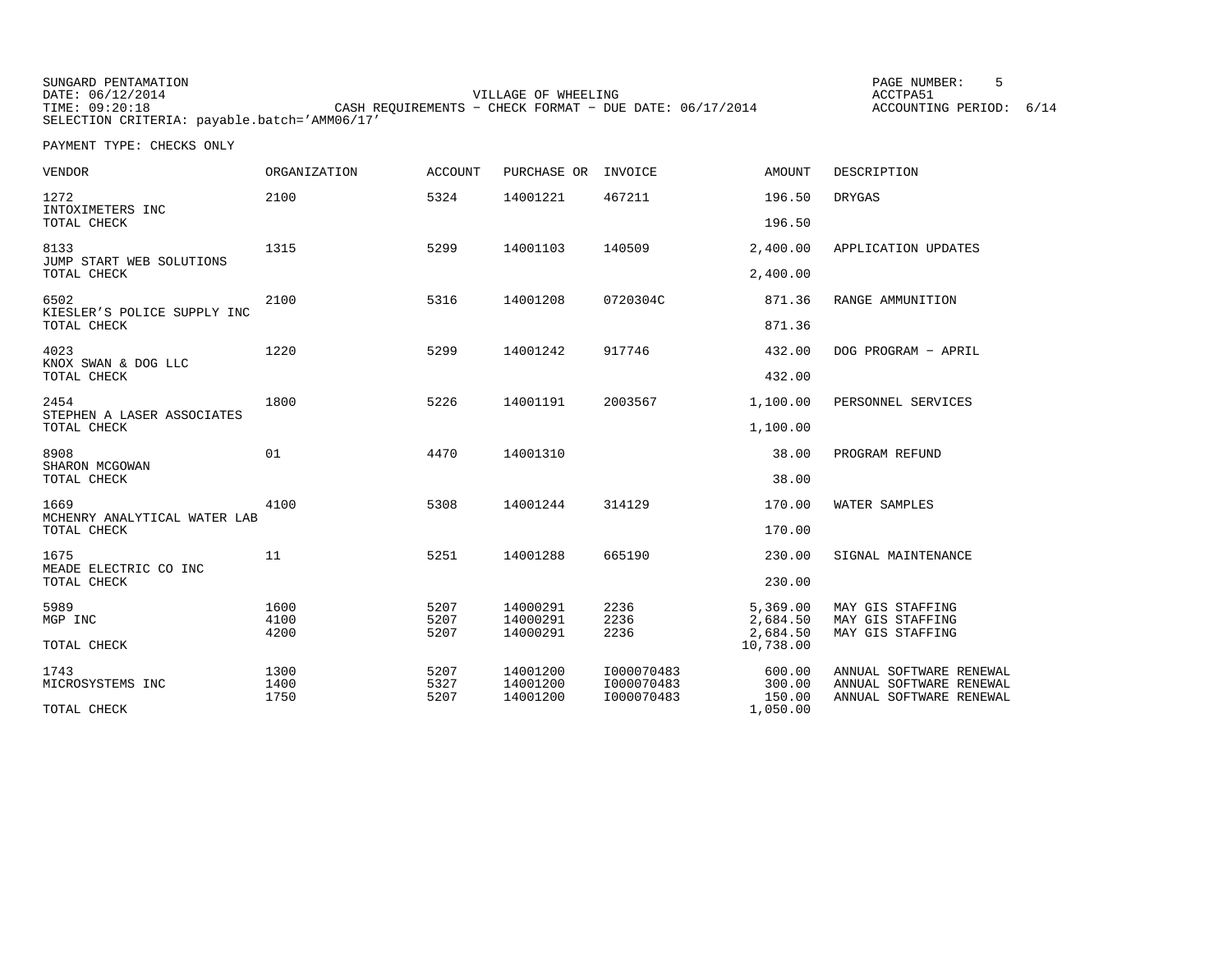| SUNGARD PENTAMATION                          |                                                         | PAGE NUMBER:            |  |
|----------------------------------------------|---------------------------------------------------------|-------------------------|--|
| DATE: 06/12/2014                             | VILLAGE OF WHEELING                                     | ACCTPA51                |  |
| TIME: 09:20:18                               | CASH REOUIREMENTS - CHECK FORMAT - DUE DATE: 06/17/2014 | ACCOUNTING PERIOD: 6/14 |  |
| SELECTION CRITERIA: payable.batch='AMM06/17' |                                                         |                         |  |

| VENDOR                                | ORGANIZATION | ACCOUNT | PURCHASE OR INVOICE |              | AMOUNT   | DESCRIPTION               |
|---------------------------------------|--------------|---------|---------------------|--------------|----------|---------------------------|
| 8444                                  | 1320         | 5217    | 14001227            |              | 47.71    | LANDSCAPE MAINTENANCE     |
| MILIEU DESIGN LLC                     | 1430         | 5217    | 14001227            |              | 1,914.59 | LANDSCAPE MAINTENANCE     |
|                                       | 1430         | 5506    | 14001227            |              | 33.50    | LANDSCAPE MAINTENANCE     |
|                                       | 4100         | 5217    | 14001227            |              | 289.29   | LANDSCAPE MAINTENANCE     |
|                                       | 4200         | 5217    | 14001227            |              | 536.97   | LANDSCAPE MAINTENANCE     |
|                                       | 1320         | 5217    | 14001249            |              | 47.71    | LANDSCAPE MAINTENANCE     |
|                                       | 1430         | 5217    | 14001249            |              |          | LANDSCAPE MAINTENANCE     |
|                                       |              |         |                     |              | 1,914.59 |                           |
|                                       | 1430         | 5506    | 14001249            |              | 33.50    | LANDSCAPE MAINTENANCE     |
|                                       | 4100         | 5217    | 14001249            |              | 289.29   | LANDSCAPE MAINTENANCE     |
|                                       | 4200         | 5217    | 14001249            |              | 536.97   | LANDSCAPE MAINTENANCE     |
|                                       | 1320         | 5217    | 14001250            |              | 47.71    | LANDSCAPE MAINTENANCE     |
|                                       | 1430         | 5217    | 14001250            |              | 2,221.59 | LANDSCAPE MAINTENANCE     |
|                                       | 1430         | 5506    | 14001250            |              | 33.50    | LANDSCAPE MAINTENANCE     |
|                                       | 4100         | 5217    | 14001250            |              | 289.29   | LANDSCAPE MAINTENANCE     |
|                                       | 4200         | 5217    | 14001250            |              | 536.97   | LANDSCAPE MAINTENANCE     |
|                                       | 1430         | 5217    | 14001253            | 15158        | 339.03   | LANDSCAPE MAINTENANCE     |
|                                       |              |         |                     |              |          |                           |
| TOTAL CHECK                           |              |         |                     |              | 9,112.21 |                           |
| 8659<br>MINUTEMAN PRESS OF DEERFIELD  | 1300         | 5228    | 14001209            | 3678         | 458.47   | ENVELOPES/LETTERHEAD      |
| TOTAL CHECK                           |              |         |                     |              | 458.47   |                           |
| 1783                                  | 1420         | 5310    | 14001284            | 5270489      | 351.14   | REPL PLOW CYL FOR UNIT #1 |
| MONROE TRUCK EQUIPMENT<br>TOTAL CHECK |              |         |                     |              | 351.14   |                           |
|                                       |              |         |                     |              |          |                           |
| 6124                                  | 4100         | 5344    | 14001235            | 30958        | 390.00   | TOPSOIL RESTORATION       |
| MULCH CENTER                          | 4200         | 5342    | 14001235            | 30958        | 390.00   | TOPSOIL RESTORATION       |
| TOTAL CHECK                           |              |         |                     |              | 780.00   |                           |
|                                       |              |         |                     |              |          |                           |
| 6625                                  | 1600         | 5204    | 14001153            | 00241721     | 756.07   | CODE SUPPLEMENT           |
| MUNICIPAL CODE CORP                   | 1600         | 5204    | 14001182            | 00242385     | 1,017.30 | CODE UPDATE               |
| TOTAL CHECK                           |              |         |                     |              | 1,773.37 |                           |
|                                       |              |         |                     |              |          |                           |
| 1695                                  | 2200         | 5319    | 14000818            | 00522691_SNV | 1,877.00 | PROTECTIVE CLOTHING       |
| MUNICIPAL EMERGENCY SERVICES          |              |         |                     |              |          |                           |
| TOTAL CHECK                           |              |         |                     |              | 1,877.00 |                           |
|                                       | 2100         | 5317    |                     |              |          |                           |
| 8874                                  |              |         | 14001140            | 0061790      | 749.73   | RECORDS DEPT INTERCOM     |
| NORCON COMMUNICATIONS INC             |              |         |                     |              |          |                           |
| TOTAL CHECK                           |              |         |                     |              | 749.73   |                           |
| 1915                                  | 15           | 5105    | 14001263            | 182700       | 100.00   | DISPATCH TRAINING         |
|                                       |              |         |                     |              |          |                           |
| NORTH EAST MULTI REGIONAL TR          |              |         |                     |              |          |                           |
| TOTAL CHECK                           |              |         |                     |              | 100.00   |                           |
|                                       |              |         |                     |              |          |                           |
| 1934                                  | 2100         | 5205    | 14001205            | 9683         | 100.00   | ANNUAL NIPA MEETING       |
| NORTHERN ILLINOIS POLICE ALA          |              |         |                     |              |          |                           |
| TOTAL CHECK                           |              |         |                     |              | 100.00   |                           |
|                                       |              |         |                     |              |          |                           |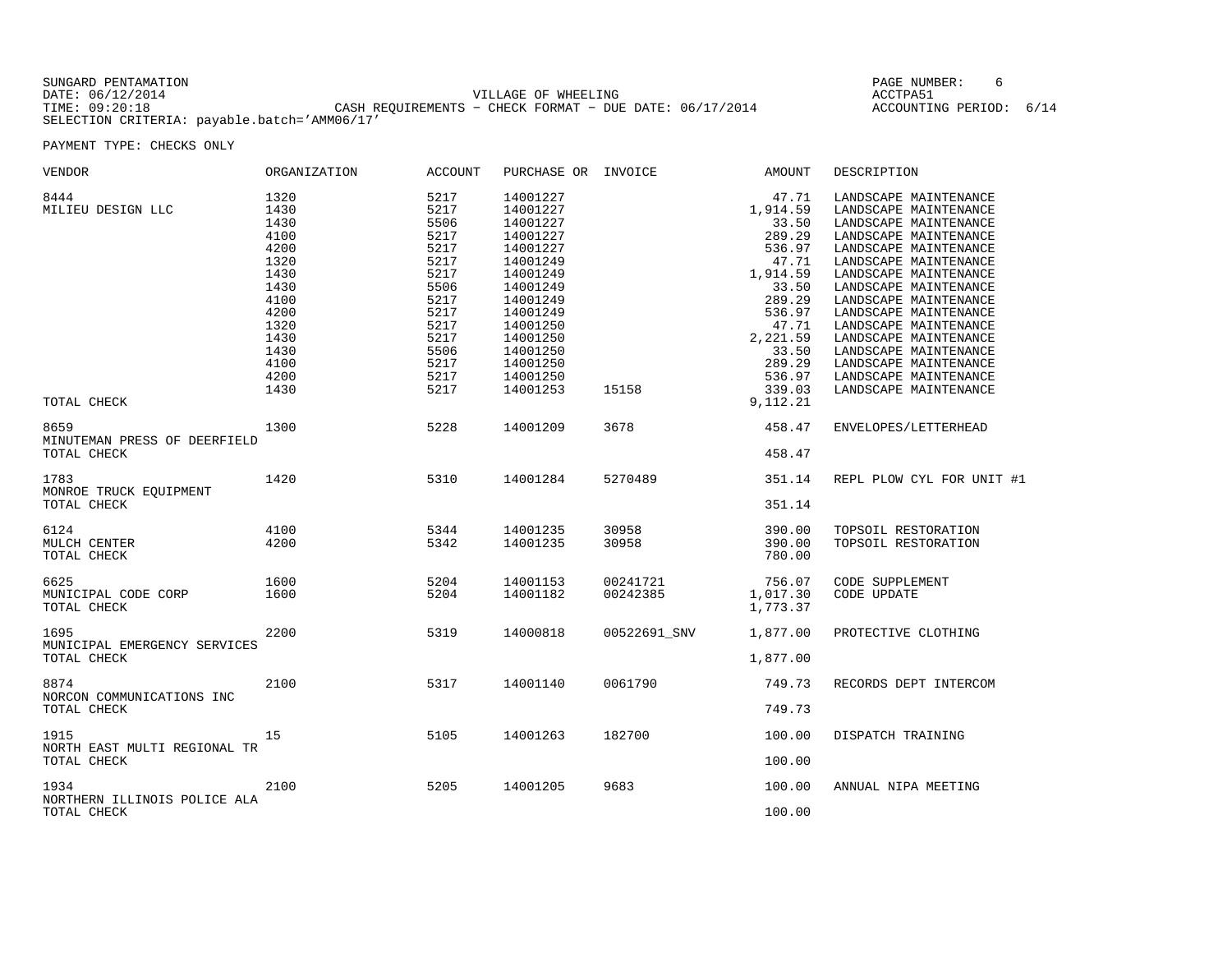| SUNGARD PENTAMATION                          |                                                           | PAGE NUMBER:            |  |
|----------------------------------------------|-----------------------------------------------------------|-------------------------|--|
| DATE: 06/12/2014                             | VILLAGE OF WHEELING                                       | ACCTPA51                |  |
| TIME: 09:20:18                               | CASH REQUIREMENTS - CHECK FORMAT - DUE DATE: $06/17/2014$ | ACCOUNTING PERIOD: 6/14 |  |
| SELECTION CRITERIA: payable.batch='AMM06/17' |                                                           |                         |  |

GE NUMBER: 7

| VENDOR                                       | ORGANIZATION                         | <b>ACCOUNT</b>                       | PURCHASE OR                                              | INVOICE      | AMOUNT                                               | DESCRIPTION                                                                |
|----------------------------------------------|--------------------------------------|--------------------------------------|----------------------------------------------------------|--------------|------------------------------------------------------|----------------------------------------------------------------------------|
| 6361<br>NORTHSHORE UNIVERSITY<br>TOTAL CHECK | 1800<br>1800<br>1800<br>1800<br>1500 | 5246<br>5246<br>5246<br>5246<br>5246 | 14001186<br>14001187<br>14001188<br>14001189<br>14001248 |              | 38.00<br>91.00<br>91.00<br>206.00<br>70.00<br>496.00 | MEDICAL EXAM<br>MEDICAL EXAM<br>MEDICAL EXAM<br>MEDICAL EXAM<br>HEP B SHOT |
| 1954                                         | 1600                                 | 5222                                 | 14001150                                                 | 9626         | 19,200.00                                            | NWMC ANNUAL DUES                                                           |
| NORTHWEST MUNICIPAL CONFEREN<br>TOTAL CHECK  |                                      |                                      |                                                          |              | 19,200.00                                            |                                                                            |
| 3092                                         | 1320                                 | 5318                                 | 14001105                                                 | 707476727001 | 84.43                                                | OFFICE SUPPLIES                                                            |
| OFFICE DEPOT                                 | 2200                                 | 5318                                 | 14001175                                                 | 708270684001 | 476.89                                               | OFFICE SUPPLIES                                                            |
|                                              | 1600                                 | 5318                                 | 14001154                                                 | 710703799001 | 55.81                                                | OFFICE SUPPLIES                                                            |
|                                              | 1320                                 | 5318                                 | 14001104                                                 | 711140409001 | 56.76                                                | OFFICE SUPPLIES                                                            |
|                                              | 2200                                 | 5318                                 | 14001305                                                 | 711730121001 | 51.59                                                | OFFICE SUPPLIES                                                            |
|                                              | 1320                                 | 5318                                 | 14001268                                                 | 714367959001 | 20.00                                                | OFFICE SUPPLIES                                                            |
| TOTAL CHECK                                  |                                      |                                      |                                                          |              | 745.48                                               |                                                                            |
| 2177                                         | 2100                                 | 5106                                 | 14001121                                                 | 1426993-IN   | 200.68                                               | UNIFORM EQUIPMENT                                                          |
| RAY O'HERRON COMPANY INC                     | 2100                                 | 5106                                 | 14001122                                                 | 1427273-IN   | 39.81                                                | UNIFORM EQUIPMENT                                                          |
| TOTAL CHECK                                  |                                      |                                      |                                                          |              | 240.49                                               |                                                                            |
|                                              |                                      |                                      |                                                          |              |                                                      |                                                                            |
| 8336                                         | 01                                   | 1551                                 | 14001319                                                 |              | 22,542.44                                            | FUEL FOR MUNICIPAL FLEET                                                   |
| PALATINE OIL CO                              | 01                                   | 1551                                 | 14001275                                                 | 7042411      | 100.00                                               | CONTRACT ADMIN FEE                                                         |
| TOTAL CHECK                                  |                                      |                                      |                                                          |              | 22,642.44                                            |                                                                            |
| 6778                                         | 01                                   | 4409                                 | 14001197                                                 |              | 413.37                                               | APRIL BAL SERVICE FEE                                                      |
| PARAMEDIC BILLING SERVICES I                 |                                      |                                      |                                                          |              |                                                      |                                                                            |
| TOTAL CHECK                                  |                                      |                                      |                                                          |              | 413.37                                               |                                                                            |
| 5892                                         | 1220                                 | 5301                                 | 14001198                                                 |              | 234.93                                               | LUBRICANTS FOR SERVICING                                                   |
| PARENT PETROLEUM INC                         | 1240                                 | 5301                                 | 14001198                                                 |              | 353.46                                               | LUBRICANTS FOR SERVICING                                                   |
|                                              | 1300                                 | 5301                                 | 14001198                                                 |              | 327.13                                               | LUBRICANTS FOR SERVICING                                                   |
|                                              | 1420                                 | 5301                                 | 14001198                                                 |              | 1,007.87                                             | LUBRICANTS FOR SERVICING                                                   |
|                                              | 1430                                 | 5301                                 | 14001198                                                 |              | 147.98                                               | LUBRICANTS FOR SERVICING                                                   |
|                                              | 1500                                 | 5301                                 | 14001198                                                 |              | 5.00                                                 | LUBRICANTS FOR SERVICING                                                   |
|                                              | 2100                                 | 5301                                 | 14001198                                                 |              | 1,532.29                                             | LUBRICANTS FOR SERVICING                                                   |
|                                              | 2200                                 | 5301                                 | 14001198                                                 |              | 1,444.48                                             | LUBRICANTS FOR SERVICING                                                   |
|                                              | 4100                                 | 5301                                 | 14001198                                                 |              | 483.27                                               | LUBRICANTS FOR SERVICING                                                   |
|                                              | 4200                                 | 5301                                 | 14001198                                                 |              | 456.99                                               | LUBRICANTS FOR SERVICING                                                   |
| TOTAL CHECK                                  |                                      |                                      |                                                          |              | 5,993.40                                             |                                                                            |
| 6959                                         | 5500                                 | 5299                                 | 14001214                                                 | WPSC07252014 | 125.00                                               | ENTERTAINMENT 7-25-14                                                      |
| PILGRIM PRODUCTIONS INC                      |                                      |                                      |                                                          |              |                                                      |                                                                            |
| TOTAL CHECK                                  |                                      |                                      |                                                          |              | 125.00                                               |                                                                            |
|                                              |                                      |                                      |                                                          |              |                                                      |                                                                            |
| 8483<br>PIZZO AND ASSOCIATES LTD             | 4200                                 | 5217                                 | 14001232                                                 | 13312        | 11,812.99                                            | DIVERSION CH. MAINT.                                                       |
|                                              |                                      |                                      |                                                          |              |                                                      |                                                                            |
| TOTAL CHECK                                  |                                      |                                      |                                                          |              | 11,812.99                                            |                                                                            |
| 7166                                         | 33                                   | 5411                                 | 14001157                                                 | 356          | 1,080.00                                             | BALLISTIC VESTS                                                            |
| POLICE ONE EQUIPMENT                         |                                      |                                      |                                                          |              |                                                      |                                                                            |
| TOTAL CHECK                                  |                                      |                                      |                                                          |              | 1,080.00                                             |                                                                            |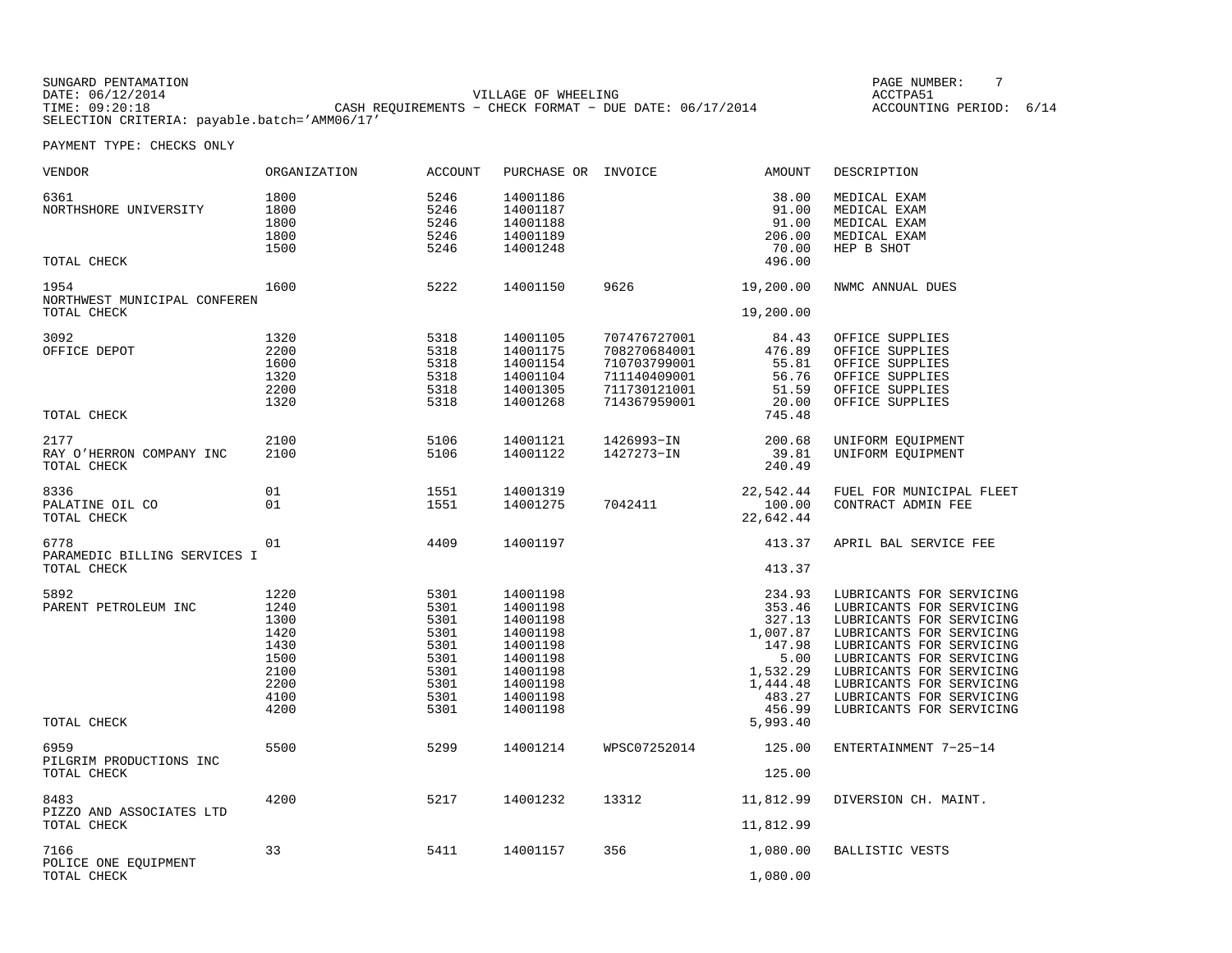SUNGARD PENTAMATION PAGE NUMBER: 8DATE:  $06/12/2014$  ACCTPA51 TIME: 09:20:18 CASH REQUIREMENTS − CHECK FORMAT − DUE DATE: 06/17/2014 SELECTION CRITERIA: payable.batch='AMM06/17'

ACCOUNTING PERIOD: 6/14

| VENDOR                                        | <b>ORGANIZATION</b>                                                          | <b>ACCOUNT</b>                                                               | PURCHASE OR                                                                                                          | INVOICE                                                                                                              | <b>AMOUNT</b>                                                                      | DESCRIPTION                                                                                                                                                                                                                                                      |
|-----------------------------------------------|------------------------------------------------------------------------------|------------------------------------------------------------------------------|----------------------------------------------------------------------------------------------------------------------|----------------------------------------------------------------------------------------------------------------------|------------------------------------------------------------------------------------|------------------------------------------------------------------------------------------------------------------------------------------------------------------------------------------------------------------------------------------------------------------|
| 5144<br>PROVANTAGE CORP                       | 2100                                                                         | 5317                                                                         | 14001169                                                                                                             | 7080041                                                                                                              | 600.00                                                                             | FIRE BAY CAMERAS                                                                                                                                                                                                                                                 |
| TOTAL CHECK                                   |                                                                              |                                                                              |                                                                                                                      |                                                                                                                      | 600.00                                                                             |                                                                                                                                                                                                                                                                  |
| 8904<br>PUMA VIDEO PRODUCTIONS<br>TOTAL CHECK | 1600                                                                         | 5201                                                                         | 14001265                                                                                                             | 190                                                                                                                  | 500.00<br>500.00                                                                   | VIDEOGRAPHY: FOUND MONEY                                                                                                                                                                                                                                         |
| 2139<br><b>QBM MAINTENANCE</b>                | 1220                                                                         | 5215                                                                         | 14001246                                                                                                             | 38587/38588                                                                                                          | 10,760.00                                                                          | JANITORIAL SERVICES                                                                                                                                                                                                                                              |
| TOTAL CHECK                                   |                                                                              |                                                                              |                                                                                                                      |                                                                                                                      | 10,760.00                                                                          |                                                                                                                                                                                                                                                                  |
| 2145<br>QUILL CORP<br>TOTAL CHECK             | 1700<br>1400<br>1400<br>1400                                                 | 5318<br>5228<br>5317<br>5318                                                 | 14001160<br>14001201<br>14001201<br>14001201                                                                         |                                                                                                                      | 86.93<br>94.29<br>55.22<br>97.71<br>334.15                                         | OFFICE SUPPLIES<br>OFFICE SUPPLIES<br>OFFICE SUPPLIES<br>OFFICE SUPPLIES                                                                                                                                                                                         |
| 2185                                          | 15                                                                           | 5231                                                                         | 14000933                                                                                                             | $301 - 15 - 06$                                                                                                      | 36,569.43                                                                          | JUNE DISPATCH SERVICE                                                                                                                                                                                                                                            |
| RED CENTER<br>TOTAL CHECK                     |                                                                              |                                                                              |                                                                                                                      |                                                                                                                      | 36,569.43                                                                          |                                                                                                                                                                                                                                                                  |
| 6456<br>ROGANS SHOES INC<br>TOTAL CHECK       | 4100<br>4200                                                                 | 5106<br>5106                                                                 | 14001245<br>14001245                                                                                                 | 215635<br>215635                                                                                                     | 76.50<br>76.50<br>153.00                                                           | UNIFORM ITEMS<br>UNIFORM ITEMS                                                                                                                                                                                                                                   |
| 8766<br>RUSH TRUCK CENTERS OF IL INC          | 1420                                                                         | 5310                                                                         | 14001286                                                                                                             | 1641805                                                                                                              | 784.53                                                                             | REPRS TO UNIT #132                                                                                                                                                                                                                                               |
| TOTAL CHECK                                   |                                                                              |                                                                              |                                                                                                                      |                                                                                                                      | 784.53                                                                             |                                                                                                                                                                                                                                                                  |
| 2286<br>SAFETY-KLEEN SYSTEMS                  | 1220<br>1240<br>1300<br>1420<br>1430<br>1500<br>2100<br>2200<br>4100<br>4200 | 5310<br>5310<br>5310<br>5310<br>5310<br>5310<br>5310<br>5310<br>5310<br>5310 | 14001278<br>14001278<br>14001278<br>14001278<br>14001278<br>14001278<br>14001278<br>14001278<br>14001278<br>14001278 | 63747955<br>63747955<br>63747955<br>63747955<br>63747955<br>63747955<br>63747955<br>63747955<br>63747955<br>63747955 | 6.82<br>3.41<br>23.86<br>23.86<br>5.11<br>1.70<br>52.83<br>27.27<br>13.63<br>11.94 | WASHER FLUID FOR FLEET<br>WASHER FLUID FOR FLEET<br>WASHER FLUID FOR FLEET<br>WASHER FLUID FOR FLEET<br>WASHER FLUID FOR FLEET<br>WASHER FLUID FOR FLEET<br>WASHER FLUID FOR FLEET<br>WASHER FLUID FOR FLEET<br>WASHER FLUID FOR FLEET<br>WASHER FLUID FOR FLEET |
| TOTAL CHECK                                   |                                                                              |                                                                              |                                                                                                                      |                                                                                                                      | 170.43                                                                             |                                                                                                                                                                                                                                                                  |
| 2375<br>SIKICH LLP<br>TOTAL CHECK             | 1700                                                                         | 5203                                                                         | 14001185                                                                                                             | 187784                                                                                                               | 10,000.00<br>10,000.00                                                             | <b>AUDIT FEES</b>                                                                                                                                                                                                                                                |
|                                               |                                                                              |                                                                              |                                                                                                                      |                                                                                                                      |                                                                                    |                                                                                                                                                                                                                                                                  |
| 3904<br>SPARTAN CHASSIS INC<br>TOTAL CHECK    | 2200                                                                         | 5310                                                                         | 14001285                                                                                                             |                                                                                                                      | 263.56<br>263.56                                                                   | REPAIR PARTS FOR FIRE ENG                                                                                                                                                                                                                                        |
|                                               |                                                                              |                                                                              |                                                                                                                      |                                                                                                                      |                                                                                    |                                                                                                                                                                                                                                                                  |
| 2421<br>SPRING ALIGN<br>TOTAL CHECK           | 1420                                                                         | 5310                                                                         | 14001254                                                                                                             | 96343                                                                                                                | 33.76<br>33.76                                                                     | REPL HUB OIL CAP #123                                                                                                                                                                                                                                            |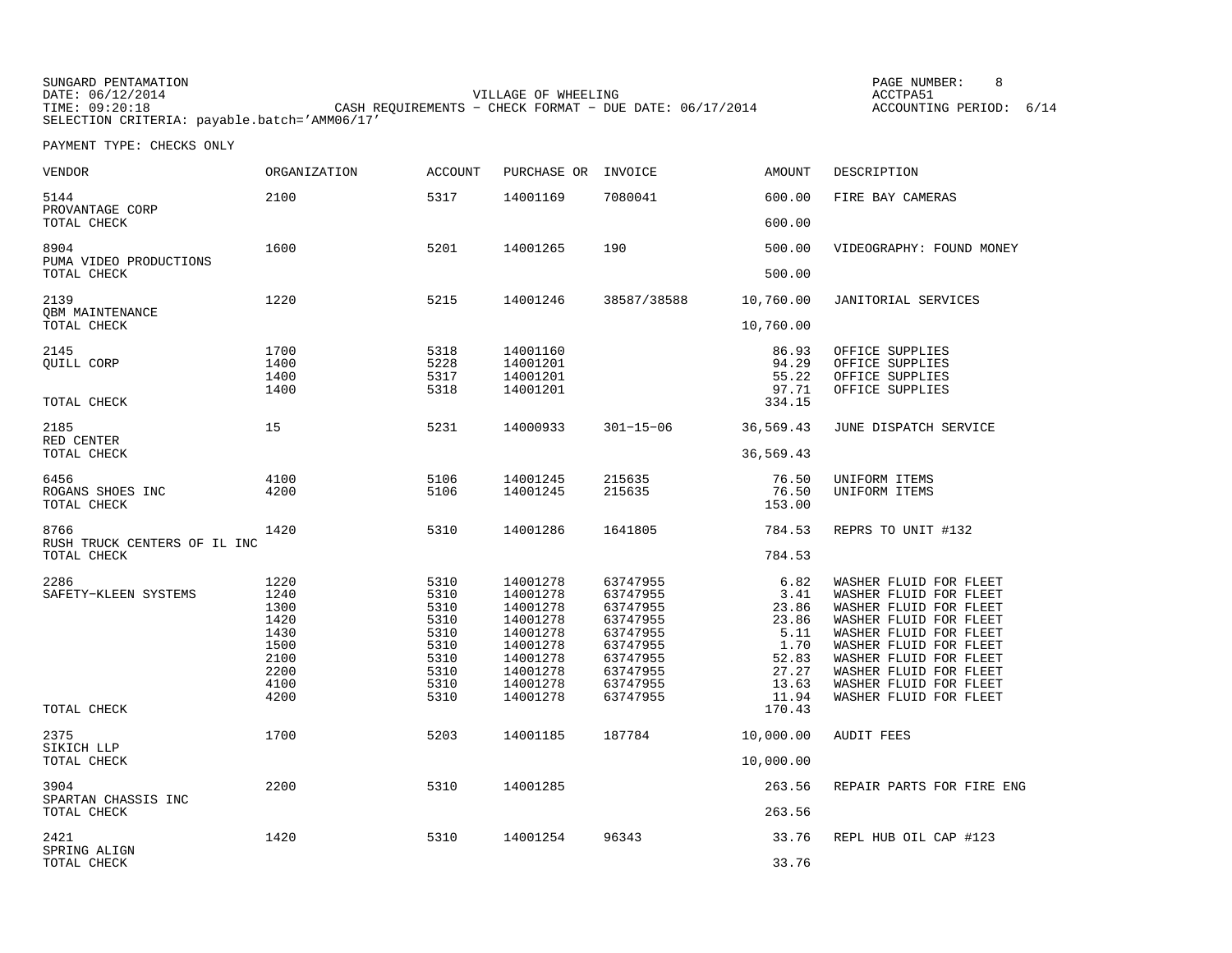| SUNGARD PENTAMATION                          |                                                         | PAGE NUMBER:            |  |
|----------------------------------------------|---------------------------------------------------------|-------------------------|--|
| DATE: 06/12/2014                             | VILLAGE OF WHEELING                                     | ACCTPA51                |  |
| TIME: 09:20:18                               | CASH REOUIREMENTS - CHECK FORMAT - DUE DATE: 06/17/2014 | ACCOUNTING PERIOD: 6/14 |  |
| SELECTION CRITERIA: payable.batch='AMM06/17' |                                                         |                         |  |

| VENDOR                                              | <b>ORGANIZATION</b>  | <b>ACCOUNT</b>       | PURCHASE OR                      | INVOICE                 | <b>AMOUNT</b>                | DESCRIPTION                                                       |
|-----------------------------------------------------|----------------------|----------------------|----------------------------------|-------------------------|------------------------------|-------------------------------------------------------------------|
| 5415<br><b>STAPLES</b>                              | 2100                 | 5318                 | 14001220                         | 8029896490              | 255.08                       | OFFICE SUPPLIES                                                   |
| TOTAL CHECK                                         |                      |                      |                                  |                         | 255.08                       |                                                                   |
| 320<br>BILL STASEK CHEVROLET<br>TOTAL CHECK         | 51                   | 5272                 | 14001314                         | CVCB468271              | 3,464.00<br>3,464.00         | BODY REPAIRS UNIT #623                                            |
| 2456<br>STERICYCLE INC                              | 2100                 | 5317                 | 14001118                         | 4004850379              | 614.46                       | HAZARDOUS WASTE REMOVAL                                           |
| TOTAL CHECK                                         |                      |                      |                                  |                         | 614.46                       |                                                                   |
| 6201<br>SUPERDAWG DRIVE-IN INC<br>TOTAL CHECK       | 1600                 | 5105                 | 14001147                         |                         | 291.25<br>291.25             | DINNER FOR MAY 14 NWMC ME                                         |
|                                                     |                      |                      |                                  |                         |                              |                                                                   |
| 2509<br>T O P S IN DOG TRAINING CORP<br>TOTAL CHECK | 2100                 | 5317                 | 14001184                         | 15556                   | 422.00<br>422.00             | K-9 TRAINING & MAINT                                              |
| 8180                                                | 2100                 | 5244                 | 14001262                         | 28857                   | 191.00                       | MAINT. OVERAGE BILL                                               |
| TECHSTAR AMERICA CORPORATION<br>TOTAL CHECK         |                      |                      |                                  |                         | 191.00                       |                                                                   |
| 2573<br>THIRD MILLENNIUM ASSOCIATES                 | 1160<br>4100<br>4200 | 5228<br>5228<br>5228 | 14000136<br>14000136<br>14000136 | 17025<br>17025<br>17025 | 27.66<br>738.09<br>157.01    | WATER BILL PRINTING<br>WATER BILL PRINTING<br>WATER BILL PRINTING |
| TOTAL CHECK                                         |                      |                      |                                  |                         | 922.76                       |                                                                   |
| 3815<br>THOMSON REUTERS-WEST                        | 2100                 | 5231                 | 14001119                         | 829520011               | 152.98                       | BACKGROUND CHECK                                                  |
| TOTAL CHECK                                         |                      |                      |                                  |                         | 152.98                       |                                                                   |
| 6092<br>TLK MARKETING INC                           | 2100                 | 5106                 | 14001168                         | 8287                    | 96.00                        | UNIFORM ALLOWANCE                                                 |
| TOTAL CHECK                                         |                      |                      |                                  |                         | 96.00                        |                                                                   |
| 8760<br>TODAY'S UNIFORMS<br>TOTAL CHECK             | 2200<br>2200         | 5106<br>5106         | 14001179<br>14001224             |                         | 877.15<br>557.05<br>1,434.20 | UNIFORM ALLOWANCE<br>UNIFORM ALLOWANCE                            |
| 8906<br>LILIANA TOLEDANO-IBARRA                     | 5500                 | 5325                 | 14001299                         |                         | 151.00                       | TOBACCO ENFORCEMENT                                               |
| TOTAL CHECK                                         |                      |                      |                                  |                         | 151.00                       |                                                                   |
| 8185<br>TRI STATE HYDRAULICS                        | 4200                 | 5310                 | 14001276                         | 323558                  | 332.00                       | REBLT PLOW CYL                                                    |
| TOTAL CHECK                                         |                      |                      |                                  |                         | 332.00                       |                                                                   |
| 8053<br>TYCO INTEGRATED SECURITY LLC                | 1170                 | 5220                 | 14001162                         | 21819550                | 108.00                       | METRA ALARM                                                       |
| TOTAL CHECK                                         |                      |                      |                                  |                         | 108.00                       |                                                                   |